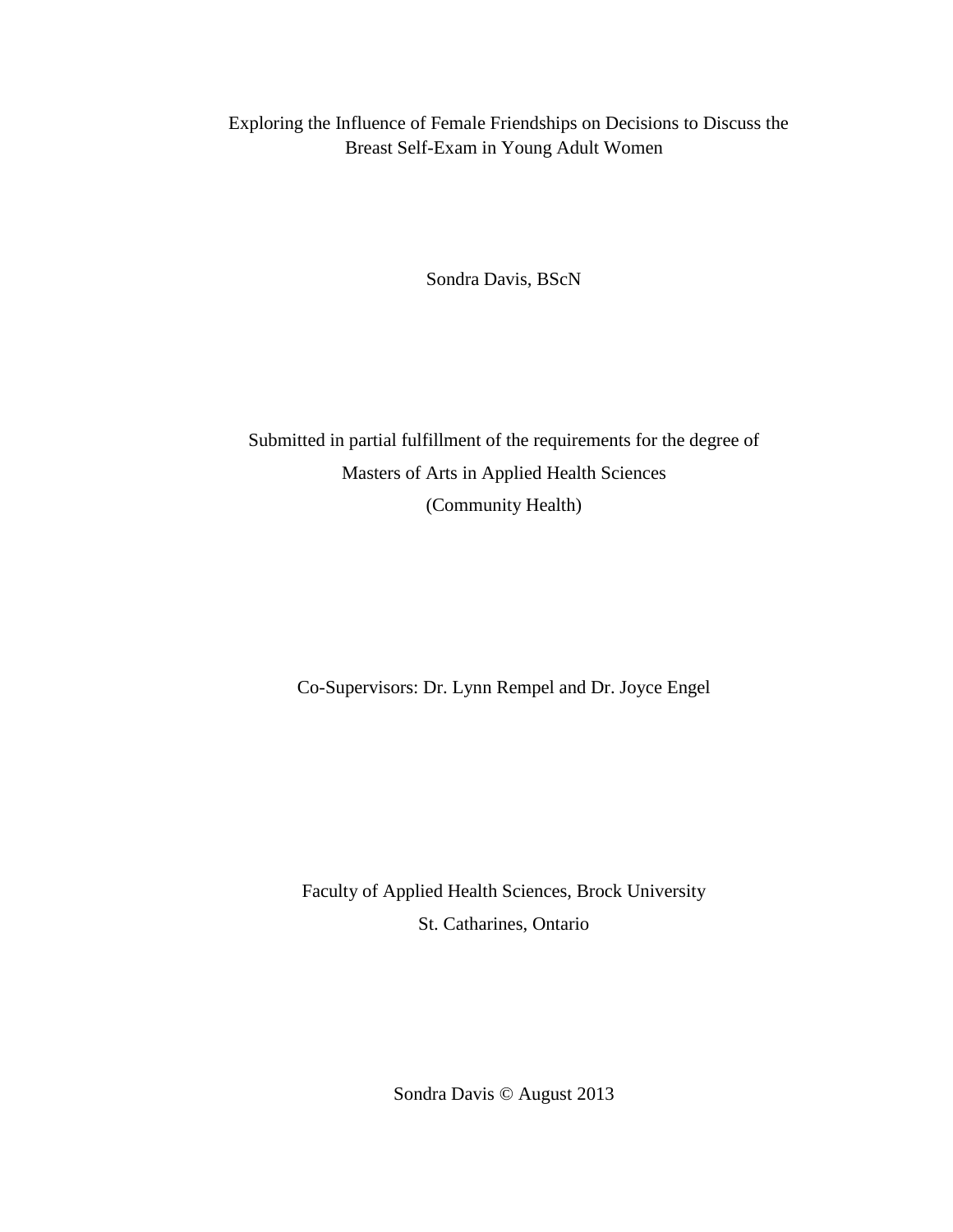#### Abstract

The breast self-exam (BSE) has been an important method for detection of breast cancer, especially in women under the age of 40. This study used grounded theory to explore the possible influence of female friendships on young women's decisions regarding BSE. Conversations with six women in their 20s and 30s revealed that discussion of BSE is an *exceptional conversation* facilitated by the *female friendship* "*safe zone*" and a *germinal event.* Without being prompted by a *germinal* event, such as a health scare, it is generally considered to be an *unnecessary conversation* about *private matters* and viewed as out of the ordinary, especially for low-risk women*.* This conversation most easily occurs within the *female friendship "safe zone"* that develops through *the body in common*, a *sense of trust*, and *private information sharing*. Implications include peer mentoring for sharing and educating women and healthcare professionals on conditions that facilitate the *exceptional conversation*.

*Keywords:* breast self-exam, young women, female friendship, decision-making, grounded theory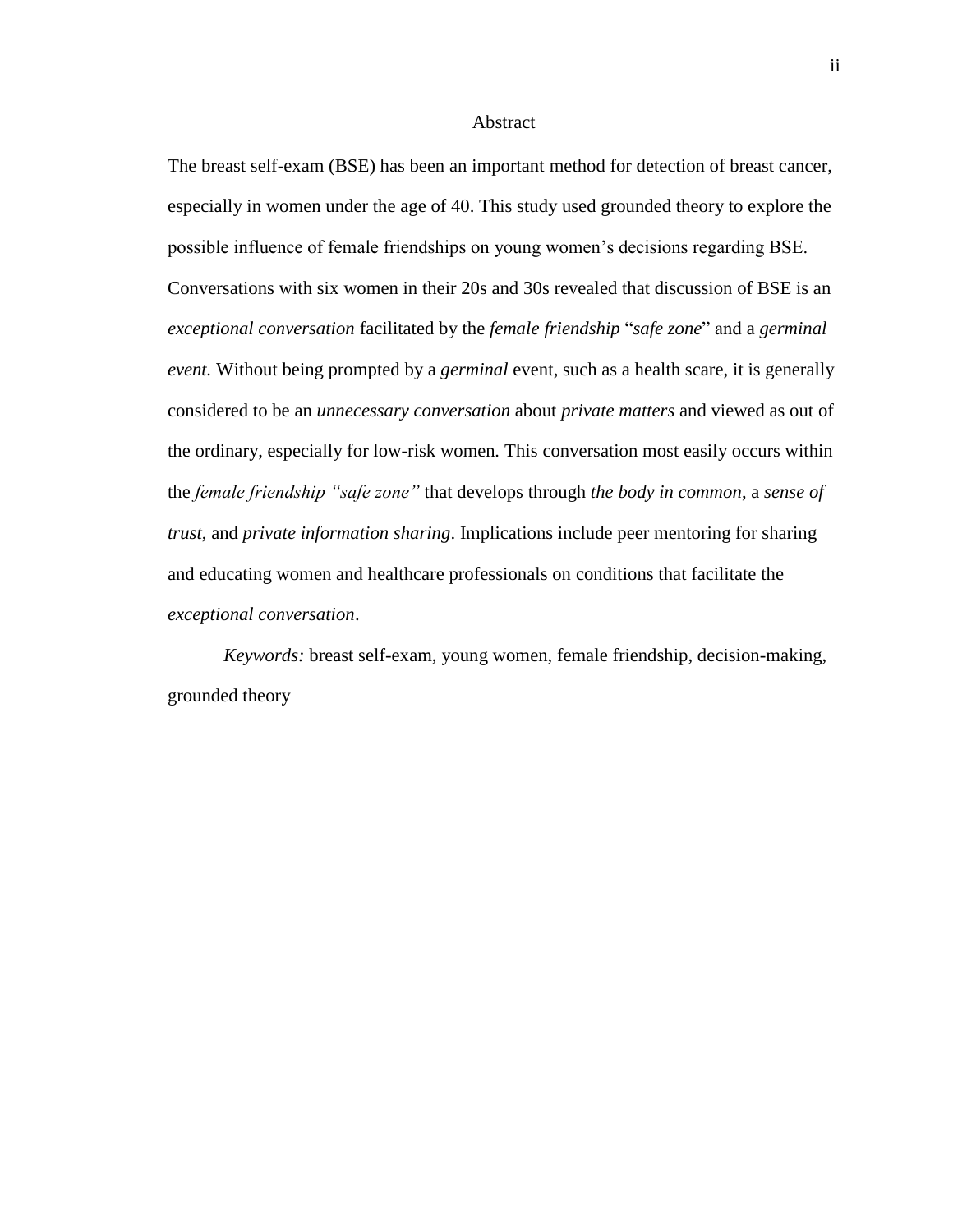#### Acknowledgements

I would first like to thank my thesis committee members and my two cosupervisors in particular. This has been a long and tiring process but despite many bumps in the road you have all stuck by me and provided your continued support, advice, and expertise. It has not gone unnoticed and has been appreciated more than I could express in words.

I would also like to thank my family and friends for your ongoing praise, support, and encouragement. You have helped me in more ways than you could ever know. Special thanks are directed to my parents, for always being proud of me and for encouraging me to pursue higher education. I would not be here today if you had not pushed me from the very beginning to always do better. Thank you to my sister for your continuous praise and excitement for my accomplishments. It has been a motivation for me throughout this process.

Lastly but definitely not least, I want to graciously thank my wonderful husband Daniel. This has been a very long journey for the both of us and you have stayed by my side through thick and thin. Your ongoing support, praise, encouragement, love, and respect have kept me motivated to keep going. I do not know how I would have completed this without you. I owe every last word of this thesis to you. You have truly been my inspiration and have lived up to your title of husband—best friend and soul mate.

~Daniel, I love you, forever and ever.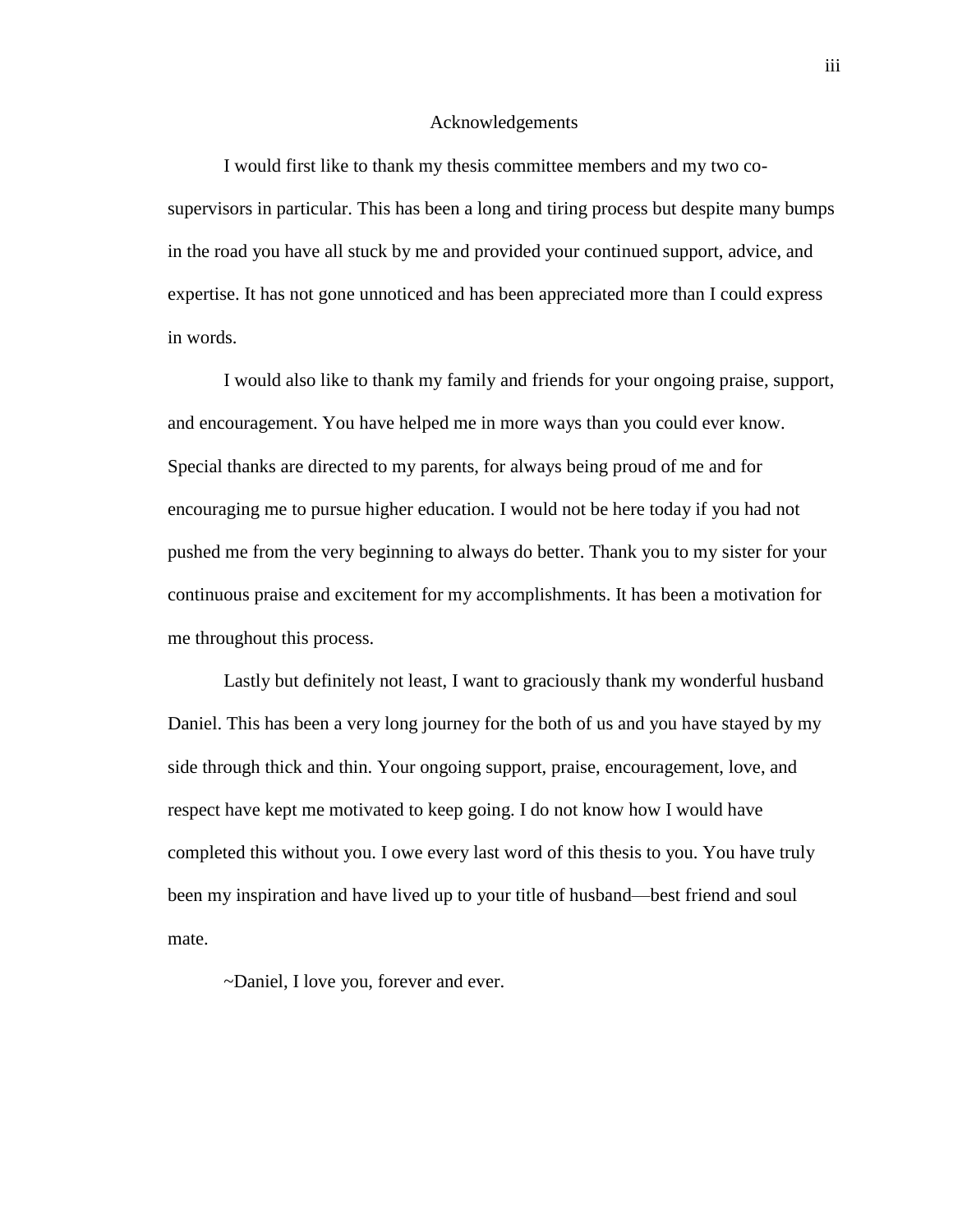| Early Detection through Breast Self-Examination14     |
|-------------------------------------------------------|
|                                                       |
|                                                       |
|                                                       |
|                                                       |
|                                                       |
| Significance of the Breast Self-Exam to Young Women19 |
| .21                                                   |
|                                                       |
|                                                       |
|                                                       |
|                                                       |
|                                                       |

# Table of Contents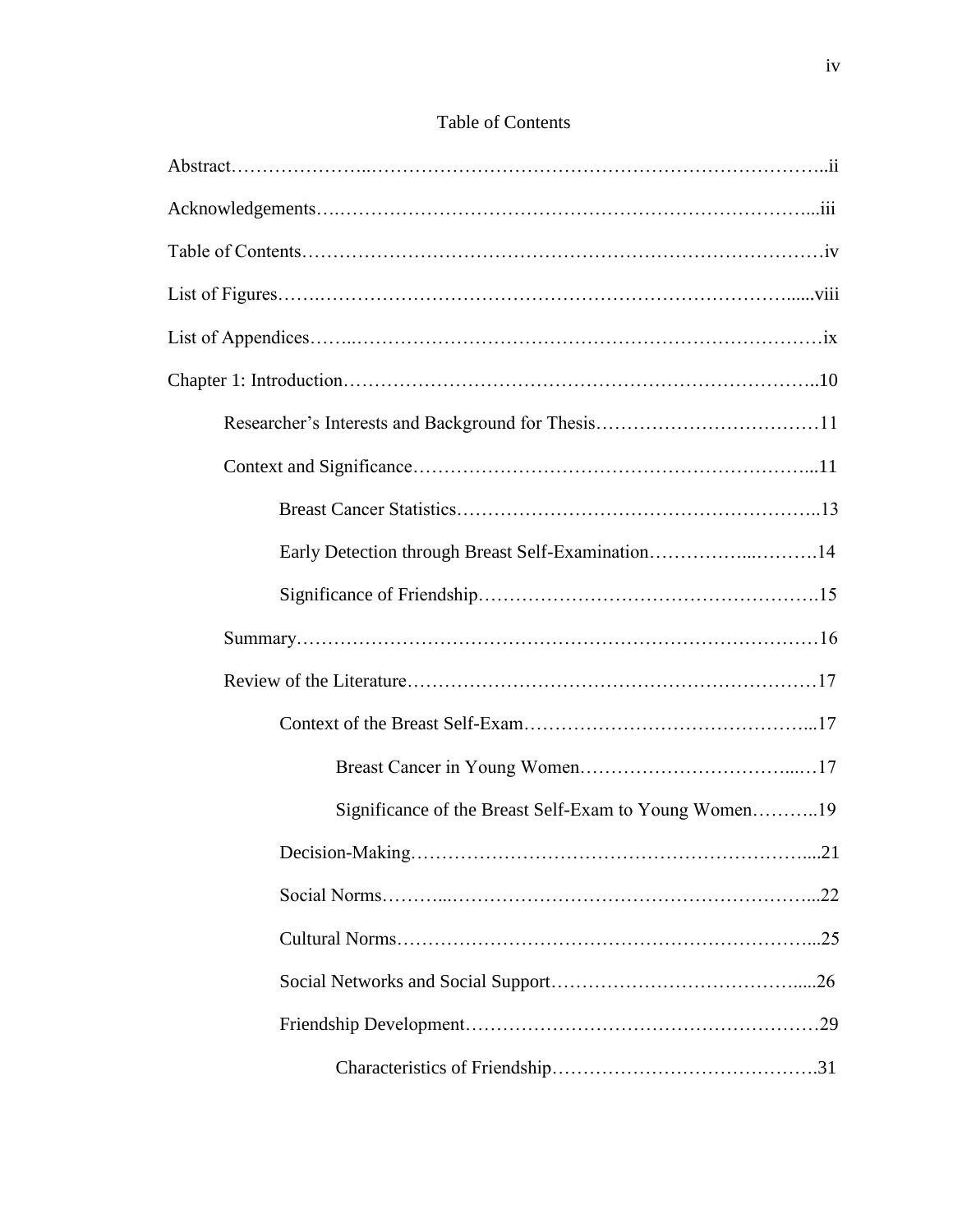| Selective Coding – Integrating and Refining the Theory/Centrally |  |
|------------------------------------------------------------------|--|
|                                                                  |  |
|                                                                  |  |
|                                                                  |  |
|                                                                  |  |
|                                                                  |  |
|                                                                  |  |
|                                                                  |  |
|                                                                  |  |
|                                                                  |  |
|                                                                  |  |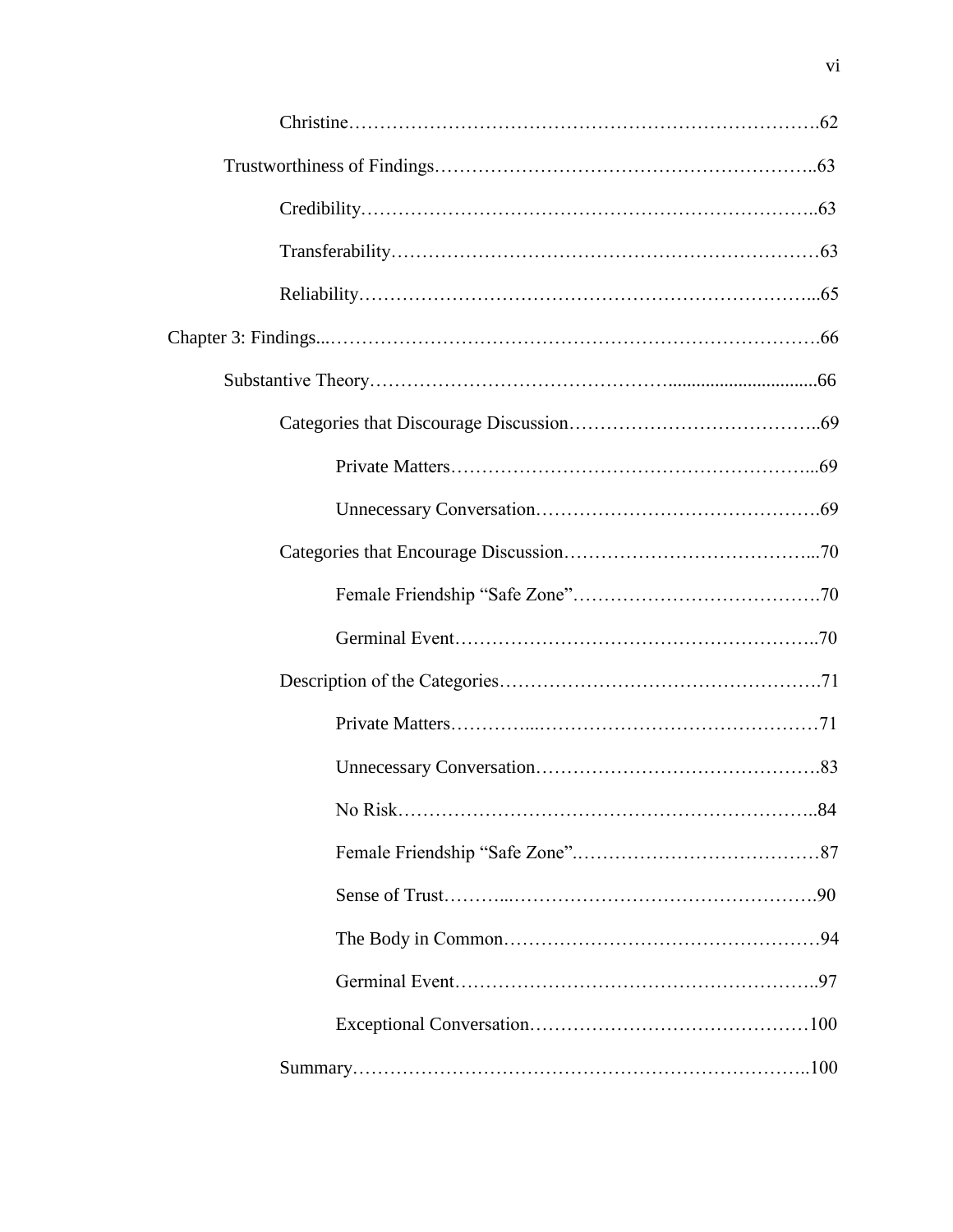| Implications for Further Theory Development and Research111 |  |
|-------------------------------------------------------------|--|
|                                                             |  |
|                                                             |  |
|                                                             |  |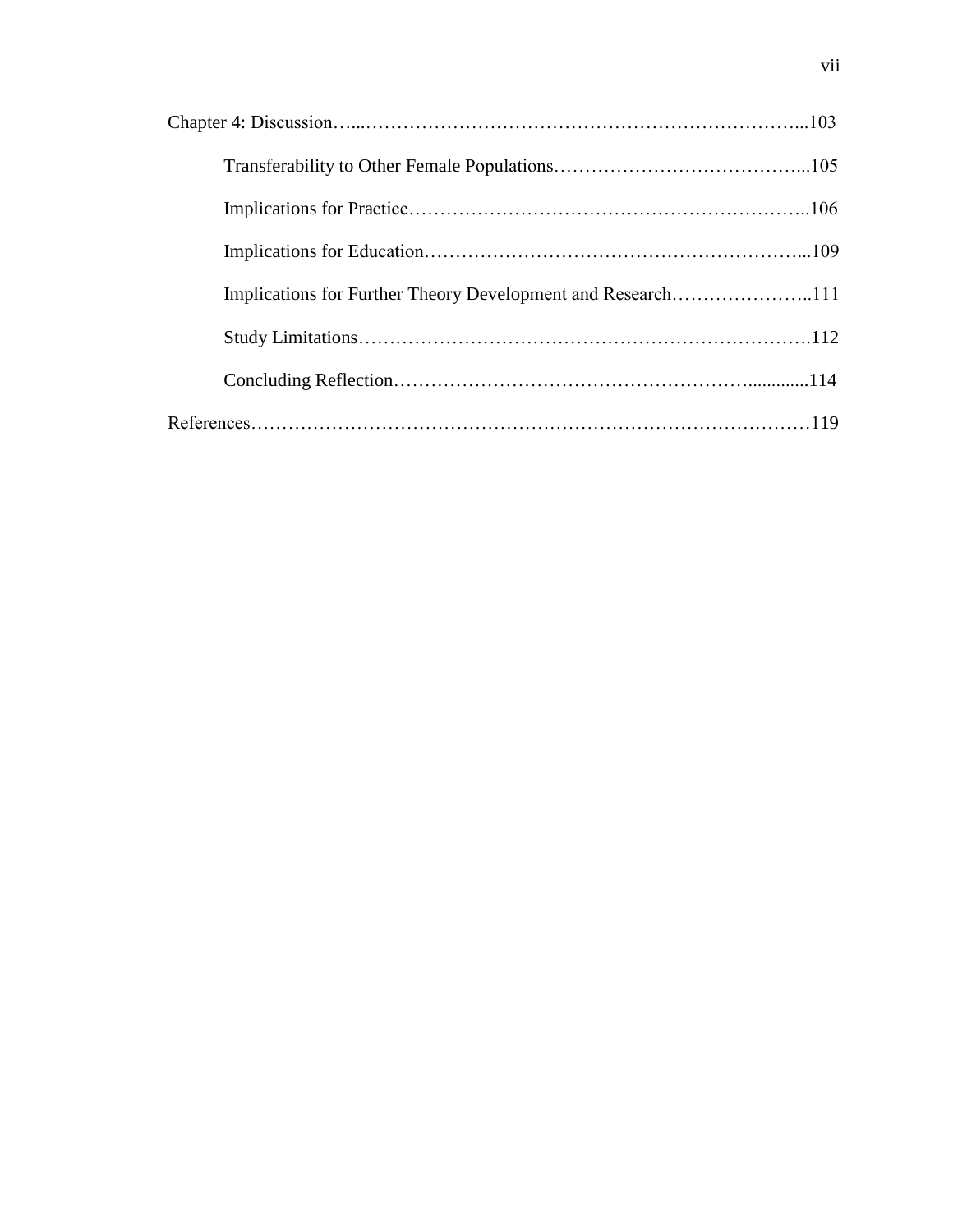# List of Figures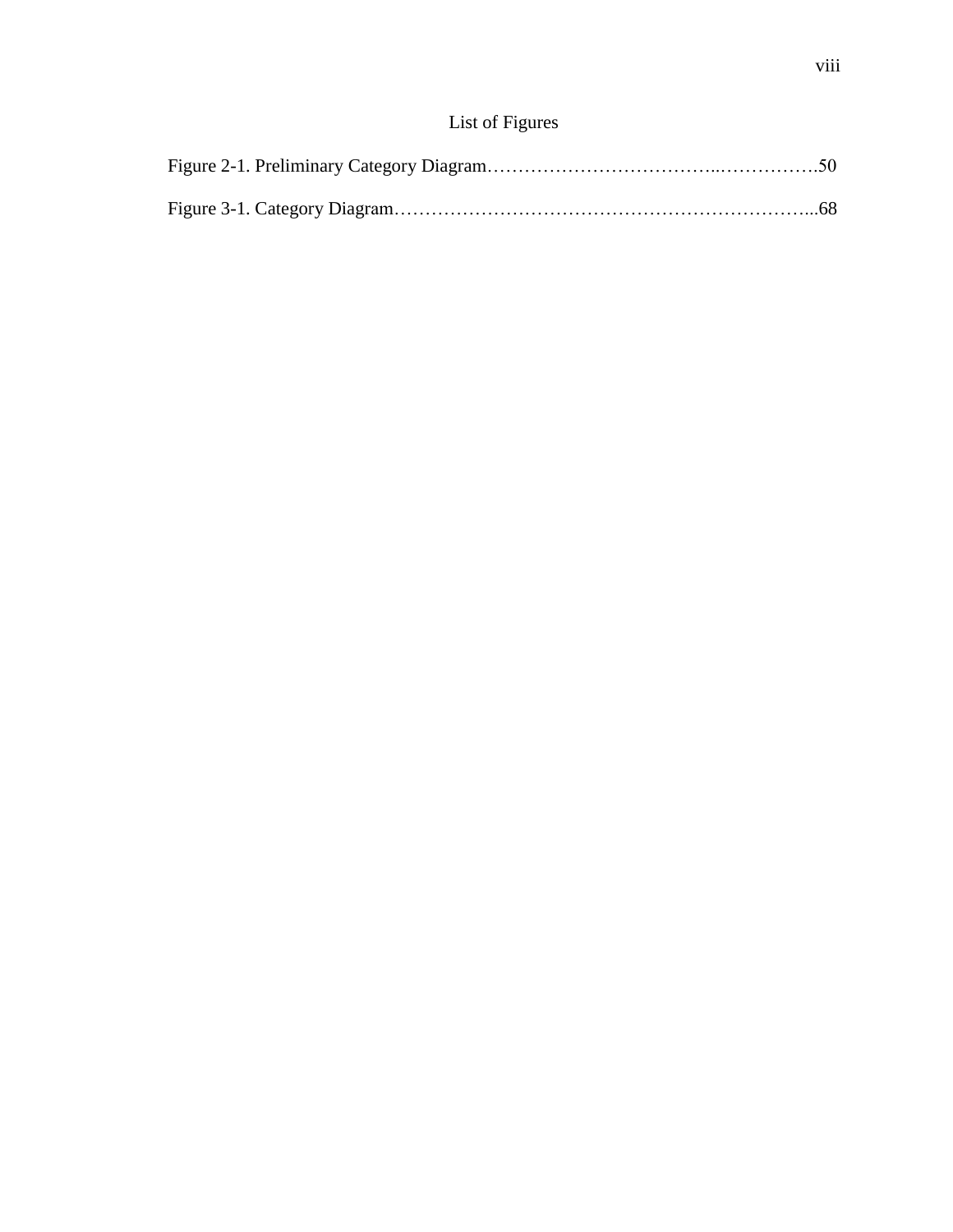# List of Appendices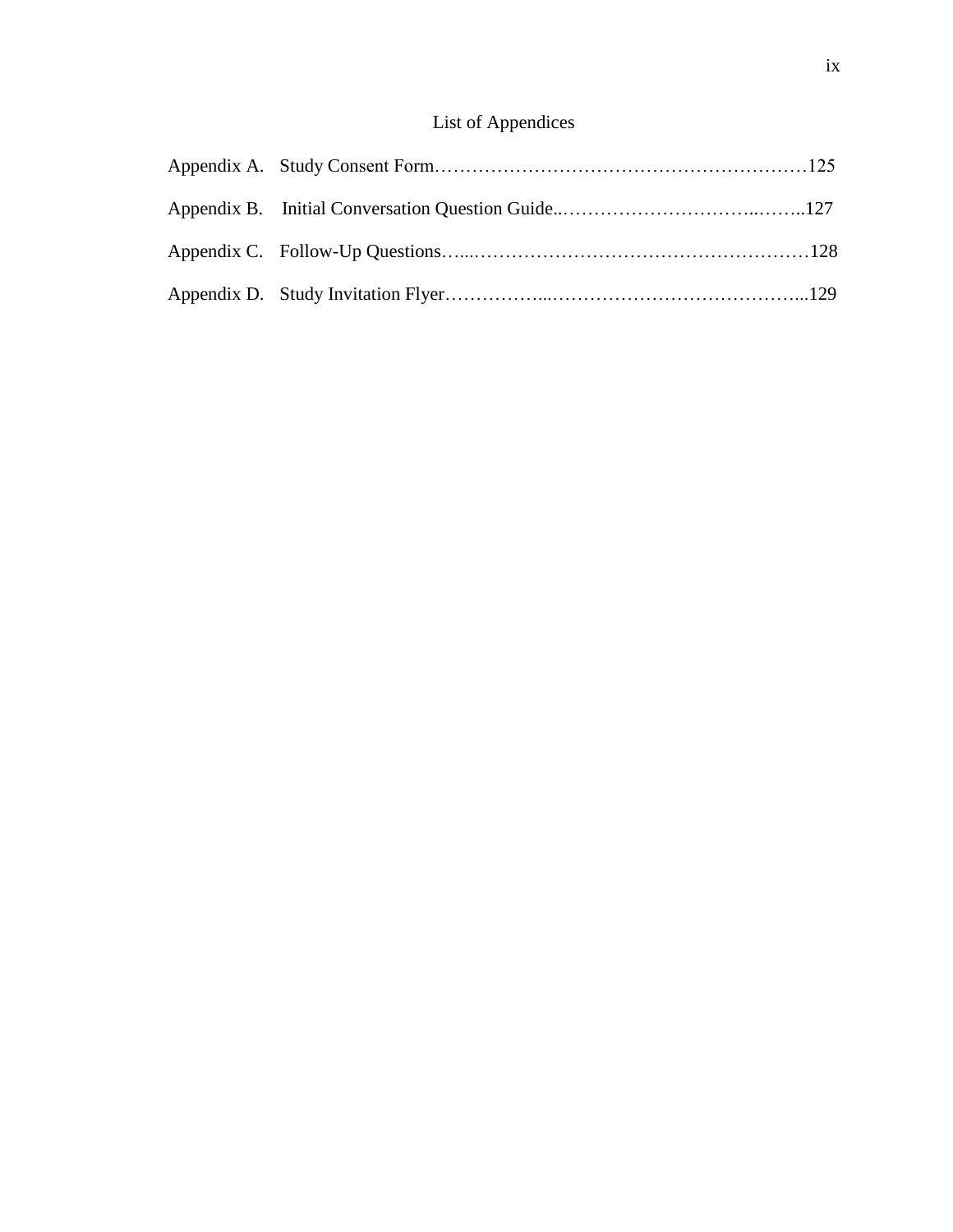#### Chapter 1: Introduction

The purpose of this grounded theory study was to explore the influence of female friendships on decisions regarding the breast self-exam. Breast cancer is a significant illness for young women because in comparison to other cancers, young women are impacted more (Kearney, 2006). When younger women are diagnosed with breast cancer they tend to develop more severe types of breast cancer than women who are diagnosed at an older age (Ma et al., 2012).

The breast self-exam is the only method that is used for early detection of breast cancer in low-risk women under the age of 40. The significance of the breast self-exam for young women was noted in studies suggesting that women under 40 years old with breast cancer detected their cancers through practice of the breast self-exam (Fancher et al., 2011). Since the breast self-exam can be a beneficial technique for knowing one's breasts, it is important to determine how and why young adult women make decisions regarding this technique.

Research evidence suggests that friendship is important for having conversations about worries, uncertainties, and private issues among women (Aries & Johnson, 1983). The importance of friendship regarding influence on health promoting behaviours has been explored in a number of studies and demonstrates the possible value of knowing whether or not female friendships are relevant to young women's knowledge about and practice of the breast self-exam.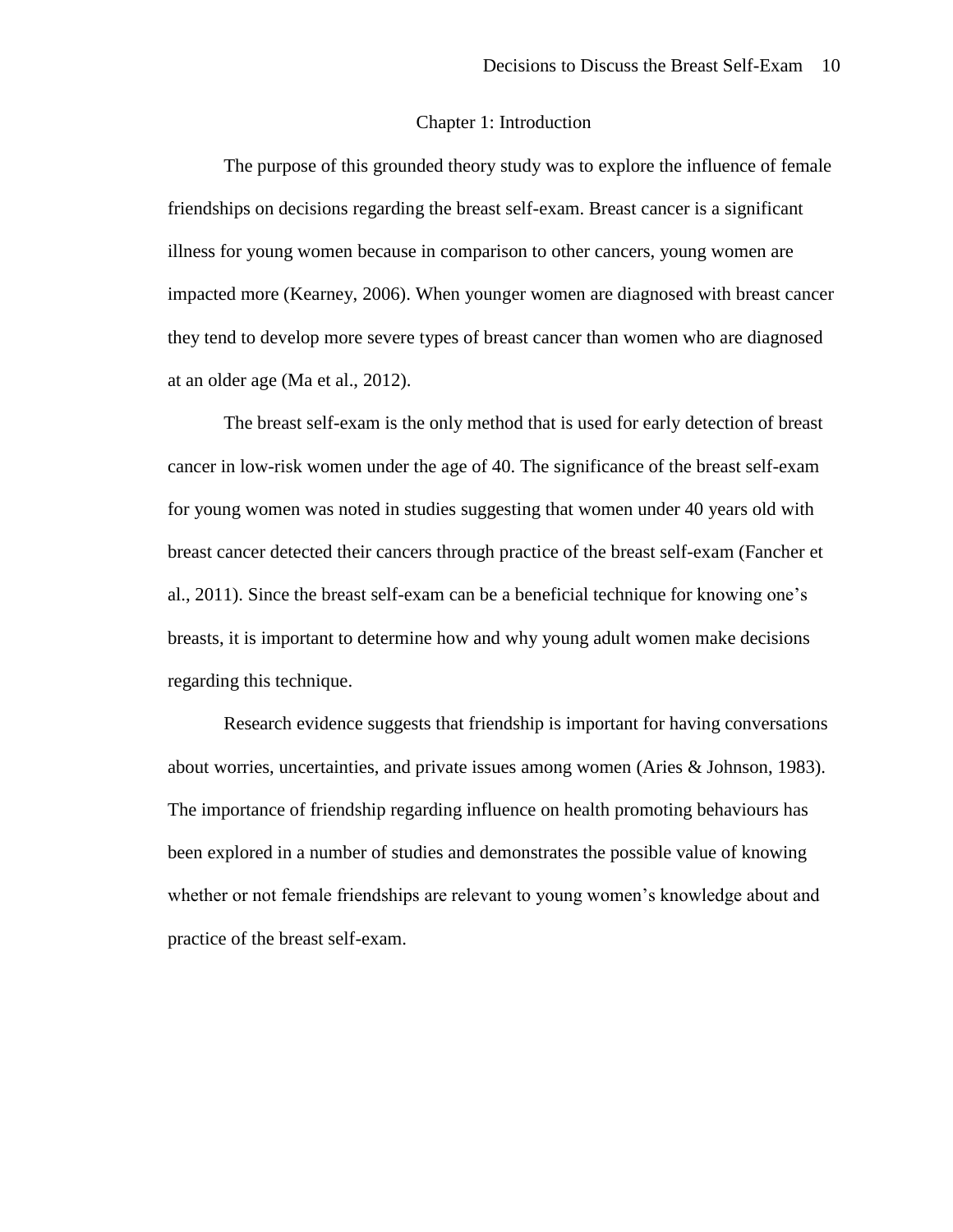Researcher's Interests and Background for Thesis

As a researcher, my interest in a study that explores the impact of female friendships on the influence of decisions regarding the breast self-exam initially evolved from my own notions and preconceptions about the breast self-exam and why I was not practicing it or even engaging in discussion about it among close friends upon initiation of this study. I was curious as to whether or not other young adult women were in a similar position.

My professional and student nursing experiences consistently led me into areas focusing on women's health, women's issues, and women's interests. These experiences have suggested that health promotion measures such as the breast self-exam are important in maintaining overall wellness and that a variety of relational issues can influence what many young women decide regarding their health. Thus, this study was conducted to increase our knowledge about the thoughts and values of young women regarding the breast self-exam and their comfort level to perform the technique and discuss it with friends. The process of utilizing the breast self-exam as an informative health promotion method for early detection, education, and awareness of breast cancer could encourage many young women to take more control of their own health and bodies than what women who lack awareness of the breast self-exam might do.

# Context and Significance

For this study, young adult women (or young women) were identified as between the ages of 20 to 39. Literature that was reviewed upon selection of the topic for this study explored different factors about breast cancer among women of this age group, such as breast cancer statistics, the use of breast self-examination as a health promoting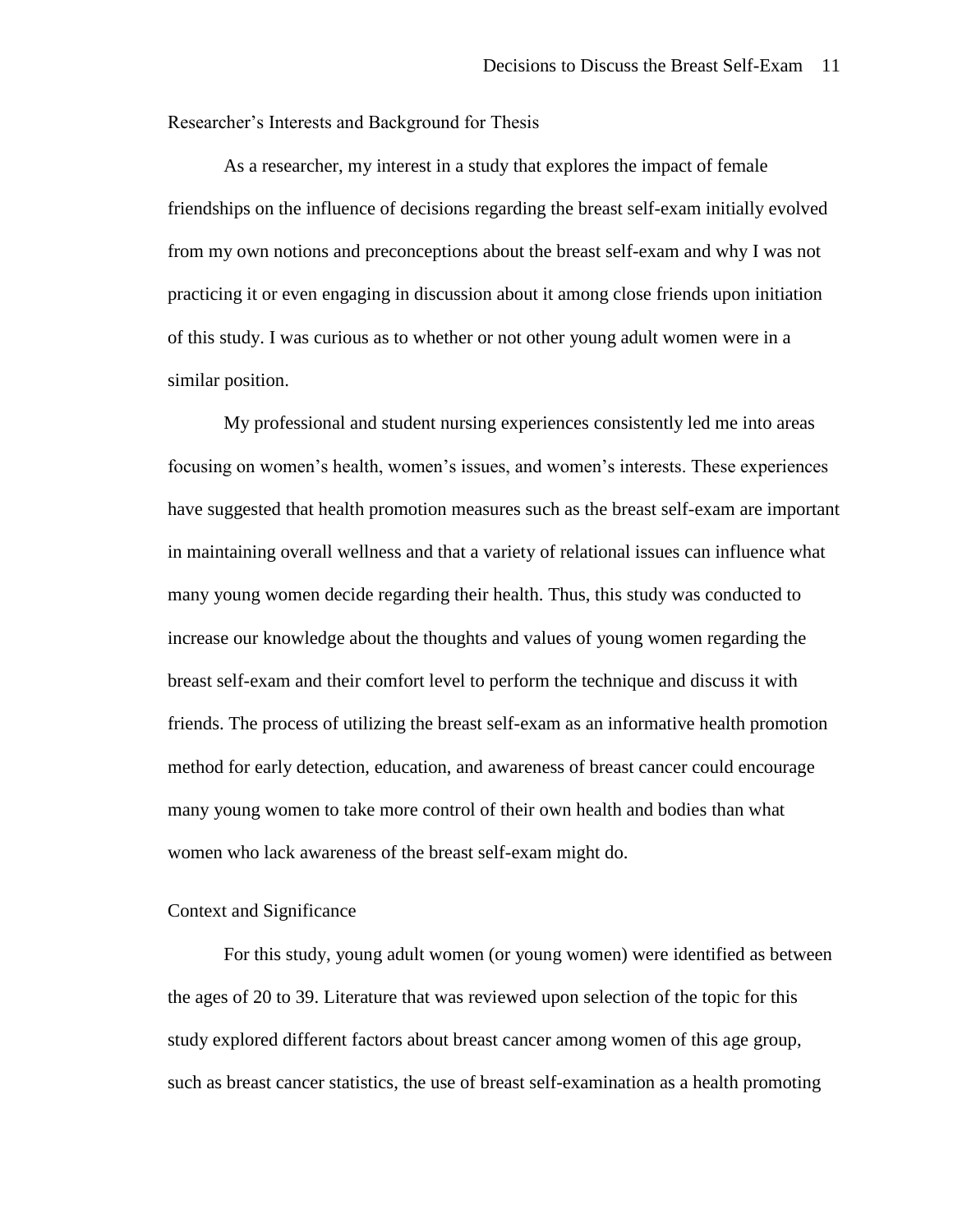behaviour and for early detection, and the significance of friendships among young women. As described in the model by Tannahill (1985), health promoting behaviours encompass all aspects of health, such as health education, health protection, and health prevention and are reflective of what the breast self-exam promotes. The literature determined that young women who do not have a family history of breast cancer have a much lower risk of developing breast cancer compared to those who do have a family history of breast cancer. The risk is also lower for younger women when compared to higher risk women and as they get older, but there is still risk at any age, no matter how low it may be. Knowing that there is still a risk, even if it is low, prompted a further look into the health promotion behaviours available to young women for breast cancer awareness. This determined that the breast self-exam is the only technique that young women who do not have a family history of breast cancer are able to use for detection, since mammogram is only used for high-risk women or those 50 years of age or older.

As a researcher who identifies with the low-risk group of young women, I began to ponder whether or not young women actually use the breast self-exam and what factor may be significant for young women in order to promote awareness, discussion, and practice of this behaviour. After determining that female friendships are significant to young women, that became the focus of this study—to explore the influence of female friendships on decisions to discuss the breast self-exam. The initial literature that prompted this topic includes breast cancer statistics, the use of breast self-examination for health promotion, and the significance of friendships among young women and is described in further detail.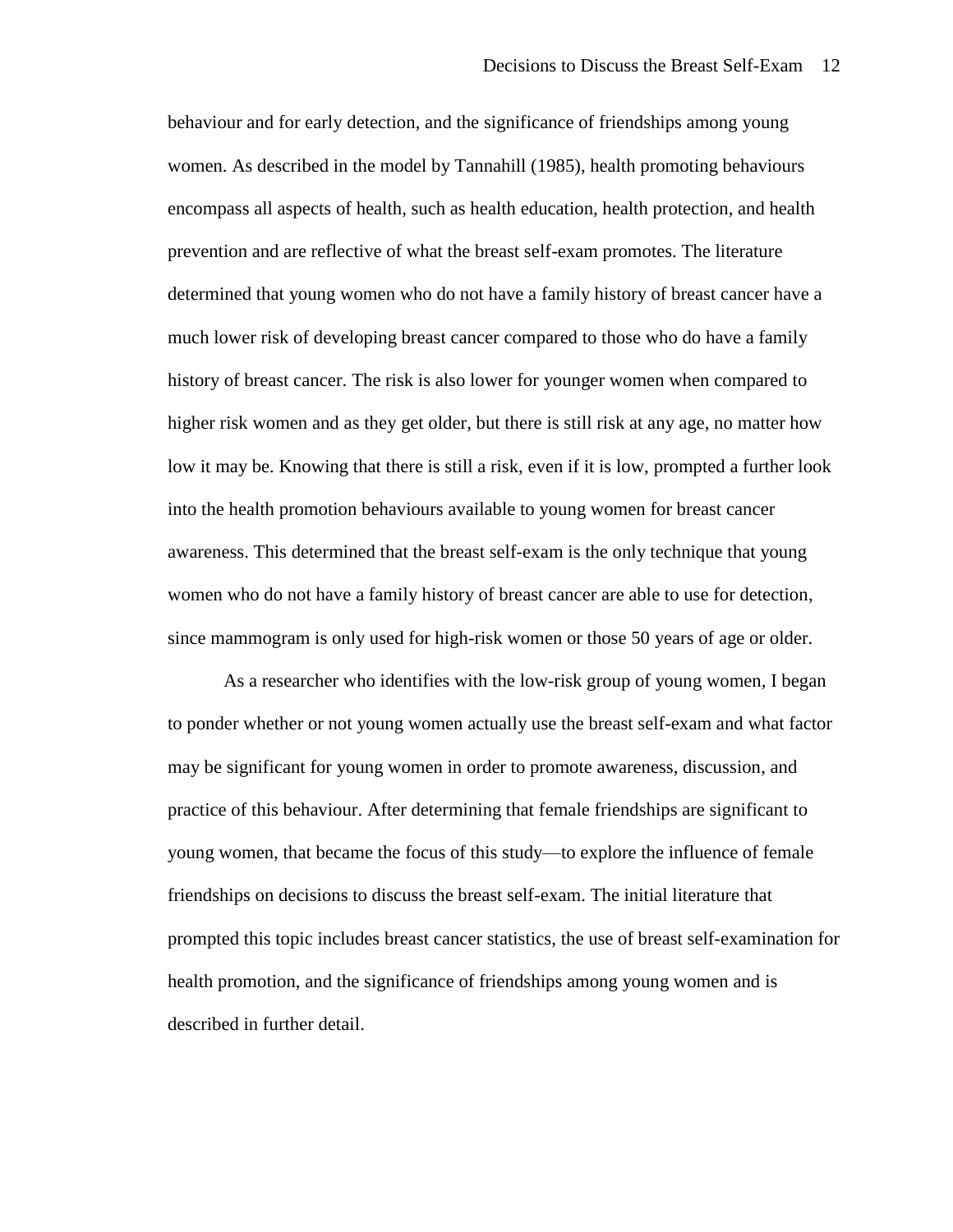# *Breast Cancer Statistics*

Many young women believe they are not at risk for developing breast cancer, however, "compared to other types of cancer, breast cancer disproportionately affects the young" (Kearney, 2006, p. 802). When considering the risk factors for breast cancer diagnosis in young women under the age of 40, it is also significant to understand the statistics for how many young women have reported a breast cancer diagnosis at a young age, as well as the likelihood of a positive prognosis.

Research from a study that examined breast cancer mortality rates reported that 6.4% of their participants, who had been diagnosed with breast cancer, were under the age of 40 at the time of diagnosis (Gnerlich et al., 2009), demonstrating that breast cancer is not just for *older* women. Younger women tend to develop more severe types of breast cancer and women, who are diagnosed with a palpable form of breast cancer that is not easily screened through mammogram, tend to be younger, with more advanced tumours (Ma et al., 2012).

Once a young woman has been diagnosed with breast cancer, focusing on positive outcomes becomes important; nonetheless, negative outcomes were suggested in another study that examined the survival rate and prognosis of young women with breast cancer. Liukkonen, Leidenius, Saarto, and Sjostrom-Mattson (2011) reported an 80%, 5-year overall survival rate in their patient population of women who were 35 years of age or younger. While this percentage was described as an improvement for young women, it was considerably lower when compared to the survival rate of breast cancer in patients of all ages.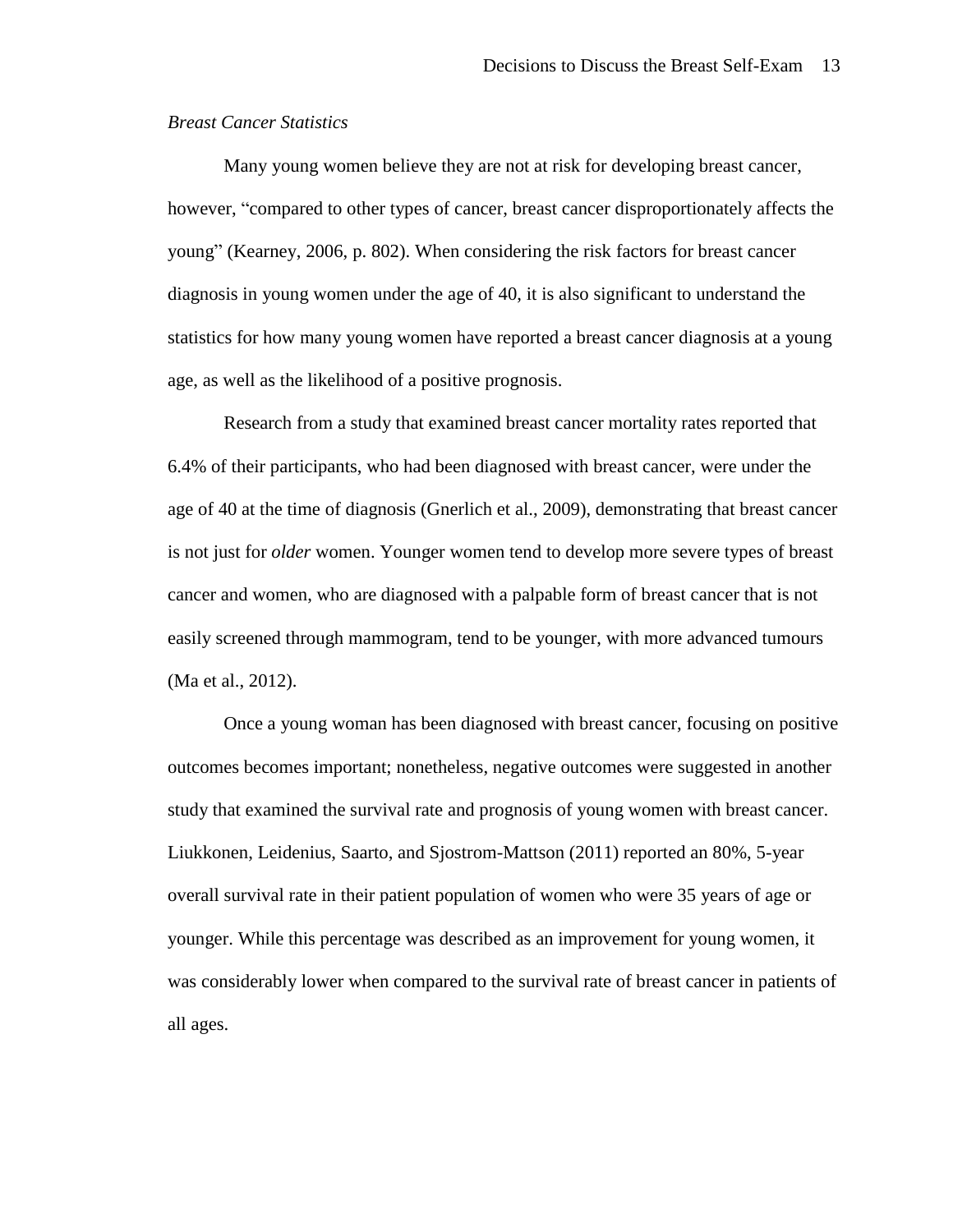These research studies represent the significance of awareness and knowledge of the risk factors for breast cancer diagnosis at a young age. Since the prognosis of breast cancer was considered to be worse in young women than among breast cancer patients in all age groups, despite the lower risk, importance should be focused on how to improve prognosis and awareness through exploration of early detection methods that are significant and available to young women, such as the breast self-exam.

#### *Early Detection through Breast Self-Examination*

As a health promotion method for early detection of breast cancer, there has been recent controversy surrounding regular use of the breast self-exam (Ma et al., 2012). The "lack of a consensus regarding a standard recommendation for the breast self-exam is problematic and confusing" (Allen, Van Groningen, Barksdale, & McCarthy, 2010, p. 445), considering the breast self-exam is still regarded by many as a tool that makes it possible for women to get to know their breasts. The breast self-exam has allowed for many women to detect their own cancer by noticing something abnormal (Fancher et al., 2011).

Providing women with the ability to know what is normal for their own breasts is a positive outcome of the breast self-exam. Research studies have also noted the effectiveness of this technique. Fancher et al. (2011) noted that 822 women from one hospital had been diagnosed with breast cancer between the years 1994 and 2004, and determined that almost 8% of these women were under the age of 40 years old at the time of diagnosis. These researchers found that nearly 69% of the women who were under the age of 40 and diagnosed with breast cancer had detected their cancer through practice of the breast self-exam (Fancher at al., 2011). Furthermore, Ma et al. (2012) reported that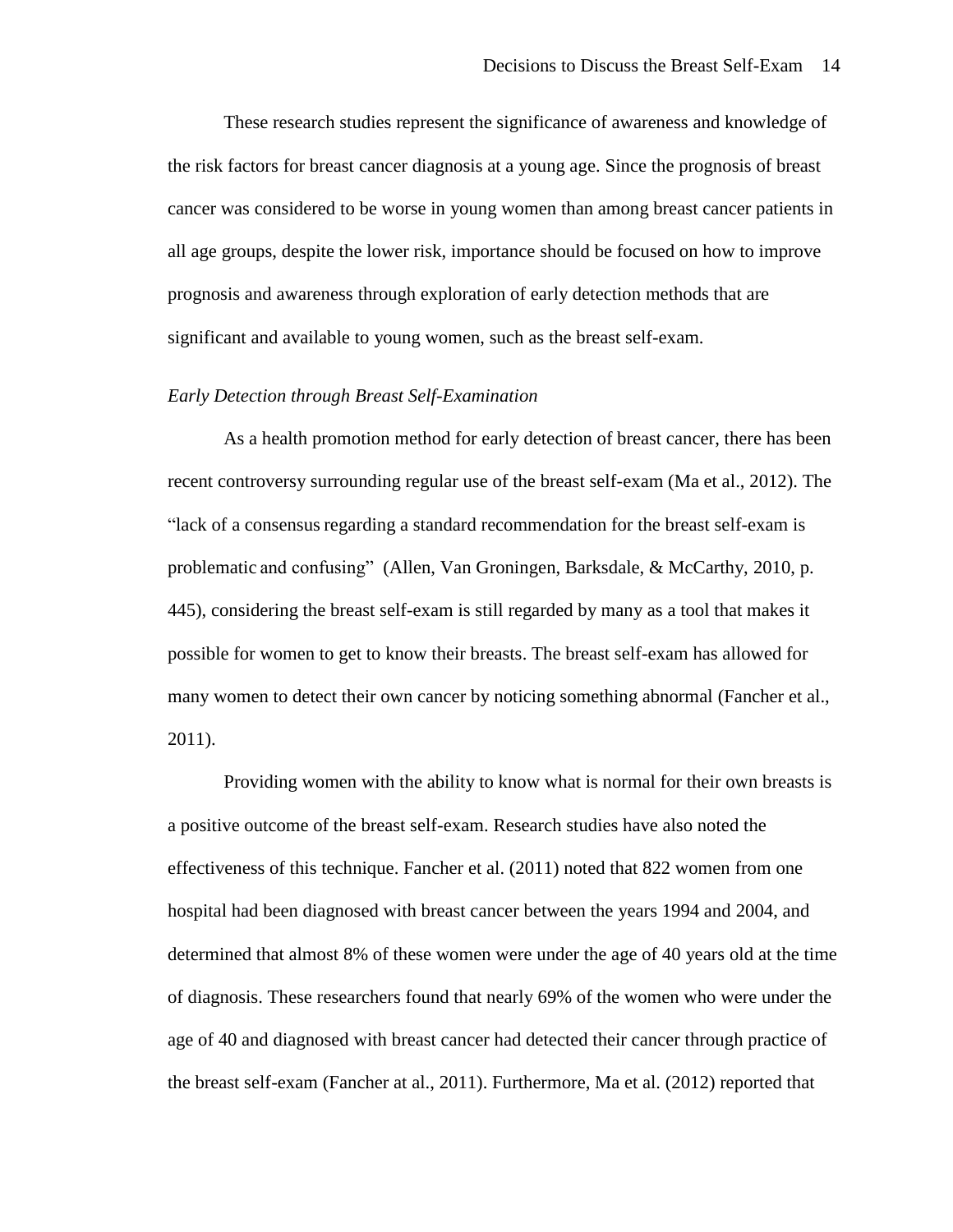36% of the young women in their study who had been diagnosed with different forms of breast cancer had discovered their cancer through practice of the breast self-exam or clinical breast-exam.

Determining what is abnormal first involves knowing one's own breasts to understand what would be considered normal for each woman. This is a reported benefit of breast self-examination as a health promoting behaviour. Since the breast self-exam has been noted as useful for young women's diagnosis of breast cancer and knowing one's own breasts, exploring ways to promote awareness of this technique might be valuable. One possible avenue could be through a relationship that is significant to young women, such as female friendships.

# *Significance of Friendship*

There is limited research on the topics of women's breasts, breast cancer diagnosis in young women, and on the understanding of how to promote awareness and informed decision-making regarding health promotion techniques, such as the breast selfexam. As a women's health topic and a valuable technique for enabling women to get know their breasts, it is significant to explore factors that could possibly influence decisions regarding the breast self-exam, such as women's friendships.

Friendships are a type of social connection, and in regards to social connections with others, Smith and Christakis (2008) note, "People are interconnected, and so their health is interconnected" (p. 406). A point of interconnectedness that is significant among young women are friendships, because once a young adult leaves home to attend university, the relationships that are developed are commonly with their peers (friends) as opposed to their parents. Parents may not be consulted about health issues if they are no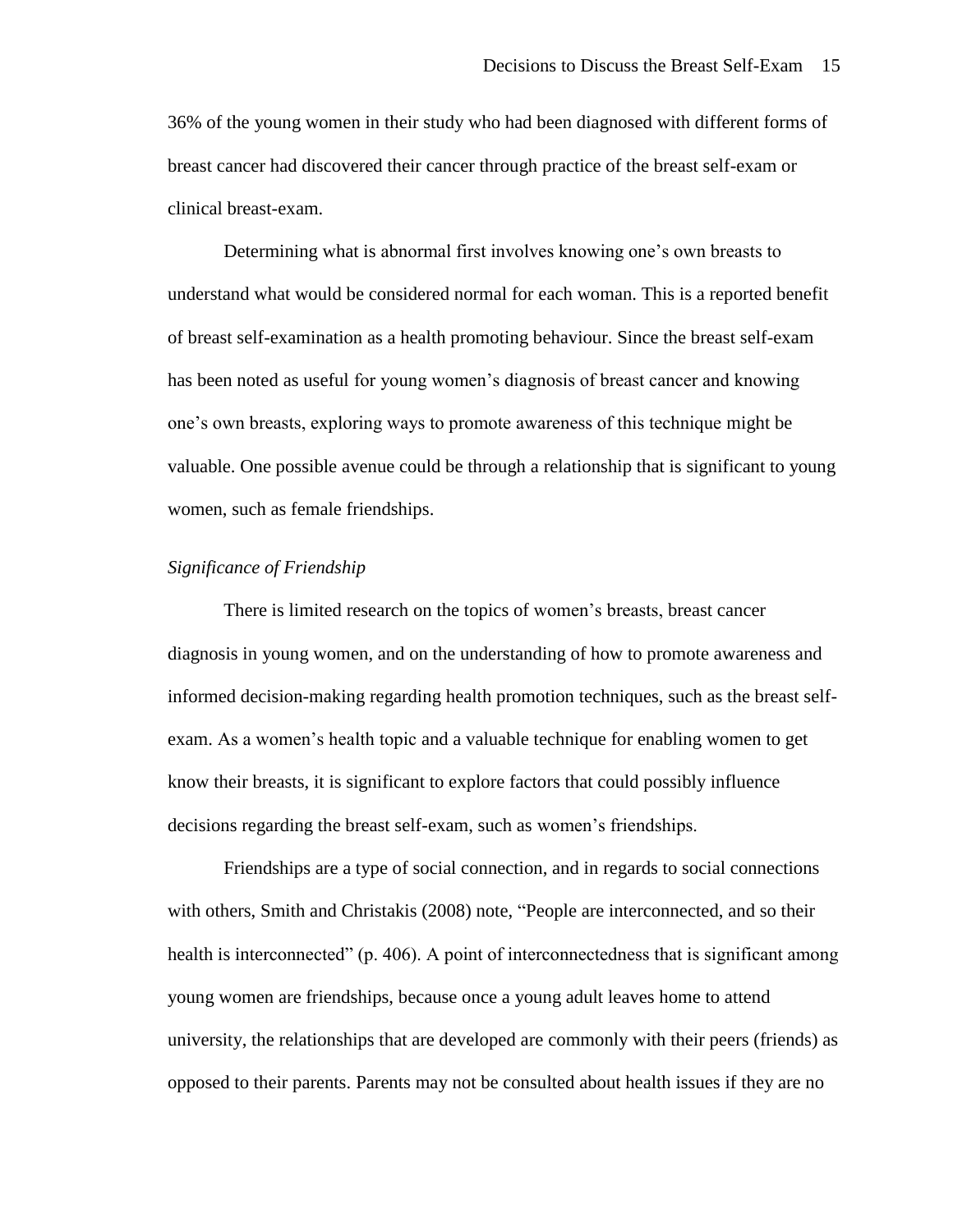longer present in the young adult's daily life when they leave home to attend university. They may not fully understand certain issues and concerns that a friend who is similar in age and who is present day-to-day, may have in common.

Thus, the interconnectedness and importance of friendship was considered as a significant area of focus for this study that explored the influence of female friendships on decisions regarding the breast self-exam among young women.

# Summary

Overall, it seems that many young women who do not have a family history of breast cancer perceive themselves to be at low risk, or no risk, for developing breast cancer at their age, because aside from heredity, the incidence of breast cancer for young women is generally low. Despite this factor, many young women have been diagnosed under the age of 40 and more importantly, young women who are diagnosed tend to have a worse prognosis for breast cancer survival, when compared to women of all age groups who are also diagnosed with breast cancer. Considering the benefits of the breast selfexam as a health promotion technique for early detection of breast cancer among young women could improve the overall prognosis for young women and promote awareness of the benefits to knowing what is normal for their own breasts.

Thus, this study was conducted to explore factors such as the connection between female friends that could support awareness of the breast self-exam and influence more informed decision-making among young women.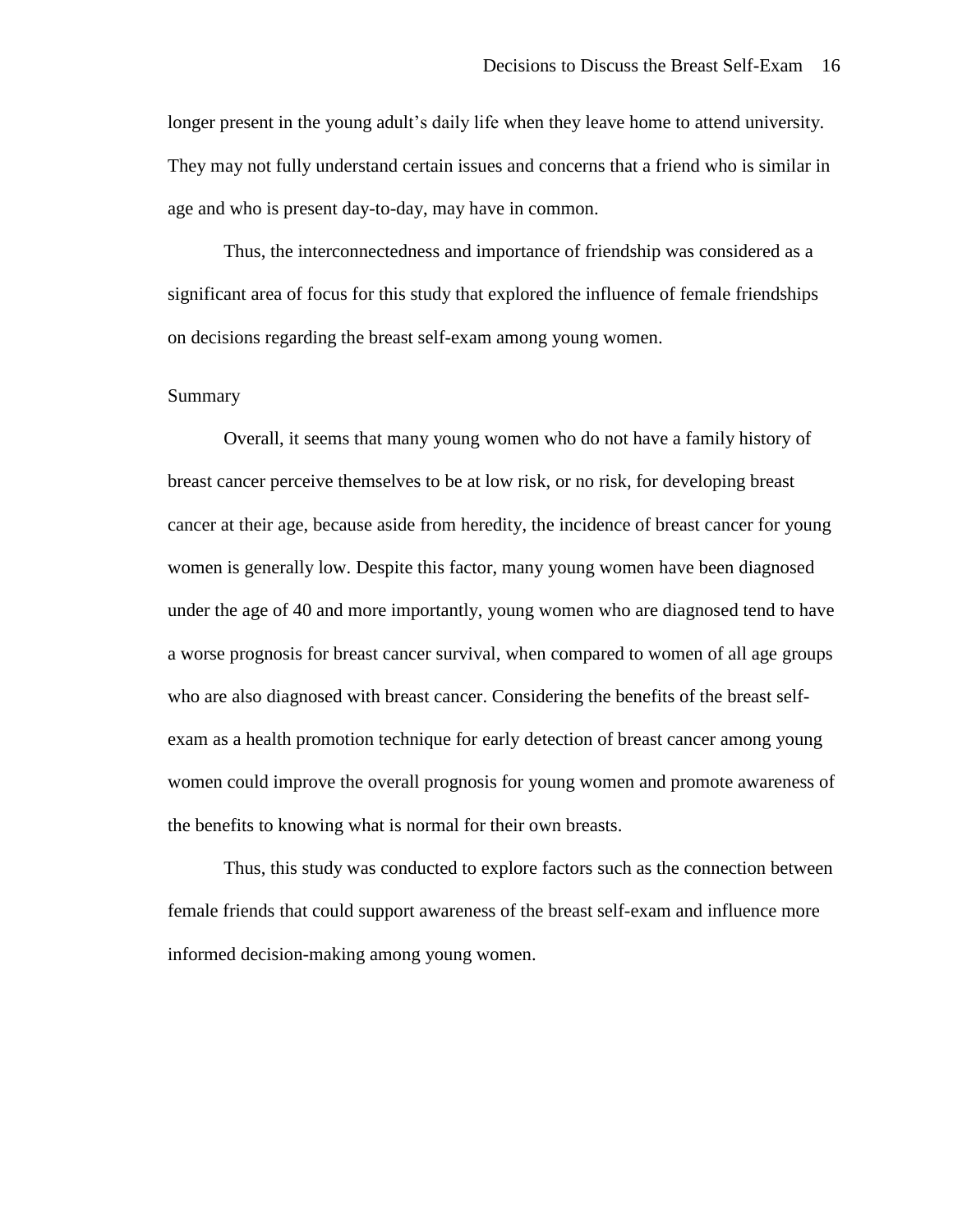# Review of the Literature

The purpose of this grounded theory study was to explore the influence of female friendships on decisions regarding the breast self-exam. Two areas of inquiry, the breast self-exam and female friendships are foundational topics to the purpose of this study that explored the relationship among these two factors and their significance to young women's decision-making. The review of the literature includes 1) context of the breast self-exam, 2) concepts of decision-making, 3) social and cultural norms, 4) social networks and social support, as well as 5) aspects of friendship development.

Literature that is relevant to the focus areas of the breast self-exam and female friendships has been reviewed to provide further context and understanding. The literature would also help to determine whether there is an influential factor about friendships, such as a friendship quality or the closeness of a friendship that impacts the views, discussion, and practice of the breast self-exam. It is also important to identify other factors that might influence decisions regarding the breast self-exam among young women. Other factors include identifying young women's perceived risk for breast cancer and the value of the breast self-exam for early detection.

## **Context of the Breast Self-Exam**

#### *Breast Cancer in Young Women*

Breast cancer is a significant illness among women in Canada and worldwide. Statistics Canada (2013) reported that the breast cancer incidence rate for females in 2007, within Canada, was 126.6 per 100,000 and demonstrated a slight decline in incidence since 2003. Worldwide, in 2008, breast cancer accounted for 23% of all cancers diagnosed among women of all ages. Furthermore, the incidence of new cases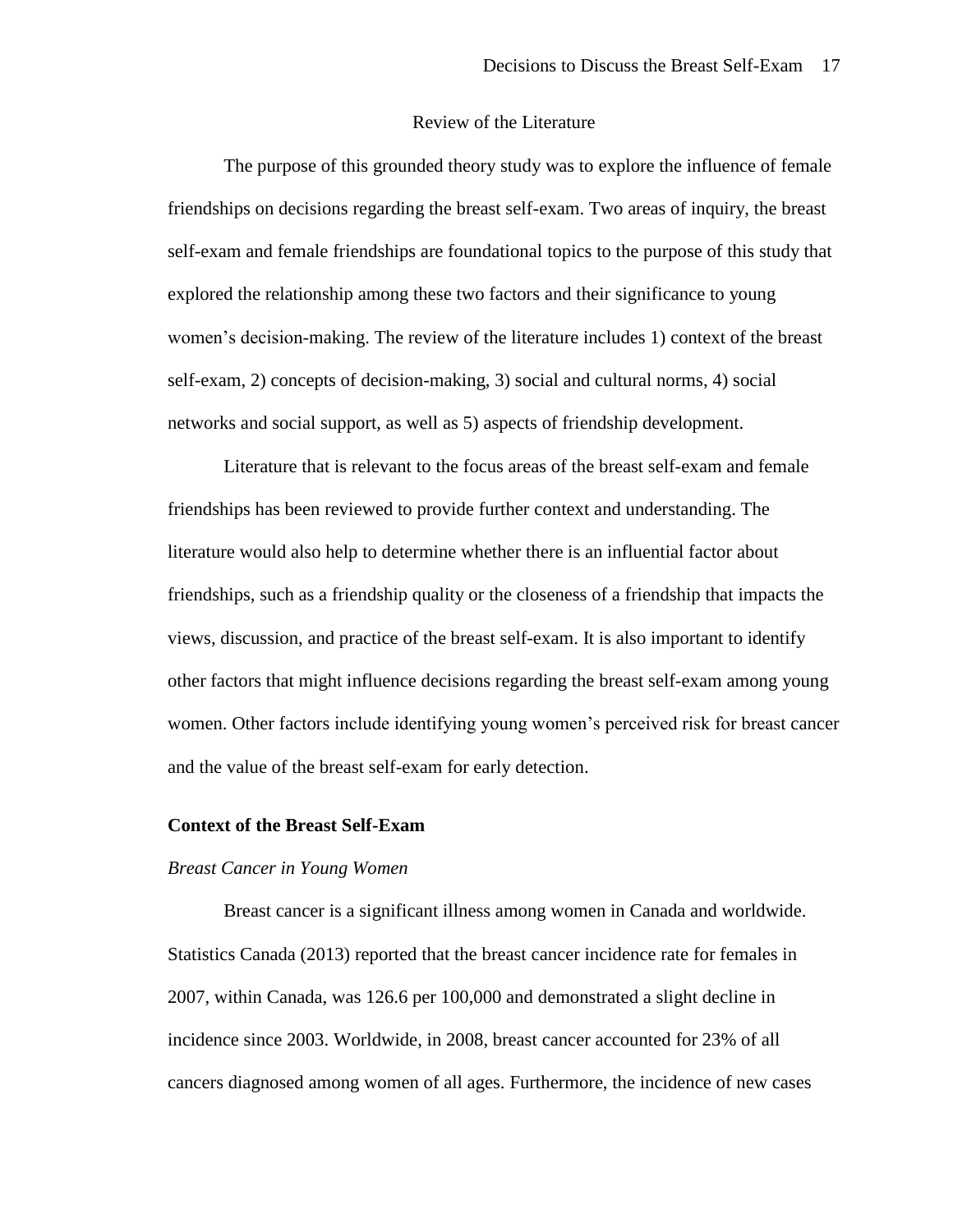worldwide was 1.38 million, with an estimated mortality rate of 6 to 19 per 100,000 of those diagnosed with cancer (GLOBOCAN, 2008).

The incidence of cancer diagnoses among women of all ages is important to note in order to determine the impact that breast cancer has on all women. More specifically, breast cancer diagnosis pertaining to young women was particularly important to the focus of this study. Young women were the focus of the study by Fancher at al. (2011), where the purpose was to identify different factors associated with a breast cancer diagnosis in women who were 40 years of age or younger. Their sample included women from their community's teaching hospital who had been diagnosed between 1994 and 2005. According to the results of their study, breast cancer diagnosis in young women is *exceptional*, considered as out of the ordinary or very uncommon to this age group, with an incidence of approximately 8% of all women who have breast cancer.

Other studies support the concern that breast cancer is more severe in younger women and therefore emphasize the significance for early screening. Ma et al.'s retrospective review identified that patients under 50 years of age were more likely to develop a type of palpable breast cancer than patients over 50 years of age. As well, breast cancers diagnosed at a younger age generally have more severe identifiers with their tumours than those diagnosed at an older age (Ma et al., 2012) and can result in a more negative prognosis. Furthermore, in a retrospective, population-based cohort study, breast cancer mortality factors were compared for women younger than 40 years of age and women 40 years or older (Gnerlich et al., 2009). Gnerlich et al. (2009) found that women younger than 40 years of age tend to have a *lower* risk for developing breast cancer than older women, but their breast cancer tends to be *higher* in severity and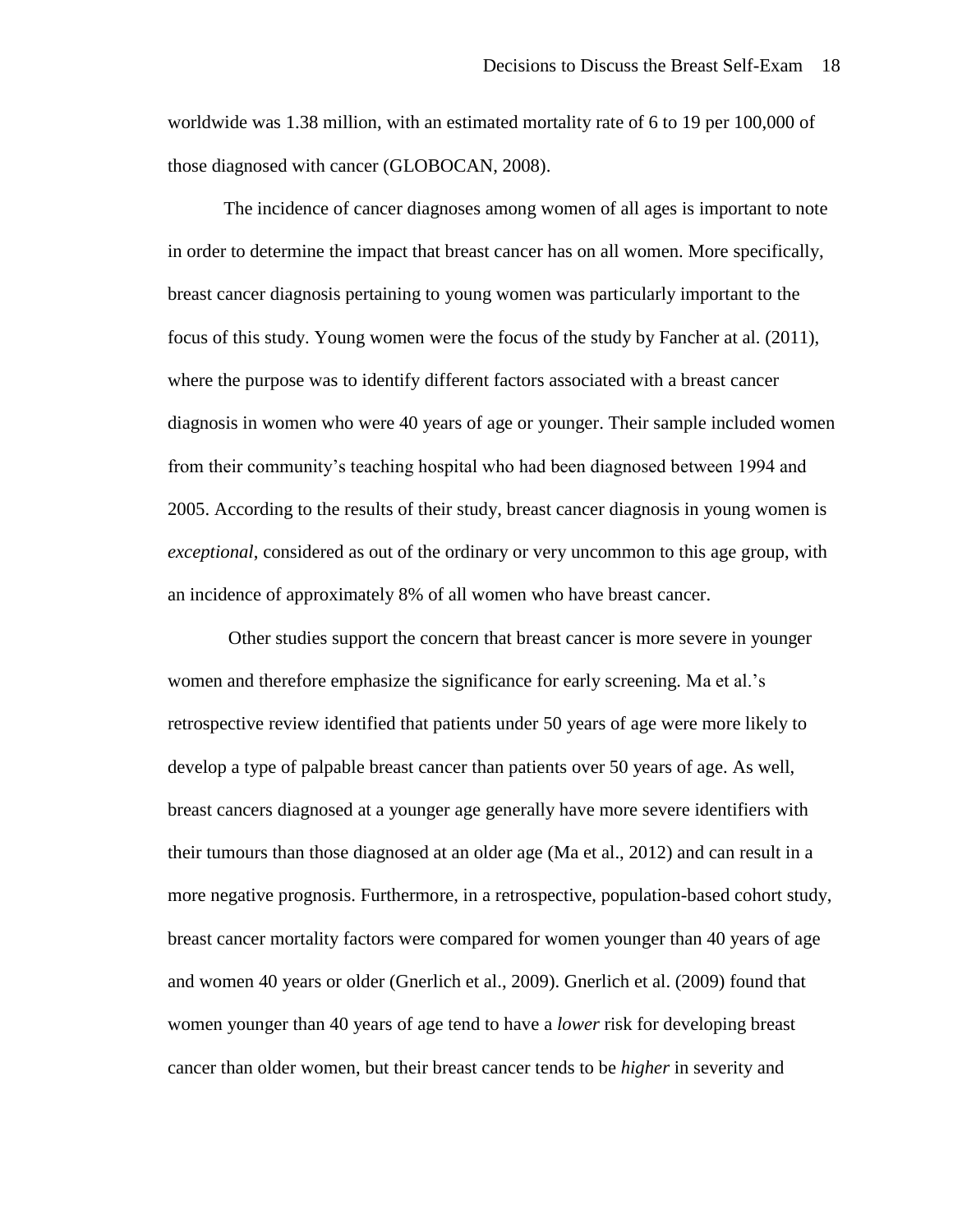therefore, they were more likely to die from breast cancer than older women. Thus, since young women tend to be diagnosed with a more severe onset of breast cancer than older women, the idea of early detection is more crucial for women under 40 years of age (Fancher et al., 2011).

#### *Significance of the Breast Self-Exam to Young Women*

The study by Gnerlich et al. (2009) and the review by Ma et al. (2012) report the significance of the breast self-exam as an early detection technique for young women. Ma et al. (2012) reported that 36% of those who presented with the palpable form of breast cancer had discovered their cancer through practice of the breast self-exam or clinical breast-exam despite previous use of mammography. The usage of mammography, breast self-exam, and the clinical breast-exam for early detection were also evaluated by Fancher et al. (2011). They reported that 44 (approximately 69%) of the young women who participated in their study had discovered their own breast cancers by finding a lump through breast self-examination detection. These reports demonstrate that certain types of breast cancers are often more recognizable through use of the breast self-exam or clinical breast-exam, as opposed to mammography, and that these cancers are more common in younger women than older women.

Contrary to these reports, the breast self-exam has recently not been recommended to women as a stand-alone technique for breast cancer detection. This lack of recommendation is a result of limited research demonstrating a decline in morbidity in relation to use of the technique, and of reported increases in women's anxiety about discovering lumps and masses through practice (Fancher et al., 2011). Allen et al. (2010) reviewed the position statements of various organizations as well as recent research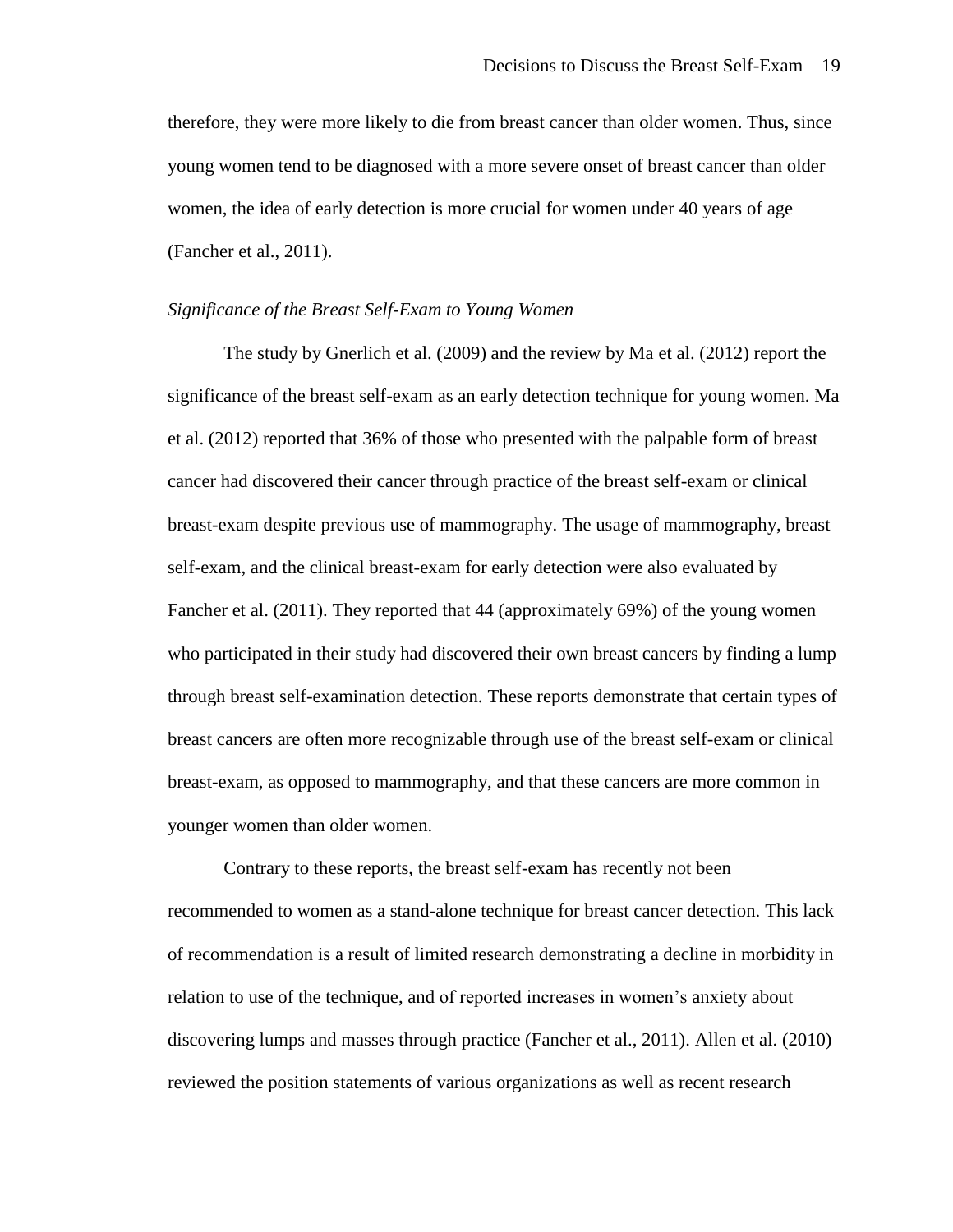regarding the breast self-exam and identified the potential harms that could come from regular practice of the technique:

1) An increased number of healthcare visits; 2) Twice the number of benign breast biopsies; 3) Increased healthcare costs; 4) Increased levels of cancer with related anxiety that may require counselling or treatment; and 5) No change in mortality from breast cancer with detection from the breast self-exam (Allen et al., 2010, p. 447).

Despite the aforementioned harms or disadvantages of performing breast selfexamination, a number of advantages have been identified. For example, the performance of the breast self-exam enables women to increase their accountability and confidence regarding knowledge of their own health and to have the ability to perform an early detection technique that is non-invasive yet positive for awareness and detection of abnormalities (Elmore, Armstrong, Lehman, & Fletcher, 2005). It also enables women to detect breast cancer at a stage before screening with mammography is generally prescribed and is suggested as important for a promising prognosis. The mammogram is not recommended for women under 40 years of age and the only breast cancer detection technique that is recommended for young women is to have a clinical breast-examination performed by a physician every three years. Thus, the breast self-exam becomes significant because it can be an appropriate tool for women of all ages.

A feminist action research study by Kearney (2006) engaged 13 women between the ages of 30 to 59, in discussions exploring what the breast self-exam means to them. The description of the behaviours of the participants in Kearney's study suggested that 75% had performed the breast self-exam over their lifetime and only one participant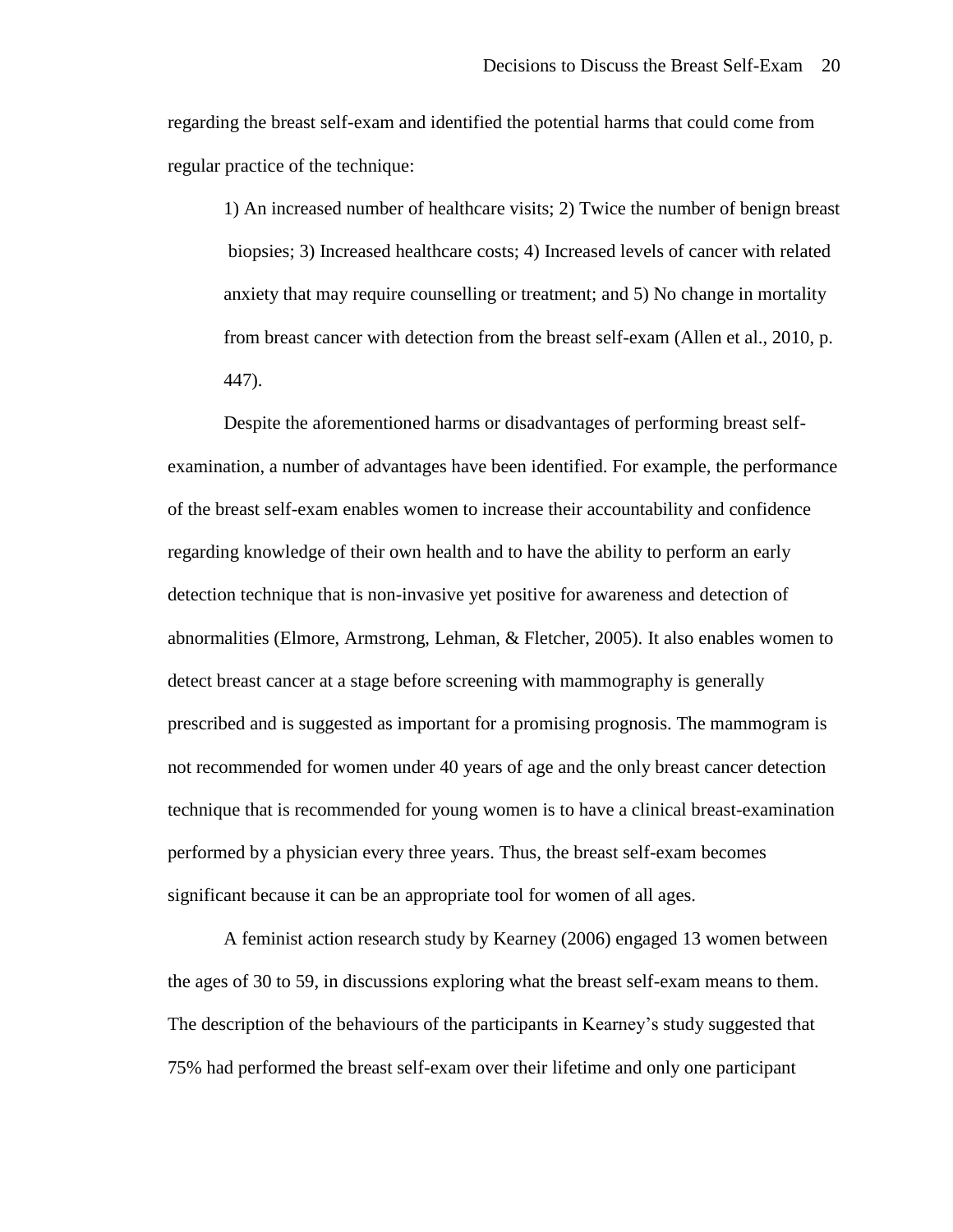performed this technique on a regular, monthly basis. Even though the majority of the participants in Kearney's study did not practice the breast self-exam on a regular basis, they did find it to be significant at one point in their life.

Breast cancer is not common to young women, but it is beneficial to diagnose this disease at a younger age and potentially earlier stage before it becomes more aggressive and more difficult to treat. The significance of the breast self-exam is that it may enable young women to detect a lump at an early stage and seek treatment, rather than wait until other symptoms appear and then may be too late for successful treatment. Knowing what is normal in order to determine if something is abnormal is a benefit that this simple screening technique offers.

# **Decision-Making**

Decision-making could commonly be referred as a process that determines whether a person intends to engage in a specific behaviour or not. Emancipated decisionmaking and various factors that can influence the decision-making process have been reviewed in the literature and will be discussed here. These factors include social norms, cultural norms, and social networks or social support.

Factors such as social norms, cultural norms, social networks, and social support can influence the decision-making process, depending on how significant they are to someone's views, values, and beliefs. They can also hinder young women from making an emancipated decision. A descriptive correlation study by Wittmann-Price and Bhattacharya (2008) used these concepts, among others, as factors in Wittmann-Price's Theory of Emancipated Decision-Making (EDM), a theory that had been developed in a previous study by Wittmann-Price (2004). Wittmann-Price (2004) defines an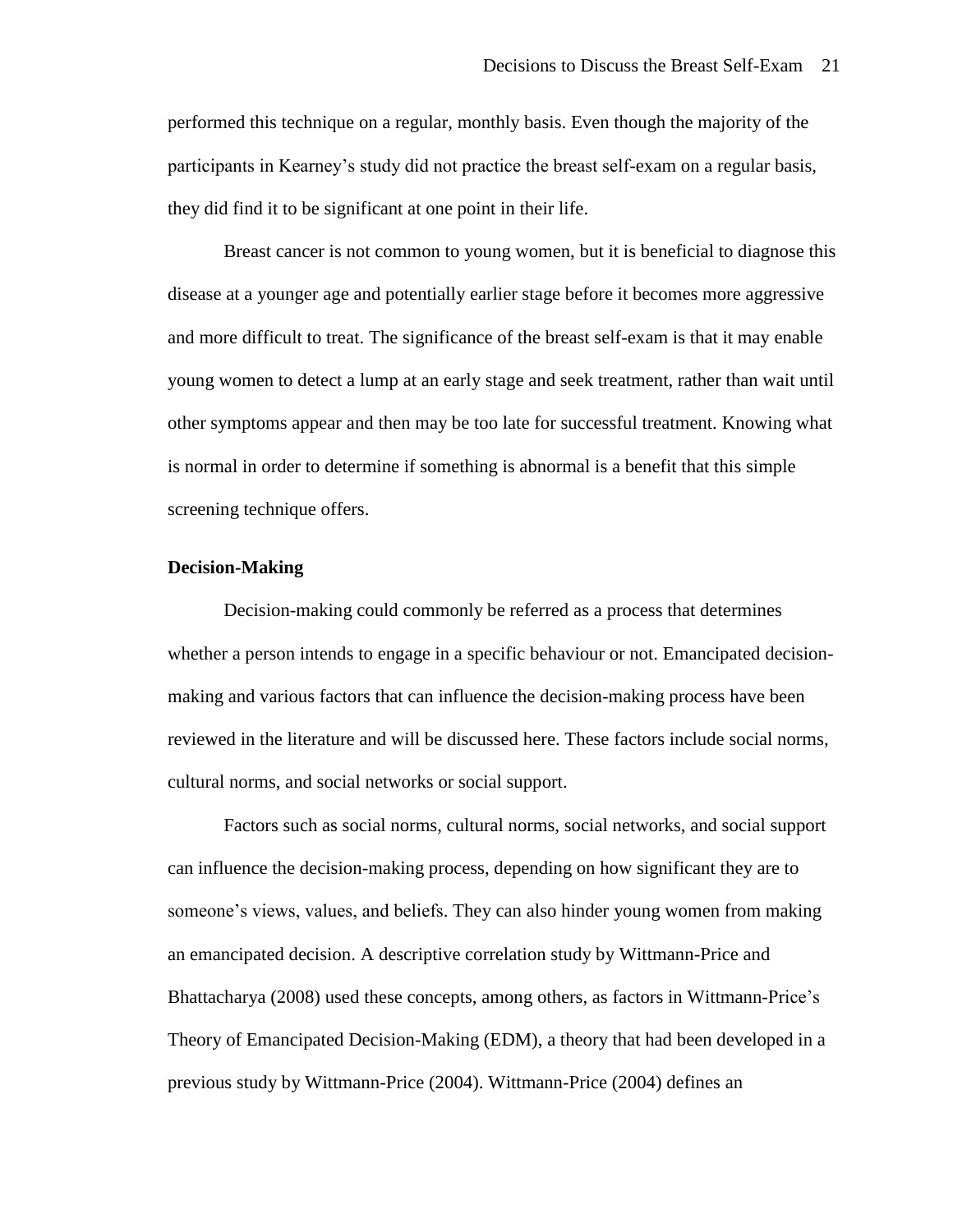emancipated decision as a decision made in a flexible environment that precipitates the result of a freely made choice. Emancipation of decisions allows a person to make his or her own decisions without feeling forced into a decision consistent with someone else's view of what is best. Decisions are then established and informed by a person's culture, life experiences, and values but fully reflect the choices and beliefs of the person making the decision (Wittmann-Price, 2004).

Emancipated decision-making becomes significant to the topic of the breast selfexam, because if a young woman does not feel that she has the freedom of choice, she may not make the decision that is appropriate for her, as a young woman—whether this means to practice the breast self-exam or not. As well, if social norms prevent her from obtaining information that could be pertinent to her health, then she is also not able to make an emancipated decision. This could include knowing that there is still a small risk for developing breast cancer or knowing that the breast self-exam could benefit her by being able to determine what is normal for her own breasts. The expectation of emancipated decision-making would be that despite what society portrays as normal, correct, or important to know, women should be able to make the most informed and appropriate decision for them, and societal and cultural views should only inform women's decisions but not pre-determine what their choice should be.

# **Social Norms**

The results of Wittmann-Price and Bhattacharya's (2008) study suggested that social norms developed through expectations from healthcare professionals were a factor in helping women to feel support and guidance when making an emancipated decision. Social norms are prominent in the literature as being a determining factor for health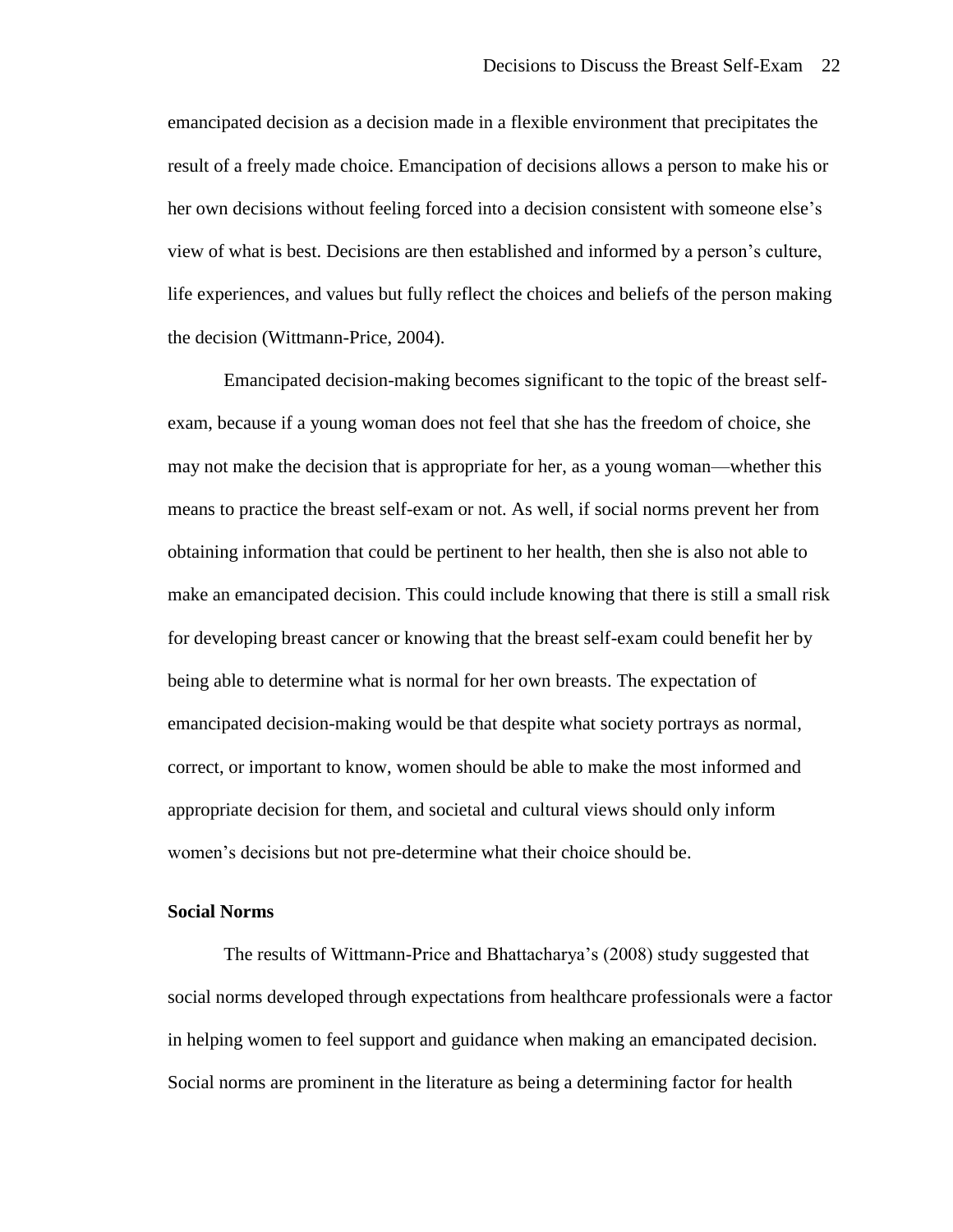related decisions, particularly regarding decisions about women's health behaviours and women's health in general.

Wittmann-Price and Bhattacharya (2008) suggested that social norms influenced how women decided what type of pain control would be used during labour. They suggested that women's choice of using pharmacological or psychoprophylactic pain management *should* be supported, especially if a woman has the knowledge and ability to make an appropriate decision on her own. For Wittmann-Price and Bhattacharya's (2008) study, social norms were not supportive and were described as what healthcare professionals viewed as the best option for pain management. Even though the women attempted to seek information, support and guidance, the views regarding pain management from the healthcare professional had the tendency to influence women's decisions to go along with their view, as opposed to inform the women of what their options were.

The support that women seek from healthcare professionals is similar to the support that women seek in their friendships that involve discussion of private issues, worries, and uncertainties (Aries & Johnson, 1983). In Wittmann-Price's (2004) decisionmaking model, however, it is important to note that there were other sub-concepts in addition to social norms that had stronger impact on decision-making, such as empowerment, flexible environment, private knowledge, and reflection. These subconcepts demonstrate that if women had previous knowledge and information regarding the options available to them, such as the type of pain management commonly used during labour, they may have been more likely to make an informed decision and less likely to be influenced by their healthcare professionals to make a choice that was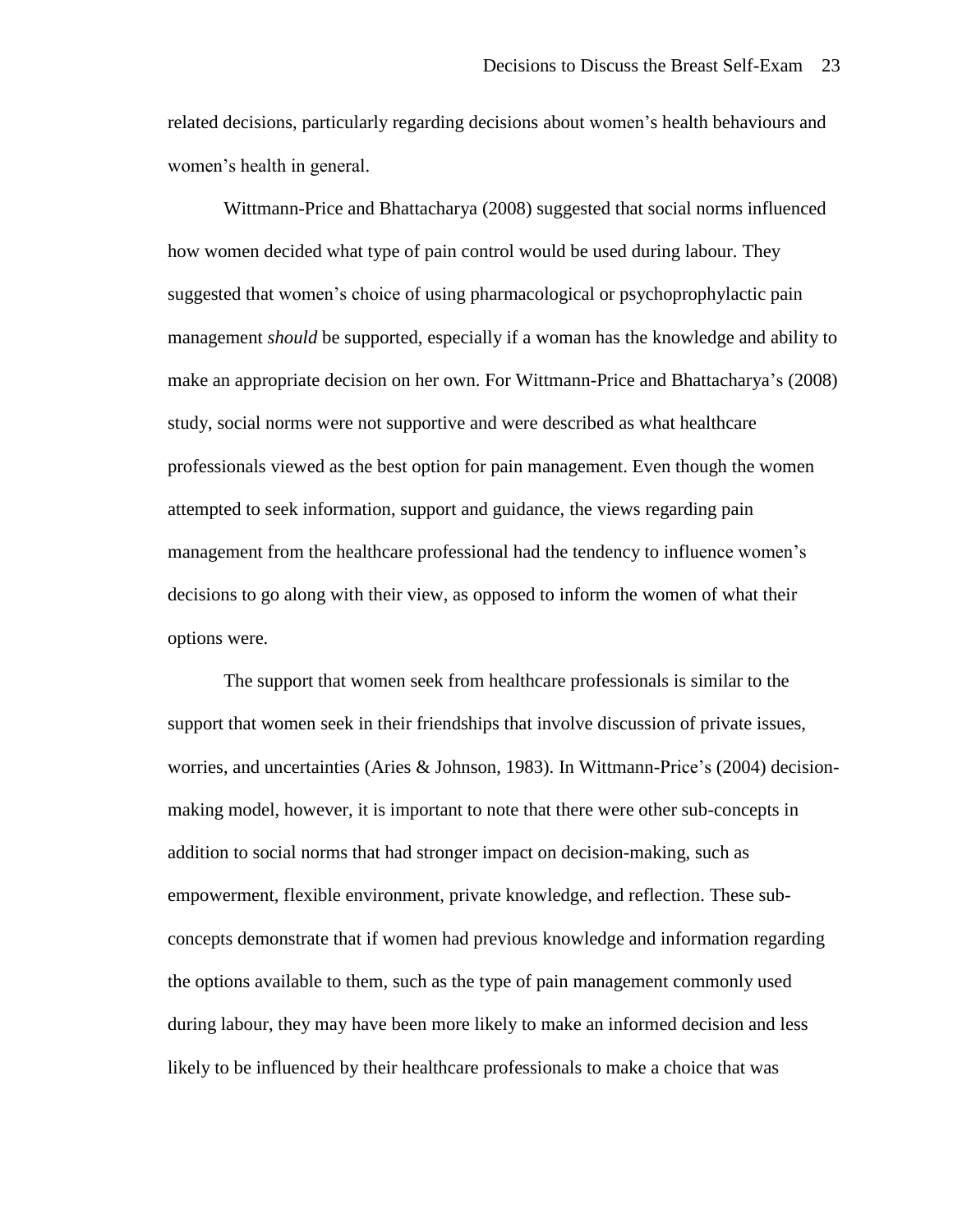different from their own personal preferences (Wittmann-Price & Bhattacharya, 2008). On the contrary, they may have still decided to make the same choice that was suggested by their healthcare professionals. The underlying principle, however, was in the ability to make the choice that was right for them, whether or not this followed the suggestion from their healthcare professional.

The findings from the study by Wittmann-Price and Bhattacharya (2008) suggest that education, awareness, and discussion are important facilitators for determining the influence of social norms. Further, these findings suggest that social norms are essentially *social*, or expectations of behaviours and thoughts that are developed through interactions with others. Social norms can be determined by awareness, education, the frequency that a norm or issue is discussed among societal members or on the news, or even by the frequency that a norm is presented in the most prominent research. The goal of emancipation for individuals, however, should be to determine self-norms and what is suitable for an individual's own life. The importance is to be aware of social norms and realize that they can provide awareness of options and guide self-norms, but to also realize that social norms are not rules and what is *normal* can look completely different for everyone. Friendships also have the ability to guide and inform individuals' decisions based on what norms are discussed or are identified as most significant among them.

From the literature, social norms could be inferred as affecting some decisions and behaviours related to women's health differently than others. For example, in the study by Aries and Johnson (1983), social norms helped to guide women's awareness so that they could make an informed decision. Conversely, in the study by Wittmann-Price and Bhattacharya (2008), social norms added pressure to women to make a decision that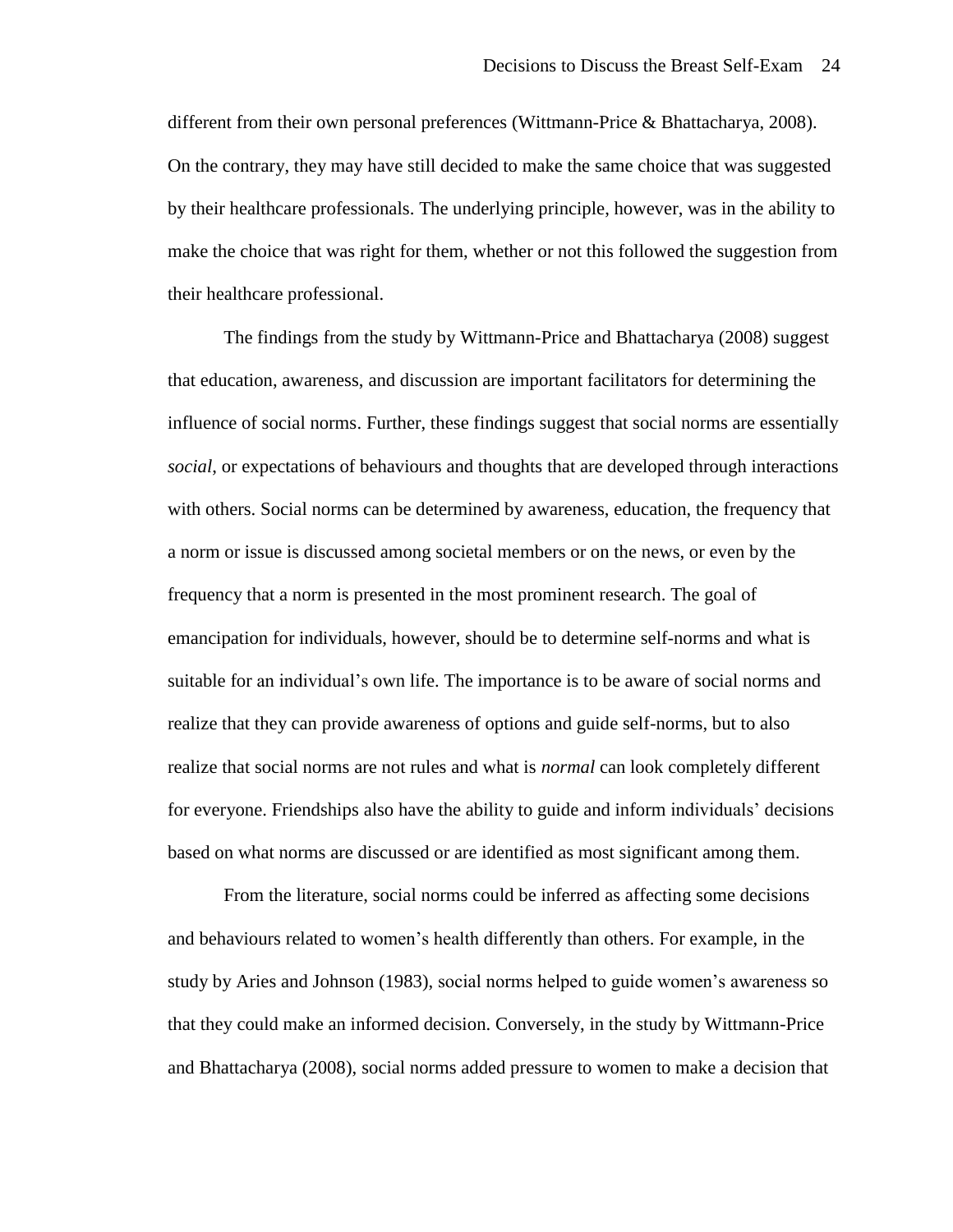may not be appropriate for everyone. Thus, this may ultimately affect possible discussion regarding concerns about health promoting behaviours among friends, such as the breast self-exam.

#### **Cultural Norms**

Cultural norms were identified as a significantly influential factor in some women's perceptions and practice of the breast self-exam. Using grounded theory, Borrayo and Jenkins (2001) explored cultural norms by looking at how the beliefs, values, and norms of women of Mexican descent between the ages of 49 and 81 years old influenced how participation in breast cancer screening techniques was regarded.

The study utilized focus groups and discovered that many of the women did not see their healthcare professional for a mammogram and did not perform the breast selfexam. They determined that this was due to cultural beliefs suggesting that it is indecent and improper to touch oneself, or to have others do so, even for health reasons (Borrayo & Jenkins, 2001). The study also suggested that many of the women did not discuss these practices with other women because their cultural norms determined that private matters regarding women's breasts should not be discussed publicly. The results of the study suggested that the women who had strong supports from other female family members who understood the importance of preventive practices, did decide to go for a mammogram with a female healthcare professional and did decide to practice the breast self-exam, despite cultural norms that emphasized otherwise (Borrayo & Jenkins, 2001).

The findings of the Borrayo and Jenkins' (2001) study are particularly important to this study because Borrayo and Jenkins' suggest that cultural beliefs affect women's health related views, behaviours, and decision-making. In particular, views and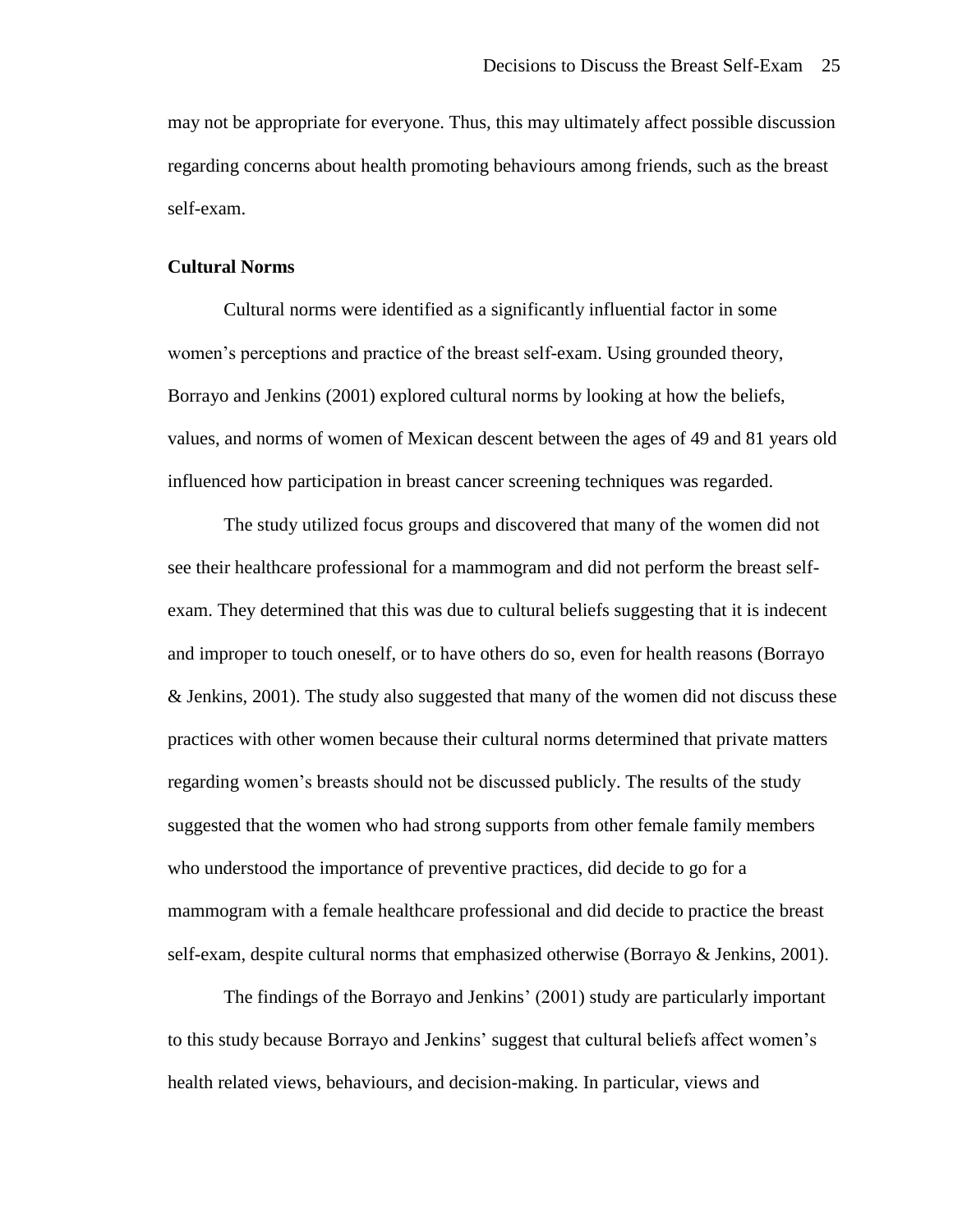behaviours related to areas of a woman's body, such as her breasts, that could be considered private or sexual by some cultures. The effect of cultural norms emphasizes the idea that support from others, such as female family members or even friends, can be impactful to the decisions women make in regards to health promoting behaviours, even when cultural norms might suggest otherwise. It also becomes significant to note that even if the young women from my study do not directly relate their behaviours to an identified culture like the women in the study by Borrayo and Jenkins (2001), they still belong to a culture or many different cultures that ultimately affect their views, beliefs and behaviours whether it is apparent to them or not.

#### **Social Networks and Social Support**

Social networks and the connections made with friends have been linked to the utilization of "preventive health behaviours" (Hurdle, 2001, p. 74). This has similarities to the findings from the study by Borrayo and Jenkins (2001) where results reported positive effects on health behaviours through support from female family members.

Smith and Christakis (2008) differentiate between social networks and social support and suggest that a social network focuses on the characteristics of the friends within a network, whereas social support focuses on the actual existence of the connection or tie between friends and establishes the condition under which influence would occur. These networks can present in numerous forms, but are often represented by "dyadic effects" (p. 408) where one person is connected to one other person (Smith  $\&$ Christakis, 2008), such as in a friendship. The effects of these networks can have an impact or influence on our behaviours, whether it is informed or misinformed and can even impact behaviours such as smoking initiation, as well as the use of alcohol and other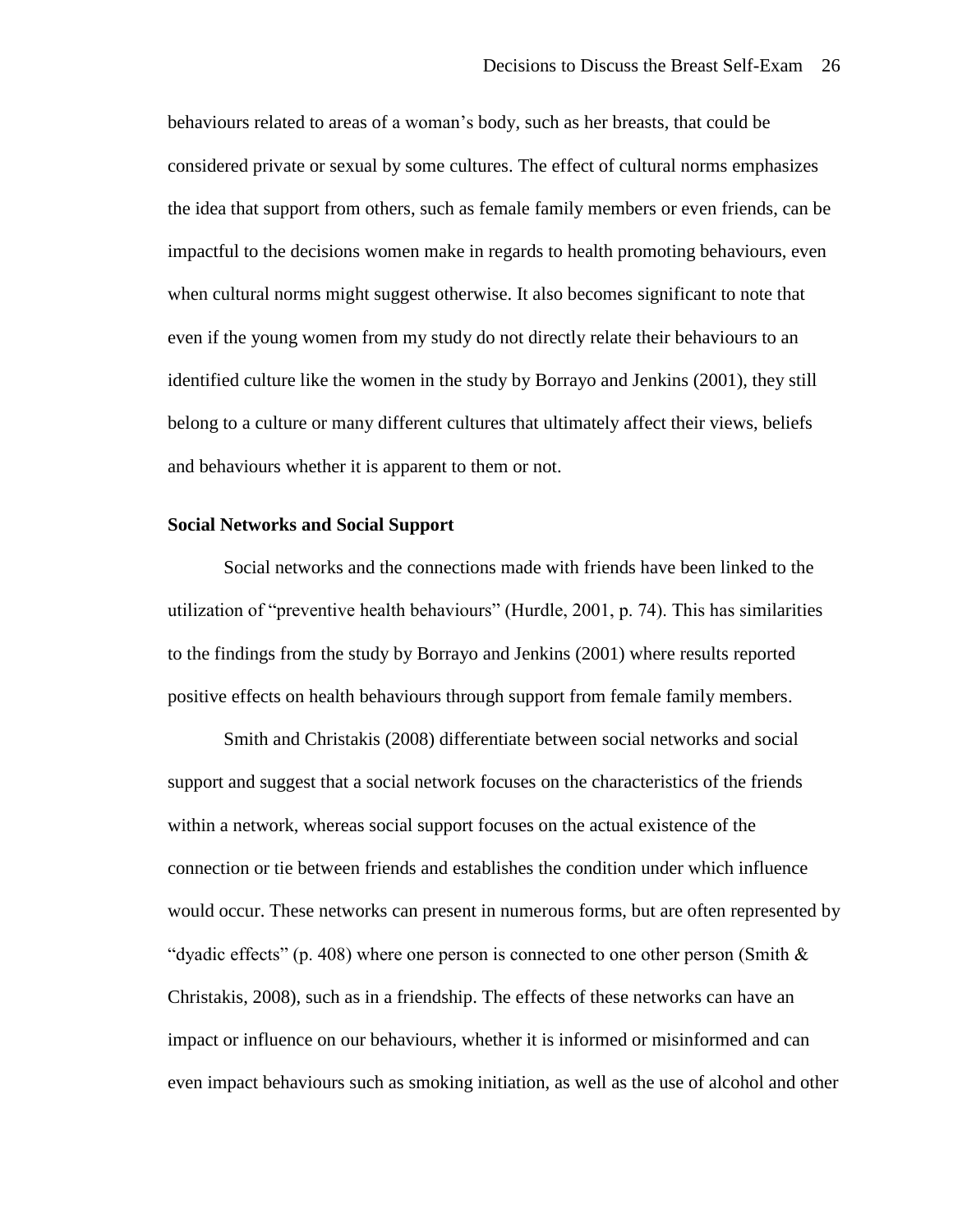substances (Smith & Christakis, 2008). The "dyadic effect", discussed by Smith and Christakis (2008), is relevant to the focus of this study in regards to how a friendship of two women can affect or influence decisions and behaviours pertaining to the breast selfexam and affect the emancipated decision-making process.

A social network may be governed by social and cultural norms that determine what each person feels comfortable confiding within this network. Each network will differ in terms of what social and cultural norms have developed and while some networks may have norms that govern openness with confiding amongst one another, other networks may not. Similarly, social networks have comparisons to the characteristics of a friendship, and in many cases a friendship can be viewed as a smaller social network, just as Smith and Christakis (2008) describe in their literature review.

An article discussing the impact of social networks and social support (Hurdle, 2001) found that there is an emphasis on the use of social support to promote a positive effect on women's health behaviours, particularly for breast cancer screening and mammography. Examples of how social support affects the health behaviours of women included social networks as the preferred source of information particular to women's illnesses such as breast cancer and the self-efficacy that some groups of women attributed to the support from their social networks. Several of the studies reviewed in this article suggested that use of behaviours such as the breast self-exam and mammography were more common where education was community-based, utilized peer educators, or developed a buddy system for health promotion (Hurdle, 2001). It was also suggested that women's family members and friends were generally the *preferred* social networks and ultimate sources of support and had the greatest impact on the utilization of preventive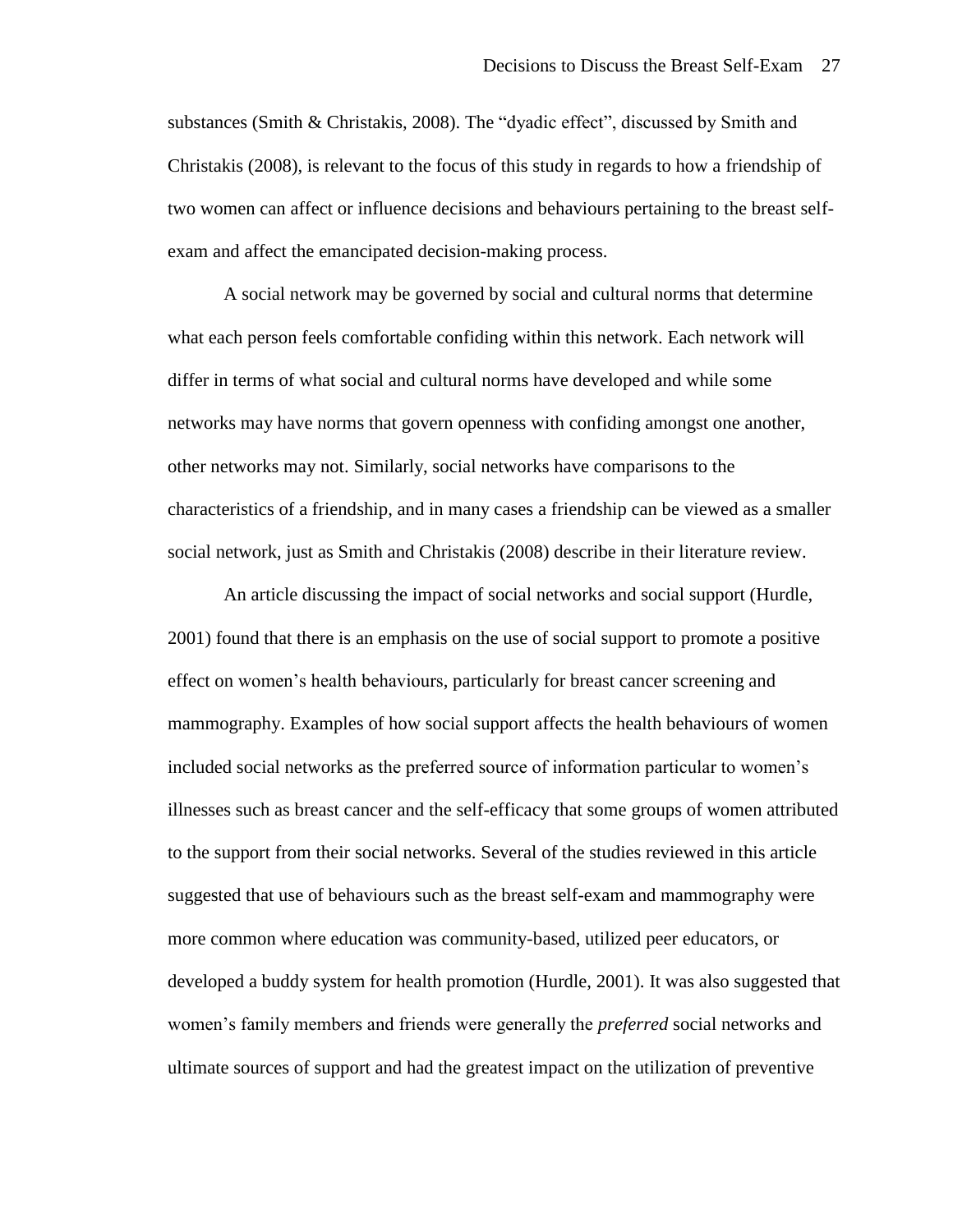health behaviours (Hurdle, 2001). These are all examples of effective use of social networks and social support to promote women's health behaviours.

Social support and women's health behaviours were assessed in a review that highlighted three independently conducted qualitative studies that evaluated the effect and importance of social networks where women turn for support and advice in times of need when dealing with devastating health decisions, such as prenatal genetic screening, hormone replacement therapy, and breast cancer treatment (Brown et al., 2002). Interviews were conducted with focus groups of women who were in their mid-50s and younger, who had experienced a moment when an important health related decision had to be made for prenatal genetic screening, hormone replacement therapy, or use of alternative medicine for treating breast cancer. The information derived from the interviews suggested that the main support person was the mother in particular, but that women's social support networks also included partners, friends, and other family members (Brown et al., 2002). These support networks were influential in helping the women to make significant decisions about their health and also suggest that decisionmaking among women is a relational process.

Brown et al. (2002) articulate that someone who is familiar, such as a mother, can help to inform women in a way that enables them to make the most appropriate health decisions. This influence factor is also found in other relationships where women turn for support. It seems possible that many women find a strong attachment within their female friendships that could be considered just as strong as the attachment that they have with their mothers because both friendships and mother-to-daughter relationships are trusting female-to-female relationships that women utilize for support. Just as Hurdle (2001)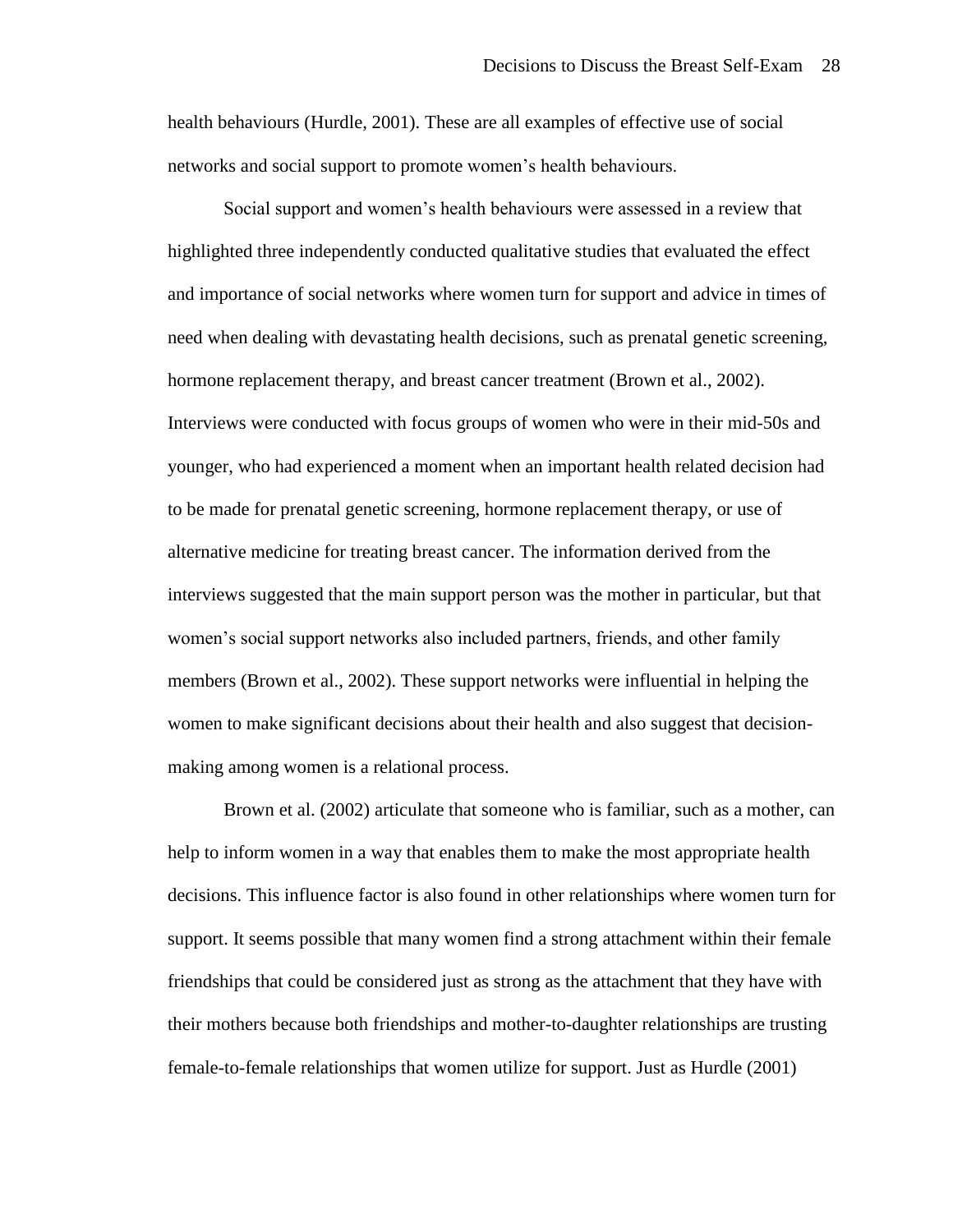describes, relationships are significant to women of all ages and at all developmental stages and are a "primary motivation that determines cognition, affect, and behaviour" (p. 74). Therefore, just as some women share private information and receive advice from their mothers that influence their decision-making (Brown et al., 2002), it is also possible that women could obtain this type of influence from a close female friend.

It can be inferred that the review by Brown et al. (2002) and the discussion article by Hurdle (2001) suggest aspects of both social networks and social support that are significant to the focus of this study. The concept of social network could be viewed as the classification of the relationship among friends (or mother and daughter), whereas the idea of social support could be viewed as what these young women receive after this social network, or friendship has been developed.

#### **Friendship Development**

The developmental progress and age group of a woman may be relevant to how decisions are influenced and by whom. It can affect who is sought for advice and with whom the most significant relationships are developed. Thus, it is relevant to this study to discuss the significance of developmental theories among different life stages.

In their discussion of Erik Erikson's stages of development, Papalia and Olds (1992) suggest that the young adult, between 20 to 40 years of age, "needs and wants intimacy" (p. 398). The young adult in Erikson's theory is described as wanting to find satisfying relationships that tend to be closer in nature than the adolescent's relationships, where the most significant relationships are often established with marital partners (or relationship partners) and close friends (Papalia & Olds, 1992). This notion of significance and seeking advice for self-development is common among this age group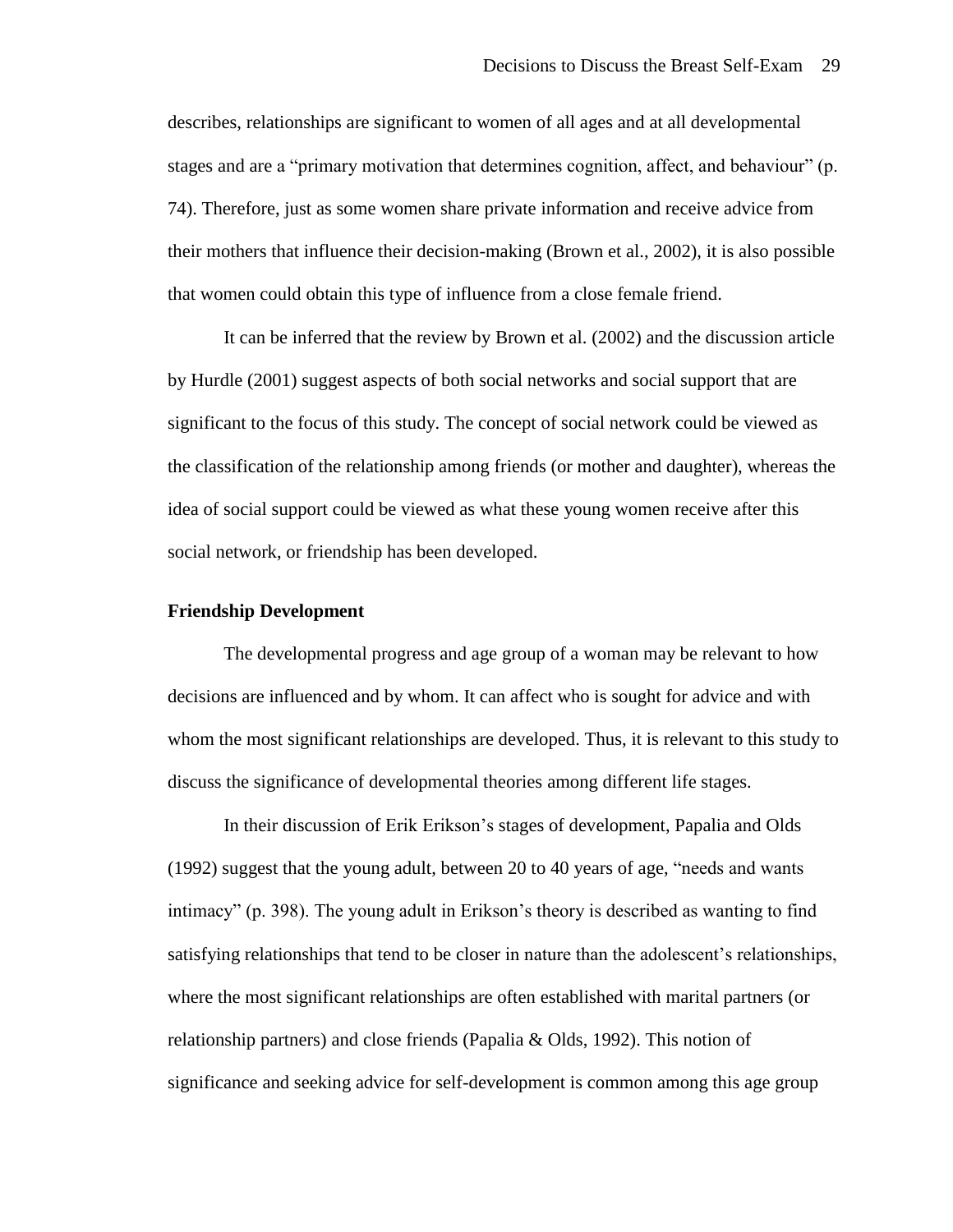and is fundamental to understanding the basis for why a relationship or friendship may or may not have an impact on decision-making.

Erikson's theory of development, as discussed by Papalia and Olds (1992) for late adulthood, over 40 years of age, suggested that at this stage, the primary focus is not to establish close friendships because there is already confidence in oneself and the status of the pre-existing friendships and relationships. There is also a lack of desire to seek advice through friendships because of the developed confidence in one's own knowledge and decision-making. This could be a difference between young women and older women regarding influence among friends, since young adults particularly value friendships, especially during a time when they are becoming or have developed their own personhood.

The young adult finds importance in attempting to establish social ties and bonds that are more characteristic to this age group than to the older adult (Papalia & Olds, 1992) and it is possible that these bonds can be associated with more healthy habits. These bonds that develop within friendships can contribute to engagement in more healthy behaviours, as discussed by Papalia and Olds (1992), such as "sleeping and eating sensibly, getting enough exercise, avoiding substance abuse, and getting medical care" (p. 423). This may be a form of positive influence that female friendships could have on young women's decision-making.

A study by Aries and Johnson (1983) suggests that friendship is an important vehicle for the discussion of worries, uncertainties, and private issues among women. Through use of a questionnaire, they examined the types of same-sex friendships noted among adults and identified issues and topics that were more likely to be discussed in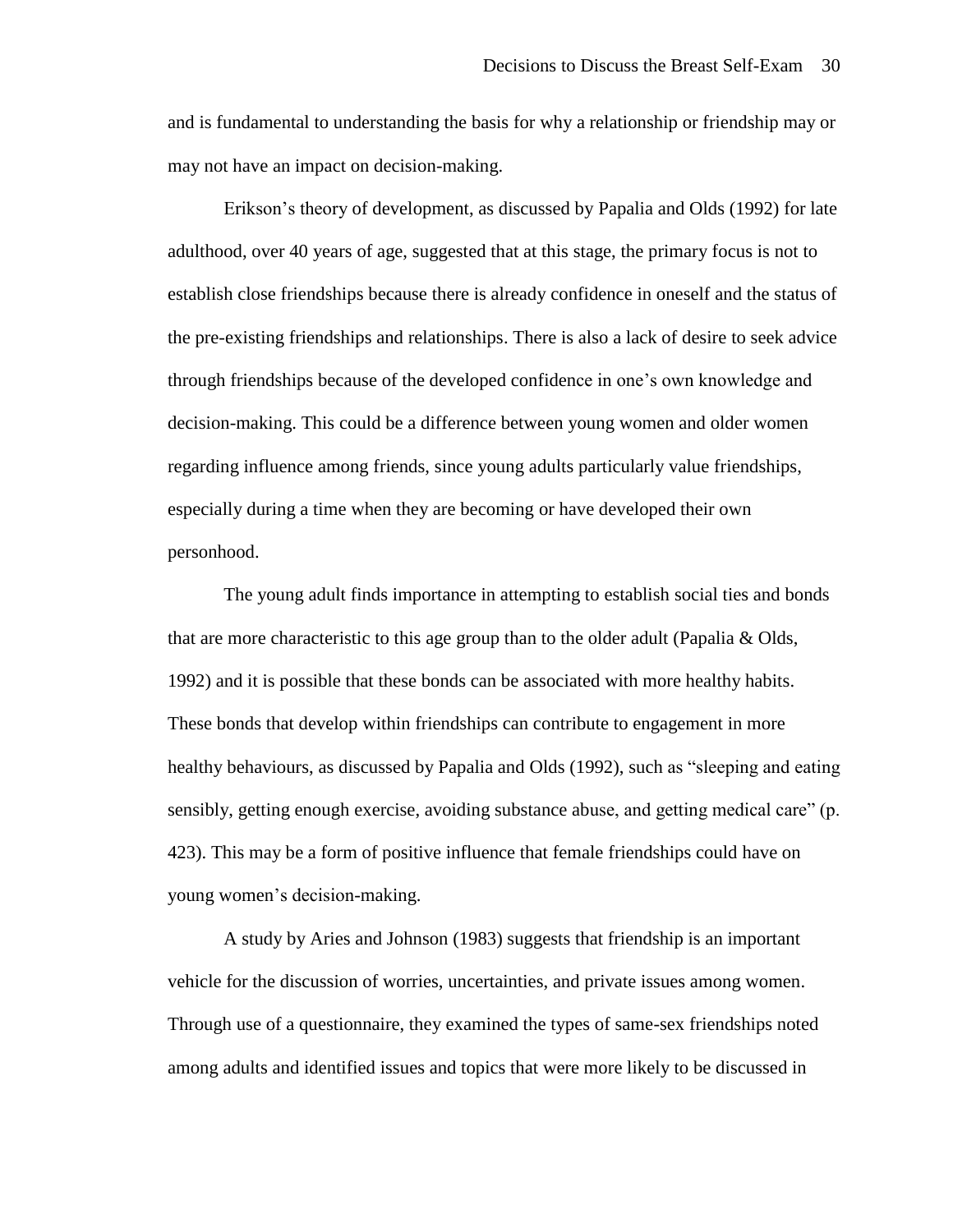conversation among male and female same-sex friends. Female same-sex friends more frequently discuss issues of a personal nature than do male same-sex friends and approximately 94% of the women who participated in their study had previously discussed their worries, uncertainties, and private issues with a same-sex friend (Aries  $\&$ Johnson, 1983).

Each age group has different developmental milestones that affect friendships and relationships differently. The effects of friendship pertaining to influence on decisionmaking and health behaviours will likely differ between the young adult age group and other age groups. For example, the potentially strong influence factor of friendships during the age group of focus for this study is different from the less significant focus on friendships within an older age group. There is limited research related to the effects of friendship on the decisions that young adult women make about health behaviours, such as whether or not to practice the breast self-exam. Thus, it is valuable to study the influence of close female friendships on the decisions regarding health behaviours among young women.

#### *Characteristics of Friendship*

Friendships share a common commitment to good. They influence us as human beings to want to do what our friends are doing and to be where our friends are, whether it is to find the support and information to promote a positive behaviour such as physical activity (Bidonde et al., 2009; Coleman, Cox, & Roker, 2008; Finnerty, Reeves, Dabinett, Jeanes & Vogele, 2010) or to be influenced by our peer groups to 'fit in' by adopting substance use behaviours (Ali & Dwyer, 2010; Bot et al., 2005; Fagan, Eisenberg,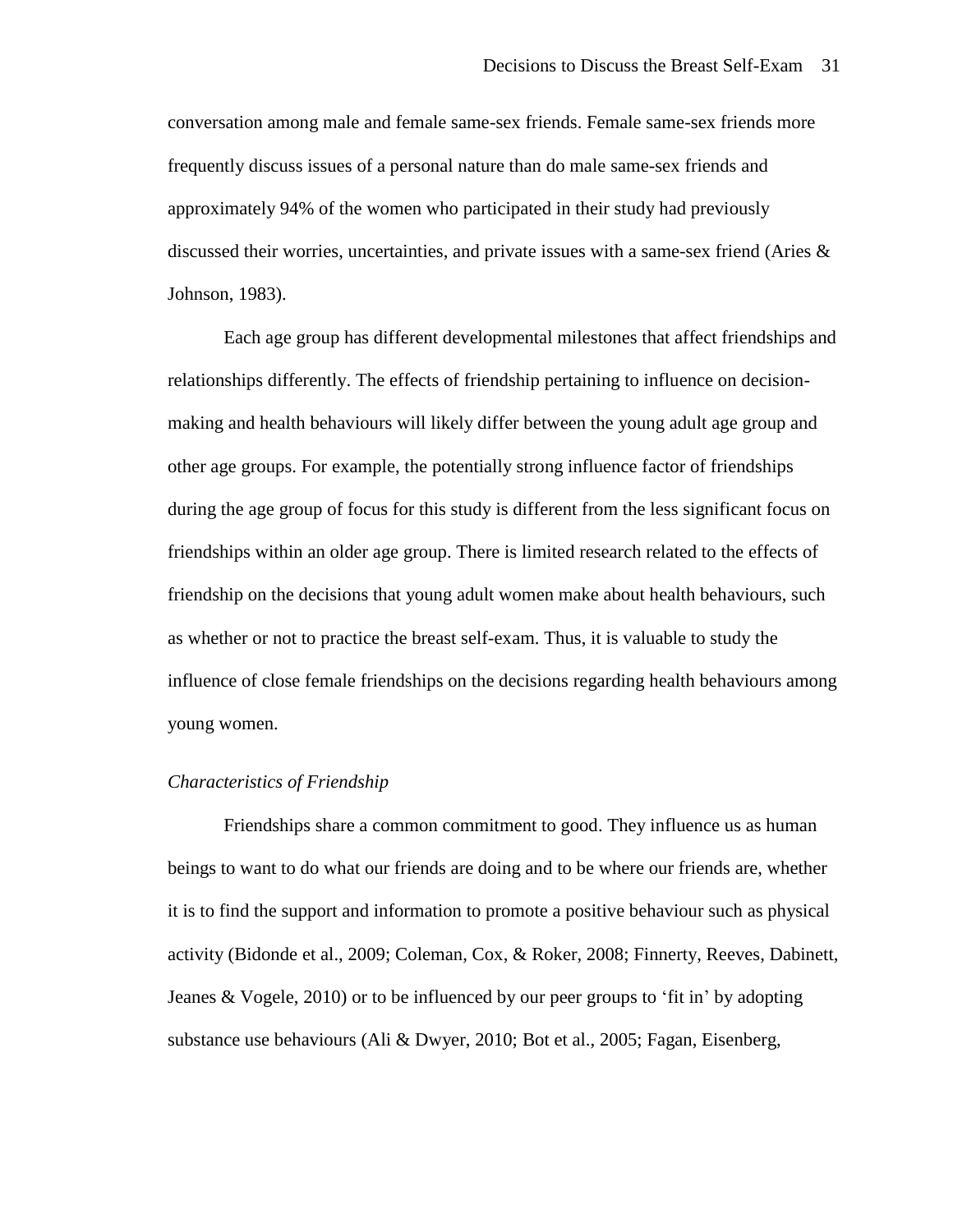Stoddard, Frazier, & Sorensen, 2001; Gaughan, 2006; Urberg, Luo, Pilgrim & Degirmencioglu, (2003)).

As we grow through childhood and adolescence, we search for certain qualities in our friends that we desire, through "social selection" (Mercken et al., 2007) and these qualities cause our friendships to grow stronger and develop into trusting relationships where we feel safe or where we adopt the behaviours of that friend and make them our own (Mercken et al., 2007). The idea of feeling safe within our friendships can relate to a model developed by Bartholomew and Horowitz (1991) that describes adult attachment in relationships based on a positive or negative image of the self and of others. The four dimensions of this model include: "1) Secure – Comfortable with intimacy and autonomy; 2) Preoccupied – Preoccupied with relationships; 3) Dismissing – Dismissing of intimacy, counter-dependent; and 4) Fearful – Fearful of intimacy, socially avoidant" (p. 227). It is possible that the dimension of "secure" could be seen as a desired personal quality that may be sought in a friendship where a young woman feels secure about herself and about her friend. This may enable her to feel willing and comfortable to share and discuss personal information that would otherwise be kept private.

In regards to this study, it was speculated that if friends enjoy one another's company and feel comfortable around one another, they would be more likely to disclose their health concerns. Being able to disclose information to seek advice and support would provide a 'use' for that friendship and their common commitment to good would relate to the concern for their friend's health and the desire to assist with important decision-making.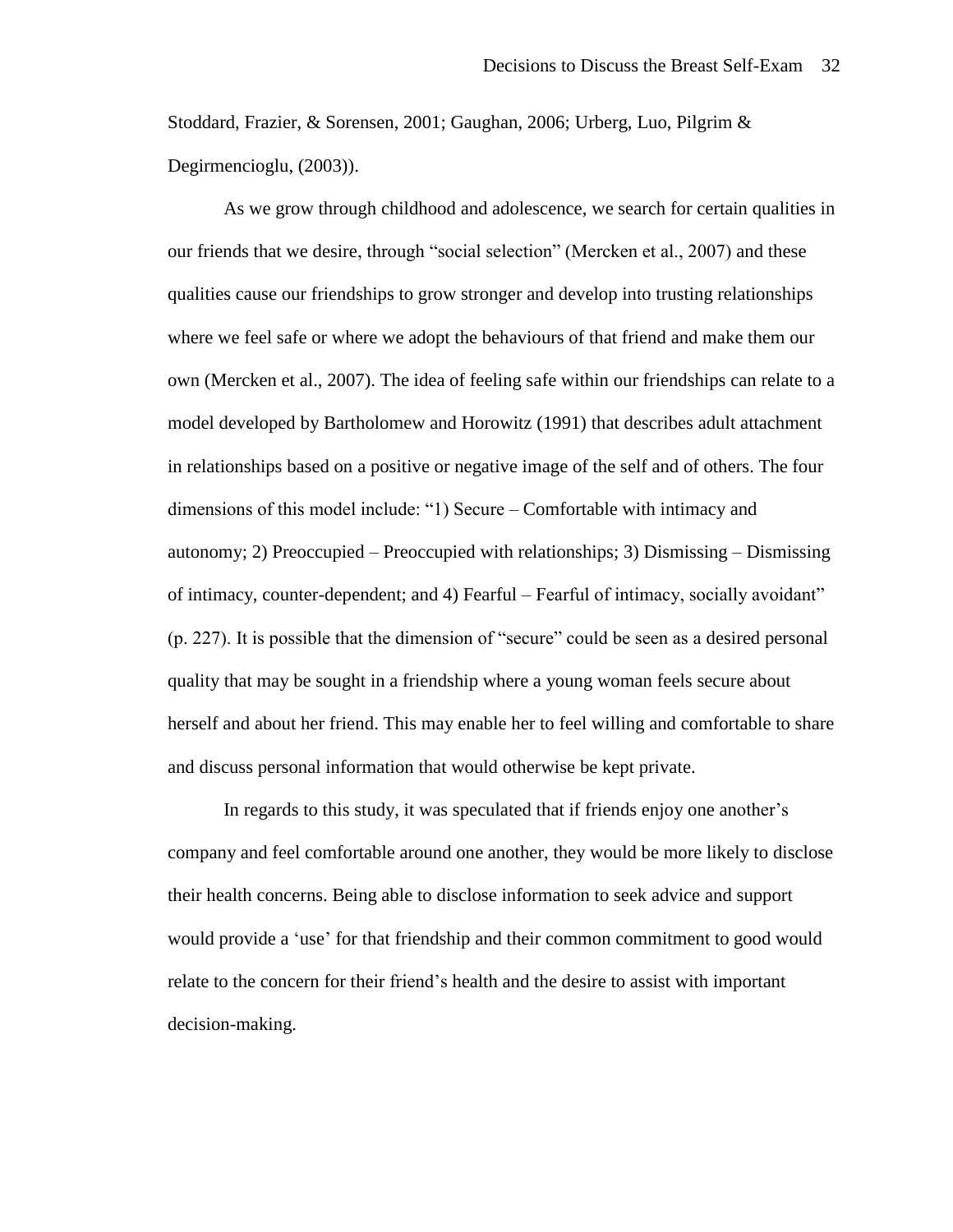The importance of friendship and social support networks regarding influence on health behaviours has been explored in a number of studies. Bidonde, Goodwin, and Drinkwater (2009) and Bot, Engels, Knibbe, and Meeus (2005) discuss the importance of friendship and social networks and how they influence health behaviours. They consider the significance of a friendship on the decision to participate or not in preventive health behaviours.

The study by Bidonde et al. (2009) explored the importance of social networks for older women and the influence on physical activity. The results of their study suggested that the friendships made in a fitness group between older women who had been widowed or divorced, improved their well-being and influenced them to keep returning to the group to improve their physical fitness and to sustain their social connections (Bidonde et al., 2009). Bot et al. (2005) explored the influence of friendships on adolescents' drinking behaviour. The results of their study suggested that if an adolescent's best friend drank alcohol excessively, the adolescent would be more likely to engage in this type of drinking as well. Conversely, if a best friend did not drink, then an adolescent was less likely to engage in excessive drinking (Bot et al., 2005). Although they did not focus on young adult women, these studies demonstrate the potential for the importance of friendship and possibility for influence on health behaviours in general.

Studies that investigate women's friendships in the adolescent and older adult years (Bidonde et al., 2009; Coleman et al., 2008) are educative and informative, since there are similarities between how young adults, adolescents, and older adults view friendship. It is important to note that developmental differences in these three age groups account for possible differences in values, interests, and attributes among relationships.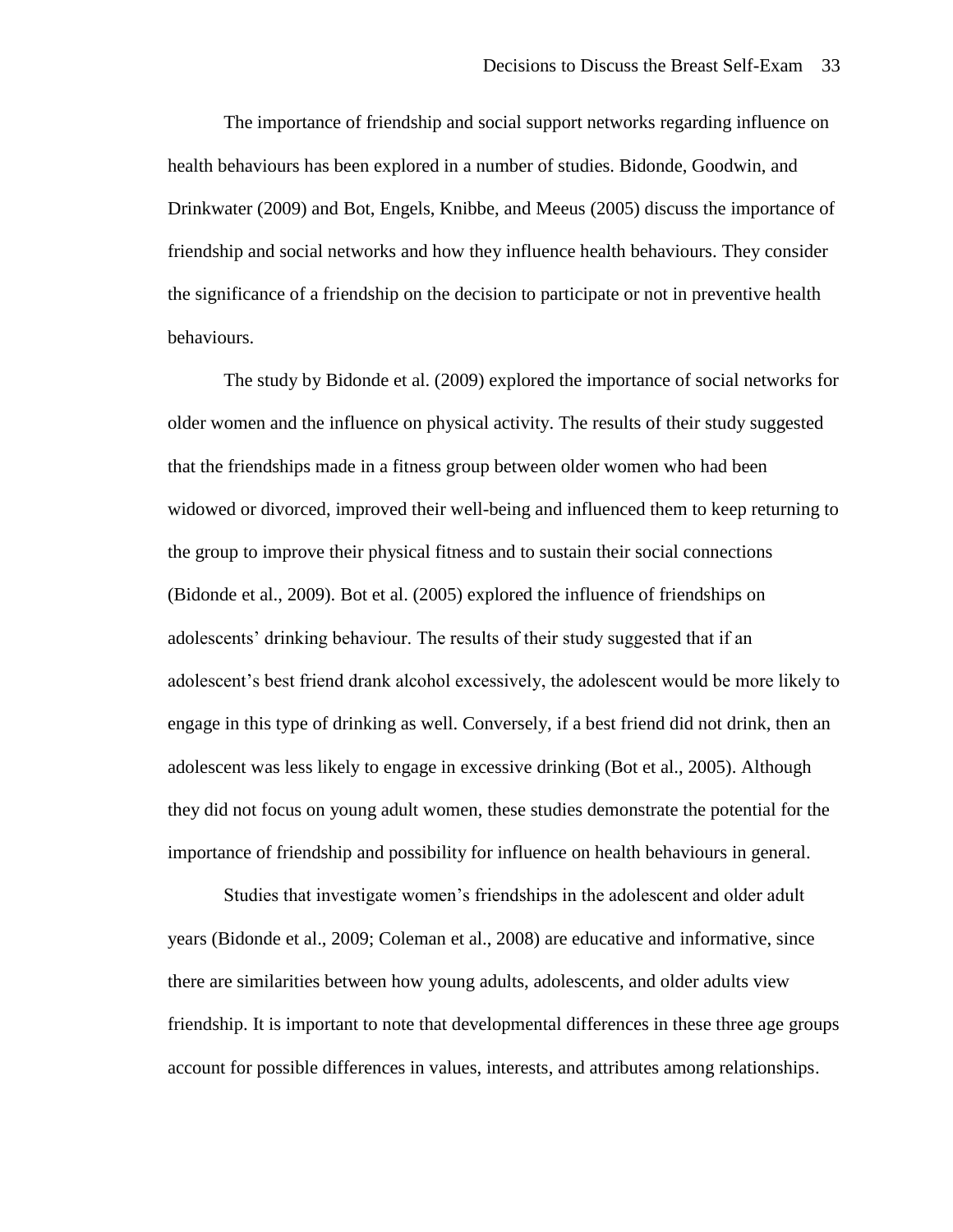This could determine a different view on friendships and their impact towards influence on decisions.

All of these articles have a diverse focus on the promotion of different health behaviours, but the underlying concept still remains the same throughout, in that women are influenced when they seek support for decision-making about behaviours that affect their own personal health.

# **Summary**

The topic of the breast self-exam and the influence from young women's friendships is a significant and important area to research, because there is limited evidence regarding how the breast self-exam is viewed or practiced among young women. Statistics Canada, the Canadian Institute of Health Research (CIHR), the Public Health Agency of Canada (PHAC), and the Canadian Cancer Society, for example, do not have any statistics on the number of women who perform the breast self-exam and the frequency that the technique is performed. It is therefore, currently unknown as to how many young women participate in early breast cancer detection practices. While statistics regarding the utilization of the breast self-exam and the factors that are increasing the morbidity rates of breast cancer are not known, targeting and increasing awareness of a health promoting behaviour that detects the presence of the disease at an early stage is a fundamental starting point to potentially enable young women to become cognisant of resources available to them. Even if a young woman decides that she does not want to practice the breast self-exam, awareness of this tool as well as its benefits and possible harms promotes an informed decision.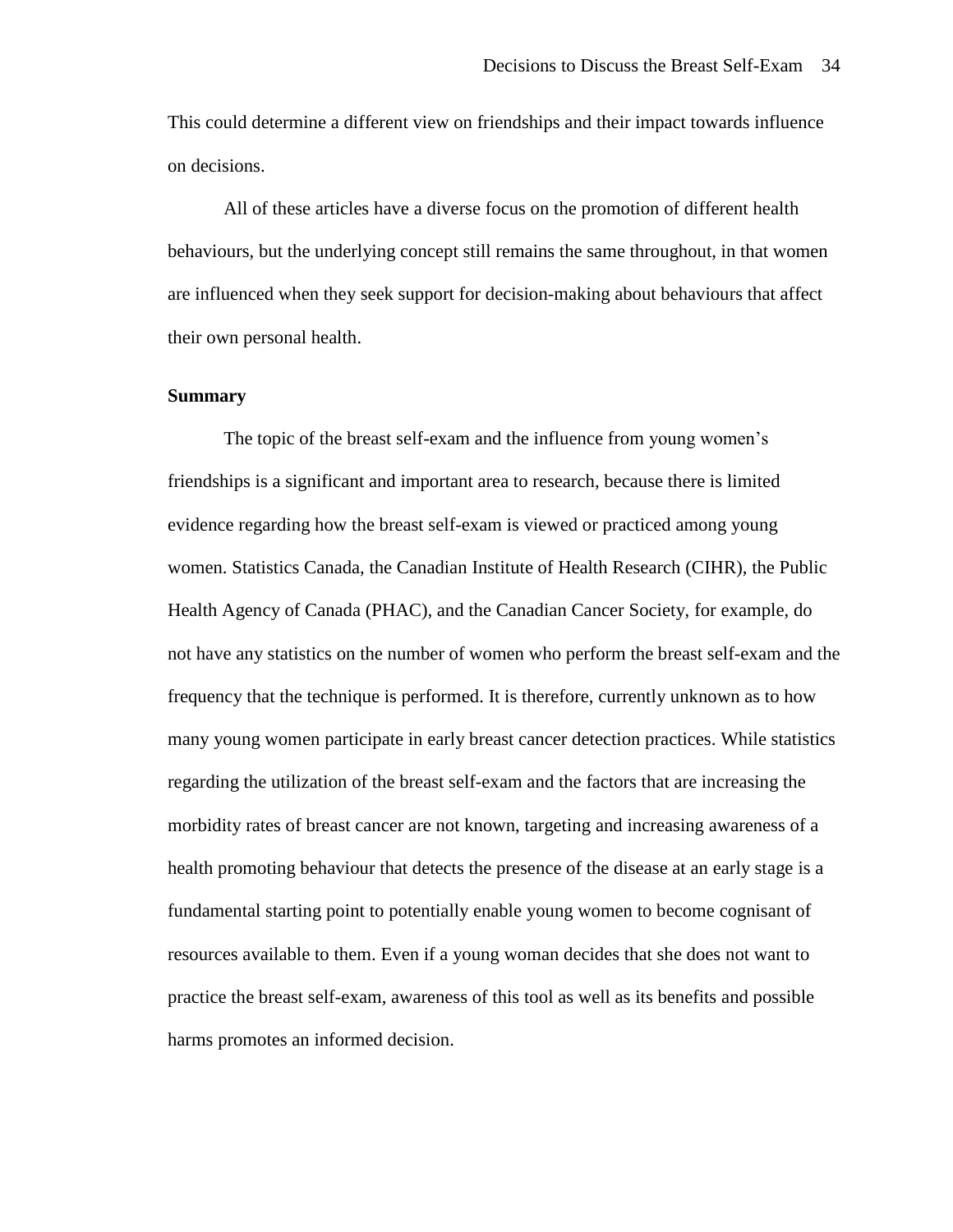The breast self-exam, like physical activity, substance use avoidance, and smoking cessation, is a beneficial health practice that will assist to achieve overall good health. Review of the literature on friendship and health promoting behaviours suggest that the relationship between friendships among young women and the breast self-exam has limited research. If other health behaviours can be influenced by friendships and social support groups then it seems plausible to presume that the performance of the breast self-exam would be as well.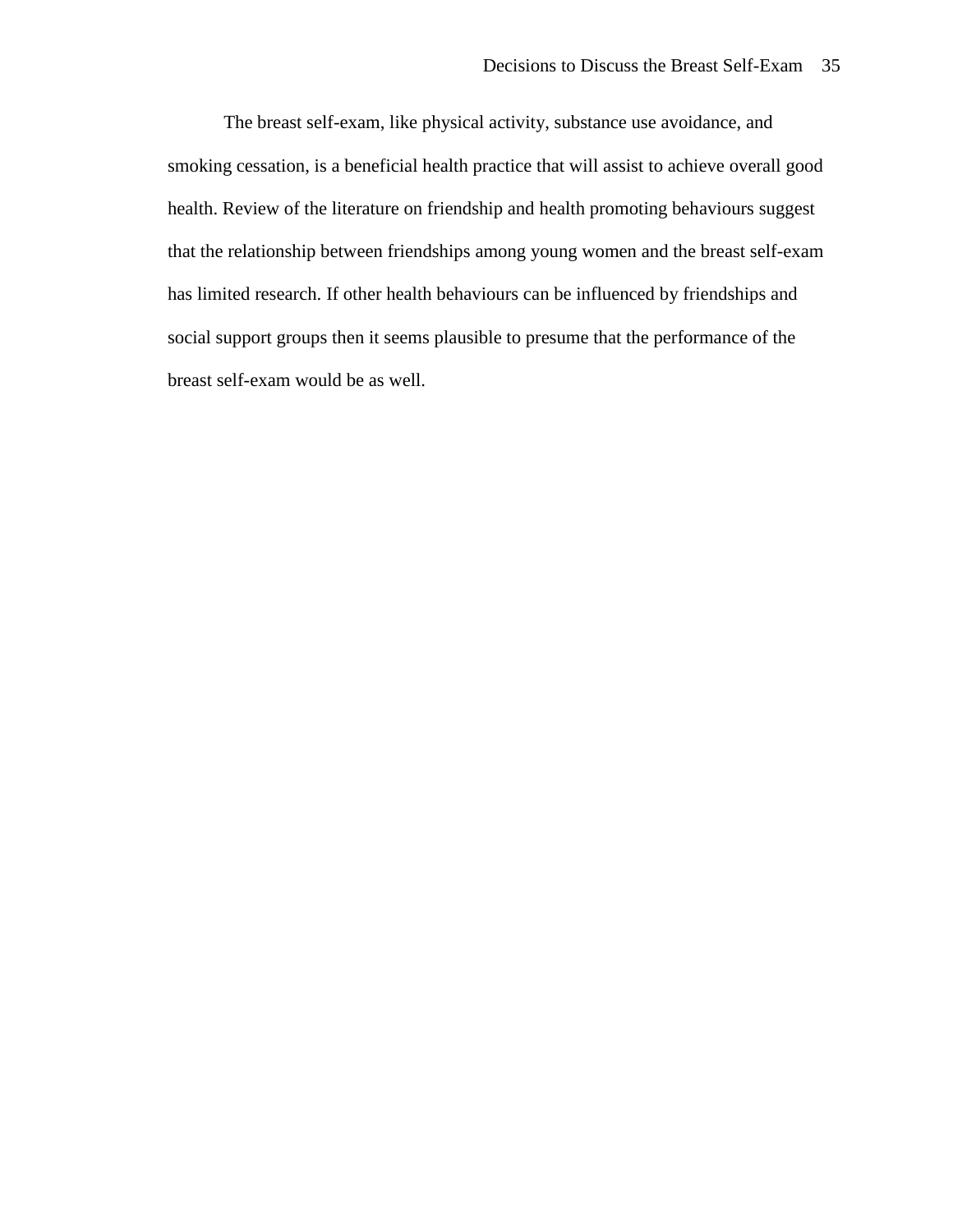#### Chapter 2: Methodology

Background and Definition of Grounded Theory

While grounded theory, originally developed by Glaser and Strauss, served as the methodological foundation for this study, there are differing perspectives on its function. Glaser claimed that a grounded theory study can have a product that is "an empirically grounded hypothesis" that becomes "tested and verified with further data" (Hallberg, 2006, p.143). Strauss believed "that an empirically grounded theory is both generated and verified in the data" (Hallberg, 2006, p. 143). Following this discrepancy, Glaser and Strauss later separated. Glaser's idea was considered to be "the classic grounded theory" (p. 144) where everything is considered to be data (Hallberg, 2006). Strauss' theory on the methodology was later combined with Corbin and together they created "the reformulated grounded theory" (p. 145) where they suggested "that reality cannot always be fully known, but can always be interpreted" (Strauss & Corbin, 1990, as cited in Hallberg, 2006, p. 145) and through analysis, reality can be constructed (Hallberg, 2006).

Corbin and Strauss emphasize the importance of listening to the voices of participants, an approach that Hallberg (2006) considers "more open and reflexive" (p. 147) than that of Glaser's. This view of the grounded theory methodology falls within the interpretive paradigm/ontology that Guba and Lincoln (2004) describe as "critical realism" (p. 25), where "reality is assumed to exist but to be only imperfectly apprehendable because of basically flawed human intellectual mechanisms and the fundamentally intractable nature of phenomena" (p. 25). This again relates to how Strauss defined grounded theory, in that the formulated theory is both "generated and verified in the data" (Hallberg, 2006, p. 143). The construction of reality is reflected in the idea that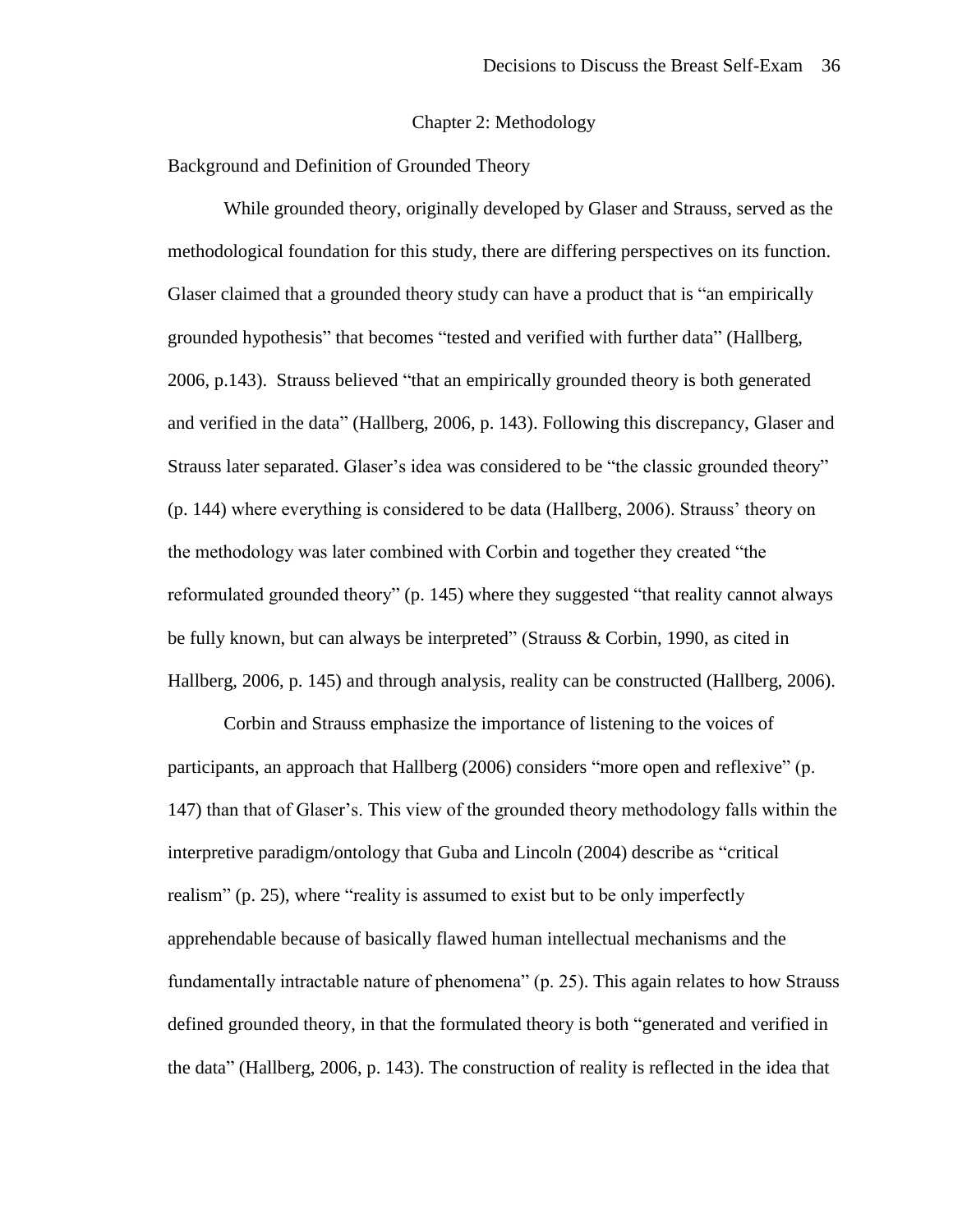the theory is generated and verified in the data by knowing that the reality and theory already exists but is not fully known. It is up to the researcher to discover it and interpret it to make sense within the research and specific to the study being conducted. For the purposes of this study, the reality of decision-making and the influence of female friendships are assumed to reside within the experiences of young women and so the reformulated grounded theory approach of Strauss and Corbin guided this study.

#### **Research Design**

The goal of grounded theory is "to develop a well-integrated set of concepts that provide a thorough theoretical explanation of social phenomena under study" (Corbin & Strauss, 1990, p. 5). The overall goal of this study was to develop a substantive theory, defined by Charmaz (2006) as a "theoretical interpretation or explanation of a delimited problem in a particular area" (p. 189). A grounded theory should be "a reasonably accurate statement of the matters studied" (p. 224) and the emerging theory should be a representative example of what the researcher knows about their own data (Glaser & Strauss, 1967).

Grounded theory, or the "reformulated grounded theory", is an appropriate methodology for this research because of its emphasis on openness, reflexivity, and the importance of listening to the voices of the participants within the research. Openness and listening to the voices of participants is important in this study, because the study attempts to understand why or why not young women are practicing or discussing the breast self-exam. While many other qualitative research methods also focus on openness and listening to the voices of the participants, what sets grounded theory apart from other methods and makes it appropriate for this study is the "systematic, yet flexible guidelines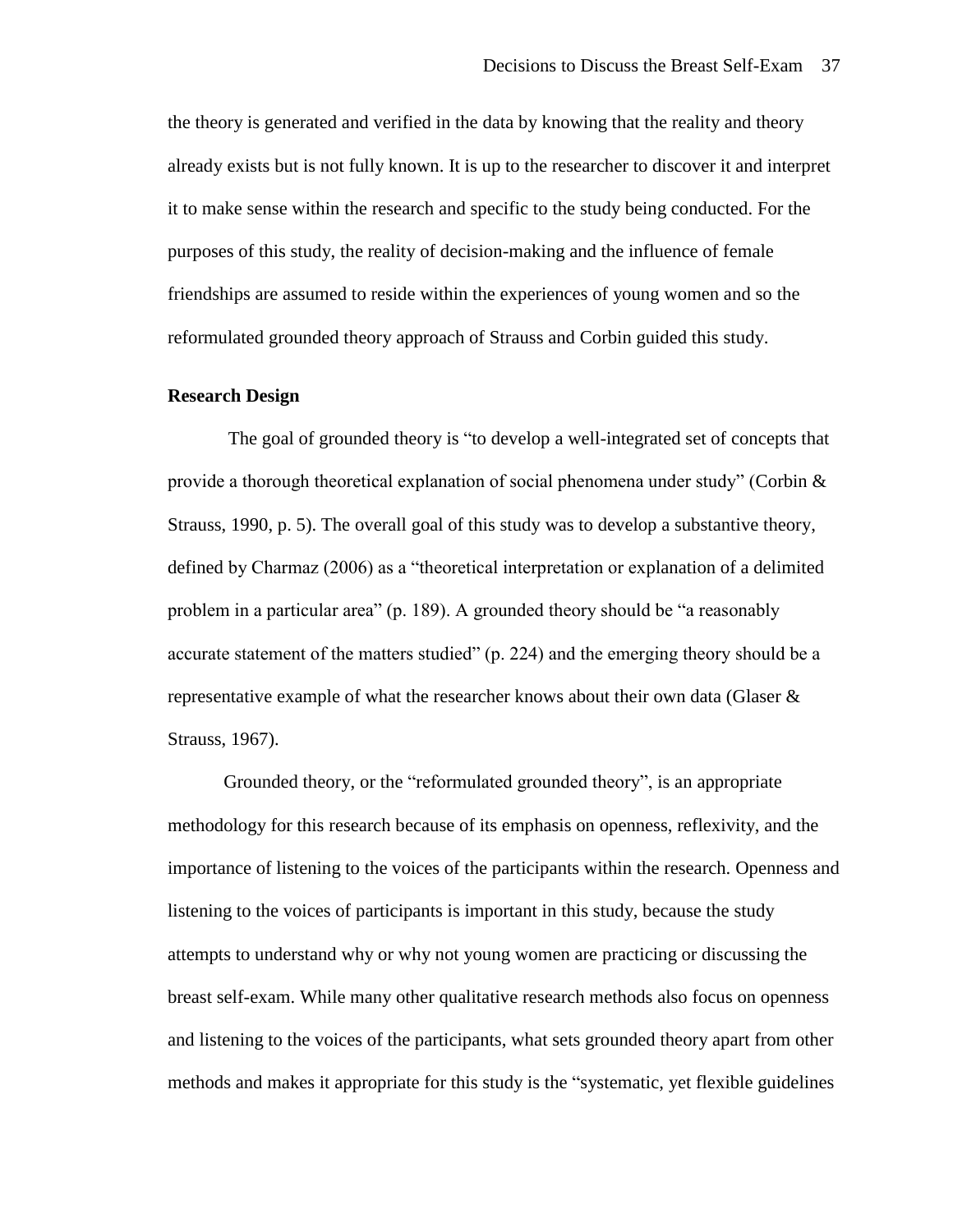for collecting and analyzing qualitative data to construct theories 'grounded' in the data themselves" (Charmaz, 2006, p. 2). This structure assisted in determining for this study, if there was a common factor grounded in the data, such as young women's friendships, that influenced whether or not they would discuss or practice the breast self-exam. This was particularly significant, because of the limited understanding and research regarding this topic.

#### **Symbolic Interactionism**

Grounded theory has its origins in the interpretive tradition of symbolic interactionism (Guba & Lincoln, 2004). Symbolic interactionism is both a theory about the behaviour of humans and also inquires about the way humans conduct themselves through interactions and relationships (Charmaz, 2006). Symbolic interactionism rests on three fundamental principles:

(1) Human beings act toward things on the basis of the meanings that the things have for them; (2) The meaning of such things is derived from, or arises out of, the social interaction that one has with one's fellows; and (3) Their actions operate to define the thing for the person. Thus, symbolic interactionism sees meaning as social products, as creations that are formed in and through the defining activities of people as they interact (Blumer, 1969, pp.1-5).

This study is also situated within the processes of human behaviour in the social context of female friendships and within the discussion, usage, and knowledge of the breast self-exam, such as its benefits and harms. Using inquiry from the interpretive perspective, from my view, was particularly relevant for a study exploring how female friendships may or may not influence how women make decisions to practice the breast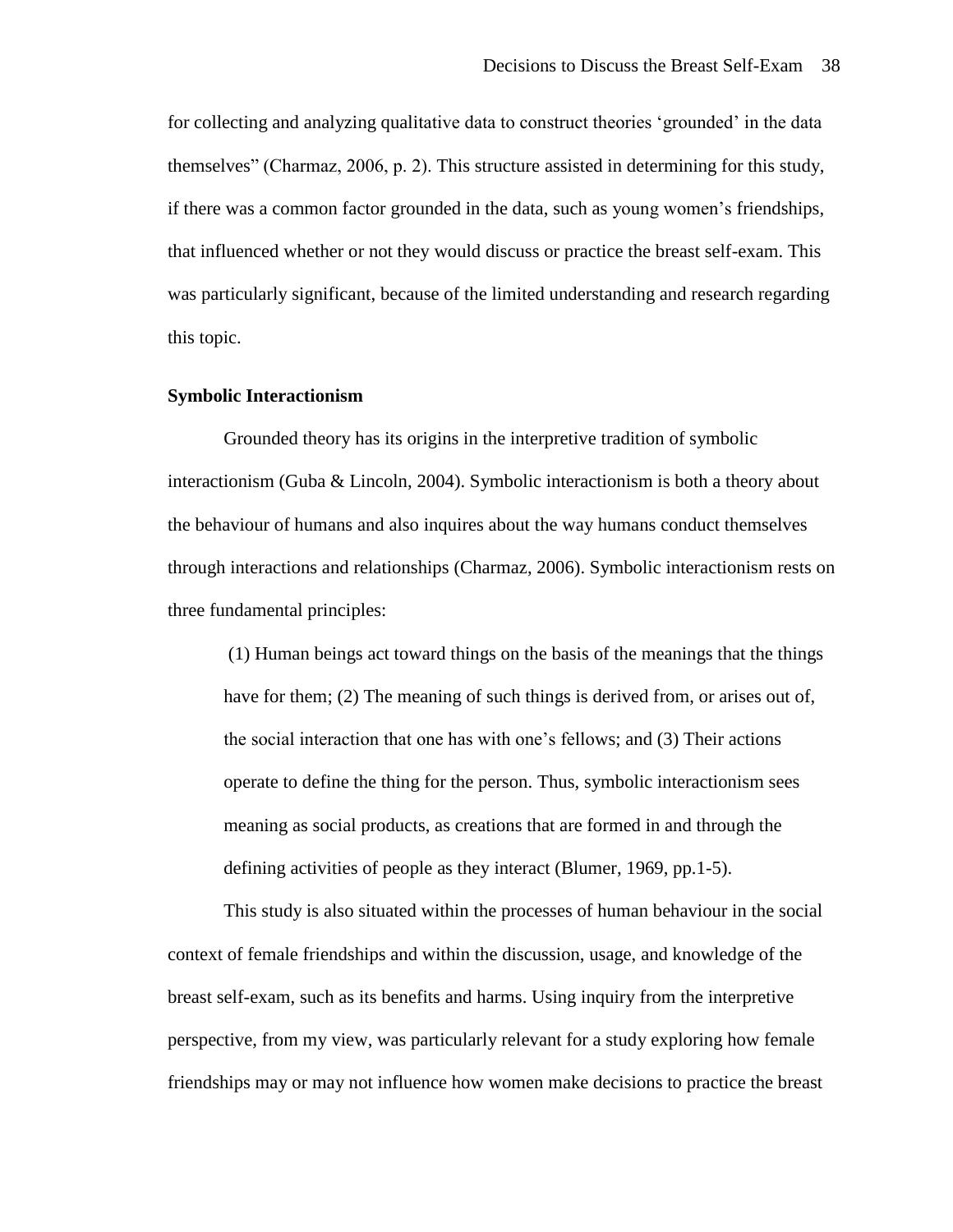self-exam. This perspective allows for meaning and interpretations of these women's thoughts, experiences, preconceptions, values, and notions about their health, their bodies, and their opinions surrounding aspects of breast cancer and the harms and benefits regarding practice of this early detection technique.

# Research Context and Procedures

#### **Ethics and Confidentiality**

For this study, six women in their 20s and 30s were engaged through conversational interviews where their views and thoughts regarding the breast self-exam were recorded and transcribed. Through the informed consent, participants learned about the purpose, procedures, and potential risks of this research and participants were not pressured to solicit participation. Participants were informed that they could change their minds regarding participation in the study at any time, without consequences to themselves and were also advised as to whom they could contact by phone or by email if they had any questions or concerns about the study. All of the participants received a copy of their signed consent.

Confidentiality was ensured by not labelling the transcripts or other pieces of information with the participants' real names or other possible personal identifiers. A number was used to identify participants in correlation with their transcripts. Numbers were also used during the analysis that represented the conversation number on the audiotapes in correlation to the hardcopy versions of the transcribed data. Anonymity was maintained by giving each participant a pseudonym (fictitious name) that was used when quoting participants in the Findings chapter of this thesis. The pseudonyms were picked at random and do not represent the backgrounds, ethnicities, cultures, or similarities to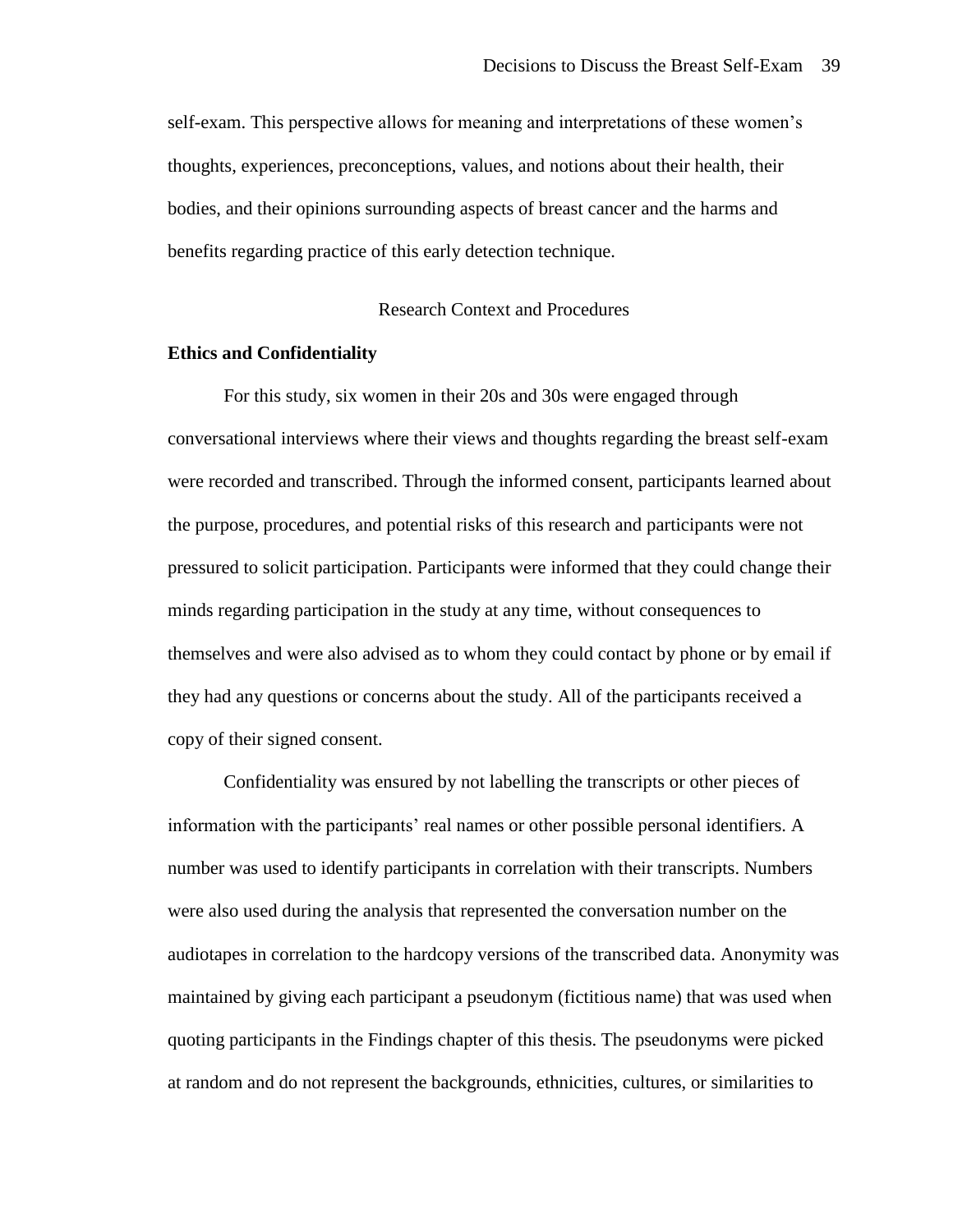the real names or participants, in order to identify the participants without revealing personally identifying information. No identifying information will be used in any publications of the study findings.

Consent forms (see Appendix A) and audio-recordings were secured in a locked filing cabinet at my home during the analysis stages and will continue to be kept in this filing cabinet, where no one has access to it besides me. Emails from the follow-up conversations were printed without any identifiers and the electronic version was deleted. Transcripts and other data collected over the study period were kept in a passwordprotected computer at my home, during completion of this thesis. This information will be kept in the locked filing cabinet and password-protected computer at my home upon successful completion of the master's program and will be destroyed after five years.

The study protocol was submitted to the Research Ethics Board (REB) at Brock University and approved prior to commencement of this study.

# **Data Collection**

Data were collected through individual face-to-face conversations (and one online conversation), beginning with a semi-structured conversation question guide (see Appendix B). A question guide was prepared to start off the conversations and to provide a range of possible topics (for my own reference) that could arise during each conversation. Questions such as "Do you find your close female friendships to be influential on the decisions you make?" and "Do you speak to your friend about the breast self-exam?" were intended to open up the dialogue regarding the topic of this study. Thorough review of the conversational questions concluded that none appeared to be anxiety provoking for the participants since the conversations were meant to facilitate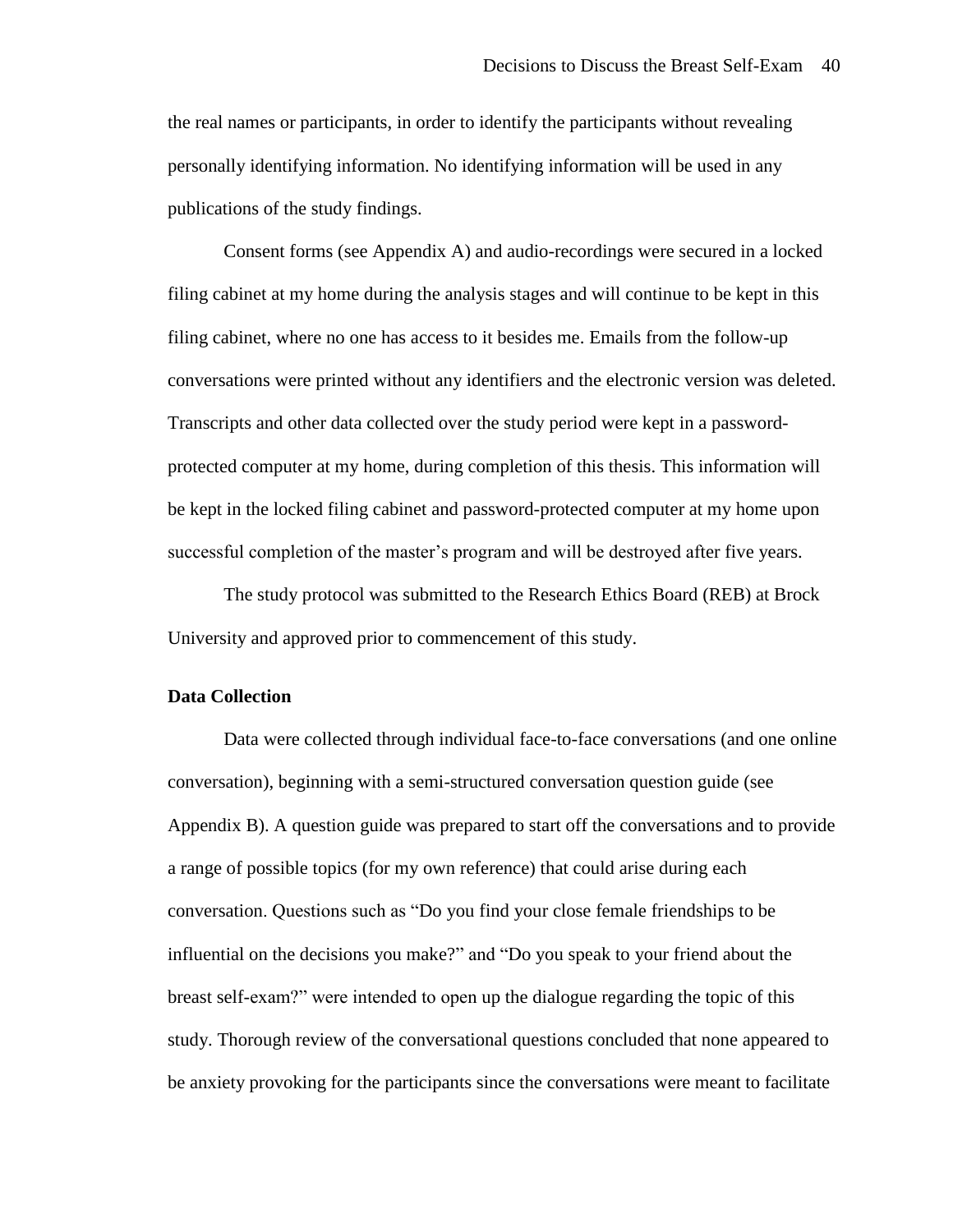discussion and participants could refuse to answer any question that made them uncomfortable.

Other questions evolved and changed as each conversation had been completed and analyzed, in order to follow-up on a concept, topic area, or hunch that had developed or was initiated from a previous conversation. These questions involved topics of privacy, societal norms, sexuality, relationships, reciprocity of information, and female-to-female sharing. Some examples of the questions that evolved included "How do you determine whether information is private or personal?" and "Do you feel that societal norms determine what information is shared and who it's shared with?"

Five face-to-face conversations, which ranged from 50 minutes to 70 minutes in length and lasted an average of 60 minutes with each of the participants, were conducted between November 2010 and February 2011 (with the sixth conversation taking place in April 2011). Follow-up to the conversations occurred through email because the participants who indicated that they would be available for subsequent contact communicated that the time required for face-to-face conversations was limited. Followup questions were conducted through email in March 2011 with three participants.

Data collection proceeded on the basis of theoretical sampling. Theoretical sampling is sampling based on the evolving concepts from the data where the aim is to develop and saturate theoretically relevant categories in terms of their characteristics and variations, and identify relationships, interactions, and consistency between concepts (Corbin & Strauss, 1990). Theoretical sampling involved reviewing existing transcript data following every conversation, going to previous literature and looking into new literature, collecting new data on concepts and theories with subsequent conversations,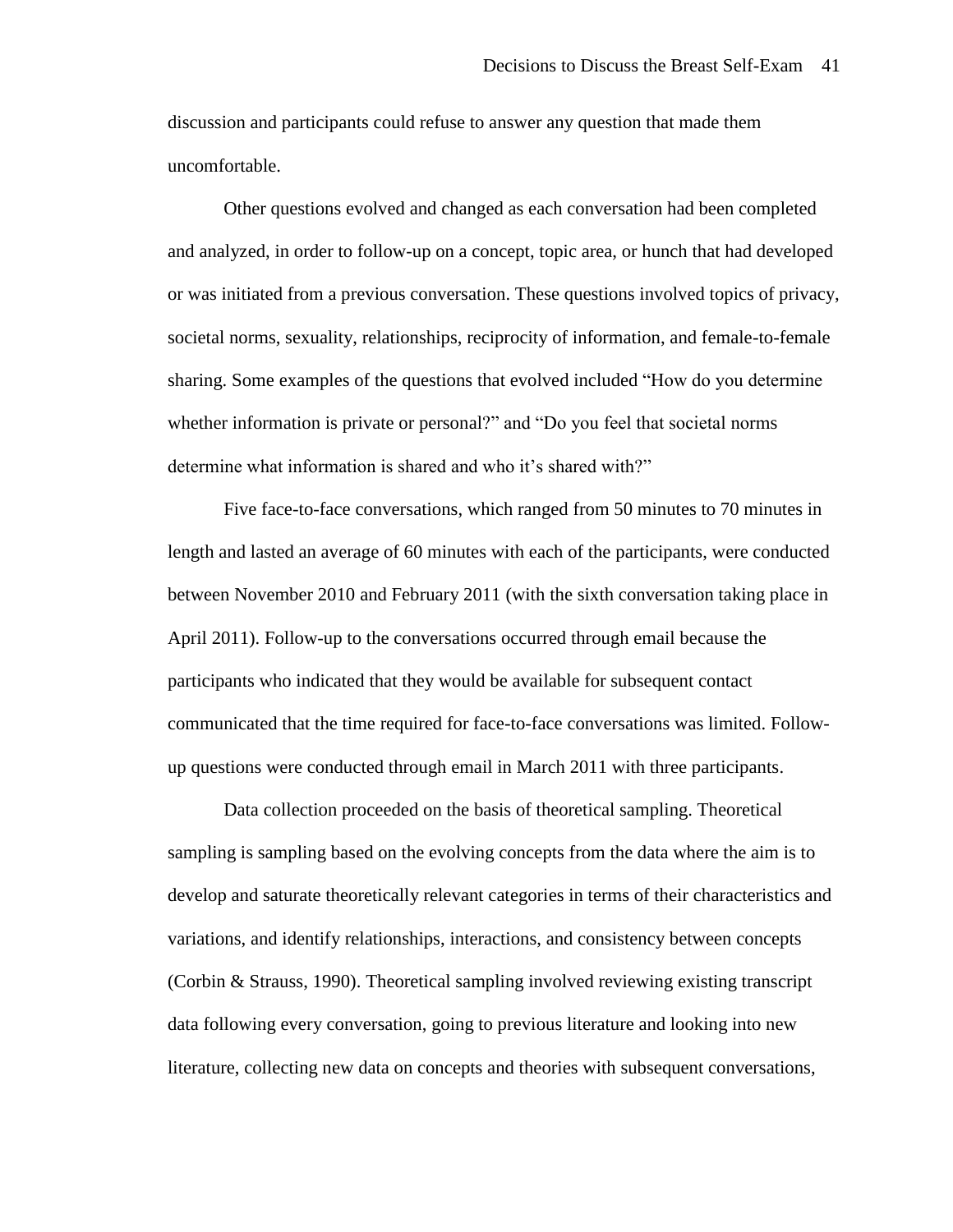and analysing results, hunches, and emerging concepts, such as private matters and negative judgment. This occurred through the follow-up questions with three of the participants and the last conversation in order to strengthen the overall results, conclusions, and grounded theory. Follow-up questions were sent electronically to the participants, and they responded by sending an email back to me with their thoughts and insights. These questions were the same for all three participants (see Appendix C) and were meant to explore emerging and evolving ideas from the initial conversations. These questions fit within the grounded theory methodology because they were asked as a result of previous findings within the initial conversational interviews. These follow-up questions evolved based on what I heard from my participants within the initial conversations.

Some of the follow-up questions included terms such as "judgment" or reference to the "common cold". These were my own terms that did not originate from the participants. It is possible that my own wording may have impacted the thoughts and responses of my participants; however, through my interpretation of the data, the followup questions were specific to areas that emerged as foci of interest in the initial conversations and could not be expanded without specific prompts. For example, within our initial conversation, Jennifer mentioned the idea of being careful about with whom she shares private information.

I think most things that are private or sort of personal in that way, there may be a hesitation [to share] because that information could get misconstrued by somebody and who knows what type of direction they would take it or who they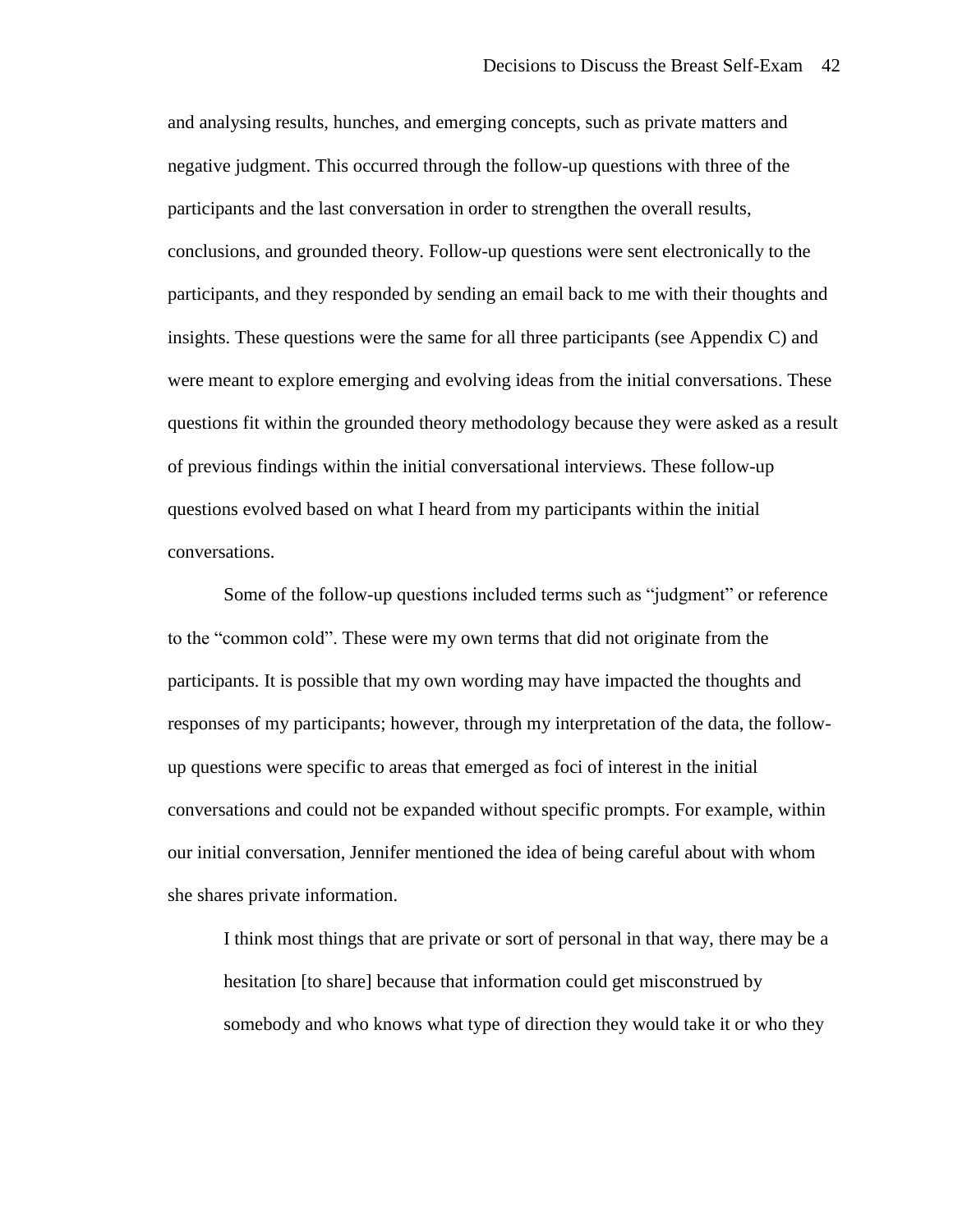would talk to. And really if you want to confide in someone, often you or I would say, you're sort of careful about what you might say to certain people.

After I reviewed Jennifer's comment in the transcripts, I interpreted that Jennifer was leading to the idea of being afraid of negative judgment when sharing private information, because of her "careful" nature about only sharing with "certain people" so that information could not become "misconstrued". In the follow-up questions, Jennifer acknowledged the concept of negative judgment by indicating that judgment was a fear that held her back from sharing with just anyone.

To feel relatively free of judgment from sharing personal information, I must have a trusting relationship with the other person. This may be developed through knowing someone over a long period of time or from an intimacy of knowing one another deeply and feeling safe to communicate openly, without fear of judgment. For people I know who I don't consider myself to have this level of trust with, I am highly unlikely to share personal information. This is probably because of fear of being judged negatively.

Based on the information found through the follow-up questions, one last conversation was conducted in April 2011 to finalize and validate the results that had developed from the previous conversations with the previous five participants. The topics discussed in the final conversation with Christine, evolved from my interpretations of the data with the initial five conversations and the three follow-up conversations. These topics included the sexual nature of the breast self-exam, societal norms about sexuality, and judgment regarding sexual topics.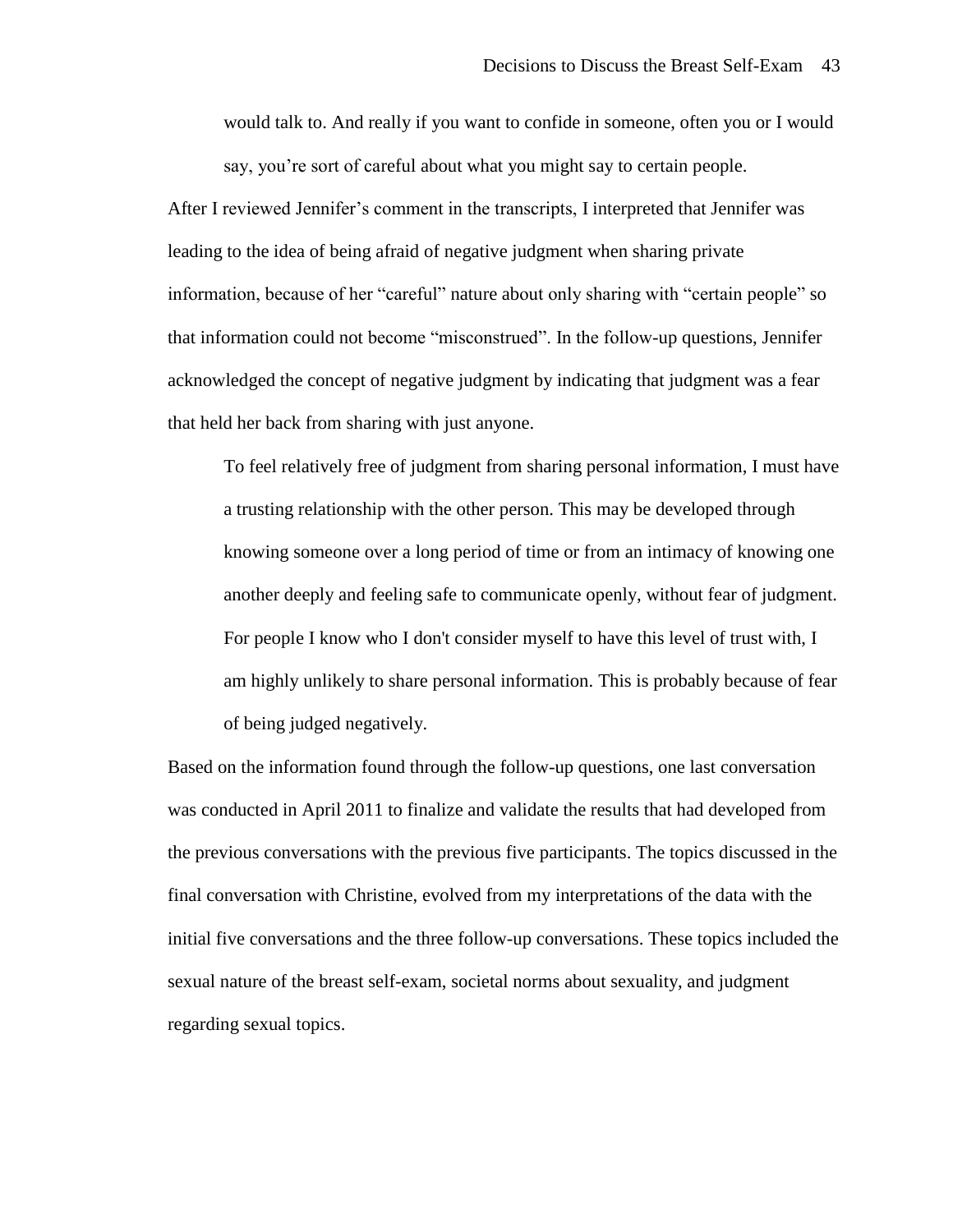Data collection and analysis were systematic and sequential beginning with data collection, followed by analysis, and then followed by more data collection until the categories had reached saturation. Saturation was determined when no new data was emerging from each new conversation (Charmaz, 2006).

### **Data Analysis**

Grounded theory is a recursive process that uses continuous comparisons, where analysis and data collection is carried out simultaneously (Corbin & Strauss, 1990). The coding process followed methods of open coding outlined by Corbin and Strauss (1990), where the intent is to uncover and identify initial categories, axial coding to advance progress and correlate the categories through definitive properties, and selective coding to assimilate and enhance the theory by locating the commonly recurring theme.

These three coding techniques are not necessarily chronological steps and therefore, they did not occur one after another within the analysis stage. For example, open and axial coding overlapped as categories were identified, developed, and refined, whereas axial and selective coding overlapped as categories were related, refined, and integrated into a recurring theme and an explanatory theory. These coding techniques facilitated the overall analysis and progressed throughout the theorizing and interpreting phases; moving from perusing the data to theoretical description to segmenting the data conceptually, and then to an explanatory theme. Through the grounded theory process, alternating data collection with analysis offers a sense of direction and awareness, promotes greater sensitivity to the data, and enables the researcher to add, eliminate, or revise interview questions as the analysis proceeds (Corbin & Strauss, 1990).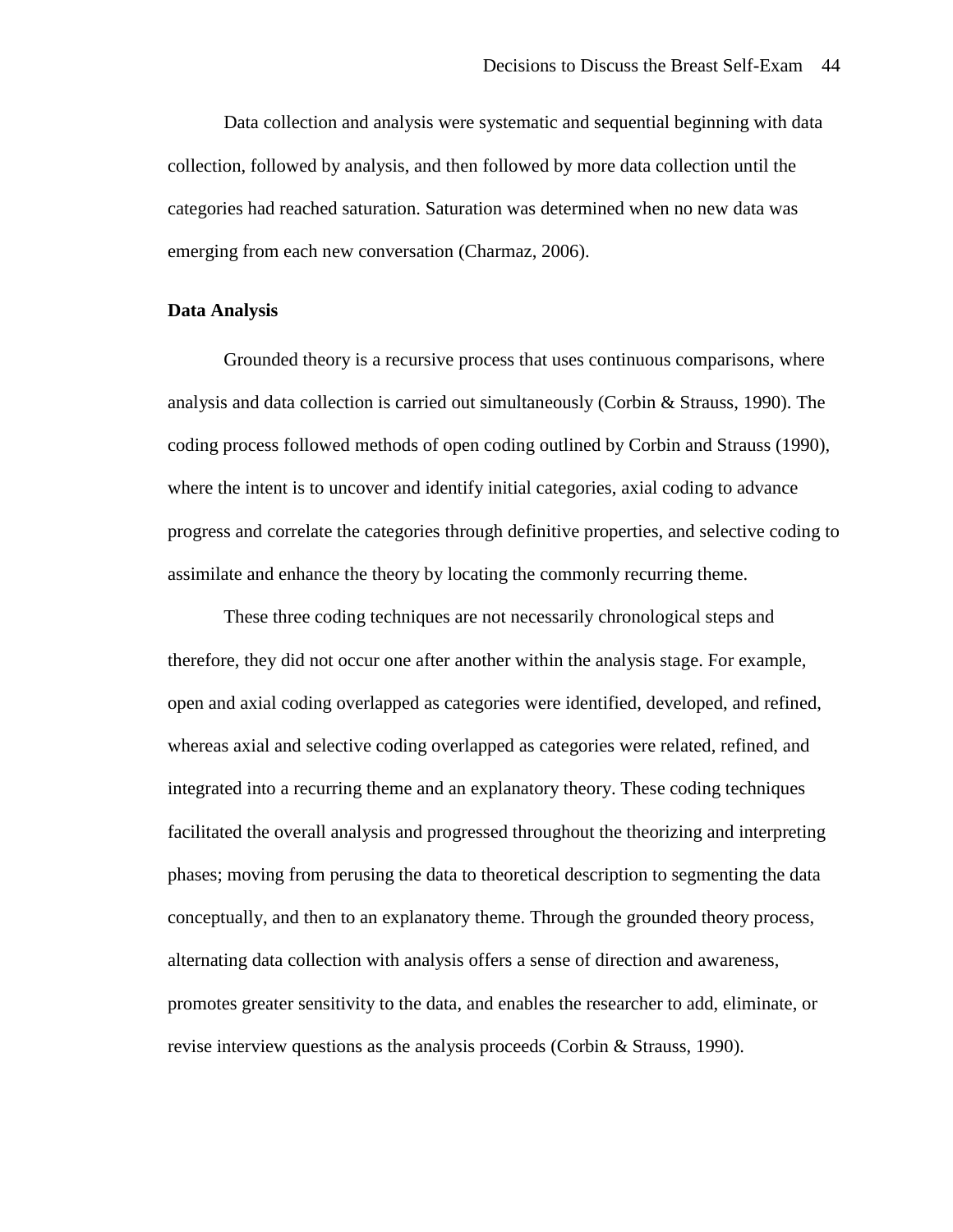Each transcript was read several times to gain an overall understanding of the content. Lists of common themes, such as 'fear of being judged negatively' and 'sharing of private information', were developed. This maintained the context of each participant's description of their feelings, uncertainties, and experiences that became more significant within the coding process.

Questioning became more purposeful with each additional conversation because questions were more focused on relevant concepts as categories were refined. Conceptual leads were investigated in subsequent conversations. For example, the concepts 'privacy factor', 'female comfort', and 'judgment' generated from the initial conversations were more fully investigated by asking the next participant about these concepts, as well as in the follow-up questions with the three initial participants who were willing to participate.

What follows is a detailed description of how the three coding techniques—open, axial, selective—were used for analysis within this study, as well as other tools used to facilitate and illustrate further analysis (e.g., diagramming and memo writing) as outlined for grounded theory analysis.

# *Open Coding – Identifying Categories*

The purpose of open coding was to determine preliminary categories of evidence from the data by separating the information (Creswell, 2005) and then dividing it into categories and subcategories of information that seemed prominent within the data. During open coding, data were fragmented into segments of information (e.g., words, sentences, paragraphs), were compared closely, and were observed for differences as well as similarities (Corbin  $&$  Strauss, 1990). Open coding began with the first interview by completing line-by-line analysis. Line-by-line analysis involved highlighting specific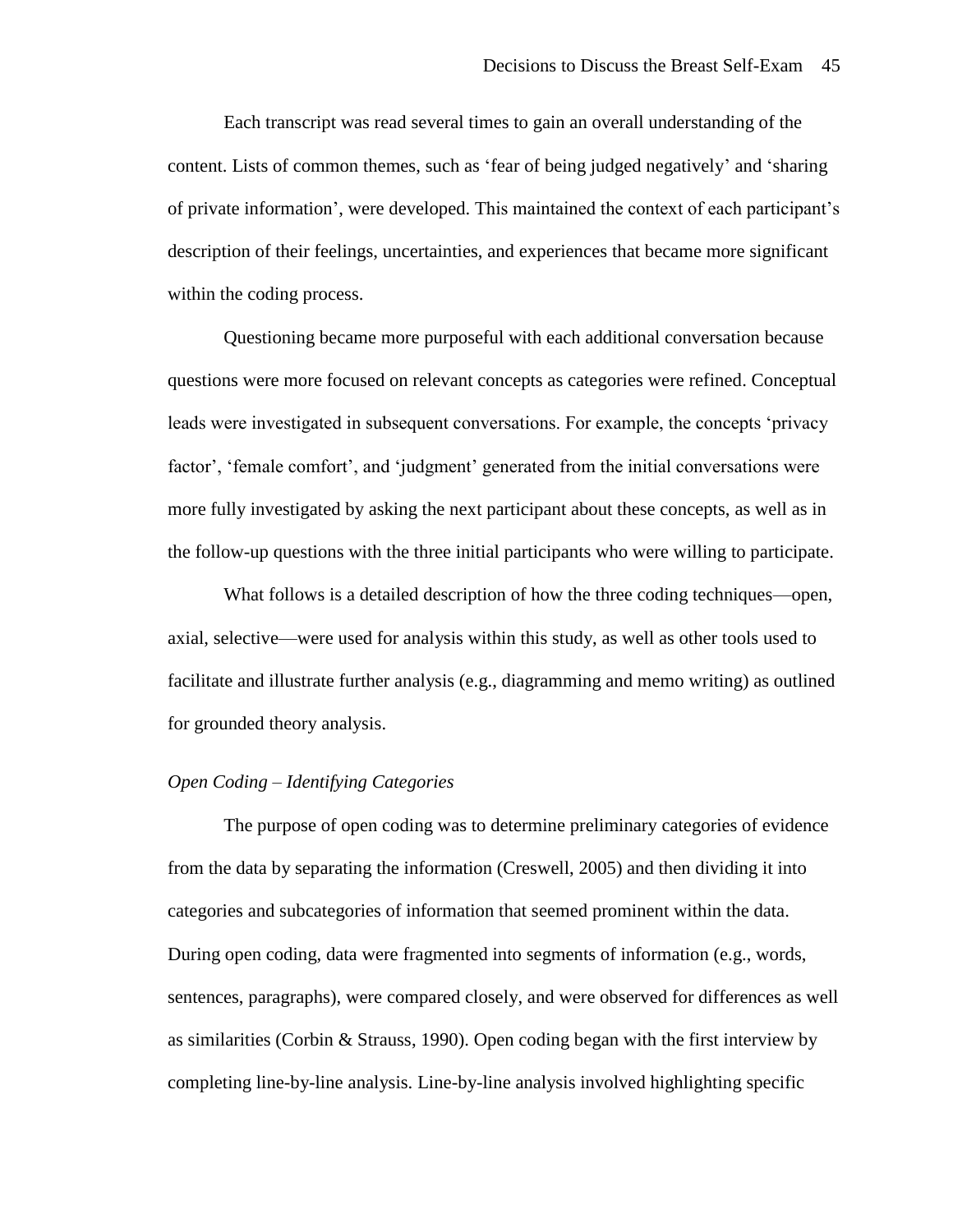codes, phrases, or words used by the participants (common cold, misconstrued, health scare) and making notes in the margins of the transcript, then followed by coding sentences and paragraphs as a whole. Some initial codes that were identified in the open coding section of the data analysis, included friendship qualities, honesty, time, closeness, life priorities, health scare, private, female relationships, female-to-female comfort, and normal. Coding progressed from categorizing initial codes and recurring patterns to organizing and designating names to categories.

During the analysis, questions were asked regarding the data, in order to facilitate constant comparison and correlations, such as "What makes the description of this experience or these emotions similar or different from previous ones?" For instance, with the code 'privacy factor', I questioned: "What does private mean? Why is the breast selfexam considered to be private information? How is the privacy factor distinguished among health information? How do we determine with whom private information is shared? Why is there a need to keep the use of the breast self-exam private? How does one determine what is private and should not be shared?"

Constant comparisons were used to discover variations and general patterns in the data (Corbin & Strauss, 1990). Constant comparisons between conversation transcripts facilitated the grouping of several codes into categories. Creating categories involved considering meanings from the context of the conversations and coding and reflecting on all related data. Incoming data from subsequent conversations were constantly compared with previous conversations and revisions were made to the categories based on these comparisons and reflections. For example, data from the initial conversation revealed hesitation to share private information and this ultimately transformed into a category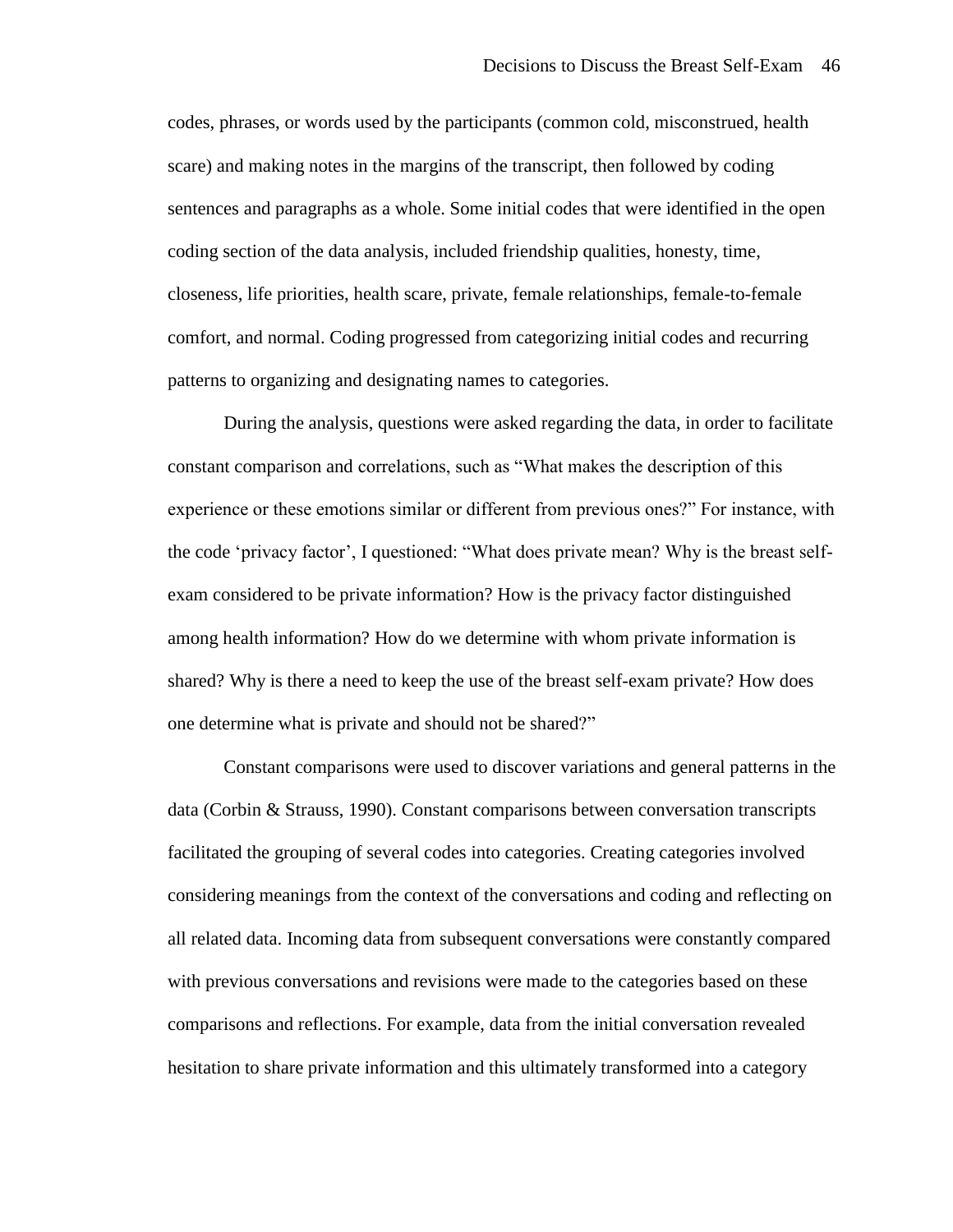entitled *private matters* that will be discussed in more detail in the 'Findings' section of this thesis. Categories or concepts are ideas that come directly from the data, providing additional explanation and description (Hallberg, 2006). Category names were based on what represented the experience, thought, or emotion that evolved when examining data comparatively in context of the conversations and within the codes or the participants' own words. Themes evolved into several different categories by coding text segments relevant to the category, while other, smaller themes pertaining or relating to the category became subcategories. As the process of analysis progressed, each reading of the transcripts became more focused, significant, and specific as data were theoretically sampled into emerging categories. For example, the category *private matters* was identified after the conversation with the second participant, but solidified itself as a main category after it was identified with each subsequent conversation.

## *Axial Coding – Relating Categories*

The purpose of axial coding is to select an open coding category that was formed in the previous phase, label it as the core phenomenon, refine its properties, and then "relate the other categories to it" (Creswell, 2005, p. 398). This core phenomenon and its properties are determined based on what seems to be most prominent among the participants. The other categories are the "factors that influence the core phenomenon; they take an action response to the core phenomenon, specific and general situational factors, and the outcomes" (Creswell, 2005, p. 398). Since the categories influence the core phenomenon, or the category, there is always a direct relationship, described as an action response, between them. This relationship is viewed as the strategy for the purpose of this relationship.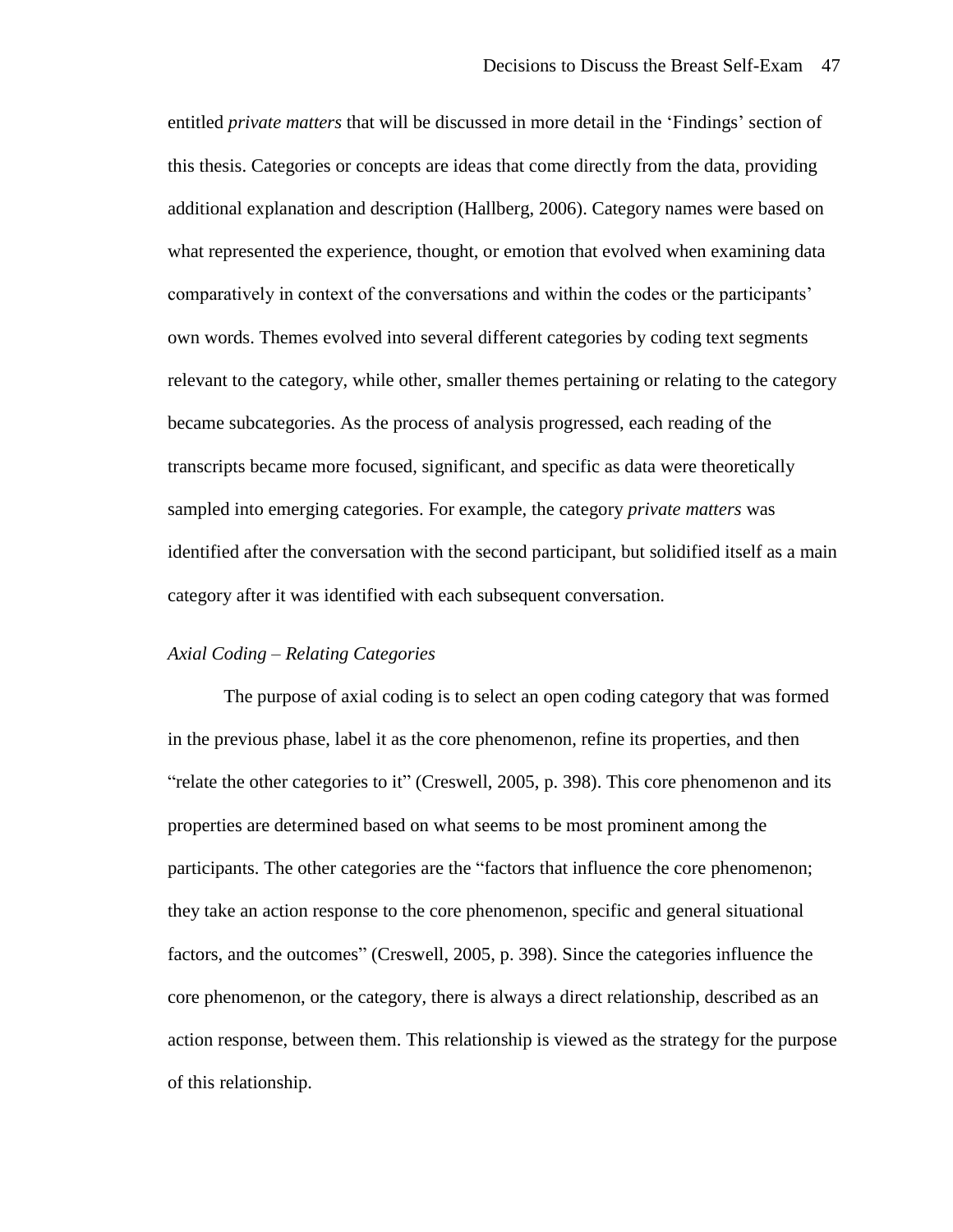Hypotheses were interpreted from the data and continually revised with incoming data from subsequent conversations and follow-up questions. For instance, an early hypothesis was that the closeness of a female friendship and/or the length of time the friends had been close, determined what type of information a woman would share with that friend and how influential that friend would be on making decisions about women's health issues. This hypothesis was later refined and determined based on the initial categories that were identified in the Open Coding analysis section.

#### *Diagramming*

Drawing diagrams was an analytic tool that "can enable you to see the relative power, scope, and direction of the categories in your analysis as well as the connections among them" (Charmaz, 2006, p. 118) and into thinking more abstractly or 'outside of the box'. For example, one section of the diagram illustrated the concepts that are involved in the category of *female friendship "safe zone"* and how this category determines what information is comfortably shared and with whom the women feel comfortable sharing the information. The entire category diagram provided greater depth and enrichment of the findings. Diagramming facilitated thinking about relationships between categories and how categories were related to one another theoretically (Charmaz, 2006). For instance, placement of lines in a diagram represented thinking about how concepts might be related or from where the concepts are drawn. Sharing my thoughts with my thesis supervisors throughout the analysis process facilitated my hunches regarding relationships among categories and subcategories and was the basis for formulating the diagram. The diagram was hand drawn initially (ultimately translated into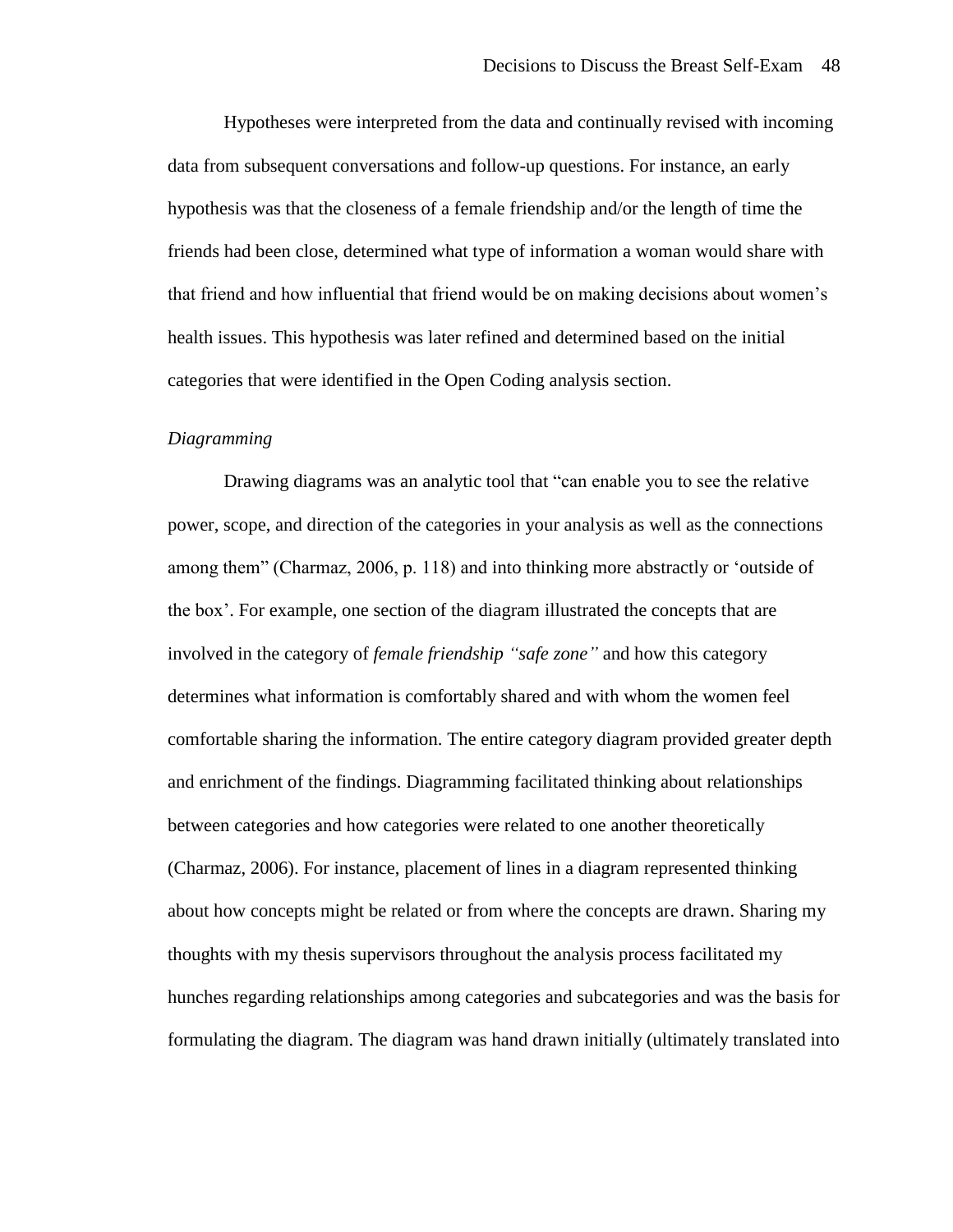an electronic version) and was a valuable tool in facilitating the data, my thoughts, and memoing into a more abstract and concrete vision (see Figure 2-1).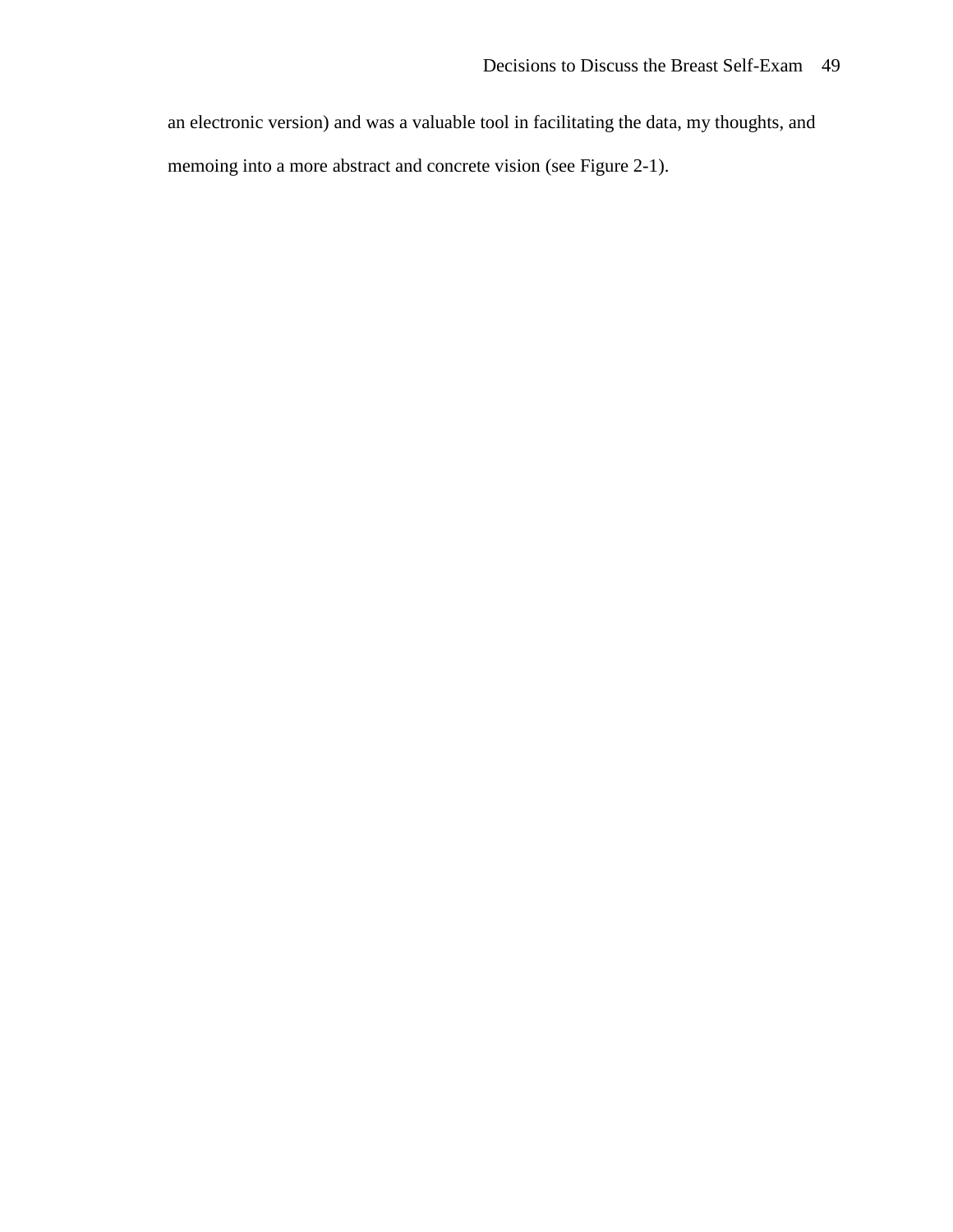

Figure 2-1 – Preliminary Category Diagrams

<sup>\*</sup> The concepts and categories in these diagrams do not represent or reflect the end results of this study, but provide an example of what concepts emerged from the data in the preliminary analysis stages and how the categories evolved over time.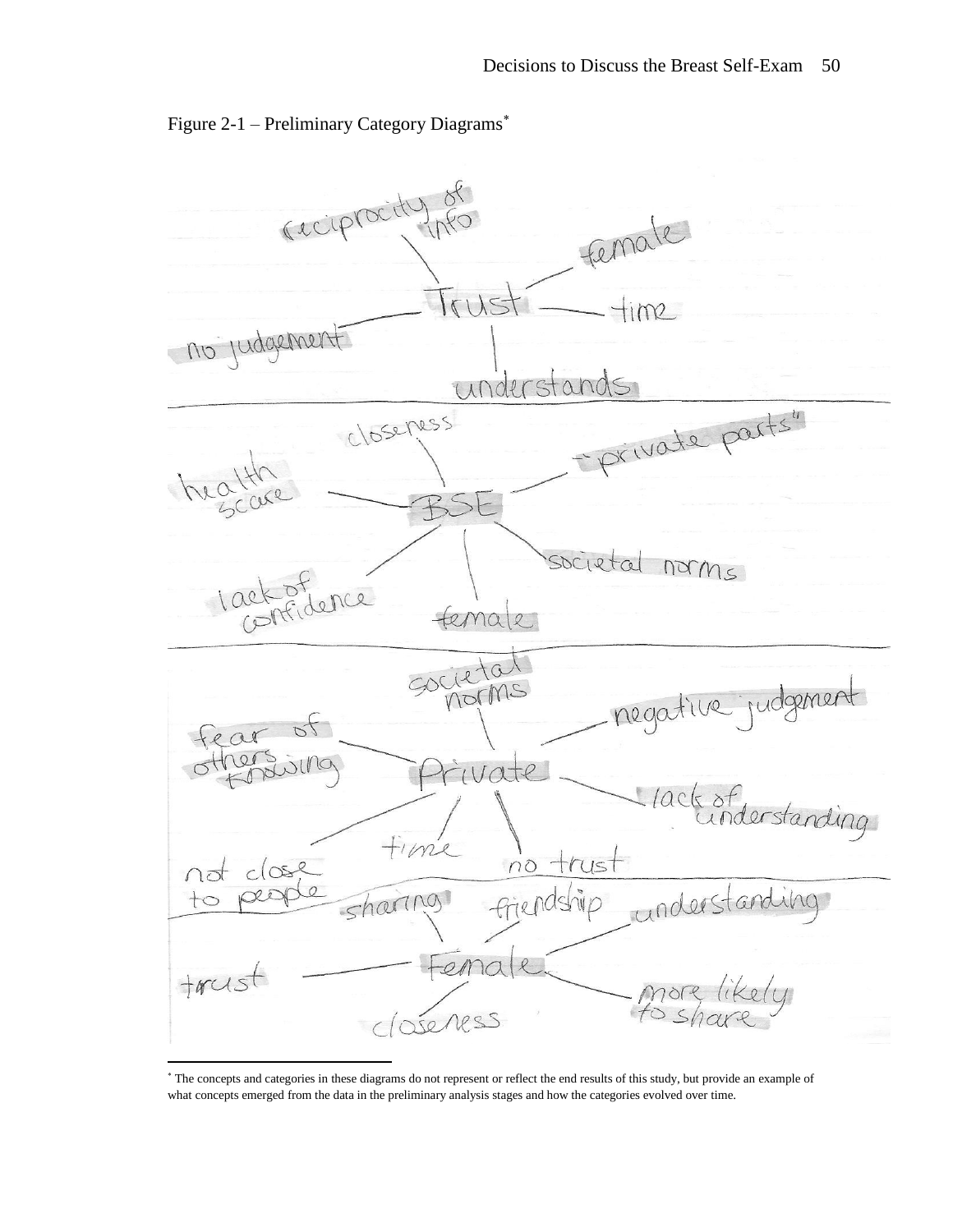*Selective Coding – Integrating and Refining the Theory/Centrally Occurring Theme*

Selective coding is the process of inter-relating the theories (Creswell, 2005) through techniques such as writing out the data from the interviews that interconnect the categories. Through the practice of collecting data and developing and analysing the theory, five categories and numerous subcategories were identified through systematically integrating concepts through statements of relationship. The first step in integration was deciding on a core category, or a centrally occurring concept. The core category was identified as *exceptional conversation*. The *exceptional conversation* was a recurring theme within the data and fit well as a coherent interpretation and explanation of the purpose of the research. It has power in its ability to encompass the data as a whole, where all other categories and subcategories could be related to it (Corbin  $\&$ Strauss, 1990).

The *exceptional conversation* was a concept and the core category that consistently emerged in the data that ultimately encompassed all of the categories and sub-categories in this interpretive research. The *exceptional conversation*, or an out of the ordinary conversation, is represented in this thesis as the discussion of the breast selfexam and has the possibility to influence behaviour. Selection of the core category was based on six criteria outlined by Strauss (1987, p. 36):

(1) all other major categories can be related to it, (2) it must appear frequently in the data, (3) the explanation that evolves by relating the categories is logical and consistent, (4) the phrase or concept used to describe the central category should be sufficiently abstract, (5) as the concept is refined analytically through integration with other concepts, the theory grows in depth and explanatory power,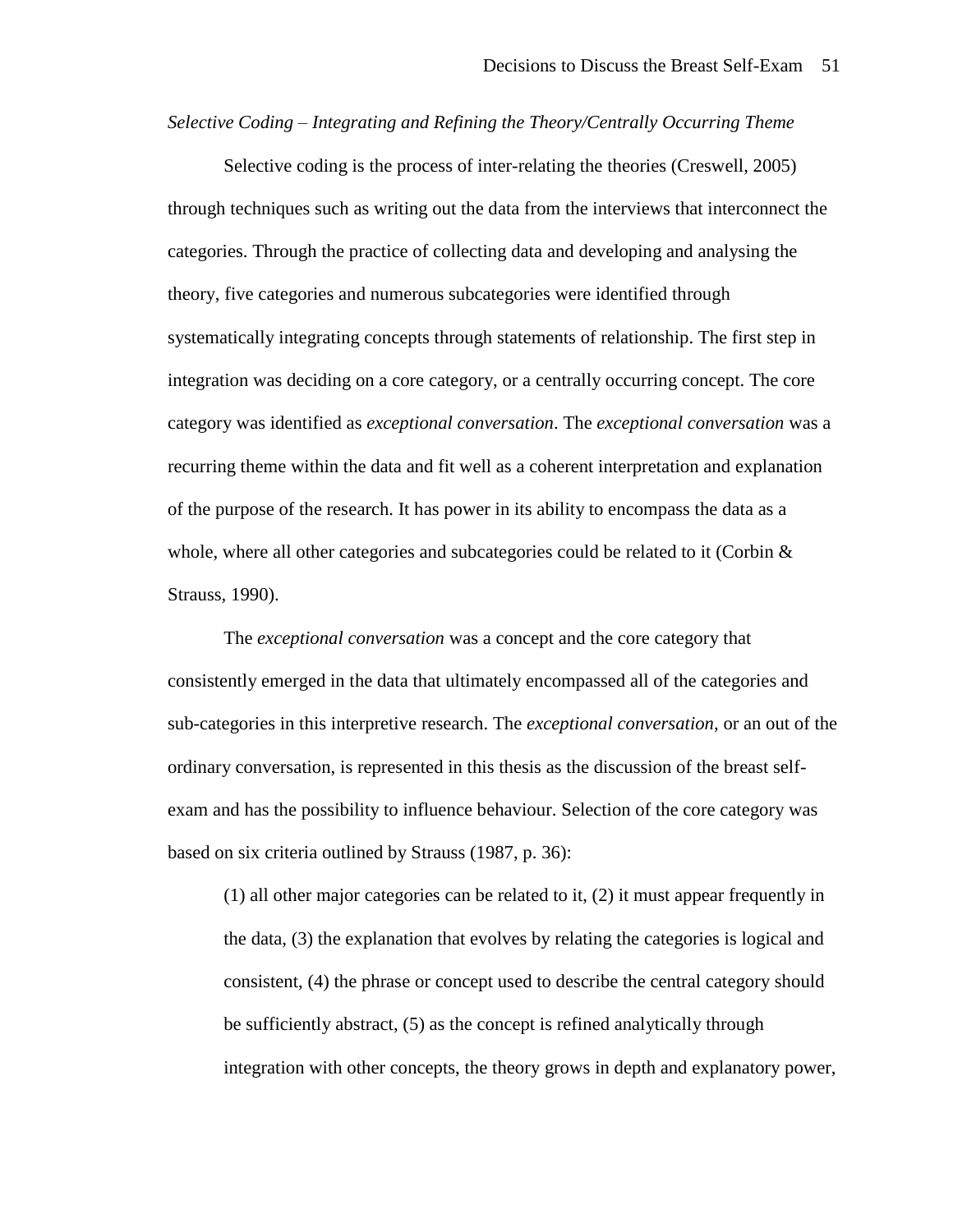and (6) the concept is able to explain variation as well as the central idea of the data.

Labelling the core category enabled me to think of the process of how all data is connected and related in some way. Techniques used to facilitate the process of connecting the findings included the line-by-line analysis, coding, diagramming, and memoing.

#### *Reaching Data Saturation*

The criteria for deciding when to stop sampling and analyzing is theoretical data saturation—a time in the analysis and development of categories where no new relationships, dimensions, or ideas emerge (Creswell, 2005). The concern is with representativeness of concepts and how concepts vary within the data. The decision that saturation had been reached was based on the research questions having been answered. The data (results) from the final conversation and the follow-up questions tie together to form a relevant and substantive grounded theory.

#### *Memoing*

Memo writing is an essential tool that provides researchers with an ongoing dialogue with themselves about the emerging theory (Charmaz, 2006). Through memoing, I was able to review thoughts throughout the entire data collection and analysis period, emerging concepts and ideas and explore hunches (Charmaz, 2006). The memoing process allowed me to be open about any values, preconceptions, or experiences that I had in relation to my research and it helped me to identify any biases and determine my own values, beliefs, and experiences that could have interfered with the data collection. For example, earlier in the study, I discussed my discomfort in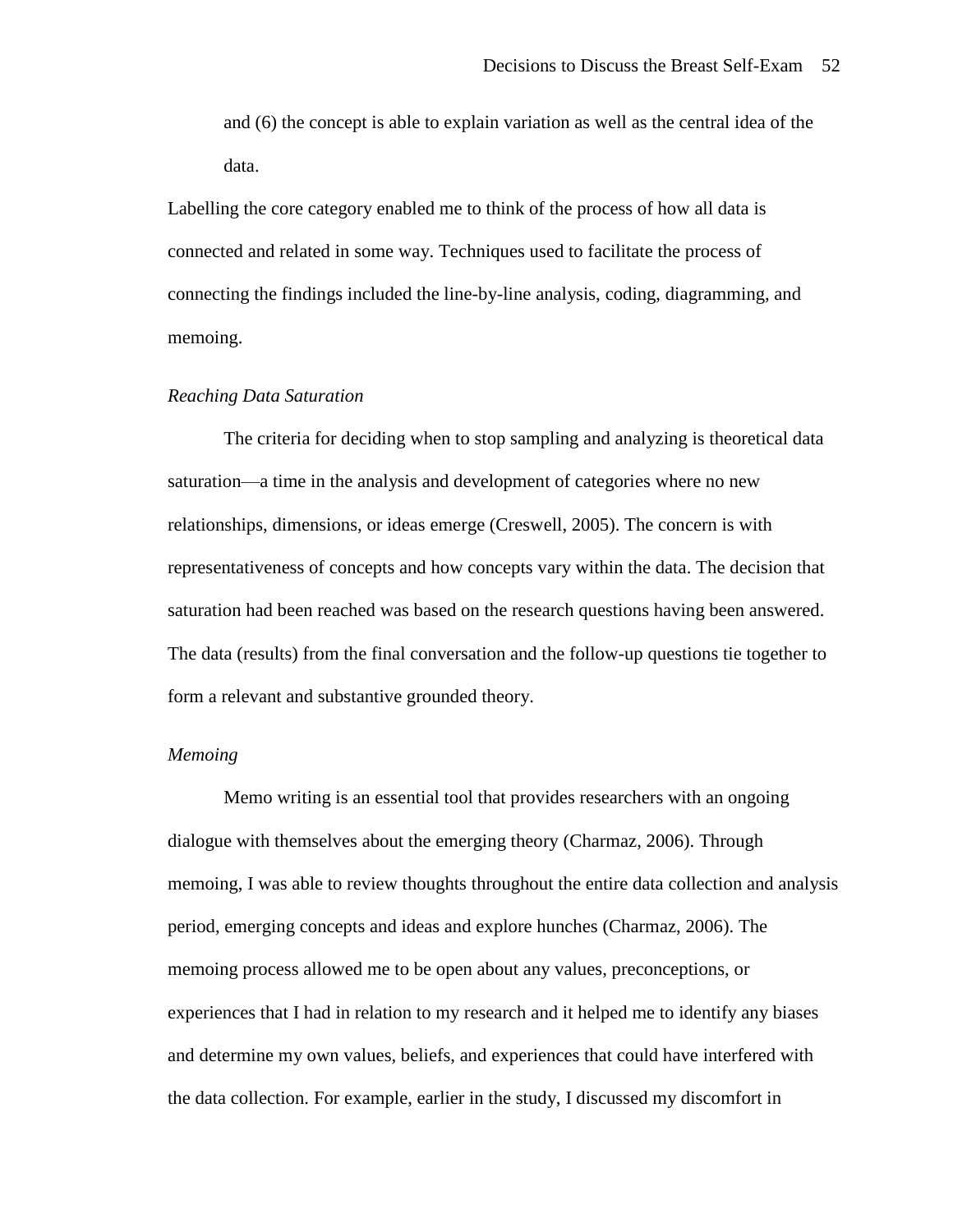sharing my views about the breast self-exam with my friends. As a result, would I expect others to have the same reservations and reasons for not sharing? It is also significant to note that I fit within the inclusion criteria that I have designated for the participants to partake in my study and it is therefore expected that I would have similar thoughts and experiences as the participants. Memoing allowed for identification of these experiences and reflection of how they could have influenced my data.

Writing my own memos on themes emerging from the data and reflecting on how codes were being developed into categories advanced my analytical thinking as I began asking theoretical questions of the data and how everything was tying together. For example, a memo that was developed after the first conversation touched upon the idea of privacy in relation to the breast self-exam and the basis for why it is not commonly discussed in everyday conversations, even among close female friends. This memo allowed me to explore this concept further in my conversation with the next participant and moved into the development of societal norms and hidden sexuality for a partial explanation as to why women do not always feel comfortable sharing health information or participation in health practices. Though descriptive initially, these memos became more conceptual, concrete, and abstract as I learned more about each of the categories. For example, memoing in the open coding stage reflected the idea that female friendships do sometimes influence a woman's decision to discuss the breast self-exam (or engage in discussion regarding other preventive/early detection health practices). There was still curiosity as to why most of the participants did not currently discuss the breast self-exam with their female friends and why many of them did not feel that practicing the breast self-exam was a priority at this stage in their life.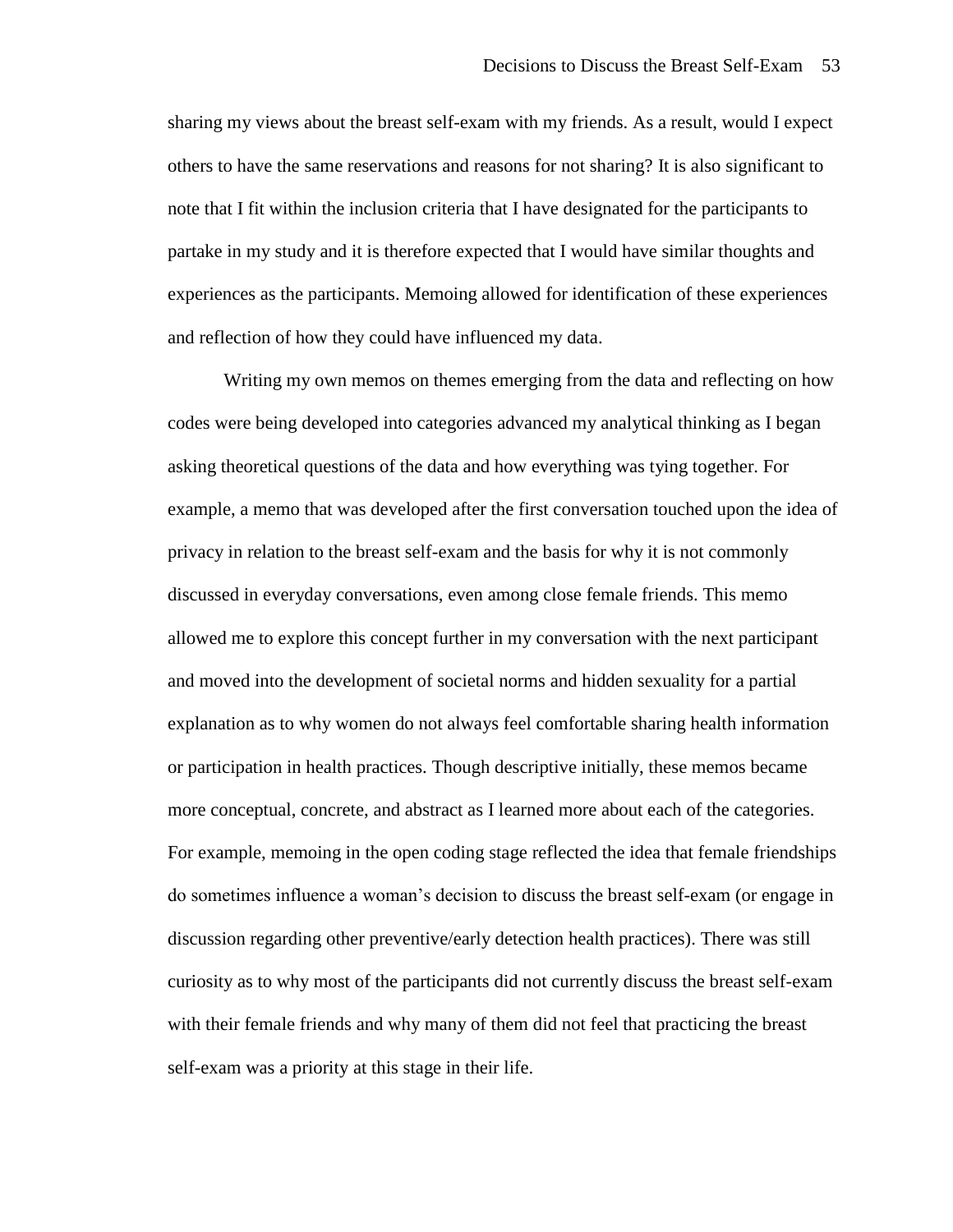A reflexive journal was maintained in a book separate from the memos and contained entries about my thoughts and feelings about the research process (e.g., thoughts about analysis, how I might be influencing interpretation of data based on my own experiences, feelings, and thoughts, and knowledge and interpretation of current and past literature). I also was able to discuss my memos with my supervisors and that enabled a safe space for different views, opinions, and suggestions to be brought forth.

#### **Sample and Recruitment Procedure**

Women who were invited to participate in the study were those who were in the age range of 20s and 30s and who were willing to provide written informed consent. Recruitment involved flyers posted at Brock University. The flyer was displayed on message boards throughout Brock University and was also given to friends, family members, and colleagues to distribute (see Appendix D). The desire for available and willing participants was also expressed through word of mouth by friends, family members, and colleagues because the processes in decision-making related to the breast self-exam are not limited to a student population. As each participant contacted me regarding their interest in the study, a copy of the consent form was sent through email so that they could read over the purpose of the study in further detail, along with the benefits and risks of participating before they fully committed to taking part in a conversation.

Women who met the study inclusion criteria, volunteered, and consented to participate, were invited to participate in a one-to-one conversation. The specific age of participants was not of concern to the study, but rather whether they belonged within the specified age range and were a representative sample of young women. Although all but one participant attended Brock University during their participation period, being a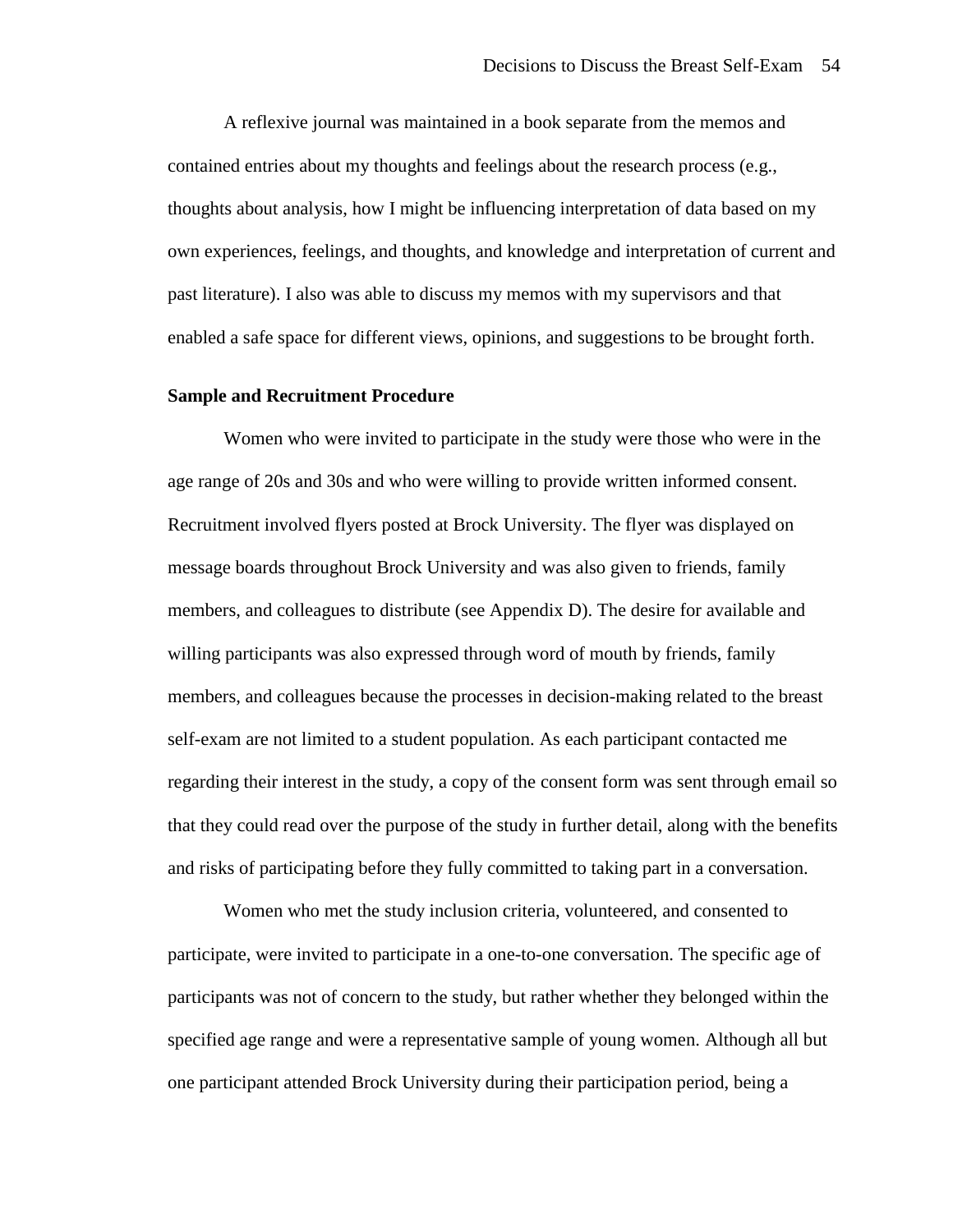student at Brock University was not an inclusion criterion for the study and participants outside of the Brock University student population were also invited to participate in the study.

Once the young women responded back to me that they were still interested in being a part of the study, I offered to conduct the conversational interview at a day and time of their convenience. Dates and times were arranged with each confirmed participant for an individual conversation that took place between November 2010 and April 2011.

Conversations occurred in a private study room on campus, due to the nature of the topics being discussed and the availability of an empty room. The conversation with the participant who did not reside in Ontario occurred through a private internet conversation as a back and forth exchange, using online instant messaging that was transferred to a computer document and then printed without any personal identifiers. The intent of privacy was to assist participants to feel safe and to be open, without the worry that someone else could hear our discussion or recognize that they were study participants.

The follow-up questions and the one instant messaging conversation were consistent with the aim of the study to respect the privacy of the participants. Since they were not face-to-face, these conversations could be viewed differently from the first four (and final) conversation that were face-to-face and allowed me to observe non-verbal behaviours; however, the electronic conversations were also respectful of privacy and may have allowed a freedom of expression that may not have been possible in face-toface interaction.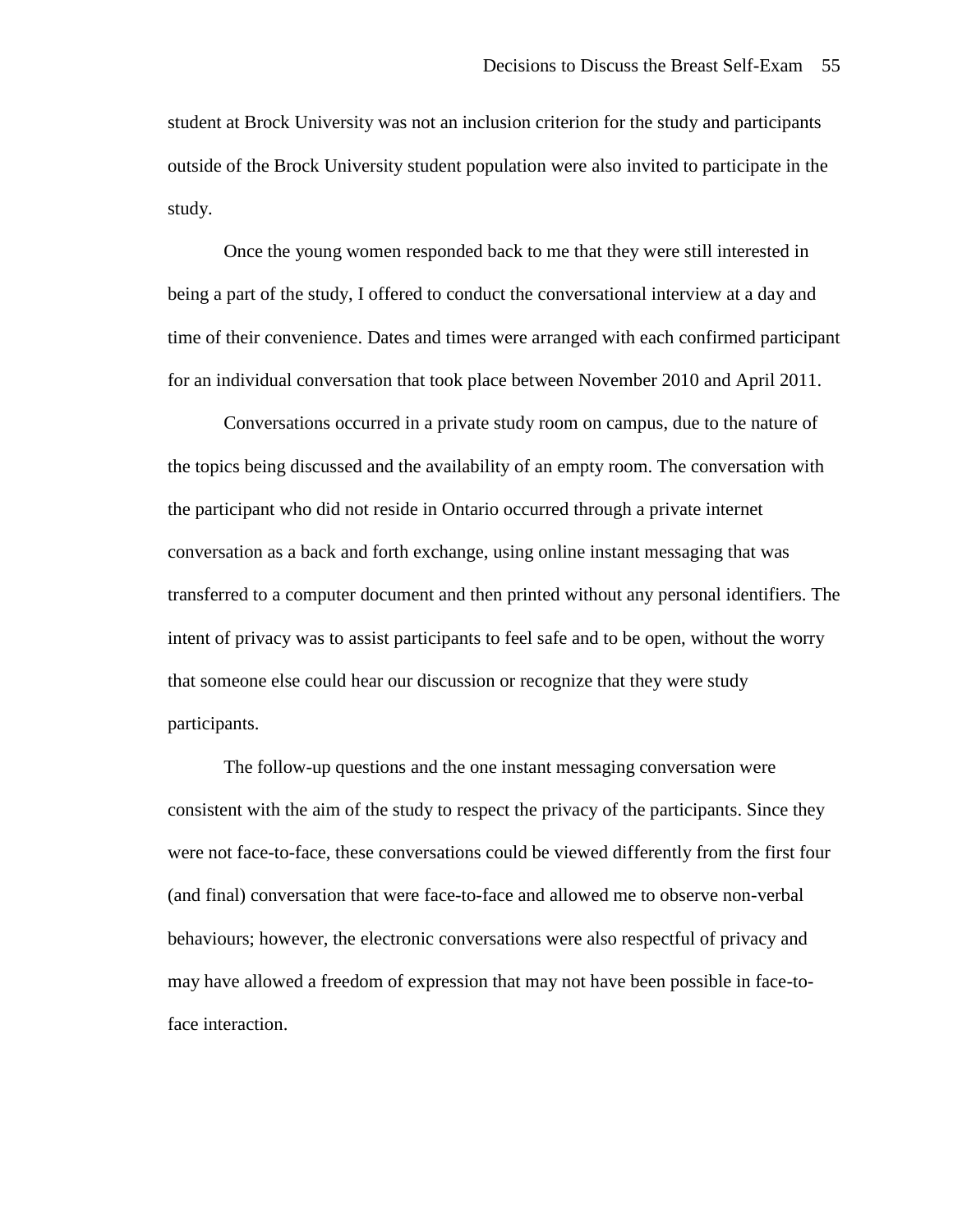Overall, a total of six young women participated in the study. Those who participated in the study were asked if they would like to review the transcript after it was completed, the analysis section in the thesis, and the final copy of the completed thesis. Every participant declined reading of the transcript after it was completed, but did wish to read and have access to the entire thesis upon completion. Participants were asked where they would like to receive this information and provided me with an email address where they could be contacted. The participants made no contact to me or my supervisors following completion of the data collection stage, regarding any questions or concerns.

# **The Participants**

#### *Melanie*

Melanie is in her late 20s; she is married and is a university student. During our conversation, she shared that she has two, close female friends with whom she feels comfortable discussing private information. One friend was identified as living close by; someone she met at school. The other friend lives far away and is someone she has known for quite some time. She identified some key friendship qualities among her friends as being honest, kind, realistic, friendly, compassionate, and someone who does not gossip.

Melanie performs the breast self-exam very rarely because she is not concerned about the risk of developing breast cancer at this stage in her life. She feels that the importance of practicing it will grow as she becomes older and is more aware of the risks and how they may affect her. Melanie found out that one of her close friends does perform the breast self-exam when she approached her friend for advice because Melanie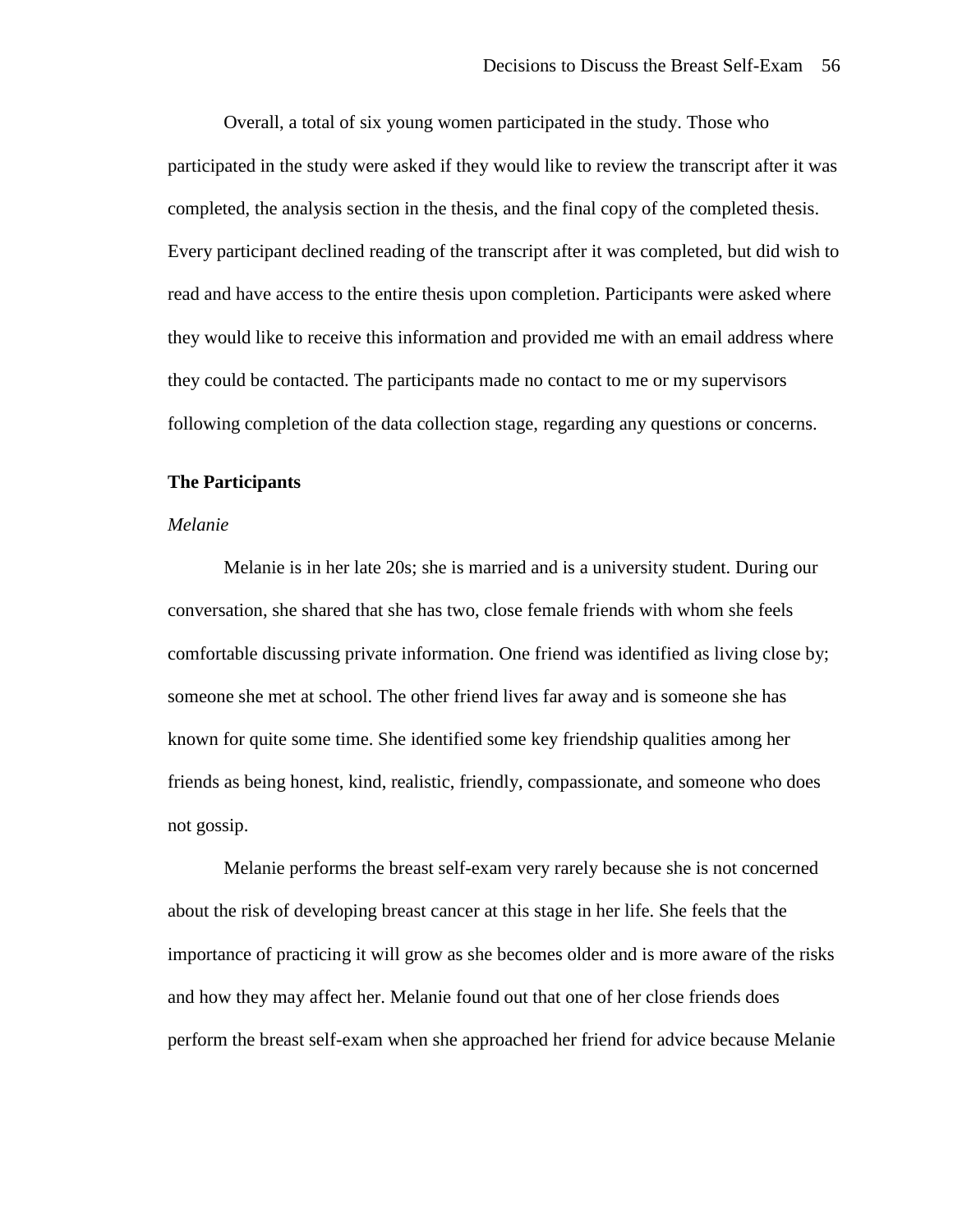thought she had found a lump in her own breast. Her friend was very supportive towards her and encouraged her to see her doctor to check the lump.

Melanie believes that information is private when it is risky to one's health and involves sexual matters. She also believes that people only talk about the breast self-exam and share other private issues when they have a concern and need advice. Melanie discussed the fact that she would be more vigilant with practicing the breast self-exam if someone close to her were to be diagnosed with breast cancer.

## *Jennifer*

Jennifer is in her 30s, she is single, she does not have any siblings, and she is working while also attending university. During our conversation, she equated her closest female friendships with the length of time that she had known each friend. Her closest friends live in other provinces and countries, but she feels that the distance has not affected the closeness of the friendships because of the strong background and foundation that she has shared and built. Jennifer identifies some key friendship qualities among her closest friend as being similar experiences, shared interests, and having an ongoing support system.

Jennifer occasionally performs the breast self-exam but feels that there is less focus on it within society today than there used to be a few years ago. While she has concern that there should be more focus on the importance of knowing one's own body, she does not know if any of her friends practice the breast self-exam because she generally does not discuss private health issues with her friends unless someone is worried about something or had a concern. She stated that the breast self-exam is a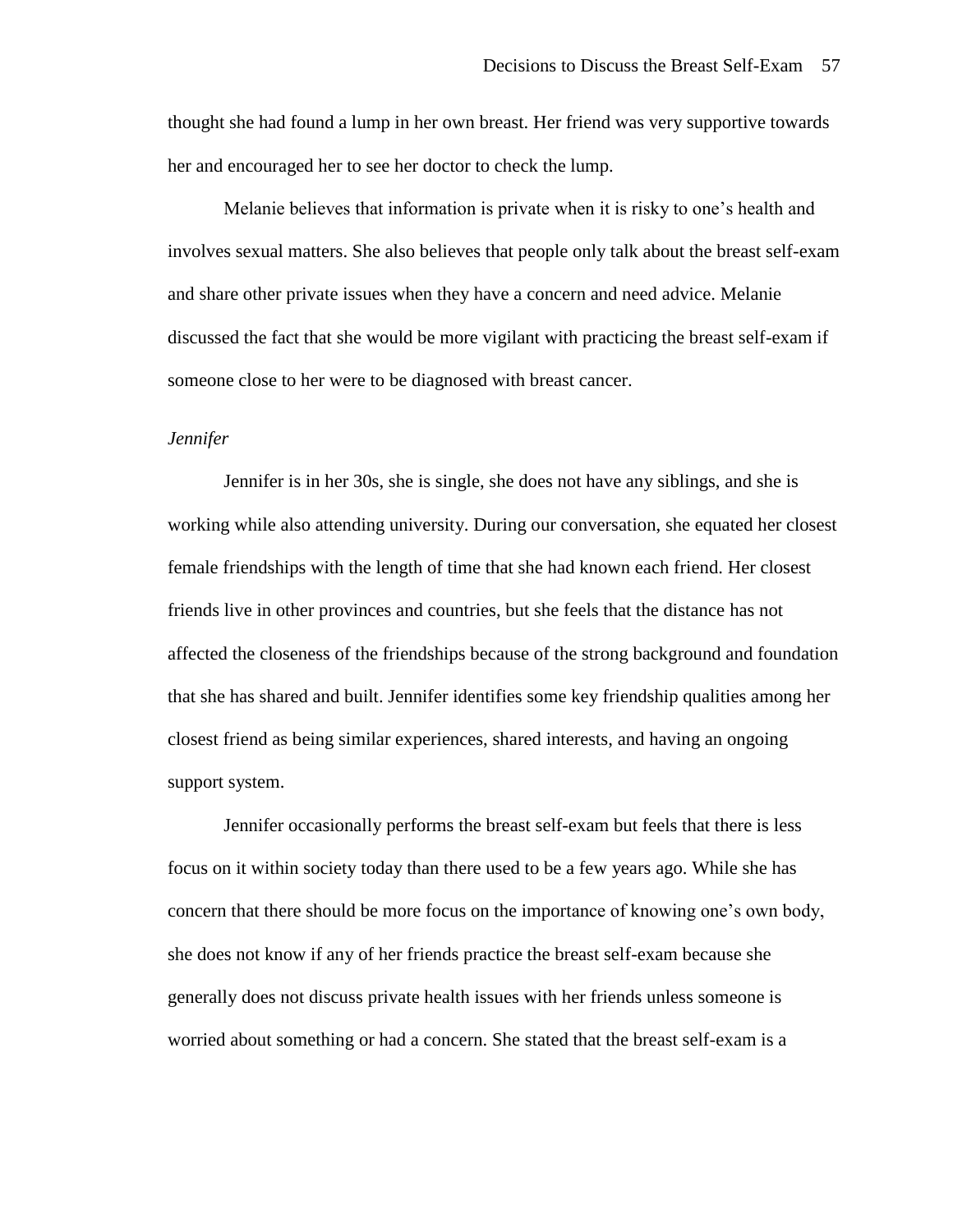"funny topic for conversation" and would generally not bring it up without a need or reason to do so.

Jennifer strongly believes that society and societal norms shape our views and beliefs in terms of what we discuss, with whom we discuss it, and why. She believes that health issues become private when someone worries that information may get "misconstrued" or misinterpreted during conversations and this can then lead to hesitation to share private information with others.

Jennifer spoke very highly of her friendships and believes that everyone is influenced by their friends in some way or another, but good, close friendships should only influence someone in a positive way and feels that she would take health information and advice from a close friend.

#### *Stacey*

Stacey is in her 20s, she is in a long-term relationship, engaged, and is currently a university student. She revealed that her closest female friend is currently and has generally been her younger sister because she is in the process of mending a friendship with an old friend with whom she used to be very close when she was in high school. She identified key friendship qualities for her as being smart, motivated, professional, and educated.

Stacey was very open during our conversation and stated that while there are certain issues that she does think are private and would not want to share with others, such as family and financial issues, her health is something that she would openly discuss with almost anyone.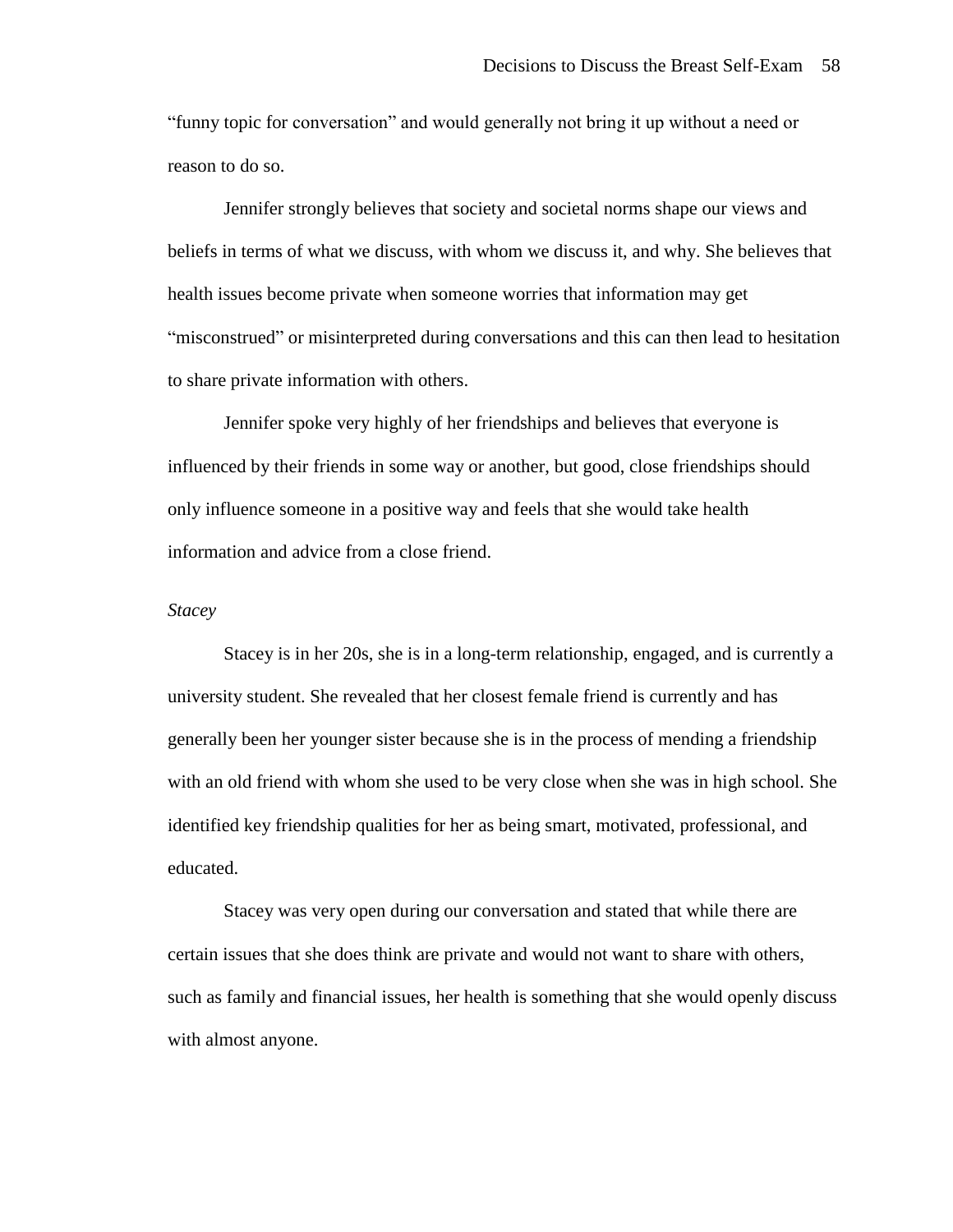When asked about the breast self-exam, Stacey acknowledged that she currently practices the breast self-exam and believes it is an important tool for women to get to know their bodies. She knows that her sister performed the breast self-exam at one point, because she informed her sister of the positive effects of knowing her own body. She believes, however, that her sister no longer practices the breast self-exam because her sister feels she is too young to develop breast cancer and she does not take an active role in living a healthy lifestyle.

Stacey discusses the breast self-exam and other preventive/early detection techniques with not only her sister, but also her fiancé, other close friends, and even acquaintances, on a regular basis in hopes that they will recognize the importance of practicing significant health behaviours as well. Her health interests come from wanting to live a healthy lifestyle and encouraging others to do so as well.

Stacey stated that she can be influenced very easily by people because that is her personality and feels that she does not influence others very much, despite always having her friends' best interests in mind. While she revealed that her lack of strength can cause negative influence on her at times, when it comes to her health she is very actively involved and only partakes in activities and behaviours that affect her positively.

## *Melissa*

Melissa is in her early 20s, she is in a new relationship, and is a university student. She has one particular female friend from school with whom she is very close and identified key friendship qualities as being non-judgmental, comfortable, honest, and supportive.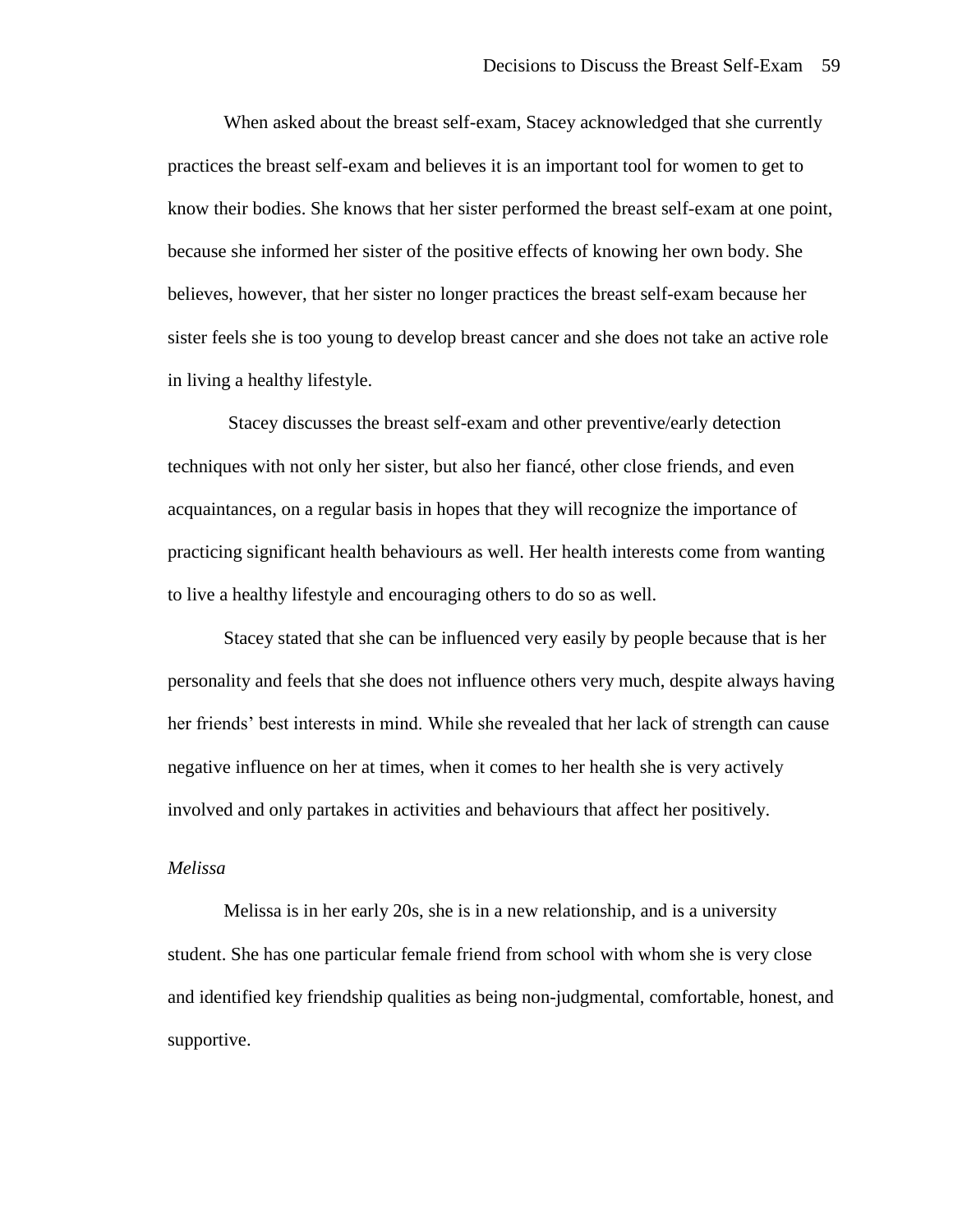Melissa confided in her close female friend about a specific aspect of her personal health when she needed advice and support regarding a health scare. She expressed that this information became private when she felt that telling people other than her close friend could lead to judgment from others. As a result of the supportiveness of her friend during this situation, Melissa has developed greater trust in her friend and reveals that she would feel more comfortable sharing private information in the future because she knows she will not be judged negatively or be gossiped about behind her back.

During our conversation, Melissa stated that she had never performed the breast self-exam and did not know if her close friend did either. She never really thought about practicing it and she did not feel comfortable speaking to her doctor about, as her doctor does not come across as a nice person. She said that while her mother and sister live nearby, she does not feel a sufficient closeness or comfort level with them to discuss something related to her health.

Melissa stated that the breast self-exam has never come up in conversation with her friend in the past, but she would feel comfortable discussing information regarding the breast self-exam in the future if she was ever curious about it or if she needed her friend's advice again because of the positive experience she had when sharing other private health information.

Melissa believes that if her friend did practice the breast self-exam and discussed the importance of it with her, she would take the advice of trying it, knowing that her friend would only support her best interests and would not discuss anything with someone else.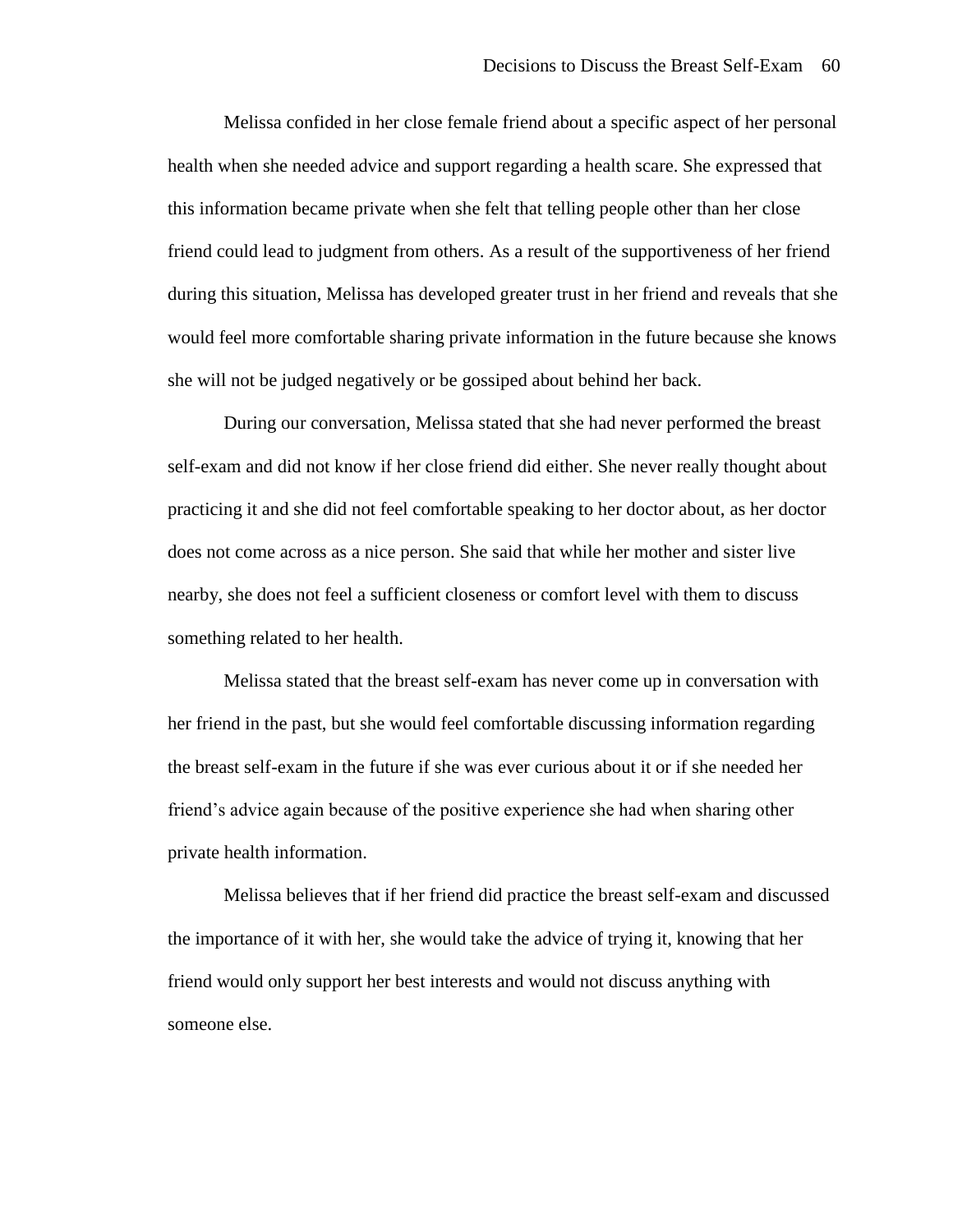#### *Sarah*

Sarah is in her mid-30s; she is married, and has a full-time career. She does not live in Ontario and has close friends all over the country. She feels that distance and age do not matter when it comes to closeness of a friendship, because her closest friends live out of province, range in age (up to 12 years younger than her) and yet they all keep in touch on a regular basis through phone, texting, and emails. She described significant friendship qualities as being truthful, easy to talk to, and having good listening skills, and similar interests.

Sarah shared that she used to practice the breast self-exam on a regular basis when she was younger and found out that her university roommate had detected lumps in her breasts by practicing the breast self-exam. This influenced her to want to perform it more regularly in case she was to develop any lumps as well. She eventually fell out of the habit of performing the technique and revealed that she now only performs it on rare occasions and does not even feel confident with her technique.

Sarah does see the significance in practicing the breast self-exam and thinks that she will most likely practice it more as she gets older and feels that she is more at risk. She does not discuss this technique with any of her close friends and is therefore unaware if any of them practice it themselves. She stated that they regularly discuss other women's health issues, such as their yearly physicals, their menstrual cycles, mental health issues, and pregnancy, and so she is unsure as to why the breast self-exam has never come up in conversation.

Sarah believes that if her friends expressed that they practiced the breast selfexam on a regular basis and felt that it was extremely significant, she would feel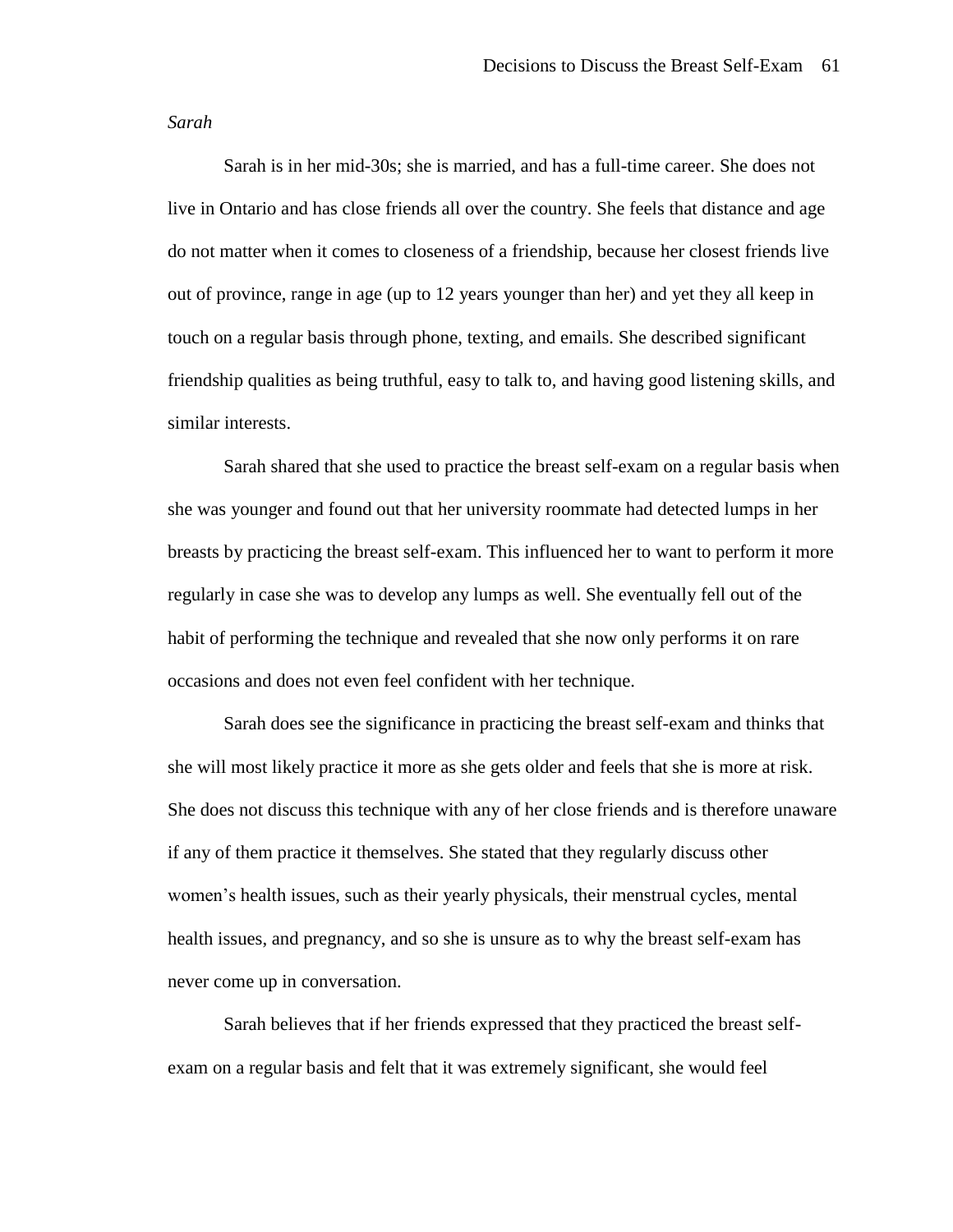influenced to begin practicing it again and she believes that her friends would be influenced by her as well if she expressed that it was something they should be doing.

## *Christine*

Christine is in her early 20s and she is a university student. She identified her closest female friend as someone from her hometown who she has known since high school. She identified key friendship qualities as being trustworthy, genuine, caring, easy to talk to, not interested in gossiping, and non-judgmental.

She expressed that she shares all of her health issues with her friend because she seeks her advice before she would go and see her doctor. She feels that there is a comfort level for sharing private information with her because of the fact that they are both women and they are both the same age so Christine thinks that there is a better understanding of what a woman may go through at that age, as opposed to someone who is older.

Christine believes that people see sexual information and issues related to our breasts to be private because everyone has different views about sex in terms of what is appropriate, what is involved, and what is normal. She feels that when someone has a different view, judgment occurs and it is generally negative. Christine stated that she would consider information as private if she thinks someone is likely to judge her negatively about something that she shares. Further, she emphasized that she would only share information with someone that she trusted to not share the information with anyone else.

Christine revealed that she has never performed the breast self-exam. She does not know what to look for or how to perform it and does not know if her friend performs it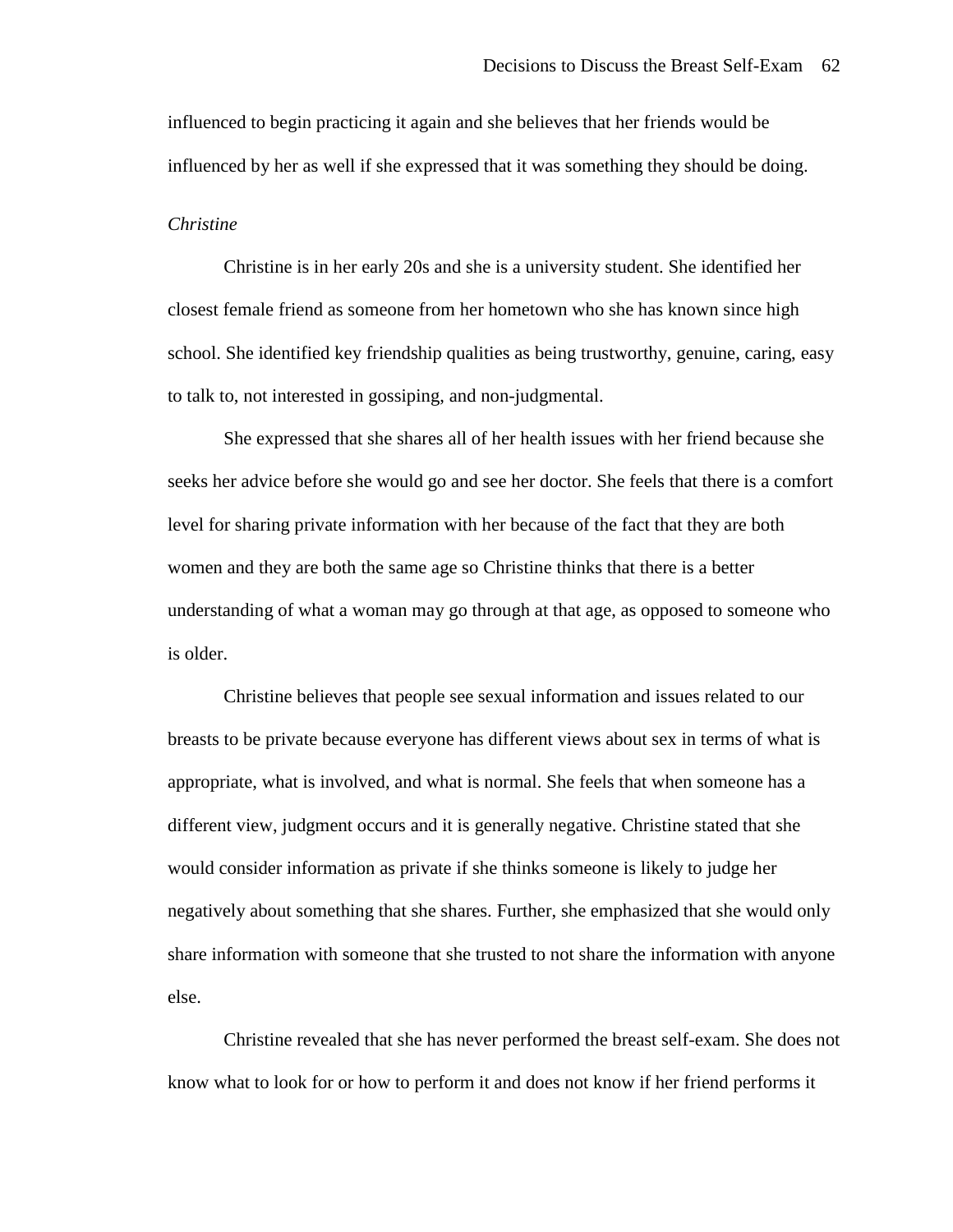because they have never discussed it before, as it has never come up in conversation. She believes that it has never come up in conversation because she does not know a lot about it. She stated that she would be willing to talk to her friend about the breast self-exam, as well as her mother because she is female.

#### Trustworthiness of Findings

# *Credibility*

Credibility indicates that findings are trustworthy and believable, that they accurately represent the data and describe the data being studied (Charmaz, 2006). In this grounded theory study, credibility was commonly demonstrated with the use of the data analysis process of the constant comparative method. The aspects of data collection and analysis were interrelated processes that continued until each category was saturated and continued to verify the data.

Meeting with my supervisors throughout the data collection and analysis period also enhanced credibility. I consulted with my supervisors to discuss my conversational interviewing technique and to review emerging codes, concepts, categories, and diagrams that emerged in the preliminary stages of data analysis (see Figure 5-1). For example, I showed my supervisors excerpts of the transcript data, related coding and analytic categories as they were developed and refined, and shared my interpretations and reflections about the data and they responded by offering validation or suggestions about the categories and emerging theory.

# *Transferability*

The population in this study was women in their 20s and 30s who identified as having at least one close, female friend. All of the women who participated in this study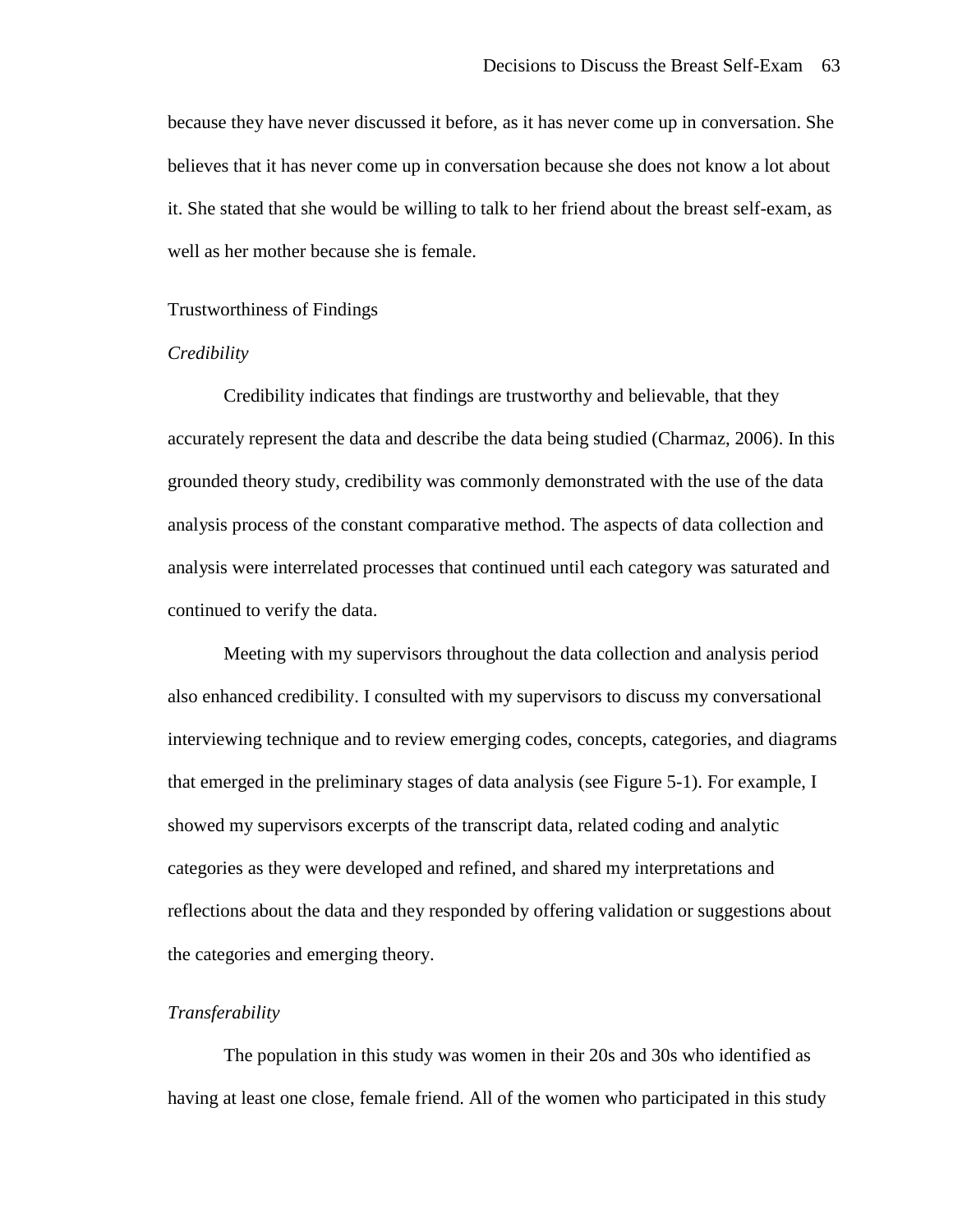resided in Canada; five out of the six women resided in Ontario and more specifically, attended Brock University for post-secondary studies. The homogeneity of the population in this study may limit transferability because of a wider variation in beliefs and values in more diverse populations. Since the theory was derived from one substantive area, it is narrower in scope and abstraction than formal theories and limits its applicability. "Most grounded theories are substantive theories because they address delimited problems in specific substantive areas" (Charmaz, 2006, p. 8).

The theory was applicable to the young women who participated in this study. It is the judgment of the individual as to whether this theory is relevant and applicable in another context or to another group of young women who have different backgrounds, values, beliefs, and life experiences. Lincoln and Guba (1985) contended that advancing hypotheses, together with a detailed description of the time and context that they were found enables others to make decisions regarding transferability. Thus, it is the responsibility of the investigator to provide the database that makes transferability judgments possible for other investigators.

Detailed description was provided in Chapter Three of the Findings and several quotations from the transcripts were used and is consistent with Charmaz's contention that "[r]ich data are detailed, focused, and full" (2006, p. 14). In addition, providing sample characteristics and an audit trail of how concepts and categories emerged and evolved over time (i.e., Figures 2-1 and 3-1) should assist the individual in making transferability or applicability judgments to other similar groups. It is likely; however, that experiences, thoughts, and feelings related to the breast self-exam may differ among young women of other cultures, religions, and backgrounds who have different values,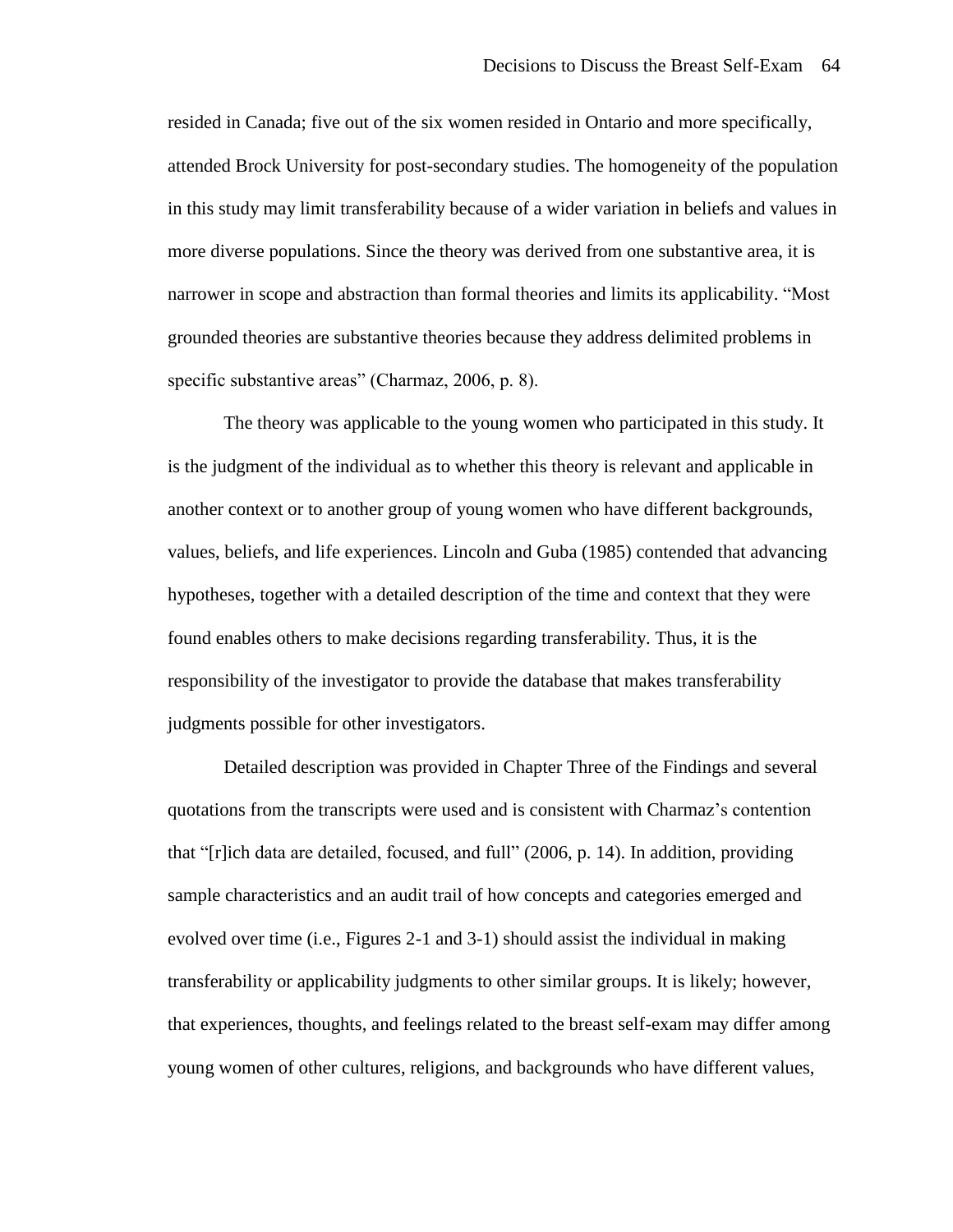beliefs, and life experiences. Cultural and religious backgrounds were not topics for this study and therefore were not addressed.

# *Reliability*

Reliability was established through an audit trail of detailed records of the research process and product (e.g., data, findings, interpretations). The audit trail included raw data (e.g., interview recordings and transcripts, written field notes), a list of codes, several types of memos (e.g., concepts, hypotheses, categories, and interpretations), and diagrams. It also included a reflexive journal that tracked thoughts about how I might be influencing interpretation of data based on my own thoughts, feelings, values, and experiences.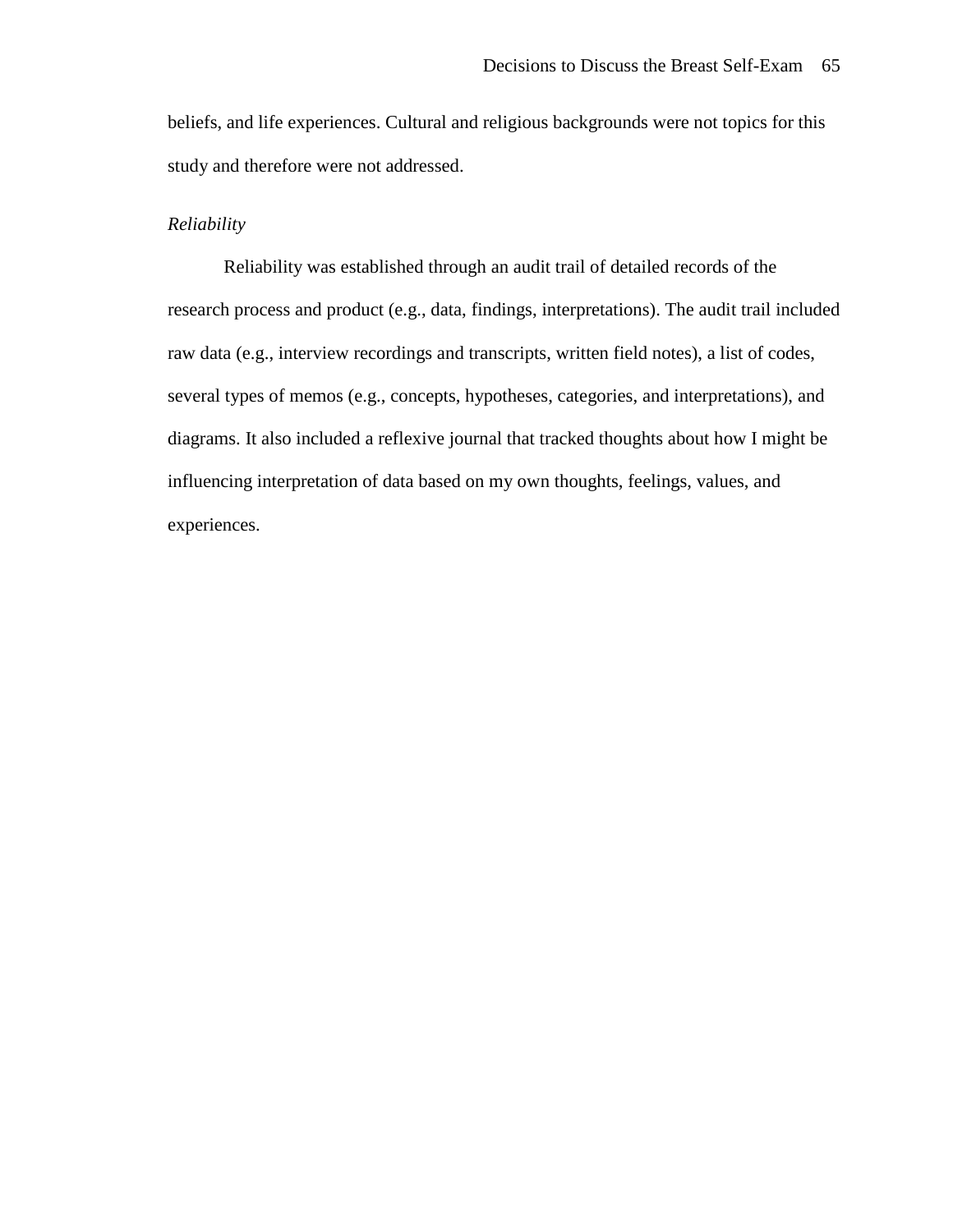# Chapter 3: Findings

The purpose of this chapter is to highlight the findings and the emerging theory for the reader, by explaining the relationships between the five main categories interpreted from the data and that comprise the theory: *exceptional conversation, germinal event, female friendship "safe zone", unnecessary conversation, and private matters*. This chapter begins with a description of the grounded theory and the associated categories, followed by a detailed depiction of each category and its sub-categories. The chapter concludes with a summary statement to reflect the entire 'Findings' section.

## Substantive Theory

A "substantive theory must enable the person who uses it to have enough control in everyday situations to make its application worth trying" (Glaser & Strauss, 1967, p. 245). The development of the substantive theory was an interpretive process that involved constructing an explanatory theory from data that systematically integrated various concepts through statements of relationship, a process that has been described previously by Corbin and Strauss, (1990).

The core category, the four central categories, and the relevant sub-categories are visualized through a category diagram (see Figure 3-1) that summarizes the results of the interpreted data within this study and is a visual description of the substantive theory that has emerged. This diagram is not to be visualized as a hierarchy, where each category builds upon the category below it, but is to be viewed as a "top-to-bottom" diagram, where the top core category of *exceptional conversation* encompasses all of the categories and sub-categories below it. For example, in order for an *exceptional conversation* to occur among friends, the "*safe zone*" must develop or must already be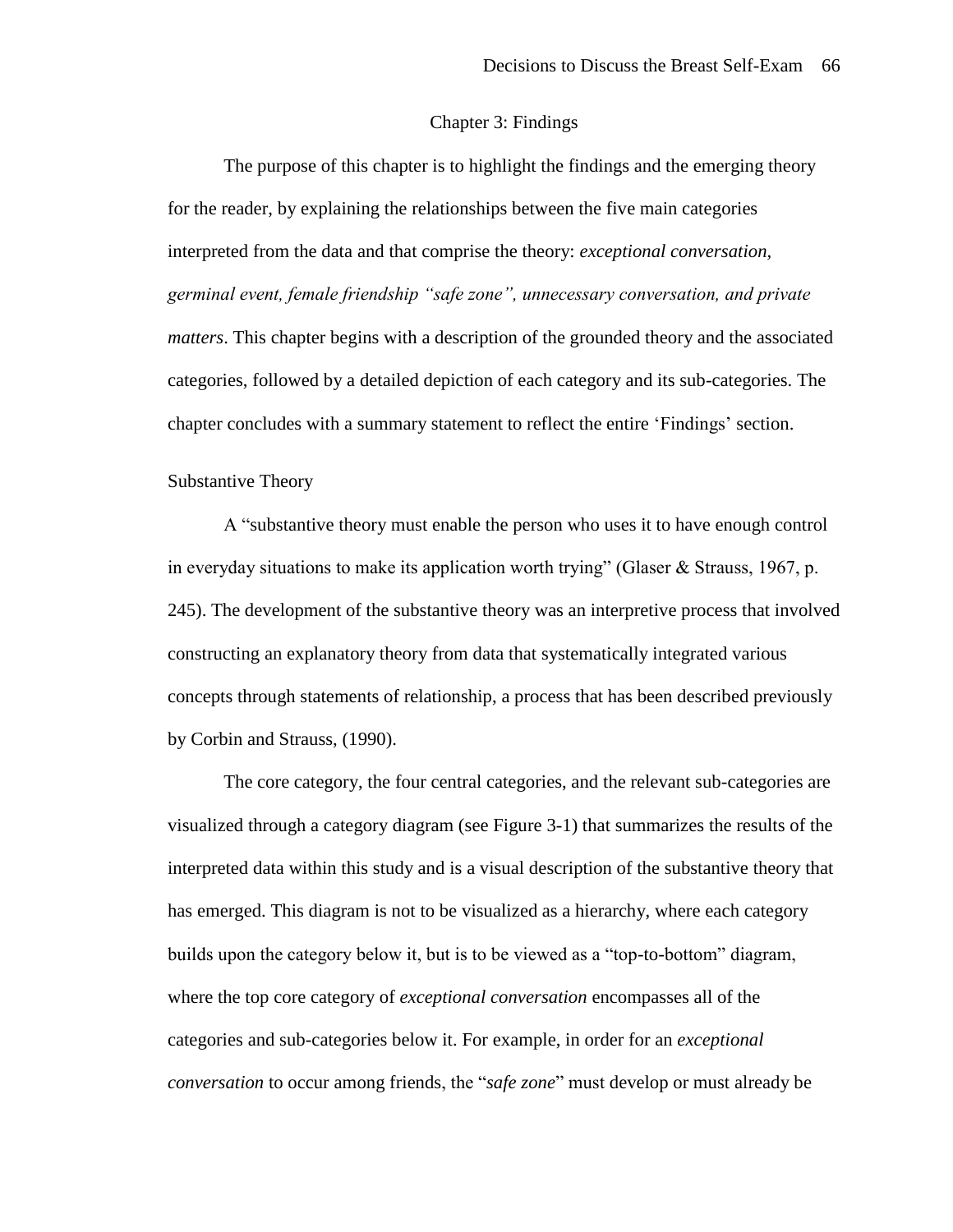present within a friendship and without a *germinal event* (i.e., health scare) to promote sharing; the conversation is generally viewed as unnecessary. Similarly, if a *female friendship "safe zone*" is to be developed, the categories of *the body in common*, *sense of trust* and *private information sharing* should be acknowledged as qualities within that friendship to more easily create a safe environment. A category would not be likely to occur without all of the sub-categories that fall below it in the diagram and thus, a core category also would not be likely to occur without all of the relevant categories already present. Therefore, all categories and sub-categories work collaboratively to take action and fulfill the core category and act out the grounded theory.

The core category, *exceptional conversation* represents discussion about the breast self-exam and for young women, seldom occurs. When this conversation does occur, it is generally within extraordinary circumstances and under certain conditions. These circumstances and conditions are captured under the categories of having *the body in common*, feeling a *sense of trust*, and *private information sharing* within a "*safe zone"* among friends. Since the *exceptional conversation* is viewed as out of the ordinary, all of the other categories within the diagram should be present in order to increase the likelihood that the *exceptional conversation* will occur. These other categories include *germinal event*, *female friendship "safe zone"*, and the sub-categories of *private information sharing*, *sense of trust*, and *the body in common*. If the *exceptional conversation* does take place, it has the opportunity to influence awareness and practice of the breast self-exam among young adult, female friends. Since the *exceptional conversation* involves other factors that facilitate its occurrence or factors that 'encourage discussion', there are also other factors involved for the conversation not to occur or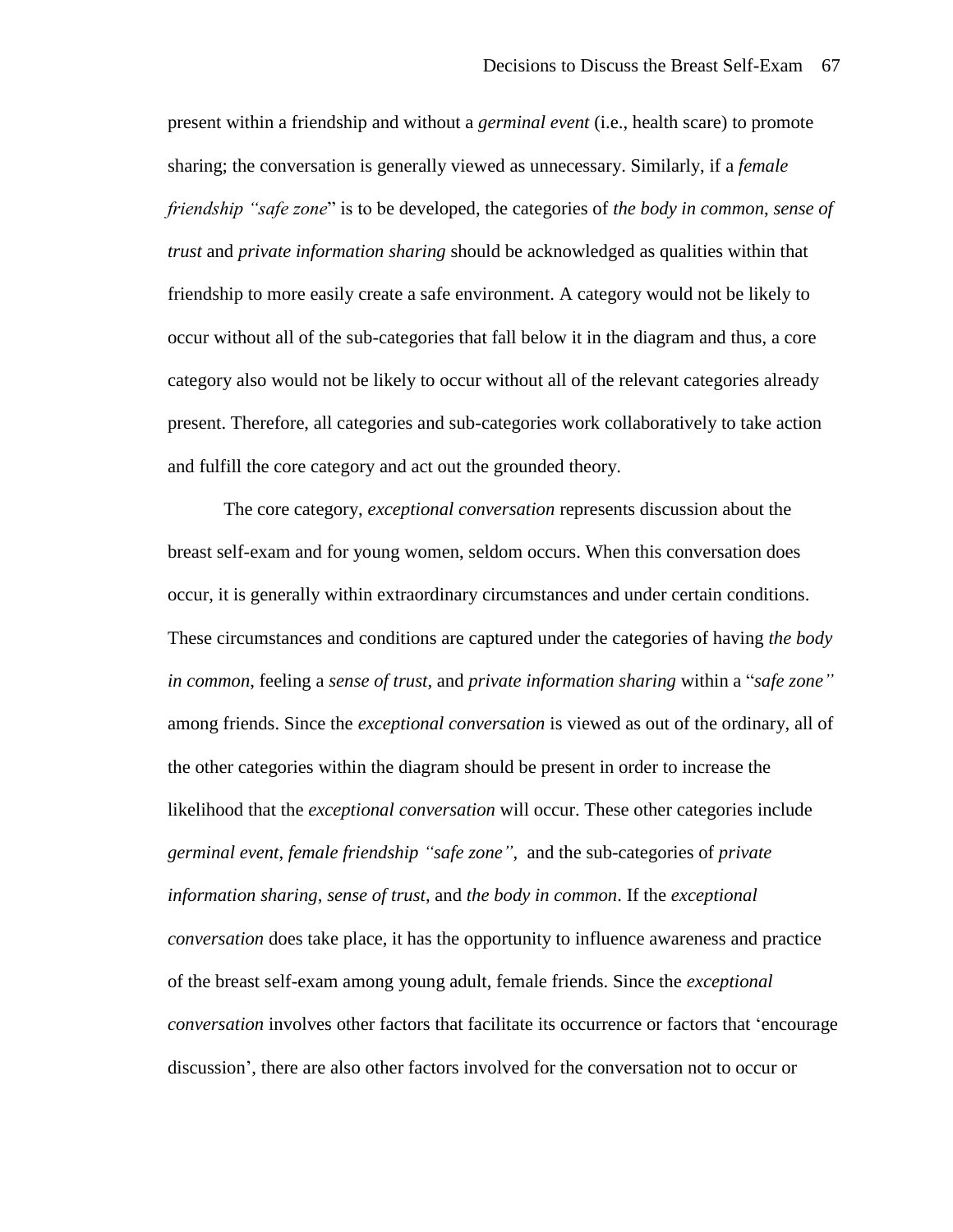factors that 'discourage discussion'. The factors that 'discourage discussion' include the categories of *private matters* and *unnecessary conversation* and the sub-category of *no risk*.



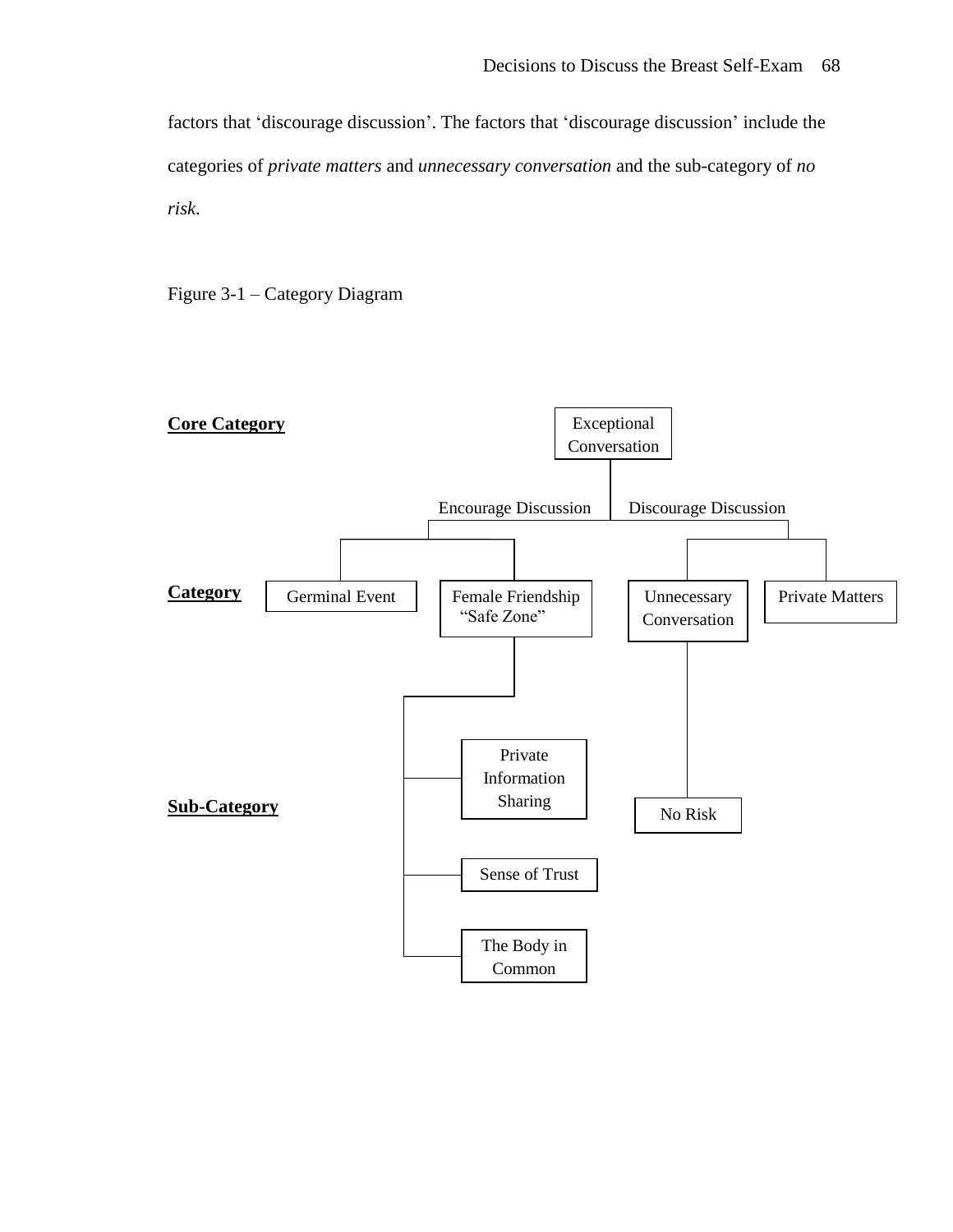Categories that Discourage Discussion

# *Private Matters*

*Private matters* represents the idea that information surrounding the breast selfexam, women's breasts, and topics surrounding a woman's body, in general, are private. Many factors have shaped this idea of what is *private*, and these factors include social norms, sexuality, what is appropriate to be discussed in public, a feeling of dirtiness or shame, and the idea of women's breasts always being hidden from view. These factors and feelings that associate the breast self-exam with being private discourage discussion of the breast self-exam within close friendships because they make women feel that having a discussion about the exam is not allowed or is not normal. This further discourages the *exceptional conversation* of this topic among female friends.

# *Unnecessary Conversation*

The category of the *unnecessary conversation* includes topics such as the breast self-exam, breast cancer, and women's breasts. These topics are deemed as 'unnecessary' or 'unimportant' because the young women who participated in this study felt that they were not at risk for developing breast cancer and had not discussed the topics of breast cancer or the breast self-exam with their female friends. Similar to the category of *private*  matters, this category also discourages the *exceptional conversation* from occurring. When a young woman does not see herself as being at risk for something such as breast cancer, she is less likely to engage in discussion regarding preventive or early detection measures, such as the breast self-exam.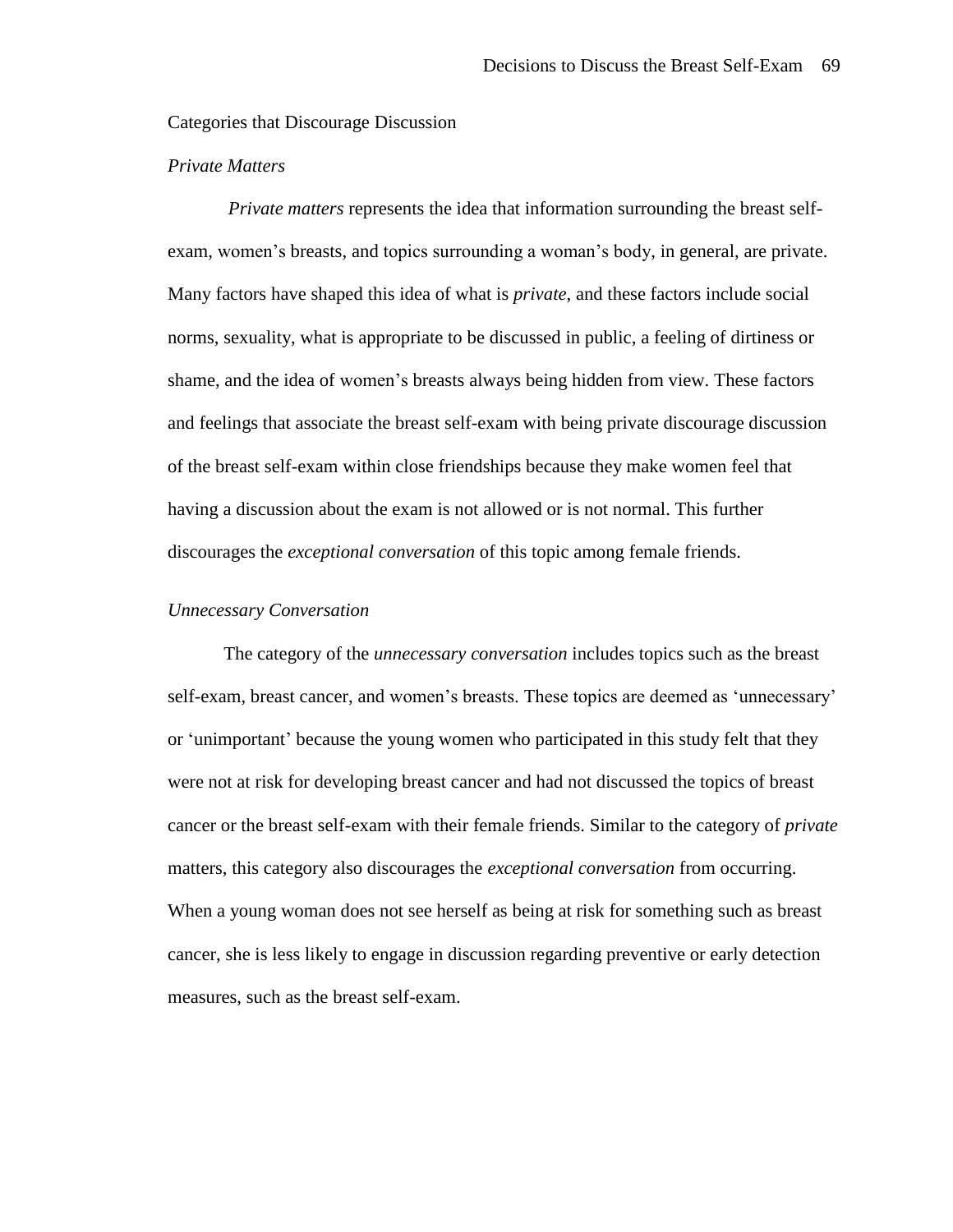Categories that Encourage Discussion

*Female Friendship "Safe Zone"*

The category of *female friendship "safe zone"* represents a safe environment where young women can feel comfortable and willing to share private information, such as their views regarding the breast self-exam for early detection. The sub-categories that fall under *female friendship "safe zone"* in the diagram (Figure 3-1) determine the development or presence of the *"safe zone"* among close female friends. These subcategories include developing a *sense of trust* through *private information sharing* and the development or awareness of a connection that occurs when both friends share *the body in common*. Having *the body in common* can enable comfort because the women know that each of them understands the physical, emotional and health issues that are particular to women.

Once the *"safe zone"* has developed or has been identified as existing among close friends, it supports an environment that facilitates the ability to share *private matters* within that friendship and ultimately encourages the *exceptional conversation* to occur.

# *Germinal Event*

The category of *germinal event* represents an occurrence that produces or triggers another event to occur. From the participants within this study, the *germinal event* was commonly described as a 'health scare' or inferred as a particular circumstance where a prompt to seek help, medical care or advice had transpired. An event or circumstance such as a scare or a prompt does not always occur and does not always motivate someone to engage in discussion about behaviour, but it does support this likelihood.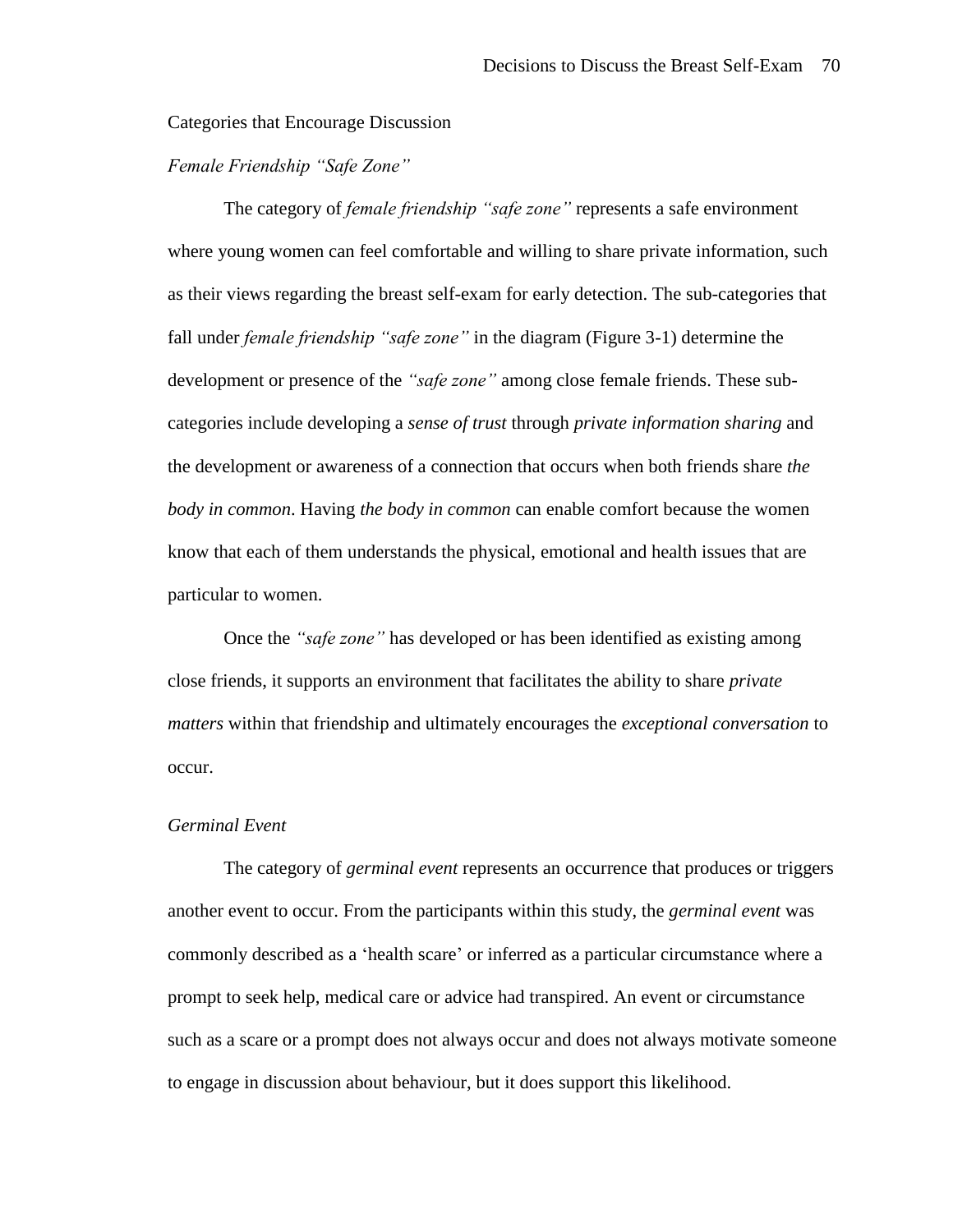From the descriptions of the participants within this study, the *germinal event* was often what initiated the sharing of private information because it introduced a topic that normally may not have been shared in an everyday conversation. The occurrence of the *germinal event* could lead to the *exceptional conversation*.

#### Description of the Categories

## **Private Matters**

*Private matters* is a category identified through the interpretation and analysis of the research conversations with each participant. This category encompasses many recurring themes and patterns within the conversational interviews and articulates why the breast self-exam is considered to be private and why it is not freely discussed in public and among friends. The category also articulates other factors that are commonly associated with privacy, such as social norms, social media, sexuality, and negative judgment. For the purpose of this study, the terms *private* and *personal* were used interchangeably among the participants and represent the same meaning for all of the young women.

Data from within this study suggest that *private matters* are topics that are not readily shared with the public and are not considered to be open topics. The participants in this study suggested that they would only share *private matters* with those they consider to be close. According to the participants, women's breasts and the breast selfexam could be considered examples of *private matters* and therefore, would be discussed in discretion with others.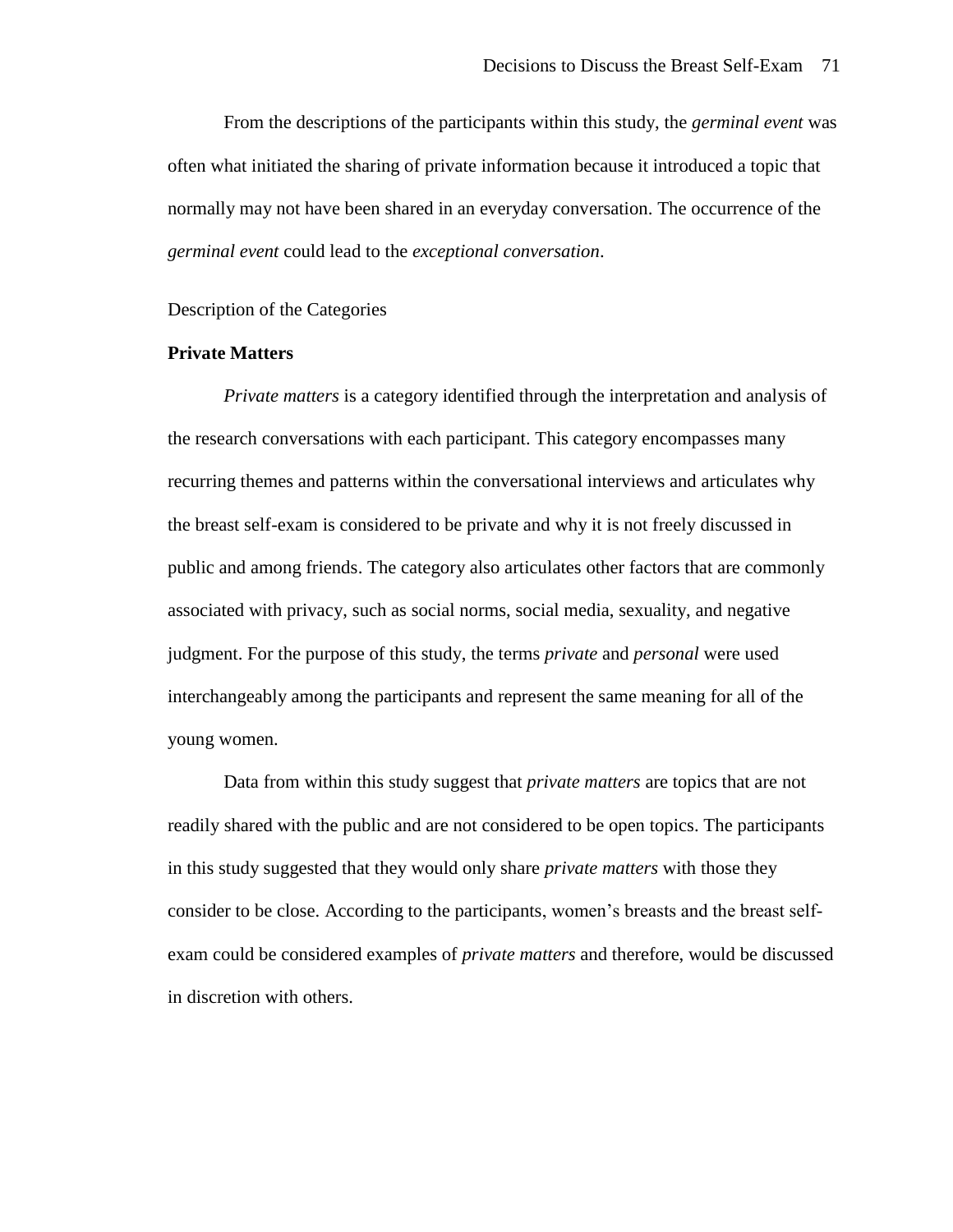Because you are talking about your boobs you would normally talk to a friend one on one. It's an area of the body that we call a private area, and therefore everything in relation to those areas seems private. (Sarah) I think we, as women, don't often talk about our breasts as commonly as other body parts. They are always hidden from view, considered "private parts" from our first experiences with the word in elementary school and I guess, somewhat because of this, they are not as easy to discuss as a broken leg or common cold. (Jennifer)

As noted by Sarah and Jennifer, when relating privacy to topics such as women's breasts, each individual determines her own idea of what is private and how she believes that others perceive the same topic. In my discussion with Christine, she shared her perceptions of how she believes others view women's breasts and how they relate to privacy, although she suggested that she does not necessarily share this viewpoint.

It [the breast self-exam] could be considered private because anything relating to

For some of the participants, knowing *what* is considered to be private and knowing *why* something is considered to be private do not always go hand-in-hand. The topics of women's breasts, the breast self-exam, and breast health are private in nature. This may limit their discussion and thus, the possible influences from friendships. As private health issues, breasts and breast health were not discussed as openly with friends as other health issues, such as a broken leg as Jennifer suggested or, as Sarah suggests, Fibromyalgia.

breasts is often considered private, but I wouldn't consider it private.

You may tell all your friends on Facebook that you have Fibromyalgia, which I do, but you would not necessarily broadcast that you have a yeast infection.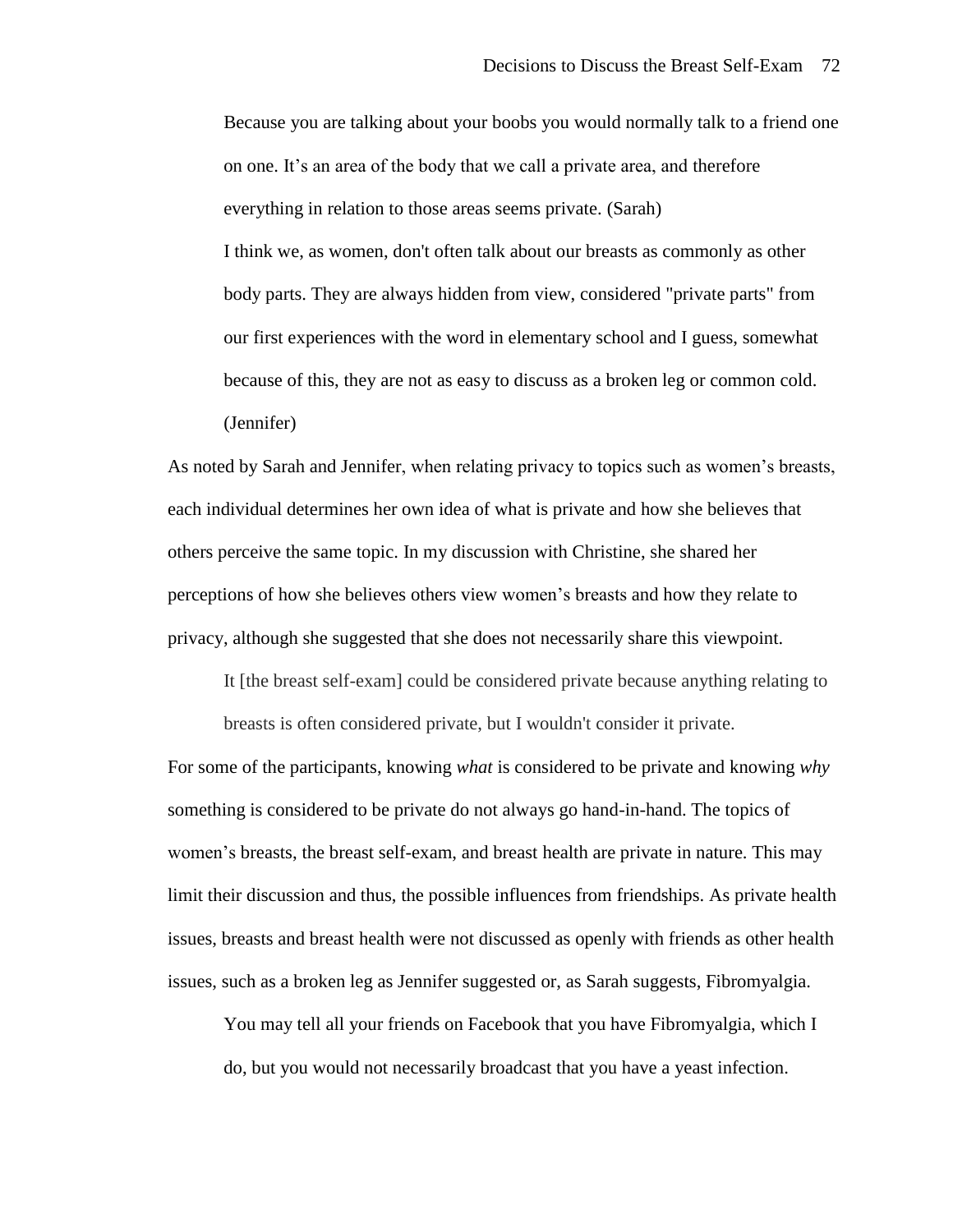A yeast infection is likely to be kept private because it commonly involves one of the "private parts" of women's bodies and just as Christine and Sarah mentioned, anything related to the private areas of the body is generally considered private as well. Since Sarah did not feel able to openly discuss having a yeast infection, it could be inferred that she would be unlikely to openly discuss matters related to her breasts as well, at least not on Facebook.

Some of the participants in this study had views on *what* is considered to be private information and with *whom* they prefer to share information. Jennifer and Stacey discussed their views on what type of information they considered to be private and how this could affect what they would or would not share.

Personal information, to me, would cover quite a lot I think. Anything that I wouldn't want to be public knowledge; even within my own friends…I would likely choose not to share something if this information could potentially show me reflected in a bad light. (Jennifer)

I would say family matters and financial problems should not just be shared with anyone. I've determined these as private since it would allow others to view your family as flawed. (Stacey)

From the conversations with both Jennifer and Stacey, it could be inferred that they fear negative opinions of others and this ultimately affects their decision to disclose private information. "Privacy is sometimes necessary to protect people's interests…in other cases someone may want to keep some aspect of his life or behaviour private simply because it would be embarrassing for other people to know about it" (Rachels, 1975, p. 323). This resonates with Stacey's comment about controlling *what* is shared and with *whom* it is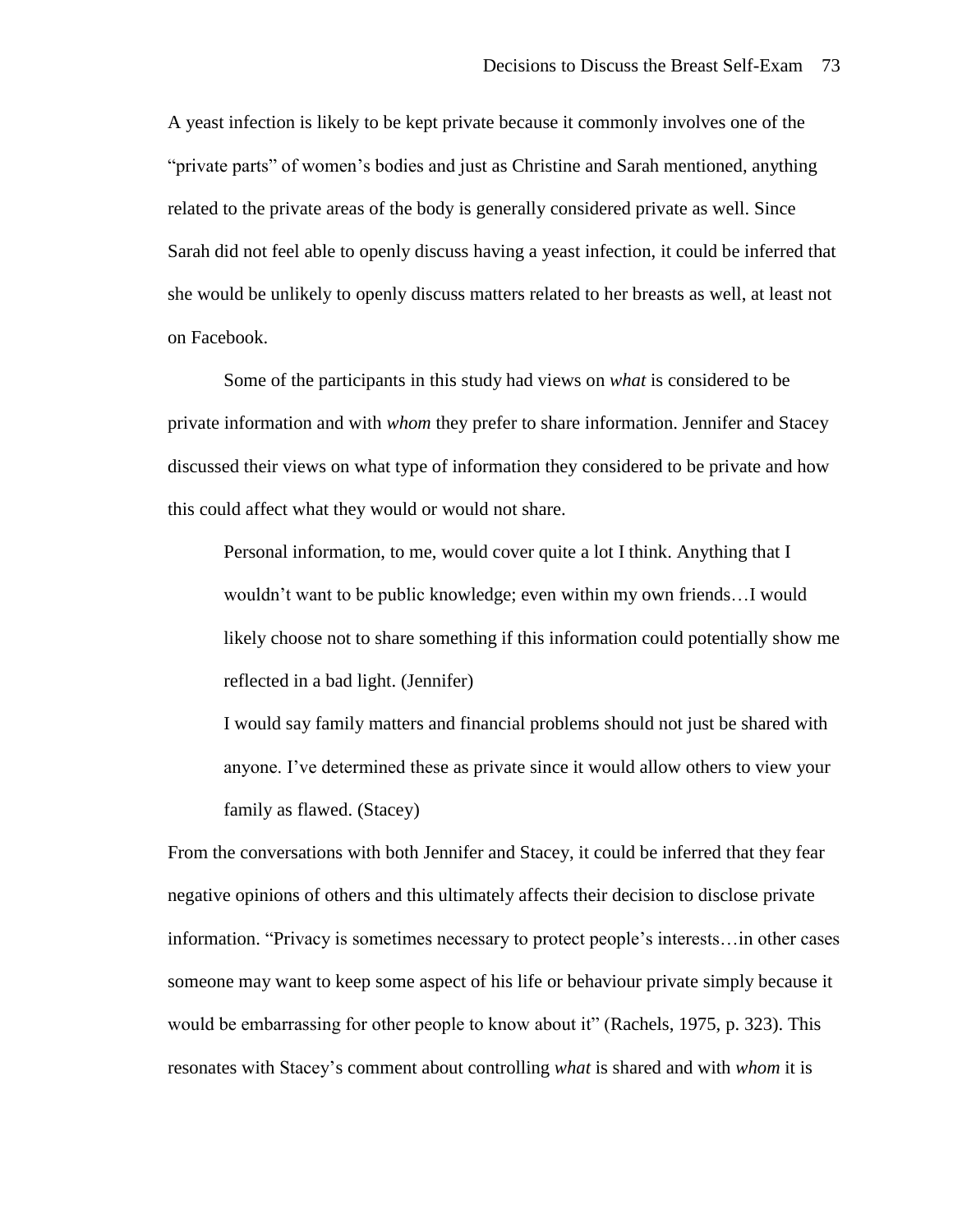shared, regarding certain family and financial issues that she prefers to keep private from others.

For Melissa, sharing information is perhaps defined by the significance of the information and its implications for those who share and those who know, as well as *why* something may be considered to be private.

My mom just, I would feel uncomfortable, like I wouldn't want to talk to her about stuff [women's health issues] like that. It would just be an awkward conversation and she would just bother me about it after and nag me, so I would feel much more comfortable talking to my friend about it.

As the quotations demonstrate, the idea of privacy was described differently by each participant. Some may feel comfortable to share certain pieces of information that others may not feel comfortable to share. This can depend upon the nature of what each person considers as private. For example, Jennifer expressed that anything that she would not want to be public knowledge is personal, whereas Stacey felt comfortable to share health information but kept family and financial issues private.

With the participants in this study, the circle of disclosure for sharing information varied from person-to-person. Some shared with only one friend, some shared with more than one friend, and others shared with partners or family members. Jennifer mentioned a particular friend with whom she would be most likely to discuss the breast self-exam and described the comfort she felt when someone had a similar background.

The person I would most likely to speak about this with would be a friend of mine who is an only child and I'm also an only child and I'm just thinking if I wonder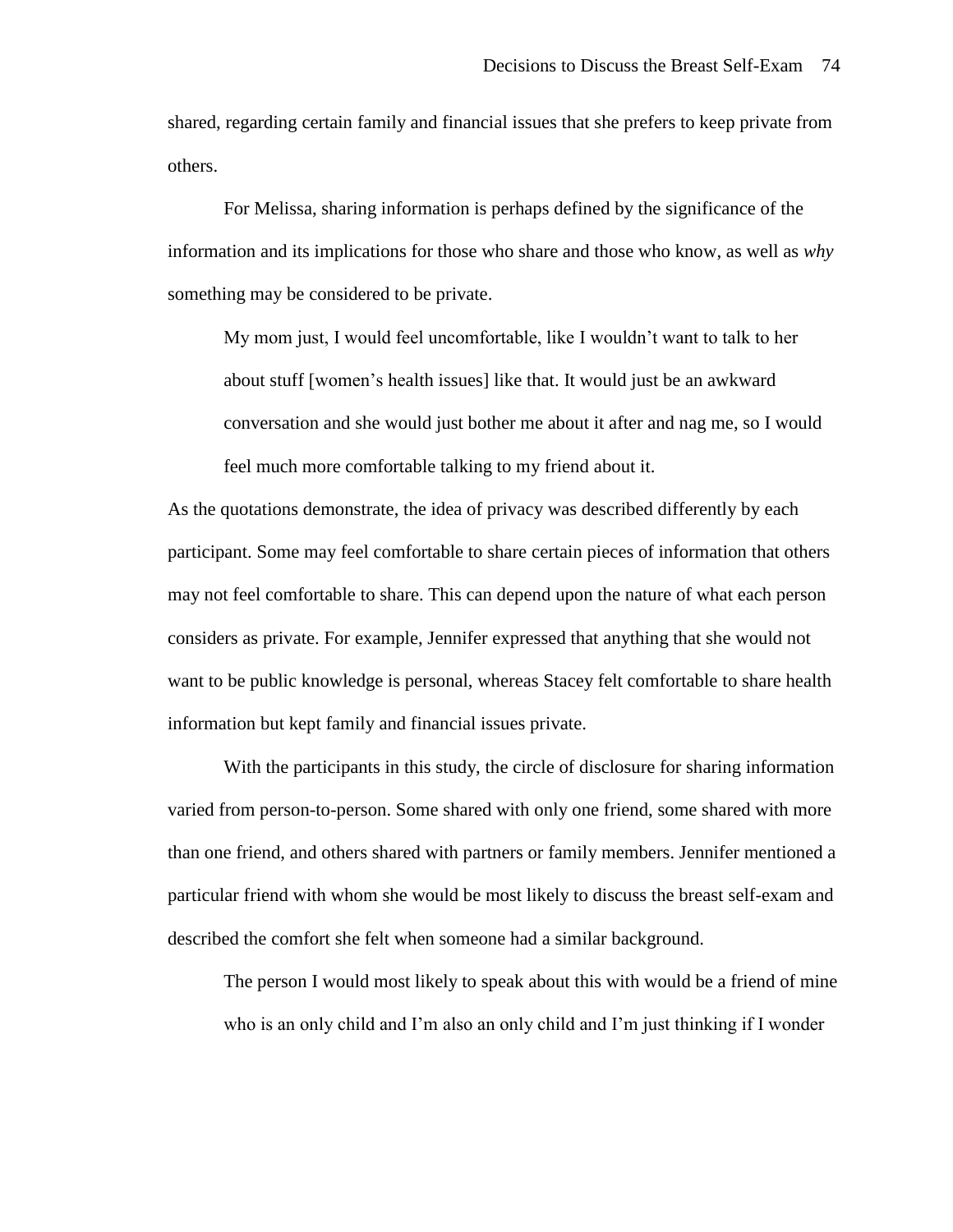if maybe some of these issues you might be more likely to speak to a sibling, if you had an older sister or something instead of some of your friends.

Stacey described her openness to share private information with almost anyone, but generally with her fiancé in particular.

I could tell you everything [other than financial matters], so I'm pretty open with everyone…I talk to my fiancé about everything. We both talk a lot and are very open and I teach my fiancé everything I learn.

Sarah mentioned the impact and influence that social media has on decisions regarding *what* to share openly about personal health and privacy. She highlighted the potential of social media to affect privacy when she mentioned the idea of Facebook and how this channel of social media affects what she decides to share online. Her concern was specific to the number of people who may see something that she considers private and would not want others to know.

I tend to assume that personal equals private and therefore I would not blindly share these things on a Facebook status, where everyone can read it. I would

instead send a message or text to a friend privately, or call them on the phone. The issue of how many people with whom information is shared and with whom the information is shared in particular, as well as the avenue information is shared (e.g. faceto-face or social media), has been challenged by today's focus on technology. While social media was not a recurring theme in the conversations with the participants in my study, it is relevant when discussing the idea of privacy and *how* that information is shared. Social media widens and expands the distribution of messages and statements and thus, creates increased concerns regarding privacy. The potential and intense lack of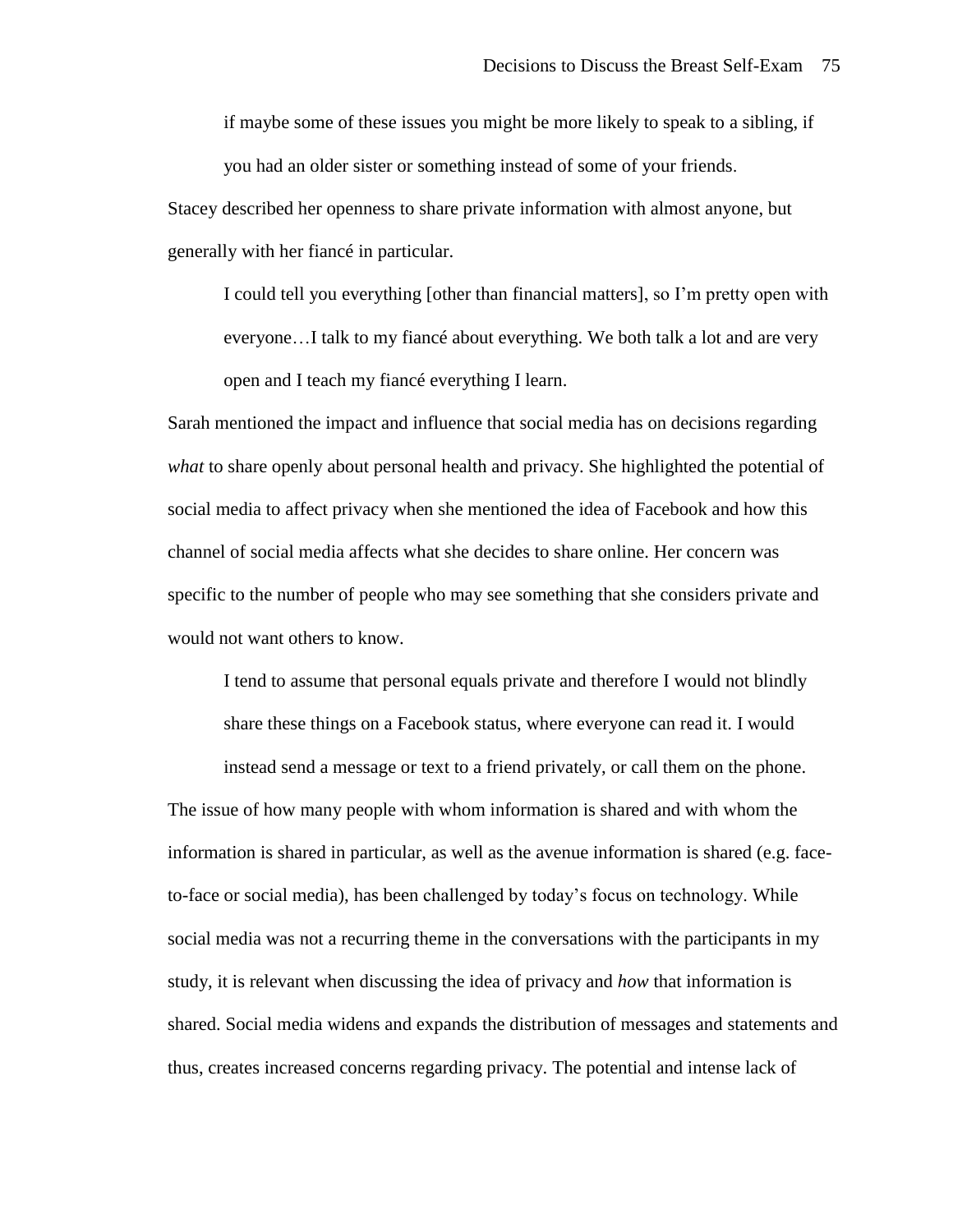privacy in social media results in questions about what should not be shared openly with everyone, just as Sarah expressed in regards to posting private information in a Facebook status. If someone worried about others knowing their views and practice of the breast self-exam because the technique relates to private body parts, it may then be a concern as to whether or not this type of information would be shared on an internet site and who would be permitted to see the information. This perhaps reflects why Sarah felt that posting specific, more private, health information on her Facebook status, such as having a yeast infection was not a great decision and could presume that other young women feel the same way.

The idea of privacy in terms of *what* is shared and *why* it is shared was expressed by some of the participants as a reason to not discuss certain issues openly among friends. Another factor that was discussed among some of the participants as an inhibitor to the discussion or practice of the breast self-exam was social norms. In reference to Jennifer and Stacey, it could be inferred that norms were represented as ideas that shape societal views and often determine what information is appropriate to share and what information should be kept private.

From a young age, we are exposed to many societal norms that will likely form our future assumptions and perceptions regarding both how to talk about more concrete things like our bodies, health, and wellness, but also the importance of social dynamics and learn early how difficult but important it can be to be able to keep certain things secret…These norms right or wrong are followed as young people attempt to fit in with social groups. (Jennifer)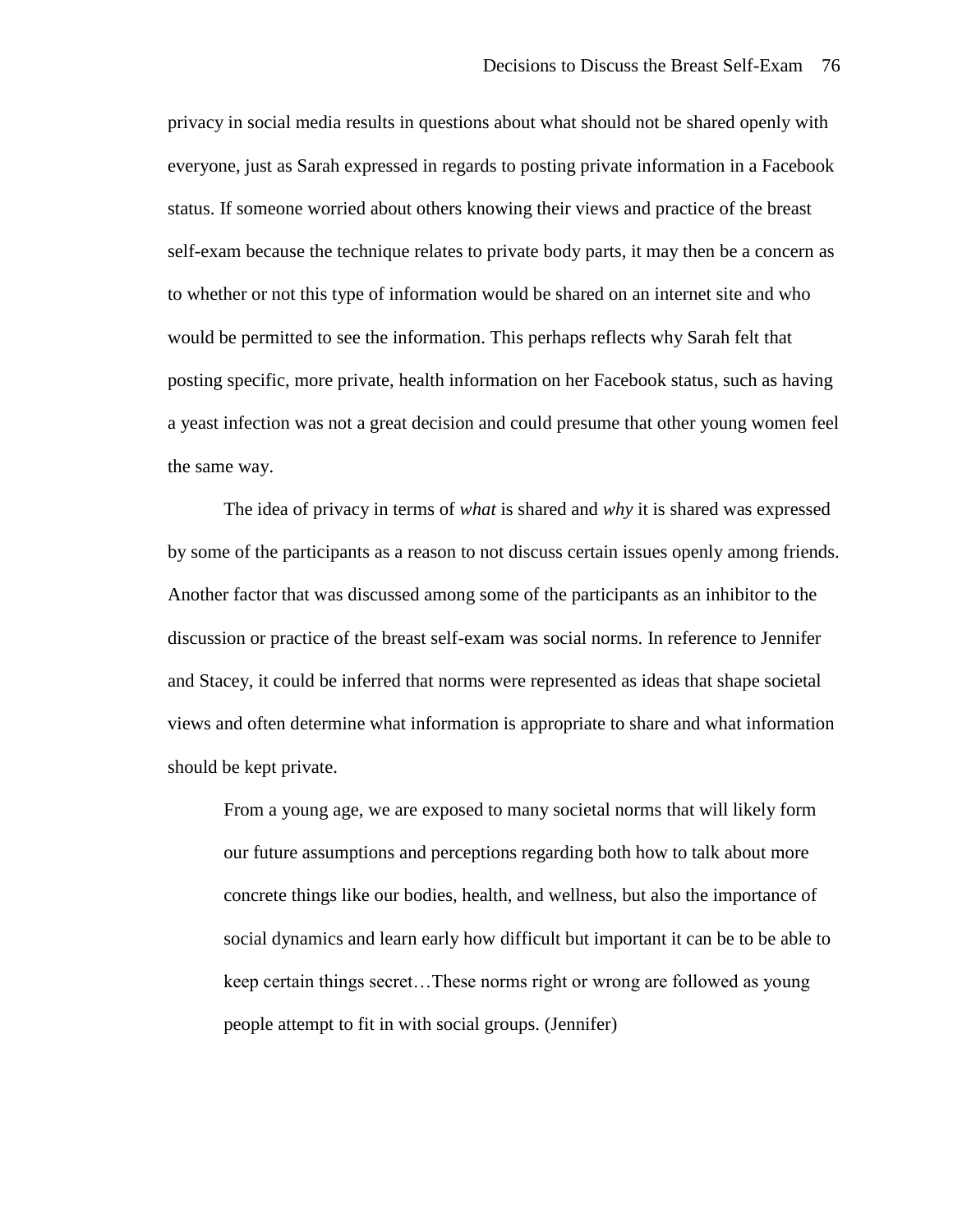Perhaps people go along with it [social norms] to fit in or be what society believes is normal. Some social norms can be determined by religion, culture, and upbringing. (Stacey)

Jennifer discussed the idea of being exposed to societal norms at a young age and how these norms shape us as we grow. Stacey suggested a similar view about our up-bringing where we follow social norms to try and fit in and that some of these norms can be predetermined based on our religion or culture that we are also generally exposed to initially when we are young. These norms shape us as we grow and shape what we think is private or not.

Sarah alluded to the idea that discussing women's private matters on Facebook is possibly too obvious and too exposed for society to handle and stated, "I think society is not ready for women to 'air their dirty laundry' in so blatant a fashion." Her view could be interpreted to mean that sharing information through social media outlets, such as Facebook, tends to reach more people than sharing one-on-one in a face-to-face conversation. As well, social media users often connect with acquaintances or people that they barely know and this could regard information to be "blatant", as Sarah expressed or viewed as an 'overshare'. The association with sexuality can make the breast self-exam seem like an uncomfortable topic and could lead women to feel as though they are oversharing *private matters* by choosing to discuss these matters in a public way. The association to sexuality and the connection to Sarah's comment also reflect the idea that privacy is not just in reference information sharing, but it is also closely associated with behaviours and feelings.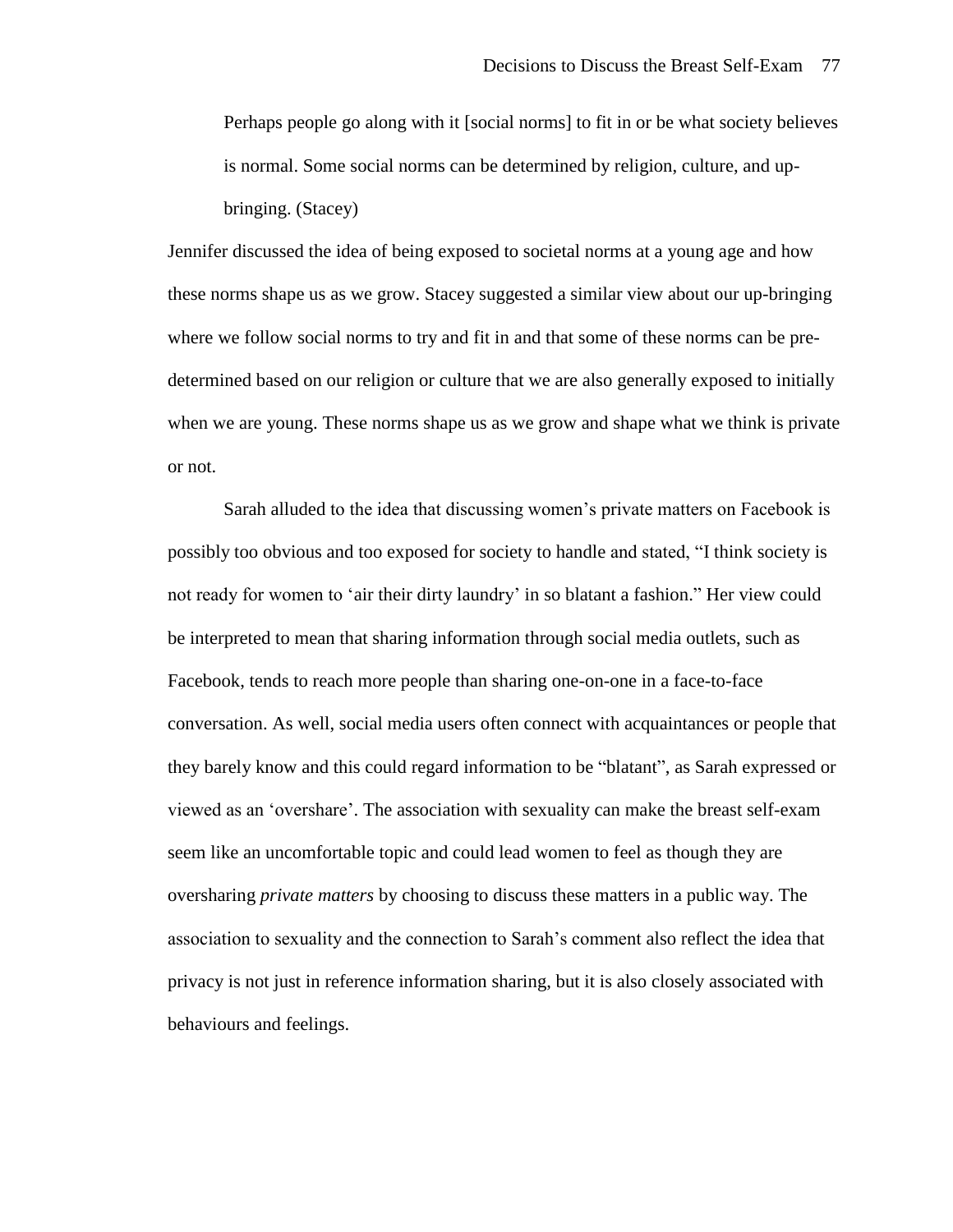The concern that there is discomfort discussing sexuality or that society should not be privy to a woman's sexuality suggests that the young women in this study have a connection to what society thinks and how it determines what they feel able to discuss and what they feel society is not ready to hear. By talking about such issues, women might worry that sharing something that is important to them, such as concerns about their breast health, may be negative, unwanted, and even shameful or dirty, such as Sarah's connection of "dirty laundry" to sharing that someone has a yeast infection. This thought seemed to resonate from social norms and views from others about what is appropriate to share and what is not.

When something becomes public knowledge and is linked to sexuality or private matters, judgment from others, whether negative or positive, seems often to be present. For many of these young women, breasts and sexuality as public knowledge would be judged negatively and this negative judgment is what they fear, as Stacey and Christine expressed through terms, such as "uncomfortable" and "self-conscious".

Judgment seems like a negative connotation. If I believe people will judge me harshly, I would keep things to myself. Being judged or believing people are judging me makes me very uncomfortable and self-conscious. (Stacey) Breasts are associated with sexuality and sometimes people aren't comfortable talking about their sexuality. (Christine)

Stacey and Christine expressed that it was difficult or uncomfortable for them to discuss private information specific to women's health because of the sexual connotation and judgment that tends to correspond to this topic in society. This societal association between women's breasts and sexuality could be the reason that some of these women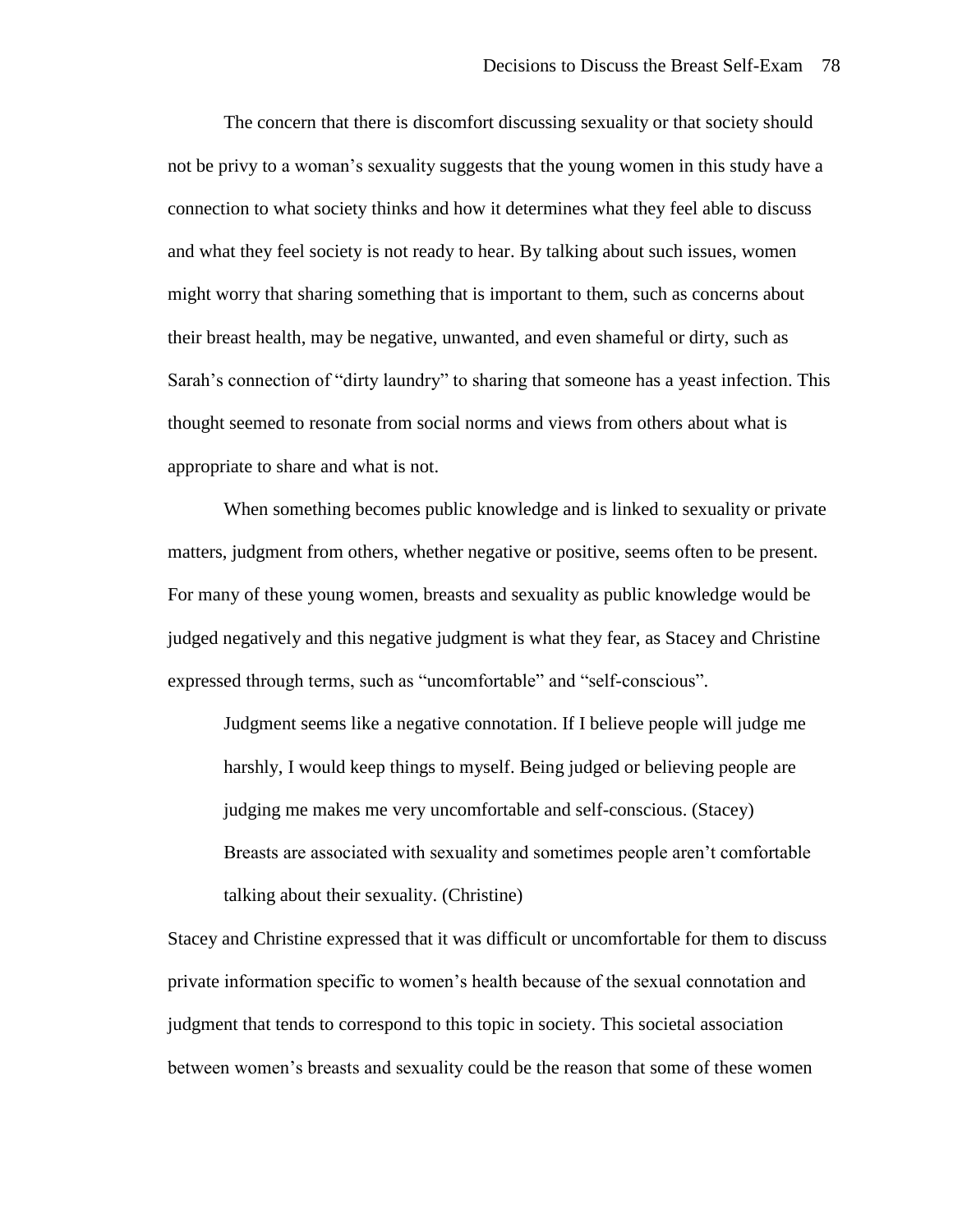felt unable to discuss the breast self-exam or anything related to their breasts in public. This lack of discussion in public could explain why Jennifer, Christine, and Melissa expressed that the topic of the breast self-exam had not generally come up in conversation with their close female friends. Although the breast self-exam was not brought up in conversation, Sarah articulated how she might feel comfortable around some friends rather than others if sexually-laden topics did arise in conversation.

Some of my other friends I would probably not feel comfortable telling them about issues with my sex life that may be health related.

It seemed possible that the development of discomfort arose from the judgment associated with sexuality when discussing topics related to the female body that could reduce regular discussion of these topic areas. A lack of regular discussion of private health topics among close friends could be an example of women making a decision that they are expected to make. Whether they realize it or not, lack of engagement in discussion is a passive decision that might not reflect an emancipated decision. An emancipated decision is a freely made choice that should reflect a person's knowledge, values and beliefs towards an issue and should not be pre-determined through a lack of information (Wittmann-Price & Bhattacharya, 2008). In this study, the decision to not discuss private health matters developed as an expectation from society because of the uneasiness that private health matters cause when they are brought into conversation. If the young women feel this similar uneasiness from society and choose to not discuss private health matters, they are passively deciding against the breast self-exam without considering the options that the breast self-exam offers.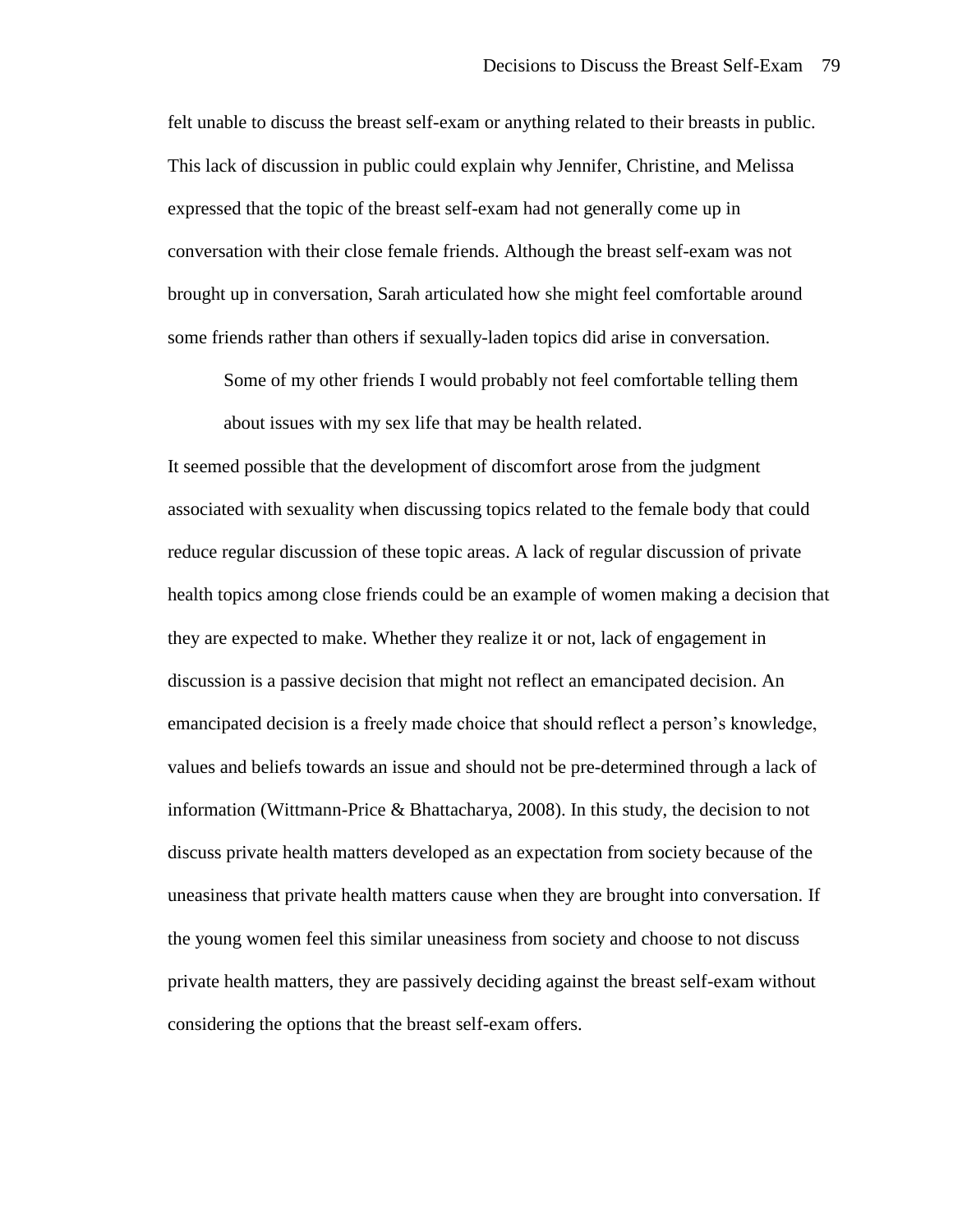Concepts that seemed to emphasize the uneasiness of the discussion of the breast self-exam and women's breasts were related to sexuality and were discussed throughout some of the conversations with the participants. The relation of sexuality to women's private parts seemed to negatively affect the young women's open discussion of the breast self-exam and might have undetermined their emancipated decision-making through not feeling able to discuss these topics. They mentioned concepts of shame and feeling inappropriate when relating the idea of sexuality to women's breasts.

Attitudes might even stem back to school when you're a young kid and you're in sex-ed class and someone says penis and everybody's like "oh, so funny!" I guess just sort of a bit of a sense of, I don't know if its shame or maybe a sense of being guarded about those [sexual] topics that it's something that's polite to talk about or common to talk about. (Jennifer)

It's considered inappropriate for women to show their breasts in public, so that may relate to why it is inappropriate to talk about breasts openly. (Christine) Since the discussion of private parts in general can be deemed as inappropriate at times, this could perhaps be linked to the negativity that is associated with these private areas of the body.

Some women within Kearney's (2006) study also discussed "the shame and concealment associated with the breastfeeding breast, a stark contrast to the open display of the sexual breast" (p. 815). Perhaps women's health issues related to women's private parts, such as breastfeeding and the breast self-exam are kept hidden because of their lack of emphasis on sexuality. Since the sexual breast was seen to be freely displayed and the breastfeeding breast was commonly concealed, it makes the discussion of the breast and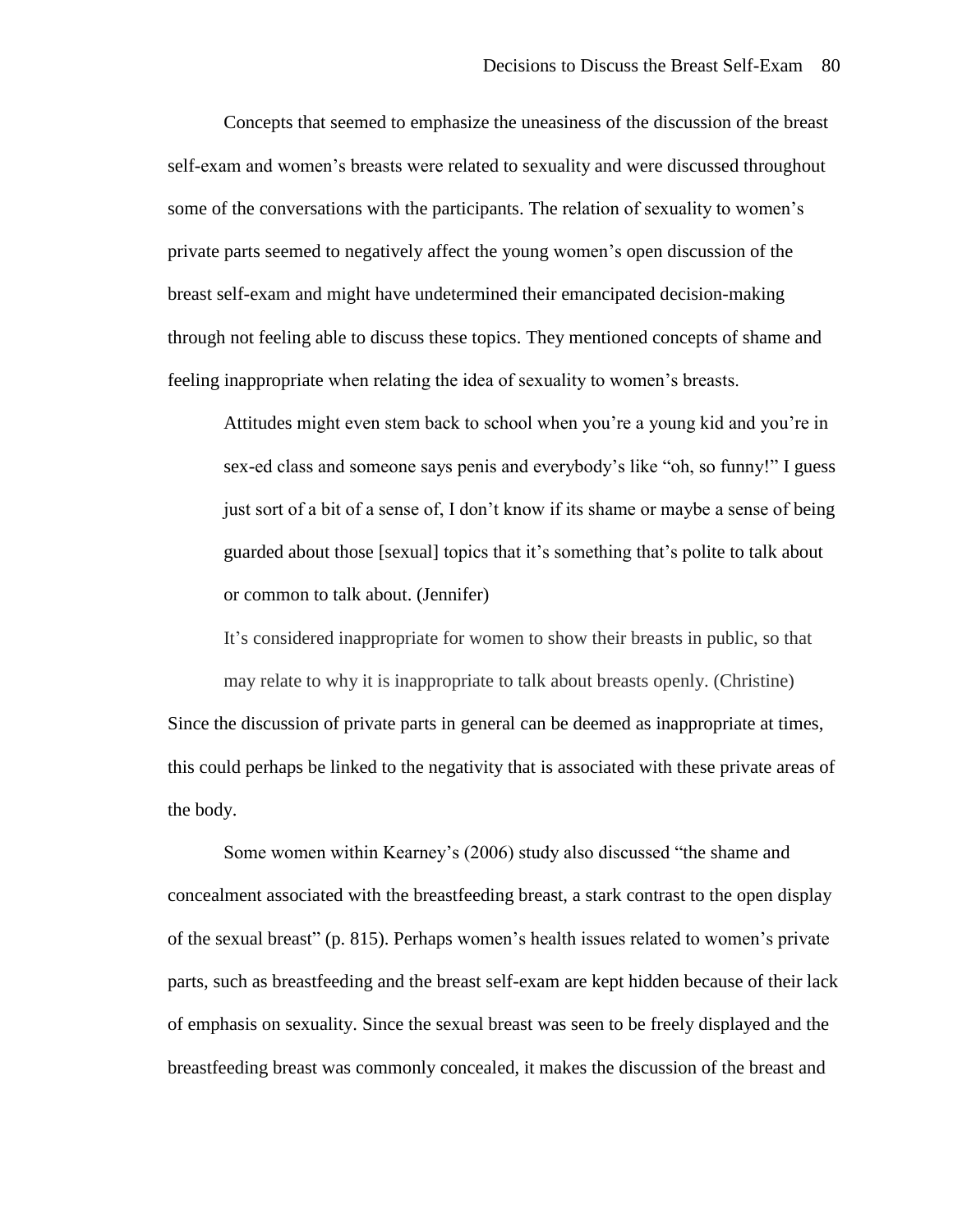the breast self-exam, other than for sexual purposes, difficult because it counters societal views of women and breasts.

A focus on societal views was a theme within the television series, *Sex and the City.* It became a top-watched television series from 1998 to 2004 (Markle, 2008) and followed the lives of four women in their 30s and 40s as they developed strong friendships and journeyed through self-discovery, in New York City. It yielded extensive scrutiny and focus because of the concentration on women's sexuality and the overtness and explicitness of its content (Markle, 2008). When describing the show, some would say that *Sex and the City* had challenged "commonly held cultural beliefs about what constitutes appropriate sexual desires and behaviours for women" (Markle, 2008, p. 45).

What is interesting about *Sex and the City* is that it focused on the idea that each of the four women had different ideals than what were expected from societal norms and that the women did not want to conform to the expectations of society. They were opposed to settling down in a marriage with just any man, to not achieving the best they could be in their careers, and they were opposed to being treated like *women*, in terms of being judged negatively by society because of the decisions they made and the behaviours they enacted.

The ideas that came from the show *Sex and the City* regarding societal norms, double standards, and inner thoughts and feelings about negative judgment from society are examples that provide similarities to the views expressed by the participants in my study. As articulated in previous quotations, some of the participants also quarrelled with societal views, as well as with the burden of unwanted negative judgment.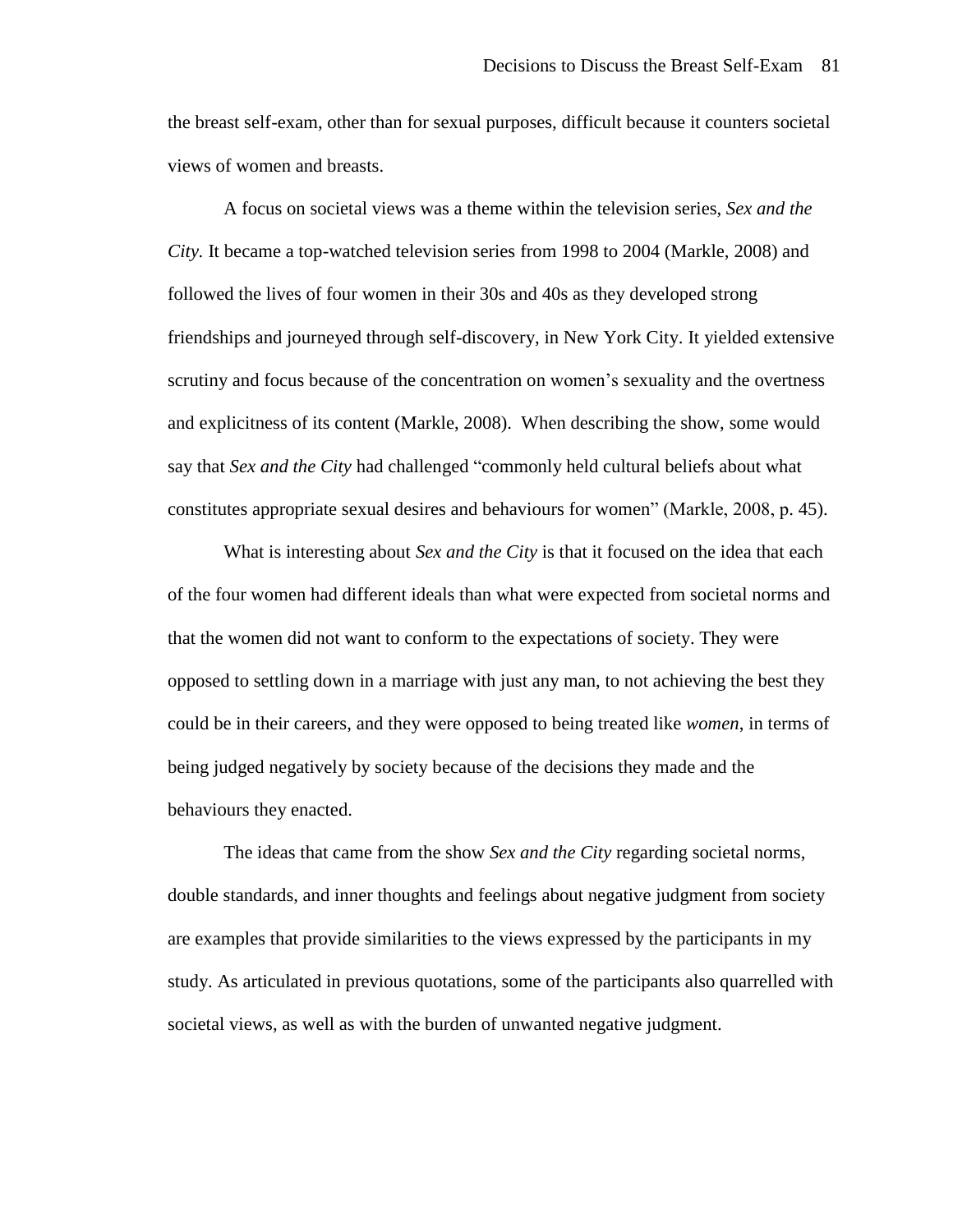Yes indeed [societal norms determine what information is shared]. Perhaps this is

why gay people have a hard time telling the world that they are gay. (Stacey) This fear of negative judgment could ultimately impact what each woman decided to discuss or not to discuss, even with close, female friends. This does not make it easy for young women to engage in discussion about their bodies if they have learned something different growing up, without the fear of a sexual connotation, followed by negative judgment and unwarranted views.

Negative judgment and unwarranted views are ideas that have commonly been held within society regarding women's sexuality and were explored within *Sex and the City.* The very first episode of *Sex and the City* explored the idea of "women having sex like men" (Star & Seidelman, 1998). The women in the show determined that "having sex like a man" is to have sex with many partners and not have any feelings afterwards, such as attachment or commitment (Star & Seidelman, 1998). Men would be 'slapped on their backs' and congratulated for acting in such a manner, while women would be judged and portrayed in a negative light. Even though the women wanted to be treated like men and chased after the idea of banishing this double-standard societal norm, each character still had her insecurities about being judged negatively by society. These inner thoughts and feelings were so powerful, that they all ended up 'conforming' by the end of the series, each in a happily committed relationship with one man, while throwing away their fears of expressing their feelings and emotions, and of becoming too attached. Pender, Murdaugh & Parsons (2011) suggest that "interpersonal influences involving behaviours, beliefs, or attitudes of others" (p. 48), such as those inferred by the participants in my study, are powerful influences on health behaviours.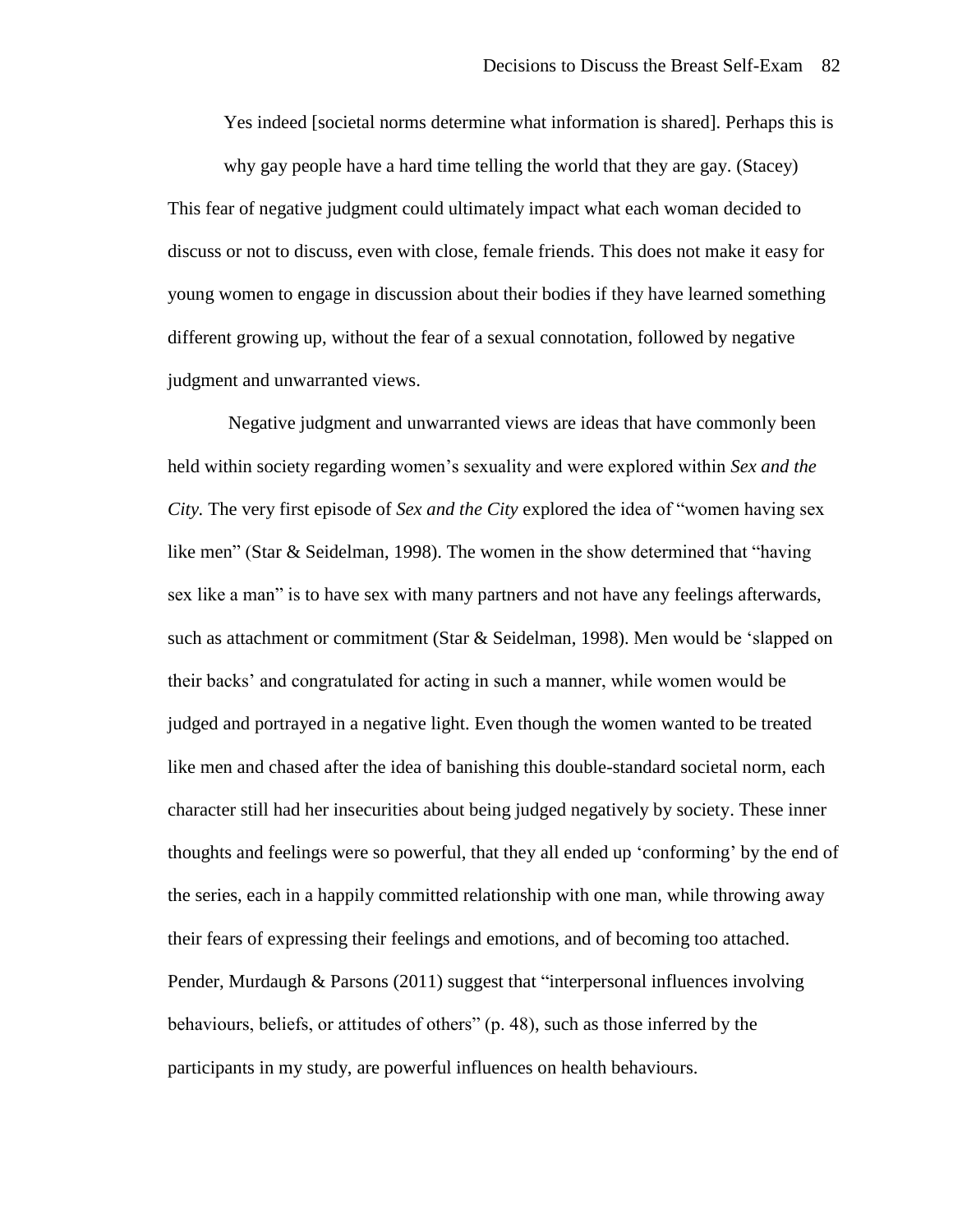Within this study, the tendency to view breasts as private limited discussion of breast-related matters and thus, may have restricted sharing of information and concerns related to breast health, even among close friends. This internalized perception of negativity from society may offer an explanation as to why these young women did not discuss the breast self-exam amongst themselves and why they felt afraid to discuss anything considered to be private.

## **Unnecessary Conversation**

The category of *unnecessary* or *unimportant conversation* was interpreted as a recurring theme within the data, because the discussion of the breast self-exam was not a topic that came up in everyday conversation. Even though the breast self-exam can be seen as significant to some, for a young woman in her 20s or 30s, it is not an issue that is generally discussed in everyday conversation.

For some of the participants, breast health was not a topic that was commonly introduced by their health professionals. Without a sense of 'permission' to talk about it in conversation, it seemed that some of the women would keep quiet until they felt a *need* to discuss their breasts or until someone else started a conversation—often a rare occurrence. Jennifer mentioned that the breast self-exam would be more likely to come up if there were a concern; otherwise it was unlikely to be discussed.

I feel like it might possibly come up if someone was concerned from something they found or just concerned in any way about that process. But it's not something I have discussed before.

Christine shared her lack of discussion about the breast self-exam with her close friend, "No we have never talked about it, probably because it has never come up." Further,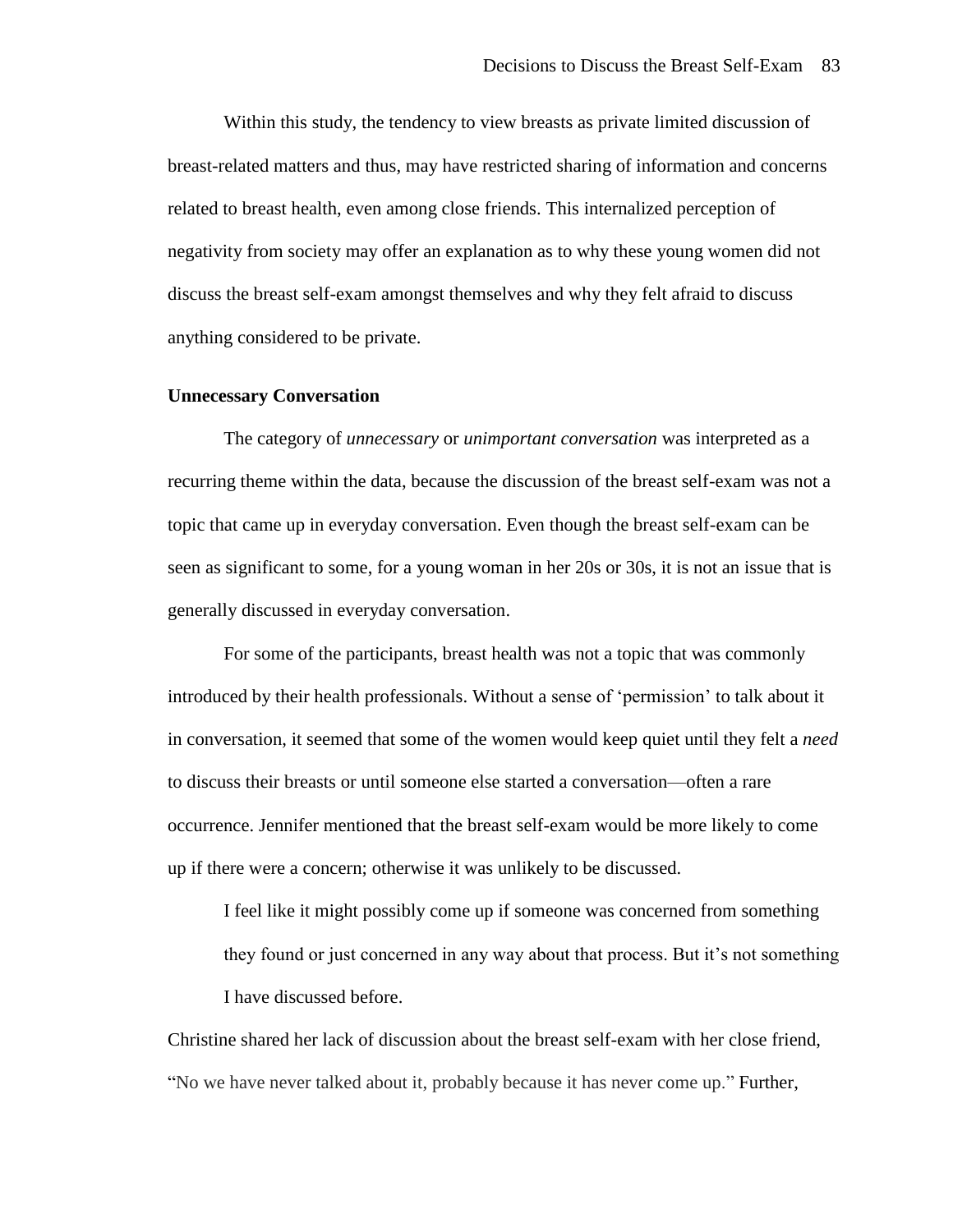Jennifer expressed the idea that she did not commonly discuss the breast self-exam with others, mainly her family members, and this made it seem even less significant. She also discussed why there might be a hesitation to share information.

I've never thought about the idea of talking about breast self-exam without any,

"like hey, did you do that this month?!" Um, yeah it just seems kind of like a

funny topic for conversation.

The unnecessary conversation represents topics that generally do not come up in everyday conversation, and for the purposes of this study, involve women's breasts and the breast self-exam. If the breast self-exam continues to be seen as unnecessary, uncommon and not important enough to be discussed even among women, they will not evolve into topics that are included in everyday conversations, where women feel comfortable to seek information and advice. More significantly for young women, the lack of emphasis on these topics could make them less aware of the information that is pertinent to them, at their age and life stage, and this continues to understate the risks for breast cancer.

# No Risk

There are many reasons as to why breast health is not an everyday conversation, why young women might not discuss the breast self-exam with their close female friends and why they may or may not be practicing this early detection technique on a regular basis (if at all). What seemed apparent in the conversations with some of the participants was the uncertainty about breast self-examination and breast awareness. For example, Melissa and Melanie expressed their lack of confidence in the technique and Christine expressed her lack of knowledge and limited information.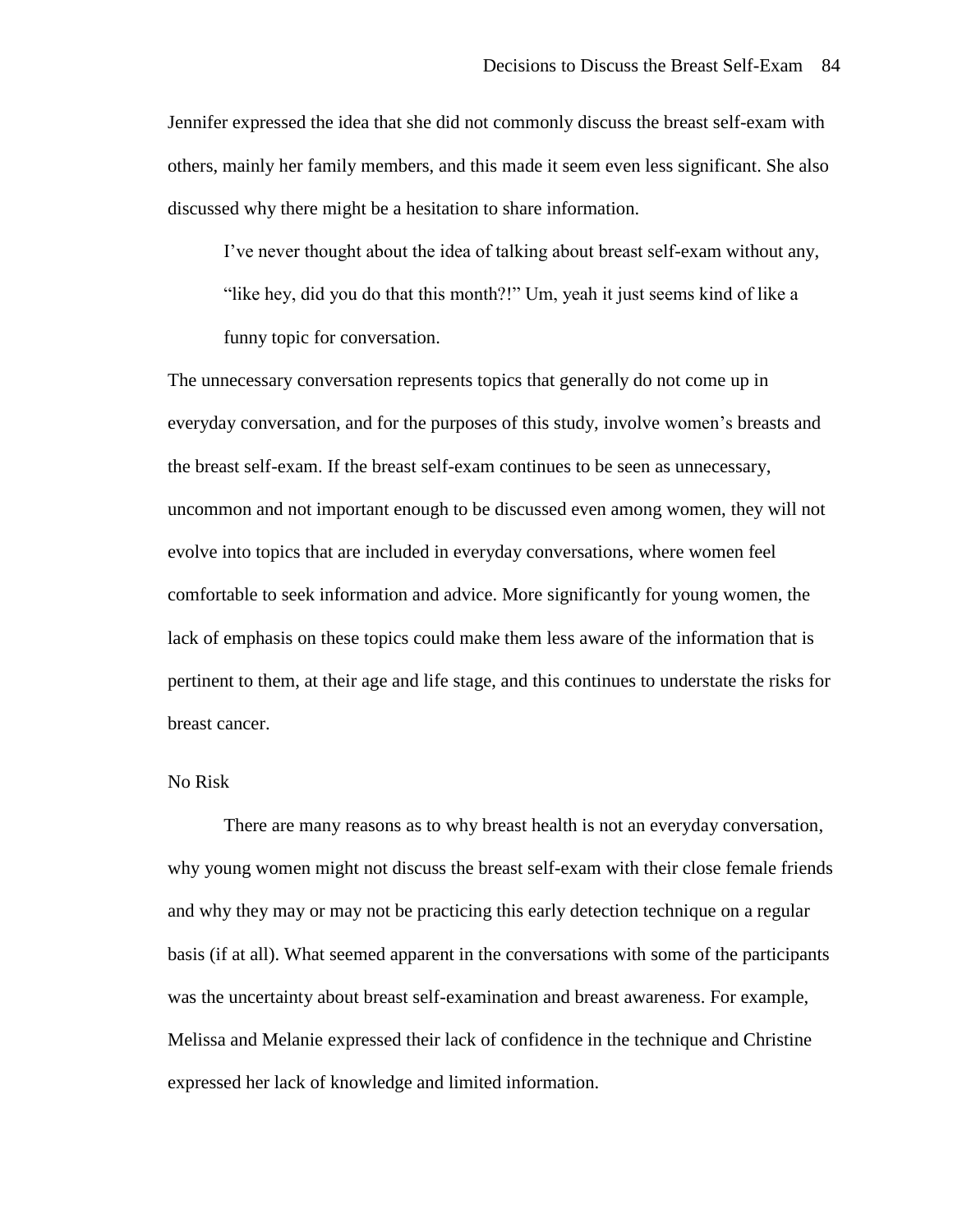Yeah, I figure, I would hope that I would notice if something was abnormal but I would not know how specifically to check. (Melissa) I just don't know exactly what to look for and something that might feel like a lump might just be a duct of some sort and that was the case before and I don't think I would detect lumps as well as my doctor would. (Melanie)

I haven't heard very much about the topic. (Christine)

Awareness of risk factors for breast cancer and the benefits of the breast self-exam could vary from person-to-person, especially because it is a private issue that tends to not be discussed with just anyone. If it is not brought up in conversation, the young women might feel that it may not be important to them or that no one else is practicing the technique.

Five of the young women who participated in this study did not regularly practice the breast self-exam at the time of the research conversations, or discuss the technique with their close friends because they did not feel they were at risk for breast cancer at their age. Some of the women expressed reasons for not examining their breasts, such as underestimating their risk for breast cancer, uncertainty of the technique, and not having a reason to do it. As Kearney (2006) describes in her study, "a woman who is making the decision whether to do [the breast self-exam] is negotiating through a web of meanings associated with individual responsibility for a disease she knows is both not well understood and lethal" (p. 817). The complexity of decision-making and the meaning around breast cancer is reflected in the conversations with Melanie and Sarah, whose apparent lack of concern could represent negotiation within themselves in regards to the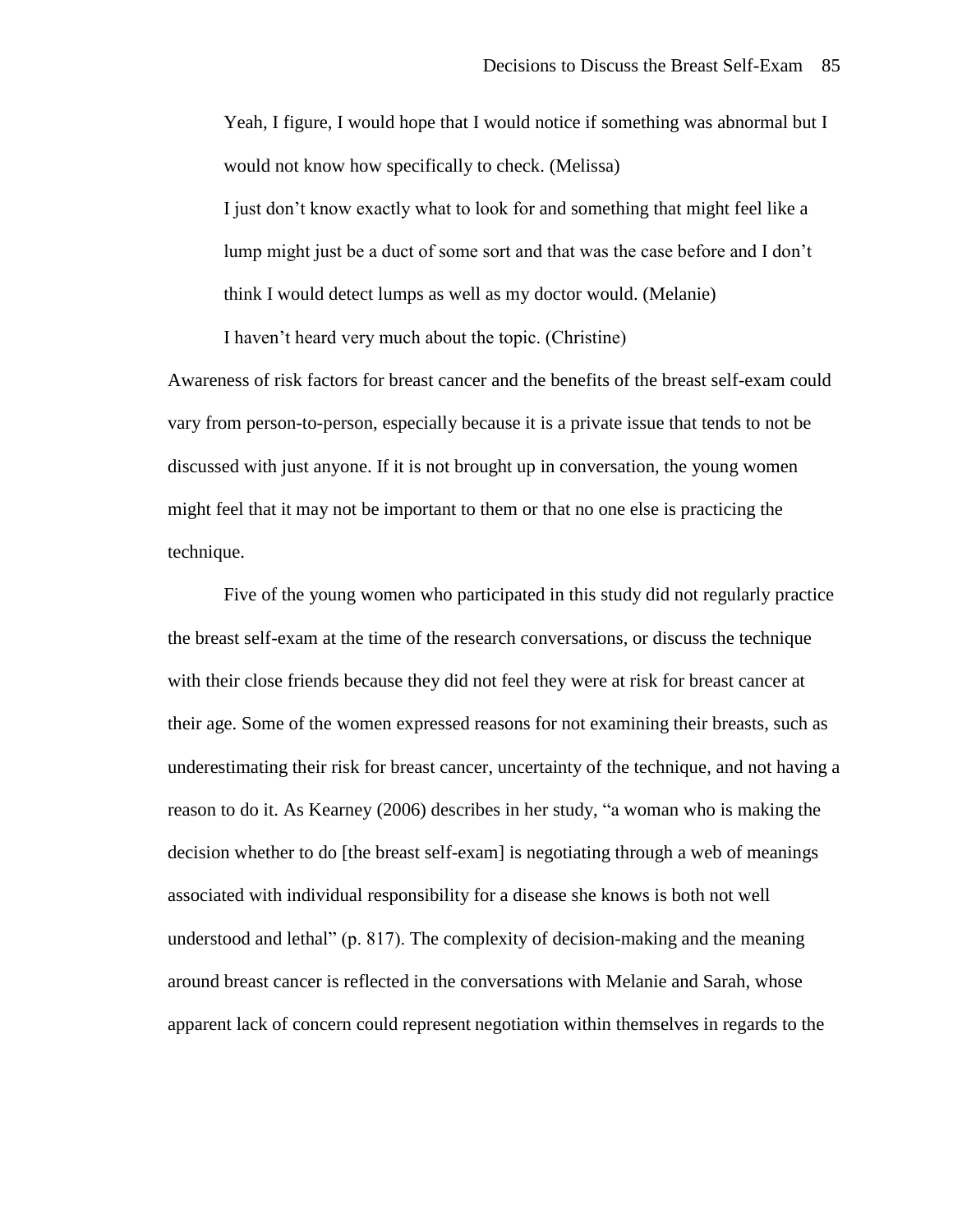severity of breast cancer and determining *if* and *when* it would be appropriate to make the decision to perform the breast self-exam.

It's something that I do very rarely, just because I'm not that concerned about the health risks. Maybe in the future I'll be doing that a little bit more, but I do breast exams, every once in a while, yes. (Melanie)

It is probably something I should be doing especially as I get older. So yes I see an importance in it. (Sarah)

During our conversations, Melissa stated that she had never performed the breast selfexam, but when she was asked if she thought it was a beneficial technique, she stated "I'm sure it is, but I don't know enough about it to actually do it."

According to the Breast Self-Examination Practice Model (BSEPM), "a woman's readiness to practice the breast self-exam is determined by a) her perceived susceptibility to breast cancer and perceived seriousness of the consequences of breast cancer, and b) her perceptions of the benefits and barriers to the breast self-exam" (Rutledge, 1987, p117). Since some of the participants have expressed their lack of risk for breast cancer at their age (*perceived susceptibility*) and the lack of confidence in practicing the breast selfexam (*barrier*), the findings from my study are supportive of the BSEPM and why my participants would not feel a need to discuss the breast self-exam among their close friends or be aware of any risk factors associated to their age group.

A study by Bowen, Alfano, McGregor, and Anderson (2004), suggested that while perceived risk is not necessarily a reason for women to practice the breast selfexam, worrying about cancer development and anxiety in general were both possible predictors for breast self-examination performance. For the young women in this study,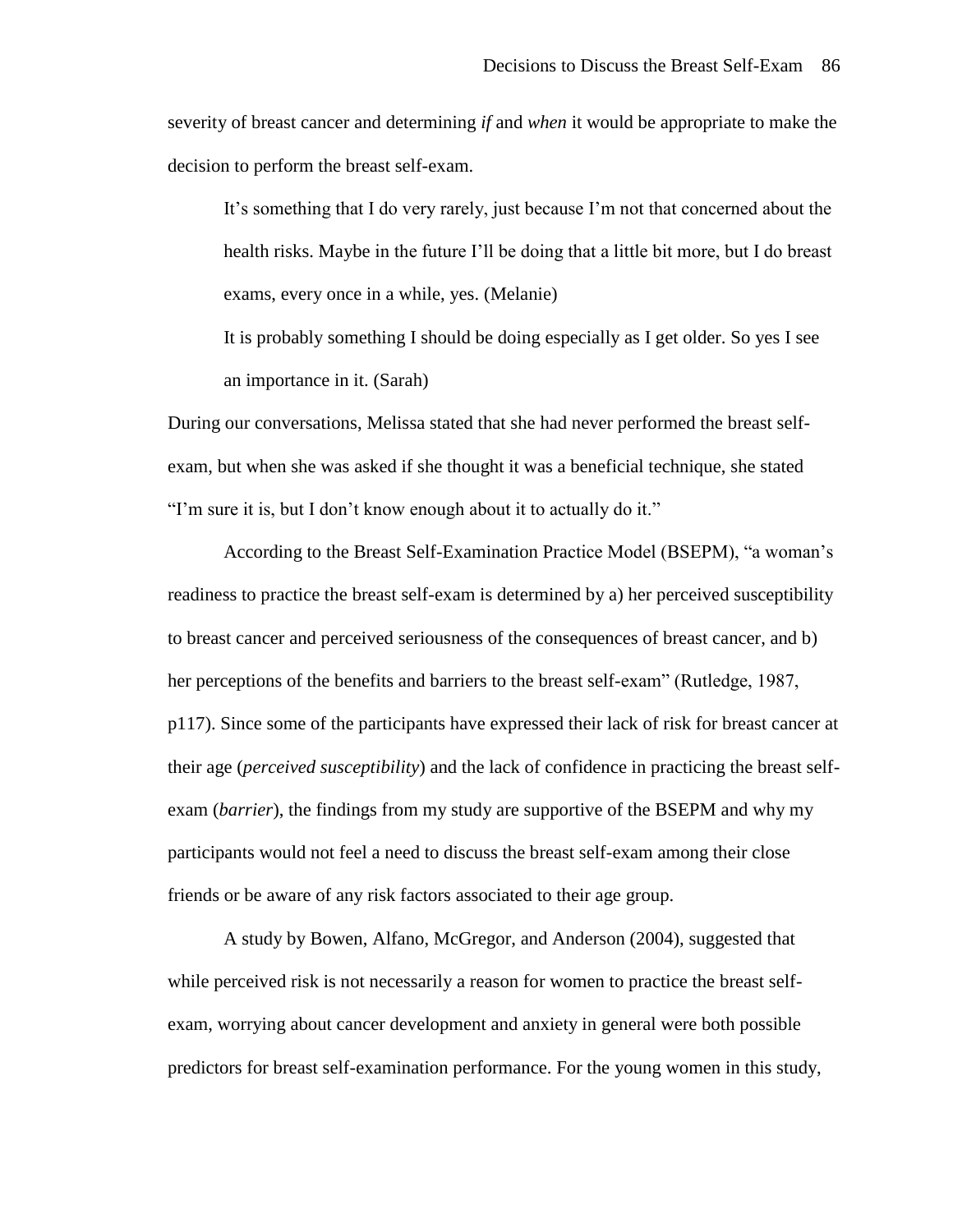anxiety about breast health and cancer was minimal or absent perhaps because of a perception that they were not at risk for developing cancer; hence, similarly to the findings from Bowen et al. (2004), motivation to discuss breast health or to perform breast self-examination was low.

Many factors contributed to why the young women in this study felt they were not at risk for developing breast cancer during their current stage of life. If they did not feel they were at risk for breast cancer, then they did not have a need for early detection. This ultimately determined whether they believed it was important for them to discuss or practice the breast self-exam. Since the main reason for the young women in this study to believe they had *no risk* for developing breast cancer were their age and life stage, it could be presumed that other women of the same age may have similar views. Overall, this presumed belief from young women does not enable women to share information about health behaviours that they do not feel are needed and does not motivate them to make their own decisions regarding the breast self-exam.

## **Female Friendship "Safe Zone"**

Many factors contribute to the development or presence of the *safe zone* among friends, since not all female friendships are considered close enough to share all types of information. Factors described by the participants as significant to determine friendship closeness included the same gender, similar age or life stage, and the length of time that two people have been friends.

The idea of feeling close to a friend and feeling safe to share specific information in a close female friendship as opposed to within a relationship with a parent or someone of the opposite gender was a recurring theme in the conversations with the participants.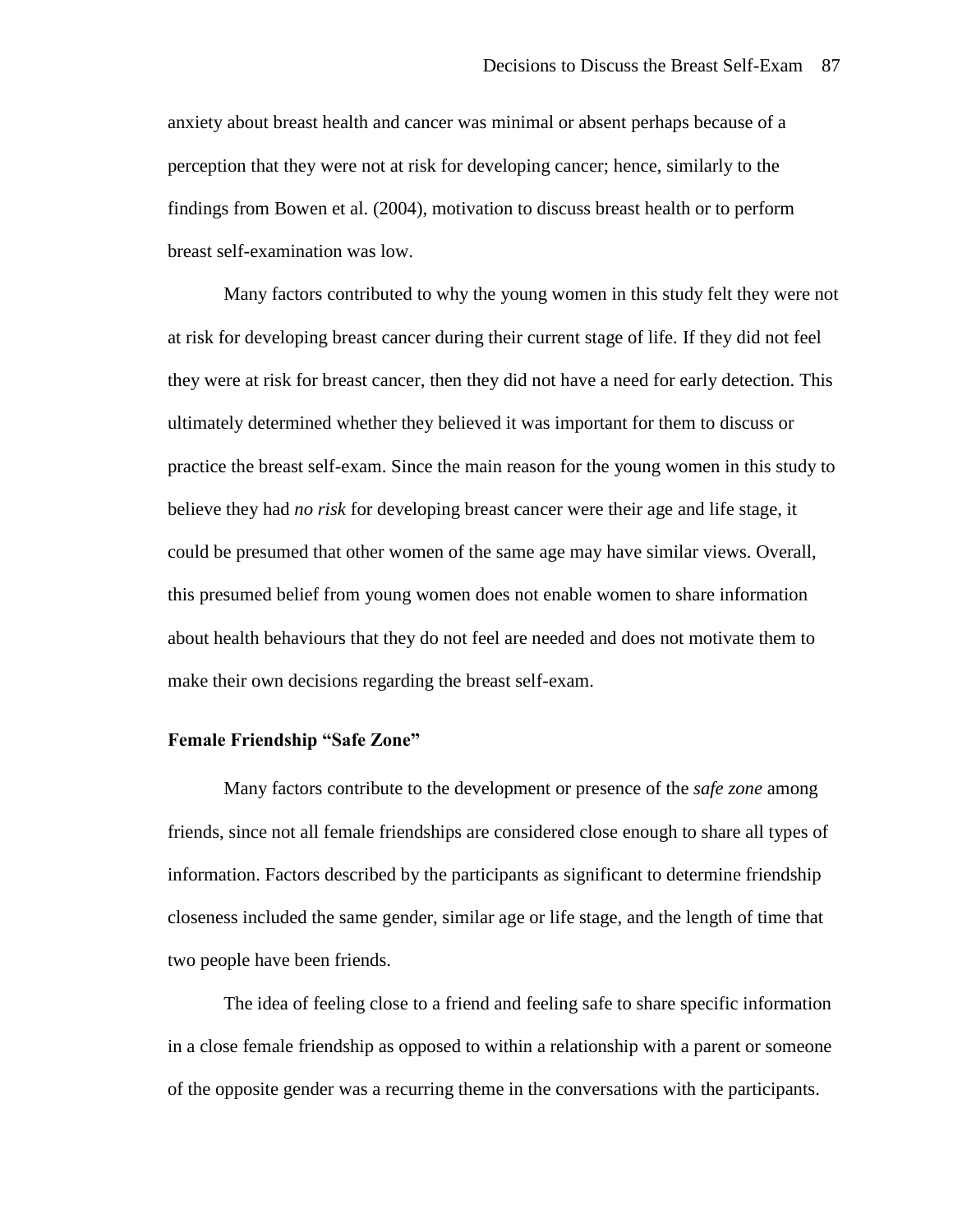I would share my health issues with my friend before sharing it with my parents…I think I am more comfortable talking to her about it because she is the same age as me…If the health issue was something to do with sex I would probably talk to my friend because she knows details about my personal life, but if it was a health issue about anything else I would talk to my parents about it. My friend knew details about my sex life with my boyfriend and therefore I wouldn't have to explain it to her again when explaining my problem. If I went to my parents first, they would likely have a whole bunch of questions about my sex life, and not about the problem itself. (Christine)

There are some things that you can talk to a girl about that you could never say to a guy; they just understand better. The person I go to talk to about everything would be like a girl over a guy. I just trust her more than anything…girls have such complete different relationships than guys do. (Melissa)

Christine discussed how she was more comfortable sharing health issues with her friend than with her parents and Melissa explained the difference between speaking to a girl and speaking to a guy. Both women touched upon the idea that a more appropriate understanding would be received from their female friend than from their parents or a male partner, demonstrating that the type of the relationship as well as the age or life stage and gender of the person receiving the information are the key factors.

These close relationships that develop with friends, as discussed by Christine and Melissa, can be seen as a *"safe zone"*, where the friendship becomes closer and feels safer because of the degree of the elements of information that have been shared. Some of the participants suggested that the comfort in sharing information with their female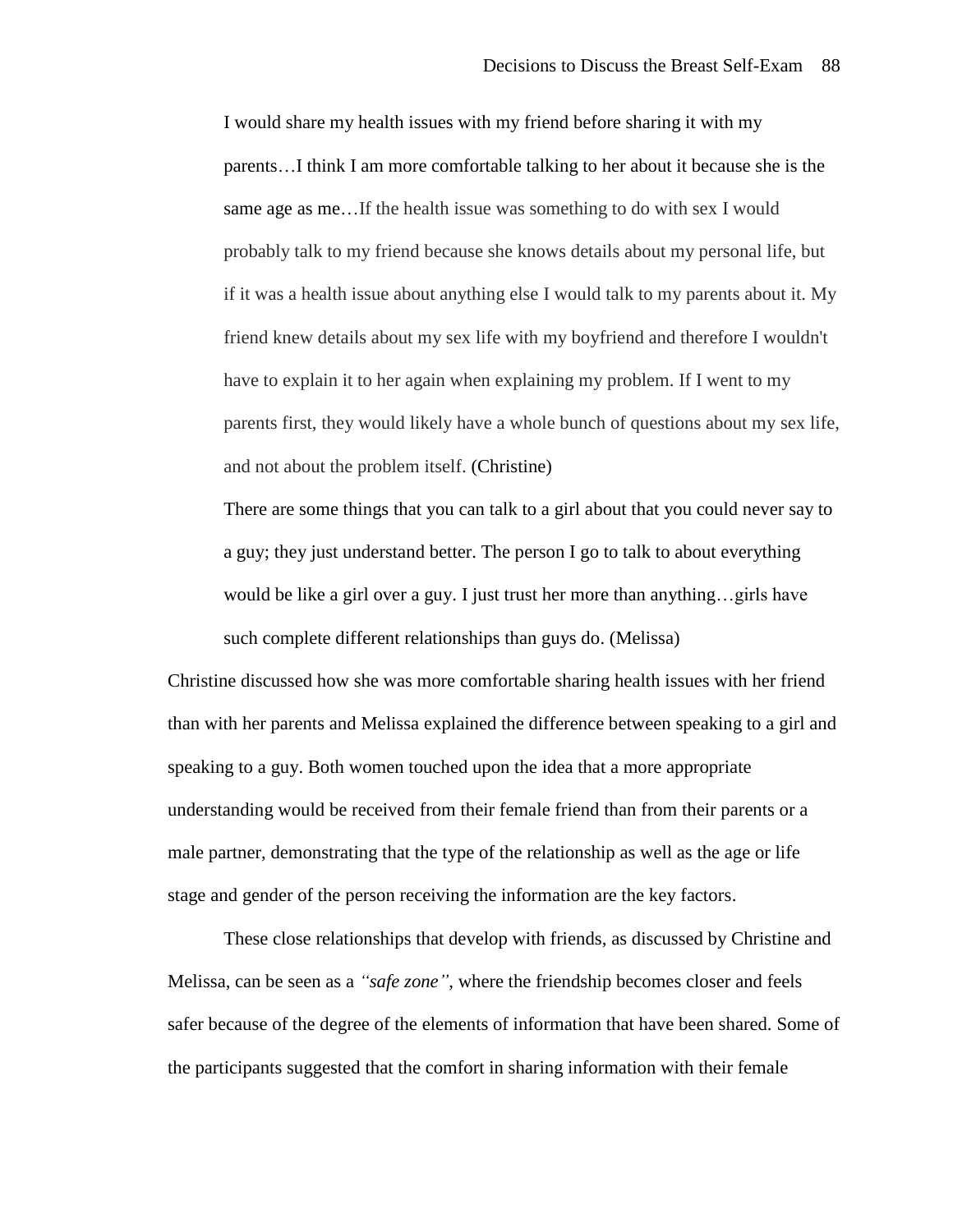friends allowed for a stronger understanding of the topic, feelings, and emotions. Through conversations with Christine and Melissa, this is what seemed to develop trust in their friends and enabled them to feel safe with sharing private information.

For Jennifer, the idea of time, as described in terms of how long a person has been considered to be a close friend, seemed to be much more significant for development of a close friendship as opposed to where friends reside and how often they are able to see each other or speak to one another.

I would say certainly friends that I have had for a long time, say over 5-10 years, um, it's a lot easier even if they're far away or if we don't talk even for a period of a few months, to know that you're still friends and you'll catch up at some point when life gets less hectic or when they come to visit or that sort of thing. (Jennifer)

Rachels (1975) suggested that people divulge more about themselves to those perceived as close, in order to enable a type of relationship that is more connected than what would be developed with someone not as close. Therefore, friends who do not share intimate information would not develop a *safe zone* among each other and are likely not as close as a friendship where both people would feel able to divulge private information with one another (Rachels, 1975).

Once these factors, such as time, being the same gender, and being of similar age or life stage are present and the *"safe zone"* among friends is developed or acknowledged as already existing, women feel more comfortable sharing certain types of information and develop an even stronger connection through sharing, as Rachels (1975) described. This element of feeling able to share specific information with friends could then develop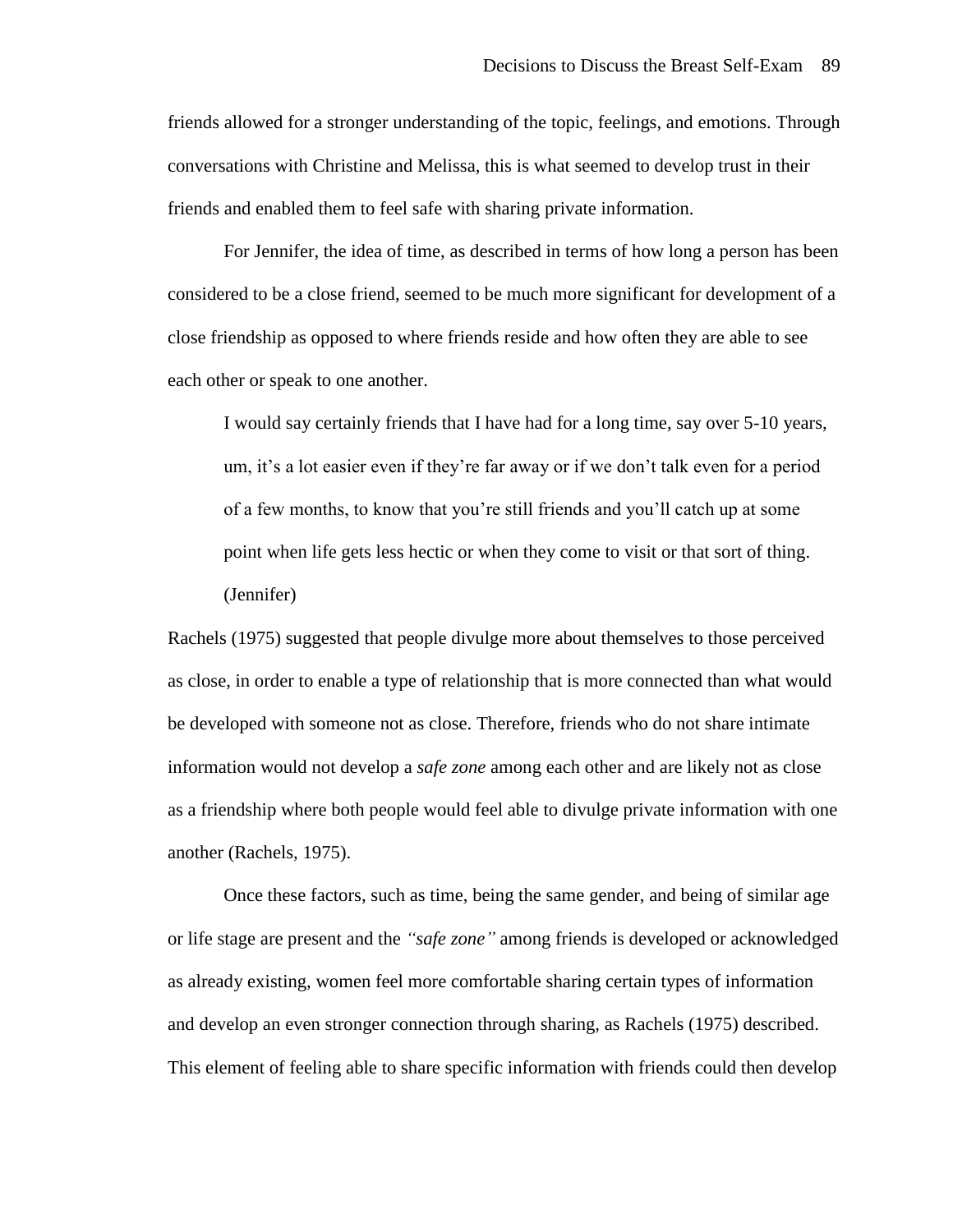a stronger sense of trust in that friendship and is an element of significance, as expressed by the participants.

# Sense of Trust

The topic of trust was mentioned during some of the participants' conversations as being a significant quality among close friendships. Trust may develop over time, as Melanie mentioned, or through understanding, as mentioned by Melissa, but ultimately facilitated sharing and sharing enabled the *sense of trust* to grow stronger.

The one that I've known for a longer period of time, um, I trust her more and I'm completely open with her and she's never turned on me in any possible way. So I'm quite confident about being in a close friendship with her. (Melanie) I've never really had a close friend like that, someone who understands me. That and just that I can trust her. There are a lot of girls that are not nice and she's not like that and so I really like that about her. I know that if I ever needed anything she would do what she can for me. (Melissa)

There is a common expectation that information should be kept within the *"safe zone"* due to trust that has been developed within that friendship. The sense of trust implies that private information should not be shared with others, unless permission has been given. When discussing their close female friends, some of the participants suggested that trust was a very important quality that they would look for in a friend. For example, Christine spoke of her close friend and suggested that

She can better relate to the topic than I feel my parents may be able to…if I could trust them I would share personal information.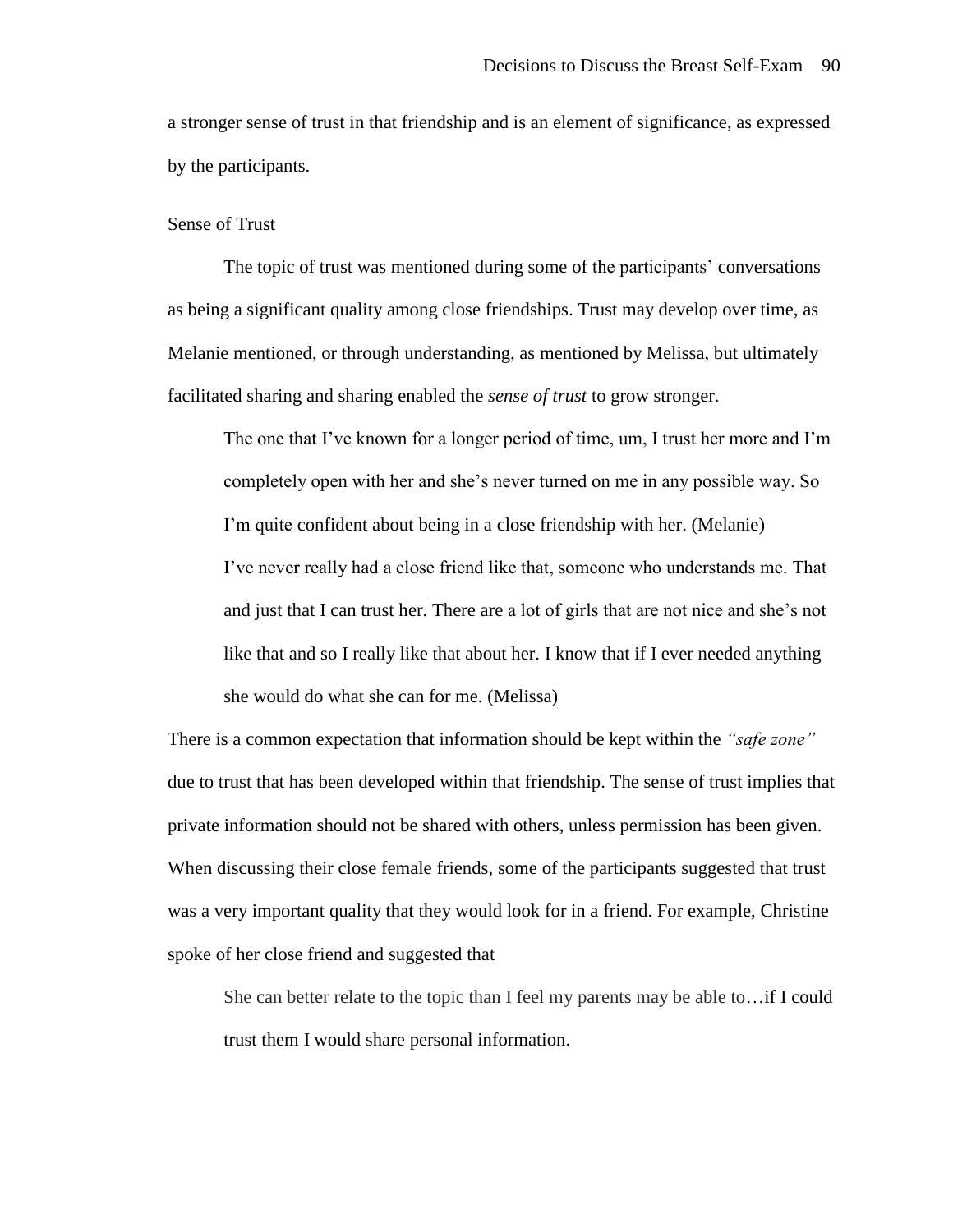While Christine discussed having trust in her close friend, Melanie discussed being able to trust her friend's advice to seek the knowledge and professionalism of her doctor to give her the right information.

When I had my concern that I thought I had a lump, that's when I called her [my friend] and she said to go see the doctor because she does it [the breast self-exam] as well.

Christine and Melanie suggested that the *sense of trust* developed through the ability to share private information by feeling safe and understood. Christine felt safe to share personal information with her friend because she believed her friend could understand her better than her parents could, whereas Melanie felt trust in her friend because she gave her the right advice about speaking with her doctor and feel the ability to share private information. Sarah and Jennifer discussed the idea that they would only share private information with someone whom they trusted, but did not need to specify a certain type of person, because a number of relationships can develop trust.

I won't share personal or private information with someone if I didn't trust them in the first place. (Sarah)

To some extent I will worry about this [sharing private information] in every case. However, I think that I require myself to have a great deal of trust with another person in order to share personal information with them in the first place. (Jennifer)

A desired factor in adult relationships is the idea of trust and the confidence level that one might feel in a partner or friend to consider one's needs and wants (Mikulincer, 1998). Friends who can identify a secure friendship generally experience higher aspects of trust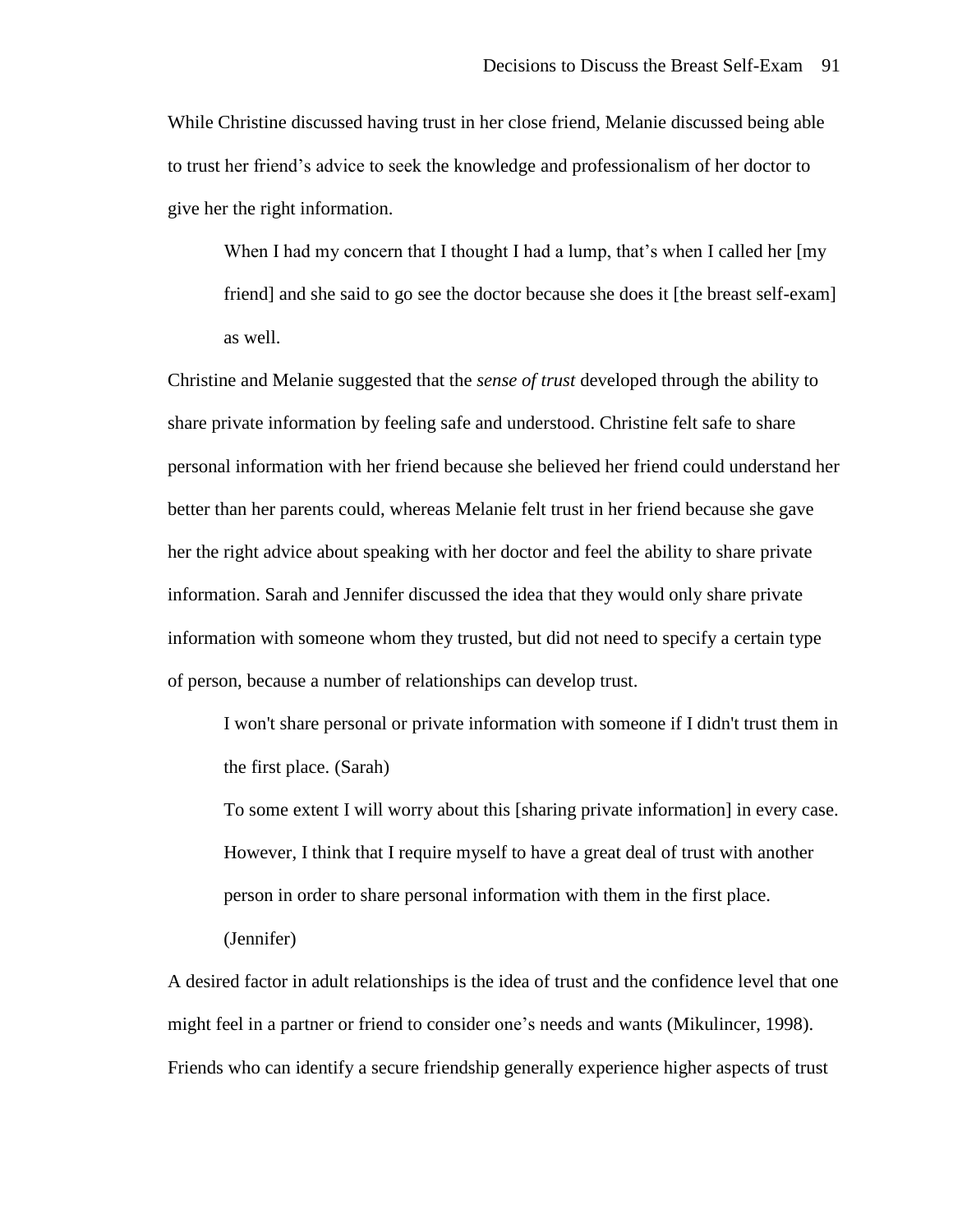(Mikulincer, 1998). What Christine, Sarah, and Melanie shared demonstrates examples of the concept discussed by Welch and Houser (2010), that trustworthiness enables us to engage in the risk of sharing private information and the hope to enhance the relationship with a positive outcome. In regards to the fear of negative judgment, Jennifer described that unless she has developed a *sense of trust* with the person, she is not likely to share certain pieces of information.

To feel relatively free of judgment from sharing personal information, I must have a trusting relationship with the other person. This may be developed through knowing someone over a long period of time or from an intimacy of knowing one another deeply and feeling safe to communicate openly, without fear of judgment. For people I know who I don't consider myself to have this level of trust with, I am highly unlikely to share personal information. This is probably because of fear of being judged negatively.

When Melissa had her health scare, she described how her friendship became closer with the friend with whom she shared private information because of what developed afterward and how her friend had demonstrated trustworthiness.

I didn't expect her to be like that. Like I feel bad but I really didn't expect her to be so great about everything and it just kind of showed me that like you know it doesn't matter what I do. She won't hate me or think I'm stupid. It just showed me that.

Differences in disclosing private information may differ with the type of relationship and the amount of trust that has developed (Welch & Houser, 2010). This resonates from the data when Melissa, Christine, and Melanie described being more at ease to share with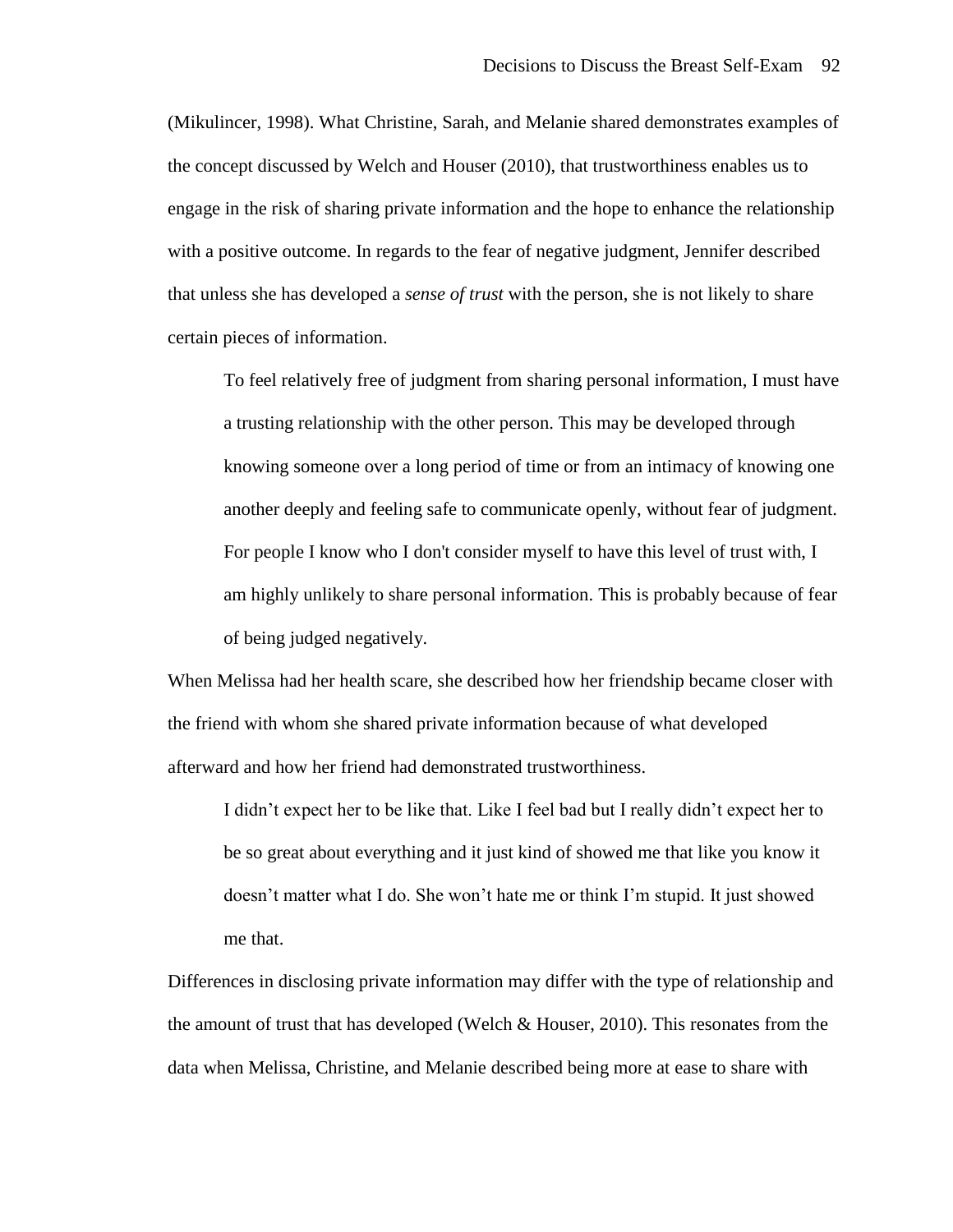their close female friends, as opposed to parents, or other family members. In the study, they previously discussed with whom they would share private information and revealed that trust is a factor for sharing. Determining with whom they would prefer to share information indicates *who* they believe is trustworthy.

I very much know what my parents think about sex and everything. I don't know what she [my sister] feels about it and I don't want to say anything about myself that like, I don't know, like she makes me feel dumb. Like that's the difference between my friend and my sister, she's not scared to be like, you're an idiot. So that's why I just wouldn't tell her anything because I know that she'd think I'm an idiot. (Melissa)

I don't feel comfortable sharing with my parents because I worry they may get mad at me for having sex instead of accepting that I have sex and helping me with my concern. My friend knows about my life and we have the same beliefs therefore I know that if I tell her she will give me advice without getting mad at me. (Christine)

I wouldn't call my mom it was very private. Any sexual things I would not call her for that, I would call my friends. If it was minor like headaches or blurry vision or not private in that sense and nature then I would call my mom and get her opinion on those health issues. (Melanie)

Melissa determined that her friend was more understanding and less judgmental than her sister and that made her friend more trustworthy than her sister when Melissa chose to disclose certain information. Christine and Melanie differentiate between the relationships they have with their parents and the relationship with their friends and it can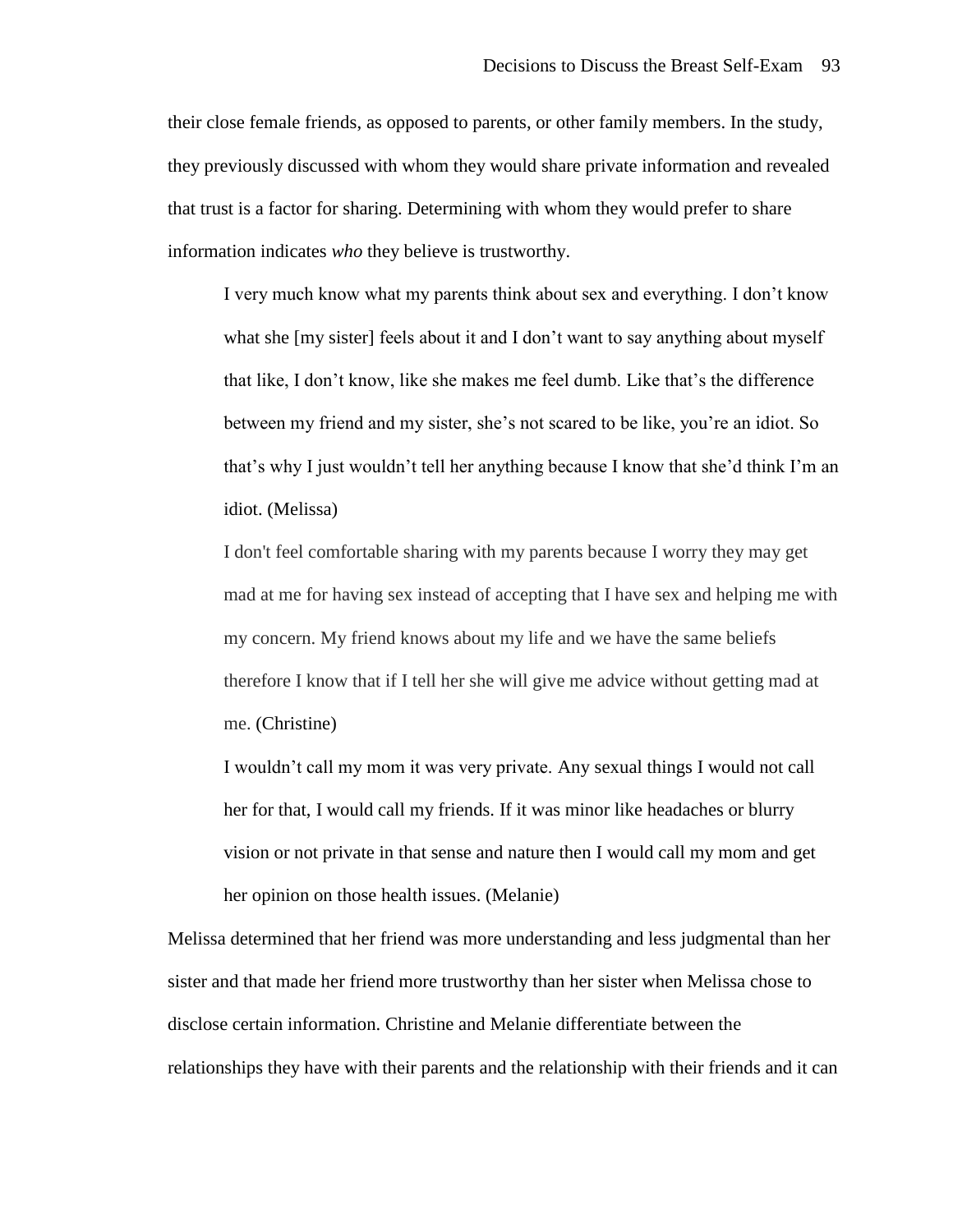be inferred that age and the type of relationship that someone shares with another person are common factors to consider when they choose to disclose information.

While the participants in this study discussed the idea that private and sexual information is shared selectively with certain people, it is possible that trustworthiness regarding the idea of sharing personal issues could be expected in a close friendship. In a friendship, the *sense of trust* has most likely already been developed through factors such as someone's age and how strongly they understand certain issues, as opposed to a relationship with a family member such as parents or siblings where the relationship may not reflect the same sense of trust if there have been past issues that arose through sharing information.

## **The Body in Common**

Having *the body in common* or women's "private parts" and the health issues specific to these parts and women in general, seemed to be areas of comfort for these young women and emerged as a regularly recurring sub-category interpreted within the data. The close female friend may or may not have had similar experiences but there is the idea that she can comprehend what her female friend may be going through because they share the same gender and body parts and through these shared experiences and *body in common* promotes credibility that her friend's advice and knowledge is accurate.

The study by Borrayo and Jenkins (2001), refers to *the body in common* as the "female commonality" (p. 544) and describes it as a unique attachment that a woman feels to another woman because sharing the same body can allow for similar experiences. Christine revealed a thought similar to that of Borrayo and Jenkins when she articulated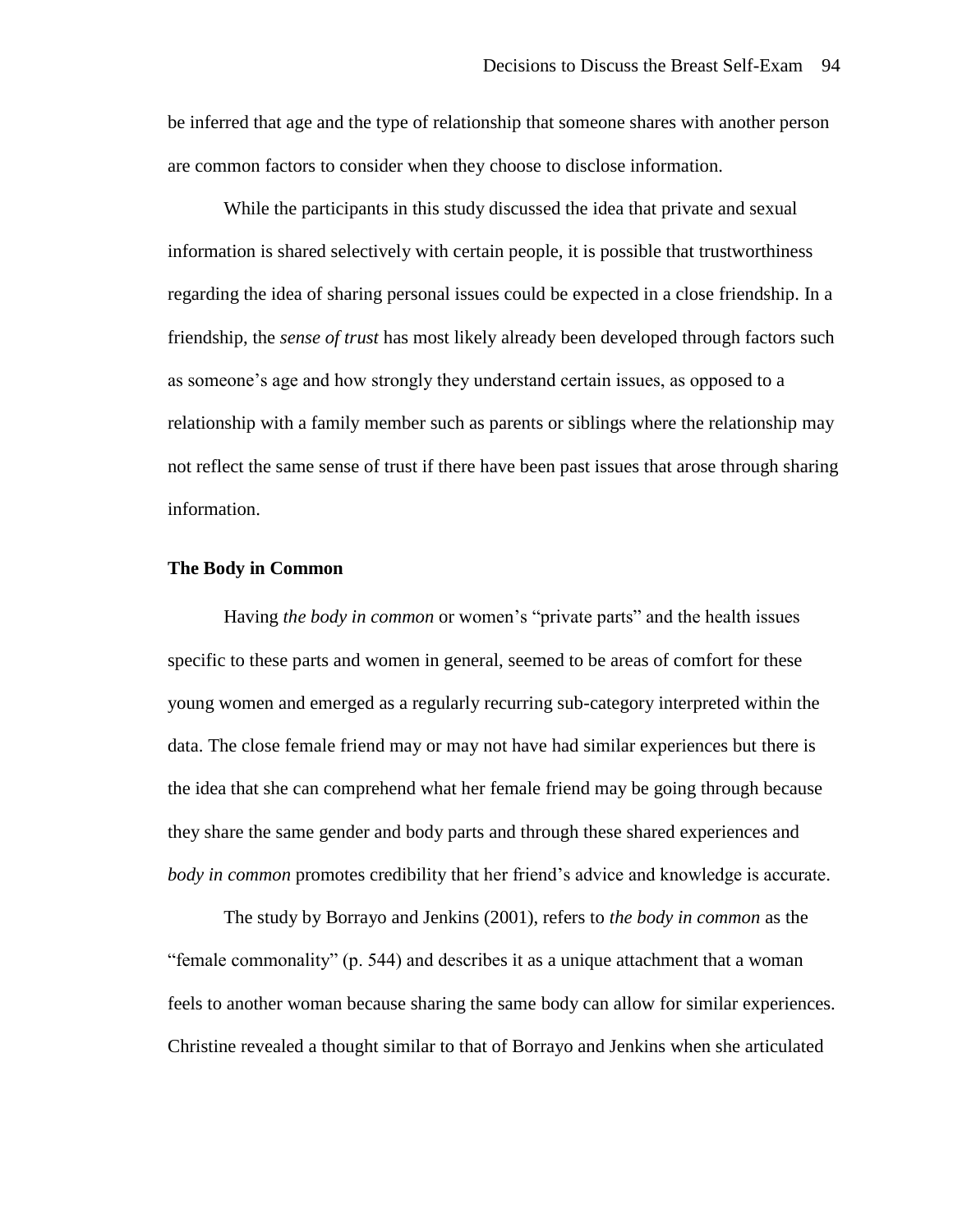why she would be more likely to discuss the breast self-exam with her mother as opposed to her father.

I'm comfortable with my dad and wouldn't have a problem discussing it [the breast self-exam] with him, but my mom can relate to it better and would be more interested in hearing about it.

Many factors are common among women, and some are unique to each person. This idea of the bond between women and female friendships in particular—sharing the same gender, body parts, and experiences—can be described through the narrations of the television show *Sex and the City*, just as with the category of *private matters*. For example, the women on *Sex and the City* discussed many issues related to women's health, such as breast cancer, menopause, menstruation, and pregnancy and these discussions generally did not include their partners or male friends. One episode depicted Carrie trying to determine if she would like to have children someday. She was in a relatively new relationship at the time with her much older boyfriend and she was afraid to mention the topic of having children with him, because she did not know how he would react. She told her girlfriends that she did not know what she wanted and therefore did not want to even consider mentioning this type of topic with her boyfriend. She could not fathom the idea of speaking to him about it because of what he might say, despite being able to talk about it with her female friends (Star & Engler, 2004).

This female comfort is an important factor to note because the participants in my study also expressed that their comfort level for sharing specific information was highest with their close friends who were women. This idea of relying on a woman, as opposed to a man, to give support and advice represents the comfort and familiarity that can most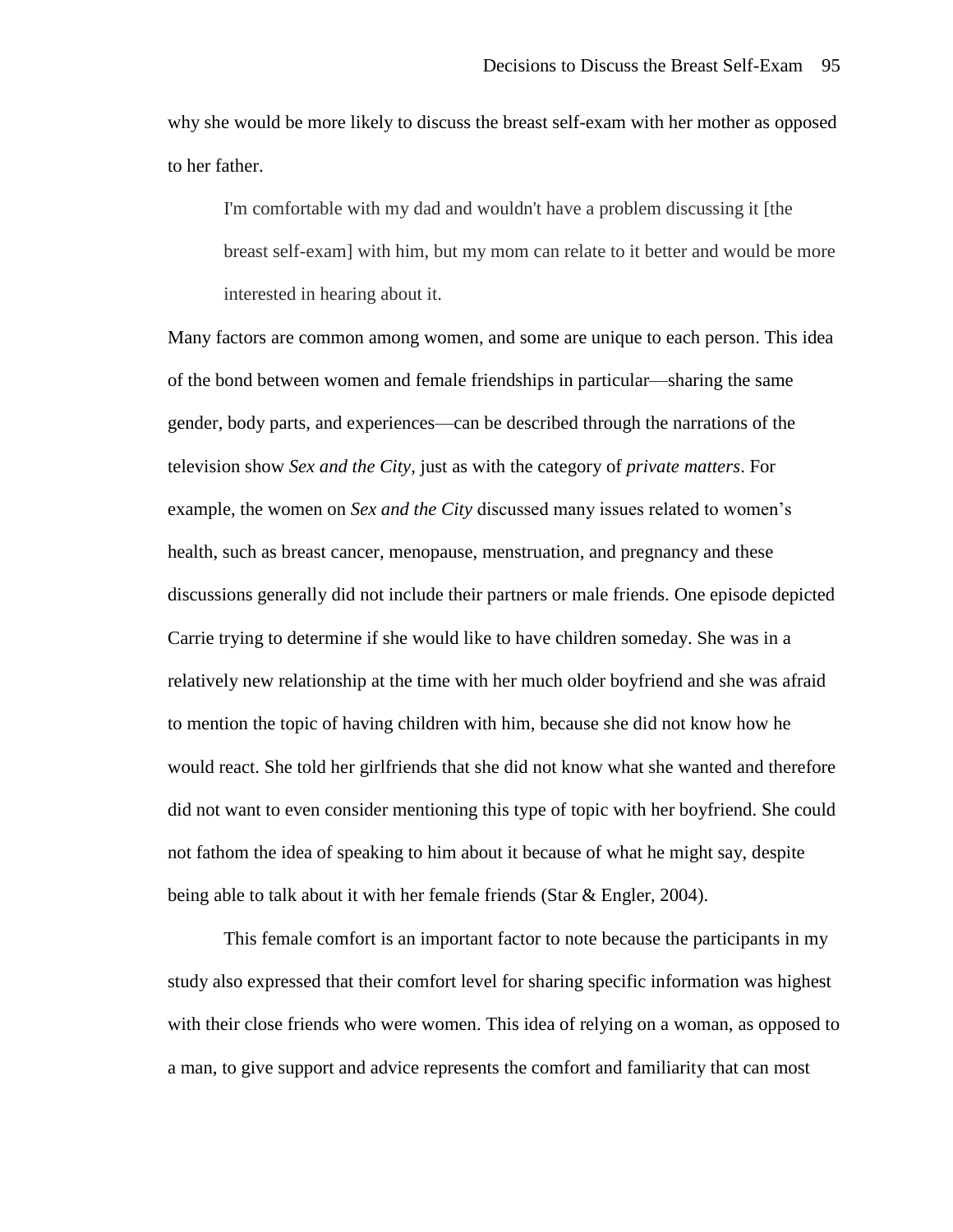effectively be achieved through the body in common, whether it is that of a close friend or of an acquaintance. Sarah and Melanie described the differences between sharing with their husbands and sharing with a female.

Well I know my husband tries to give me advice and help me with issues but he is more of a fixer than a listener. Whereas my female friends listen, think about what I have to say and give appropriate advice if required or needed. Or sometimes they just listen to me vent whereas my husband gets annoyed. (Sarah) I don't know why but personal, I wouldn't want my husband to know, like not to upset him in a way if there was something I should be worried about and in another way I don't think he can render a lot of information about topics that I'm concerned about because he's not female. (Melanie)

Even though Stacey's sister could represent a relationship that is different from a friendship, she feels the same towards her sister as she would a friend, and demonstrates that *the body in common* does not just pertain to friends, but also to other females such as family members. Sarah and Melanie expressed the closeness that they felt with their partners, but despite the close relationship they may have, sharing information with a male (such as a husband or boyfriend) would never produce the same understanding as sharing with another female. Certain issues that are not common to women and men are better understood by those who can potentially encounter similar experiences.

Health issues such as arthritis and myocardial infarctions are common in men and women, but breasts are only common to women. Having this significant part of the body in common allows women to share this physical understanding with one another, just as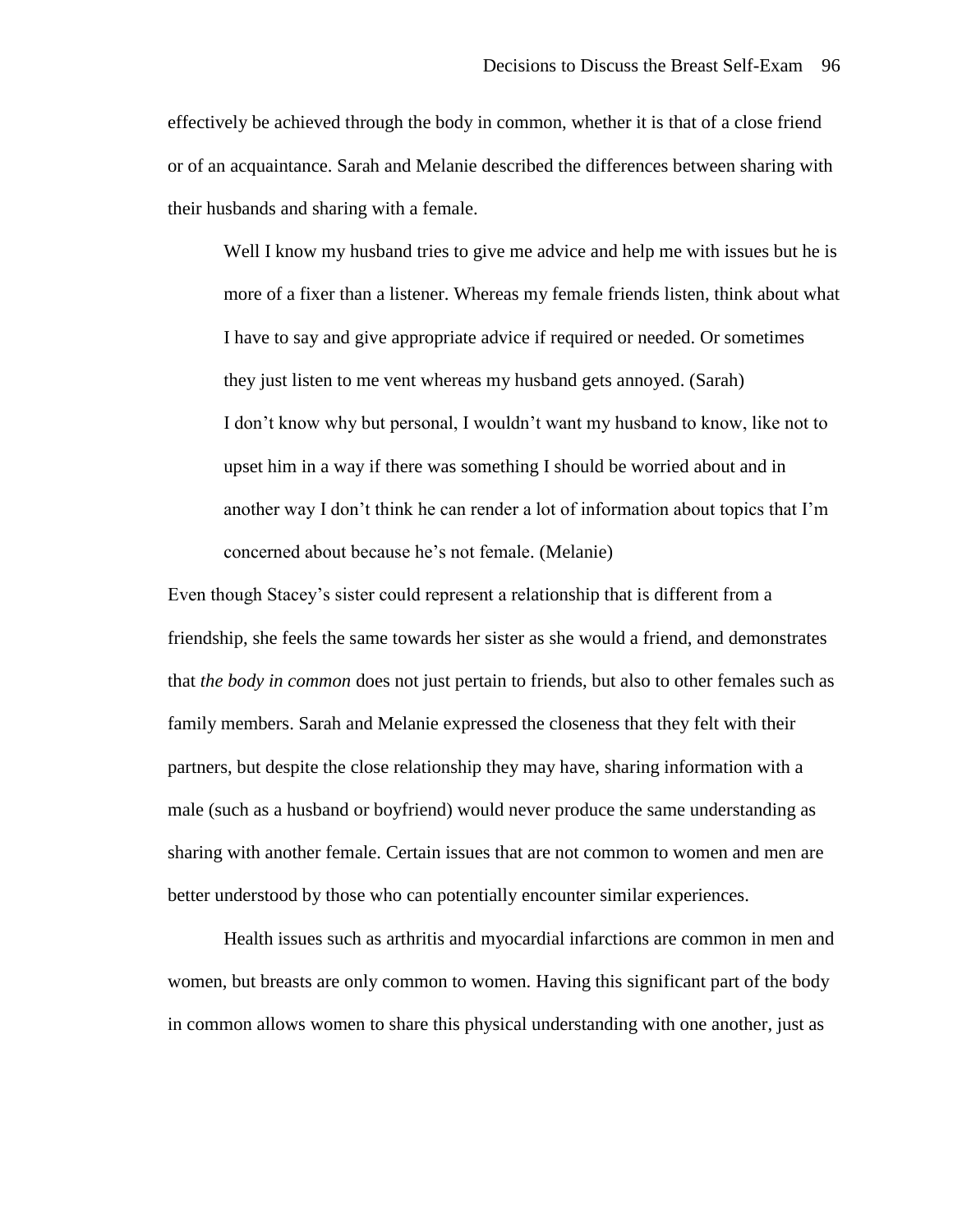Stacey expressed when she described the difference between the common cold and the breast self-exam.

The common cold, anyone and everyone can get whereas the breast self-exam is shared among only women.

Having *the body in common* can allow women to connect with one another in ways that are important to them and that only they could understand. This understanding develops through shared experiences and it provides a sense of community among women. It could open the possibility for more comfortable and common discussion about topics women's health related topics, such as the breast self-exam, if an understanding and *sense of trust* can develop.

# **Germinal Event**

Within this study, the category of *germinal event* came to be defined as an event that produces or triggers another event to occur. The germinal event is often what initiates the sharing of private information, because it brings up a topic that may not normally be shared in everyday conversation. The *germinal event* was described as a "health scare" by some of the participants, and for Melissa it followed a night of drinking.

I had a little worry one time, I was drunk and was stupid and I wanted to go to the clinic and make sure everything was good. Nothing really bad happened and I brought my friend with me…I was worried that she'd be like, you're an idiot, what are you doing, but actually she wasn't at all. She was like, ok I'll pick you up, we'll go, don't worry about it. So she came and was really good about it…I really didn't expect her to be so great about everything and it just kind of showed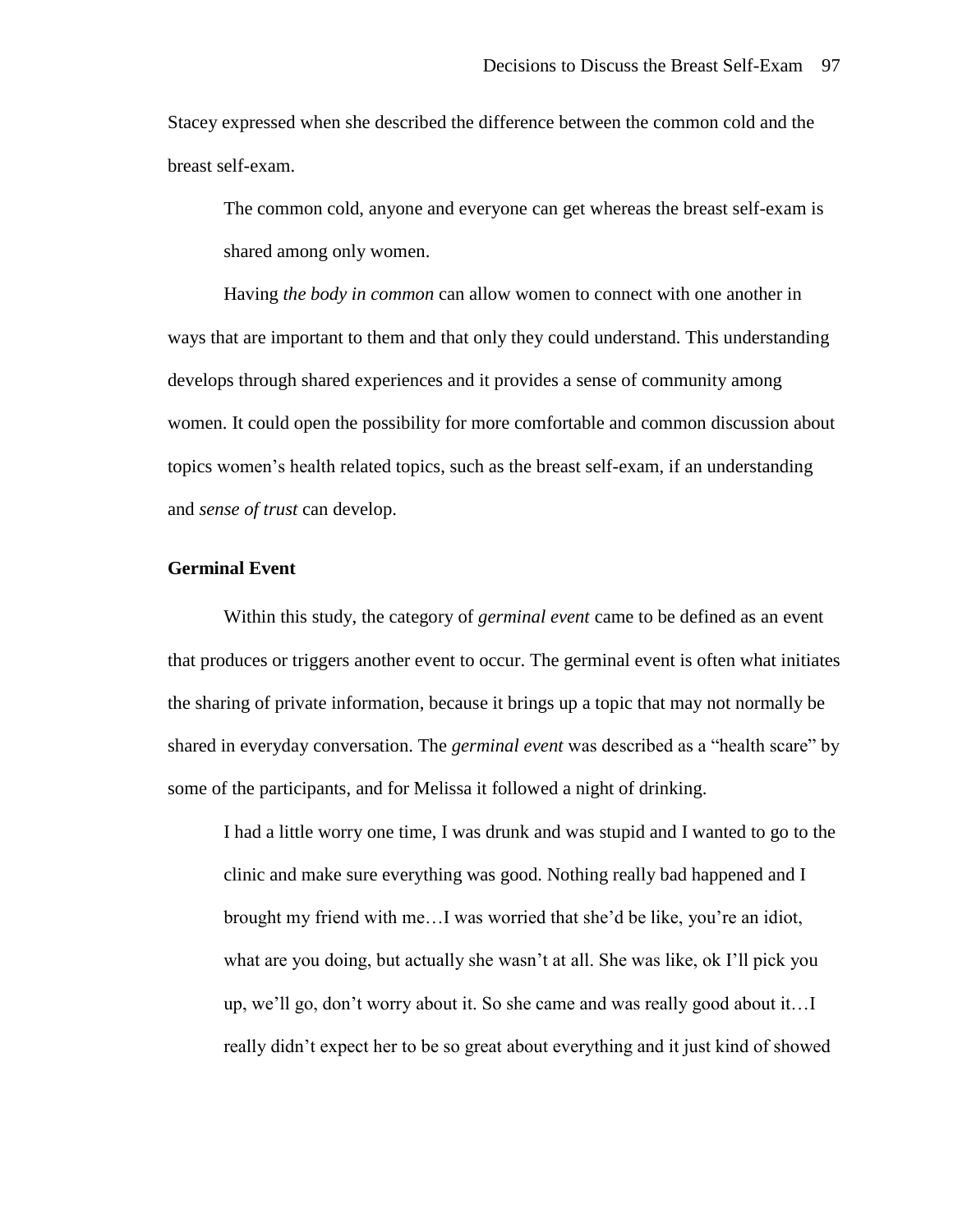me that like you know it doesn't matter what I do. She won't hate me or think I'm stupid. It just showed me that.

Melanie experienced a situation that had a similar result to that of Melissa, where a specific event happened that lead her to one of her close female friends for advice regarding private health information.

I think at one point I did a breast exam and I thought I had a lump but it wasn't. I didn't know what it was…She recommended that I go to my doctor. She said, well I'm not really sure what to look for because I never had that, anything like that before. You should get it checked out. So I did and it was nothing.

Here, Melanie and Melissa had unfamiliar and frightening experiences that warranted advice from someone with whom they felt close; someone they could trust. For some of the participants, a *germinal event*, such as health scare initiated a reason for them to turn to their friends for advice. In a time of need, they felt that their friend would be the most relatable and most trustworthy person with whom to share information.

Jennifer, who had not experienced a health scare, thought that a concern related to her breasts, such as finding a lump, would initiate discussion of the breast self-exam with her close female friend, if it were to happen in the future. She discussed the impact of such event on the topic of breast self-exam.

I feel like it might possibly come up if someone was concerned from something they found or just concerned in any way about that process. But it's not something I have discussed before…I guess it's something to do with the way we view maybe health or healthcare. You know, we tend to go to the doctor when something's wrong, not to just to say "hi, everything's great!" I think it's sort of a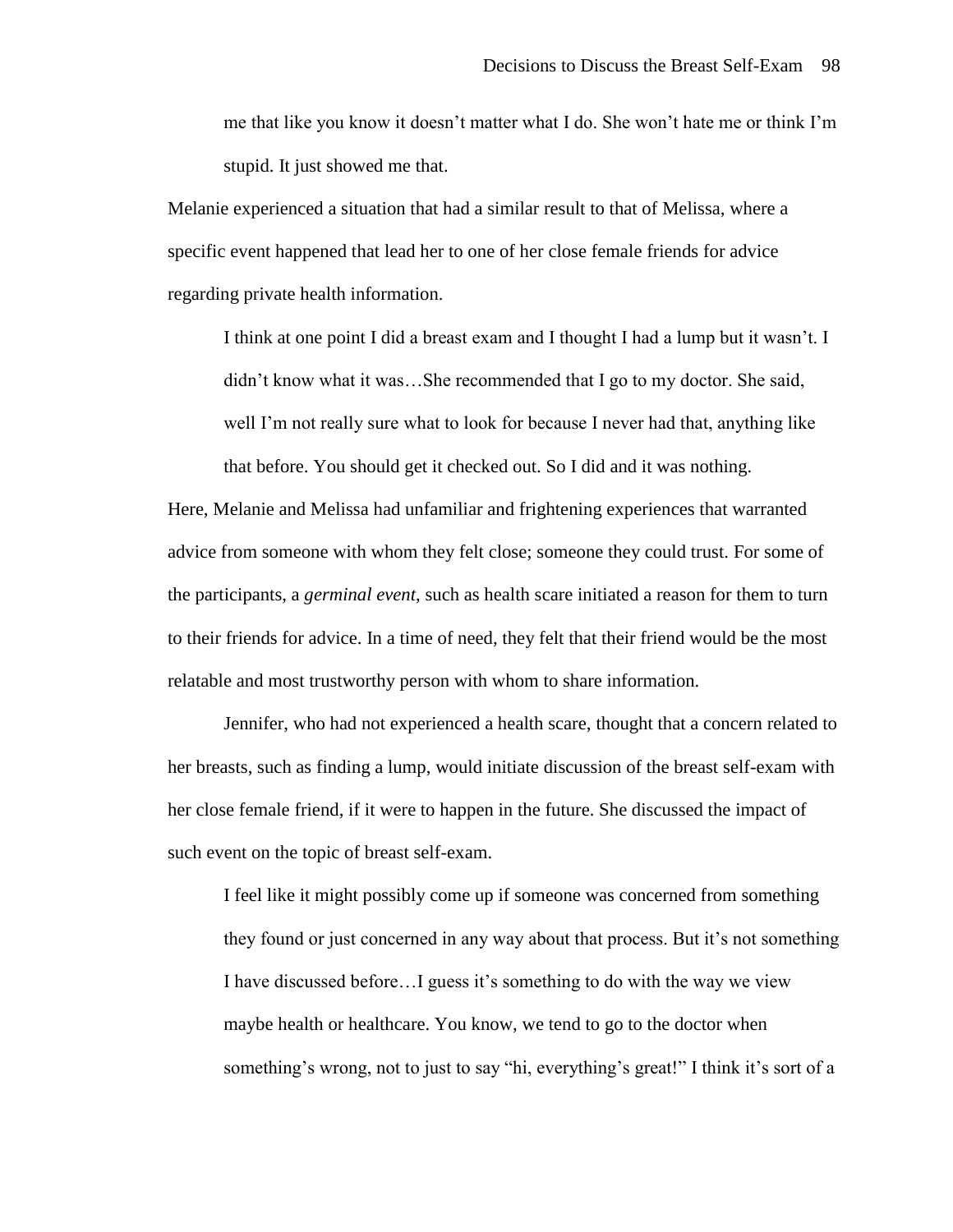larger societal view that medicine is there to help, you know to tell you this is really a concern or this is not a concern and you don't need to worry about it if you're worried. (Jennifer)

Society may wonder why there is a need for a health scare to occur in order for young women to even decide to discuss the breast self-exam with one another, even though it could be beneficial to their health. Some of the participants felt the same way. They described such event as advice that they received from their family doctor to practice the breast self-exam. Melanie articulated a situation when her family doctor recommended that she perform the breast self-exam. Even though she still relies on her doctor to check for her, it was this instance where she saw the importance and expressed the benefit of seeing her doctor because she felt comfortable that the detection would be accurate.

She recommended it and she said every once in a while when you're in the shower or when you have the opportunity to do one, it doesn't have to be every week or every month, but just whenever I think about it. Then I mostly rely on the doctor performing it yearly, just because I'm more confident in her ability to detect it.

Sarah also mentioned that her doctor initiated the moment when she first started practicing the breast self-exam.

I think it was in my 20s after I moved to Calgary and my doctor there showed me how and that I should be doing it in between yearly physicals.

The *germinal event*, whether it is a scary circumstance that affects our health or someone encouraging self-awareness in regards to the importance of health, it can provide the nudge that women need to decide to share information or seek medical advice. When they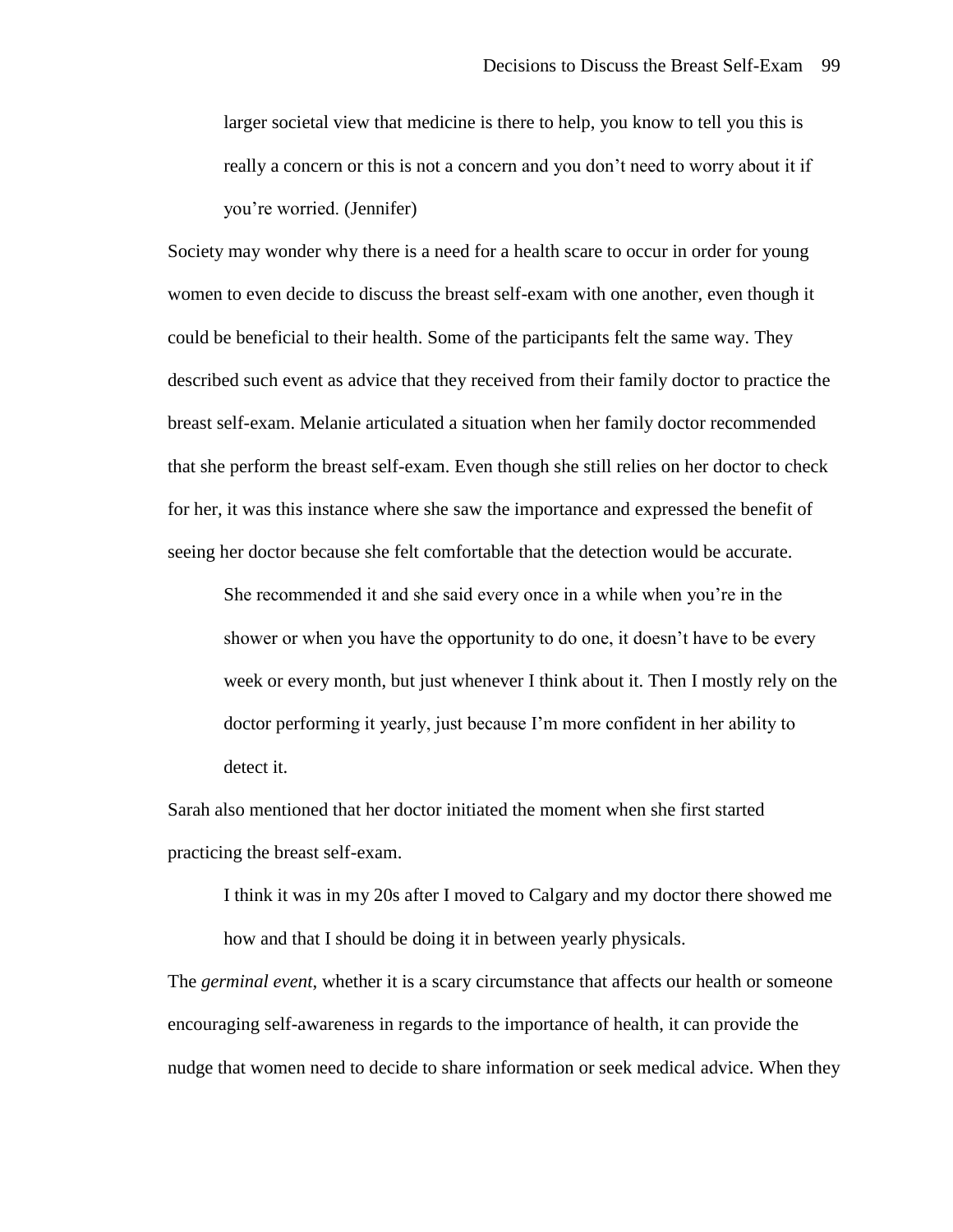share with the right person, it is possible that their fears will subside with a positive outcome and they will be more likely to share private information in the future. The *germinal event* may be the only possible prompt that leads to the *exceptional conversation* of the breast self-exam.

## **Exceptional Conversation**

The *exceptional conversation* represents the discussion of the breast self-exam among close female friends. It is considered *exceptional* because it reflects the notion that this conversation does not happen regularly, or is out of the ordinary, and that it takes special circumstances, such as a *germinal event*, a "*safe zone"*, a *sense of trust*, and having *the body in common*, for it to take place.

As noted from the descriptions of the other categories, the young women from this study admitted that they do not discuss the breast self-exam with their female friends. When asked why, they are uncertain, but state that it generally does not come up in 'everyday conversation'. This lack of appearance in everyday conversation could be attributed to many reasons, such as the connection of the breast self-exam to a private area of the body, social norms determining what should be discussed or not discussed, and even the fear of being judged negatively by those with whom information is shared.

This is the core category that was interpreted through the data and encompassed a relationship between the other categories that recurred throughout each conversation.

#### Summary

The original purpose of this study was to explore the influence of female friendships on the practice of the breast self-exam. In looking at the substantive theory represented by the category diagram and its description, as well as the detailed data from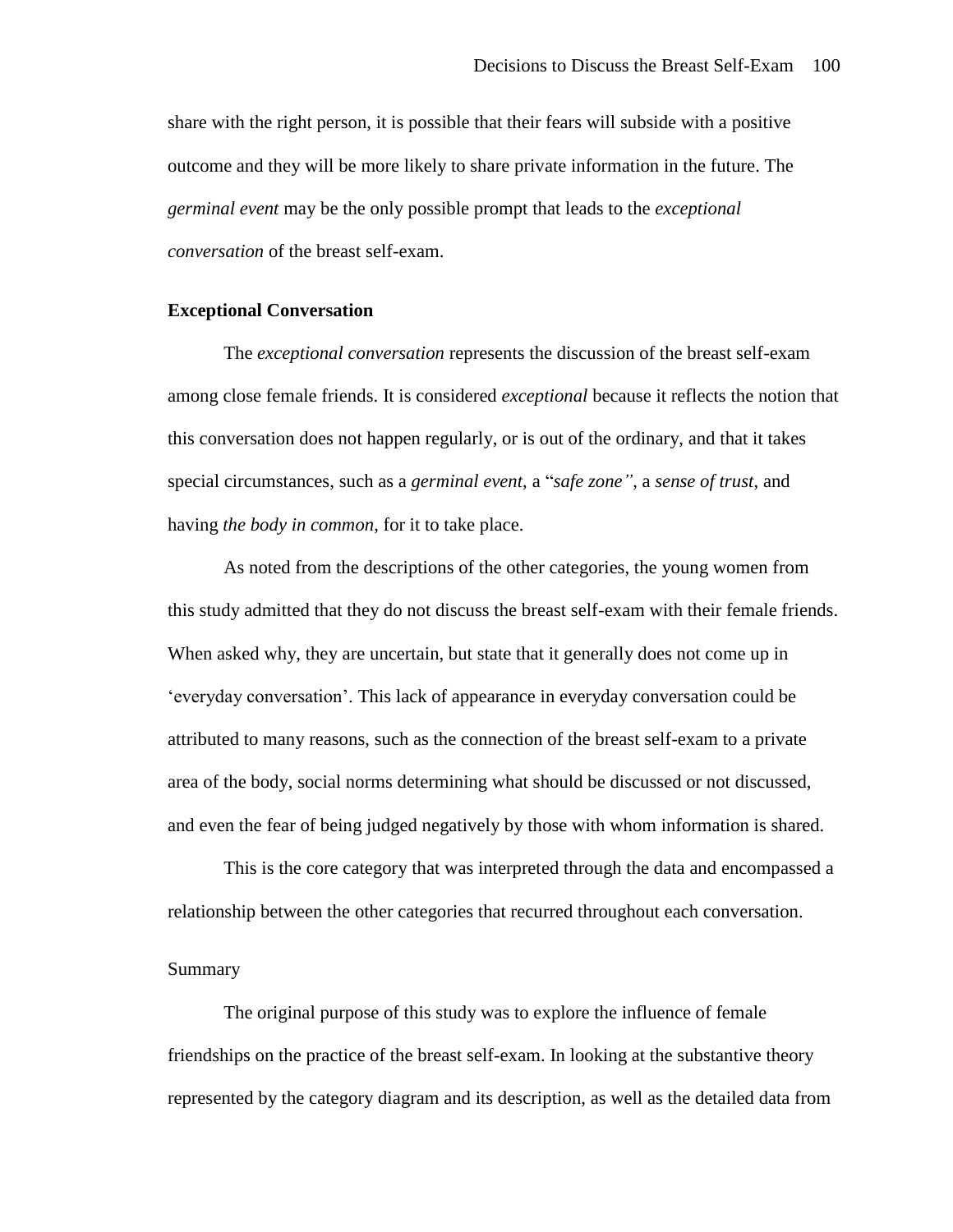the participants, the categories interpreted within this study suggest that women find significance and comfort in sharing private information with other women. They also feel a strong influence by societal norms in terms of with whom they share private information. It is possible that close female friends may influence the decision to practice the breast self-exam, but before that decision occurs, there are many factors that influence the decision just to discuss the breast self-exam.

The participants expressed that they respond to societal norms and hence, see the breast self-exam as private, meaning that they feel less comfort in discussing it with nonfemales or in public. Although these women do feel comfort in sharing private information with their friends who are women and other women whom they trust, in general, there seems to be a fear of judgment that is holding them back from being completely comfortable with this early detection technique. If women feel that they need to keep their practice of the breast self-exam private because they fear that others may judge them negatively, they are less likely to discuss these issues with just any woman and may not even seek assistance if they need it.

This has implications, not only for the breast self-exam, but also for other health behaviours where there is a strong overlay of potential social judgment and concerns about privacy. The categories of *private matters*, *unnecessary conversation*, *female friendship "safe zone"*, and *germinal event* are factors that impact on decisions to share information about topics that are exposed to social censure and judgment. Such topics are limited in their expressions by young women because of the perception that they increase vulnerability within this population through exposure of their views and practices. The effect of the female friendship involves providing safety, comfort, areas of commonality,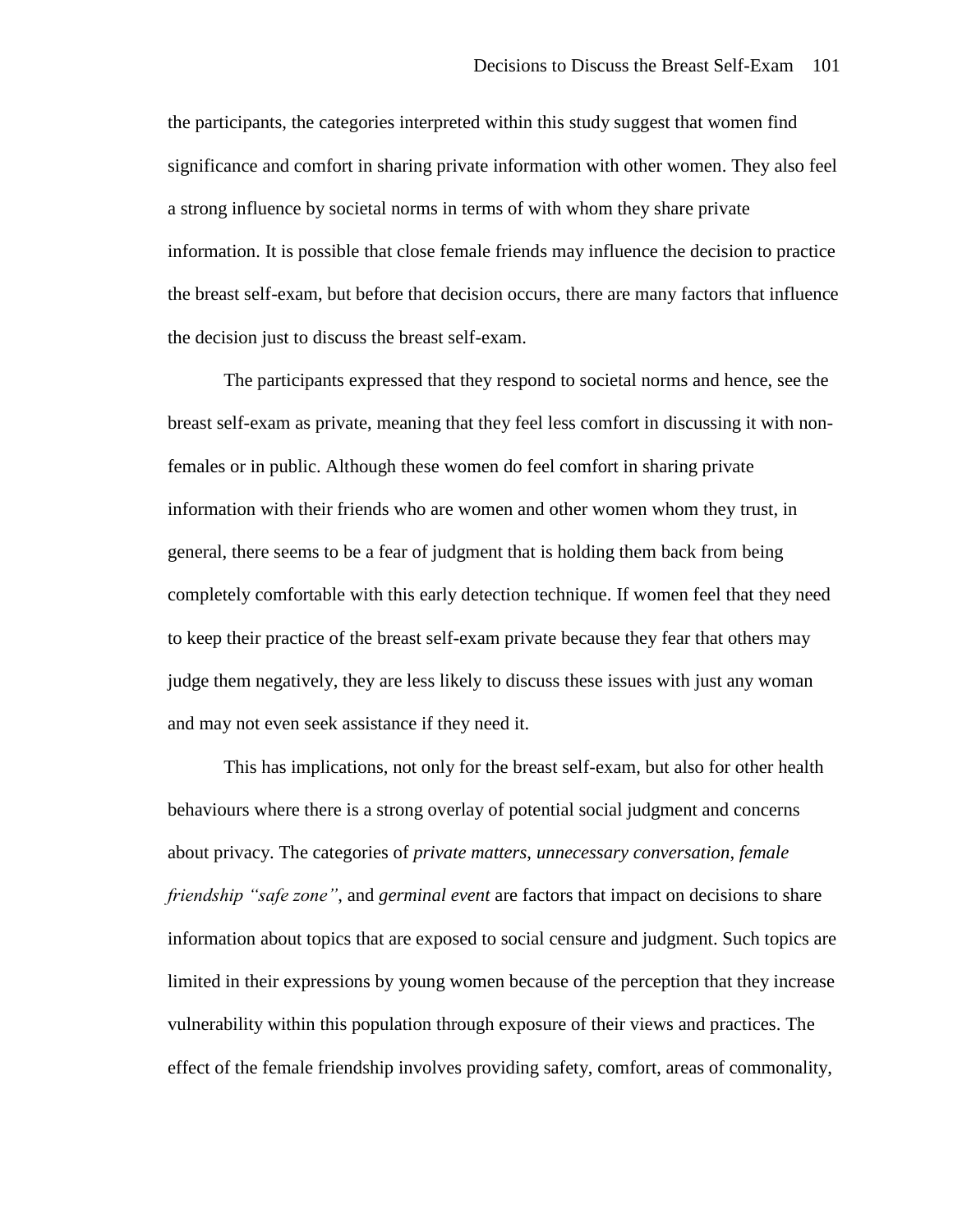and previous private information sharing in order for the exceptional conversation to occur.

The grounded theory can be described through the category diagram (Figure 3-1), where the core category of *exceptional conversation* represents the discussion of the breast self-exam and the categories beneath it represent factors that either encourage or discourage this discussion to occur. Without the other categories and sub-categories, the *exceptional conversation* will not occur. While having the presence of some or all of the categories and sub-categories increases the likelihood that the *exceptional conversation*  will occur, there is no certainty that it will occur. Moreover, influence from having a conversation is always likely, but will not happen if the *exceptional conversation* does not transpire.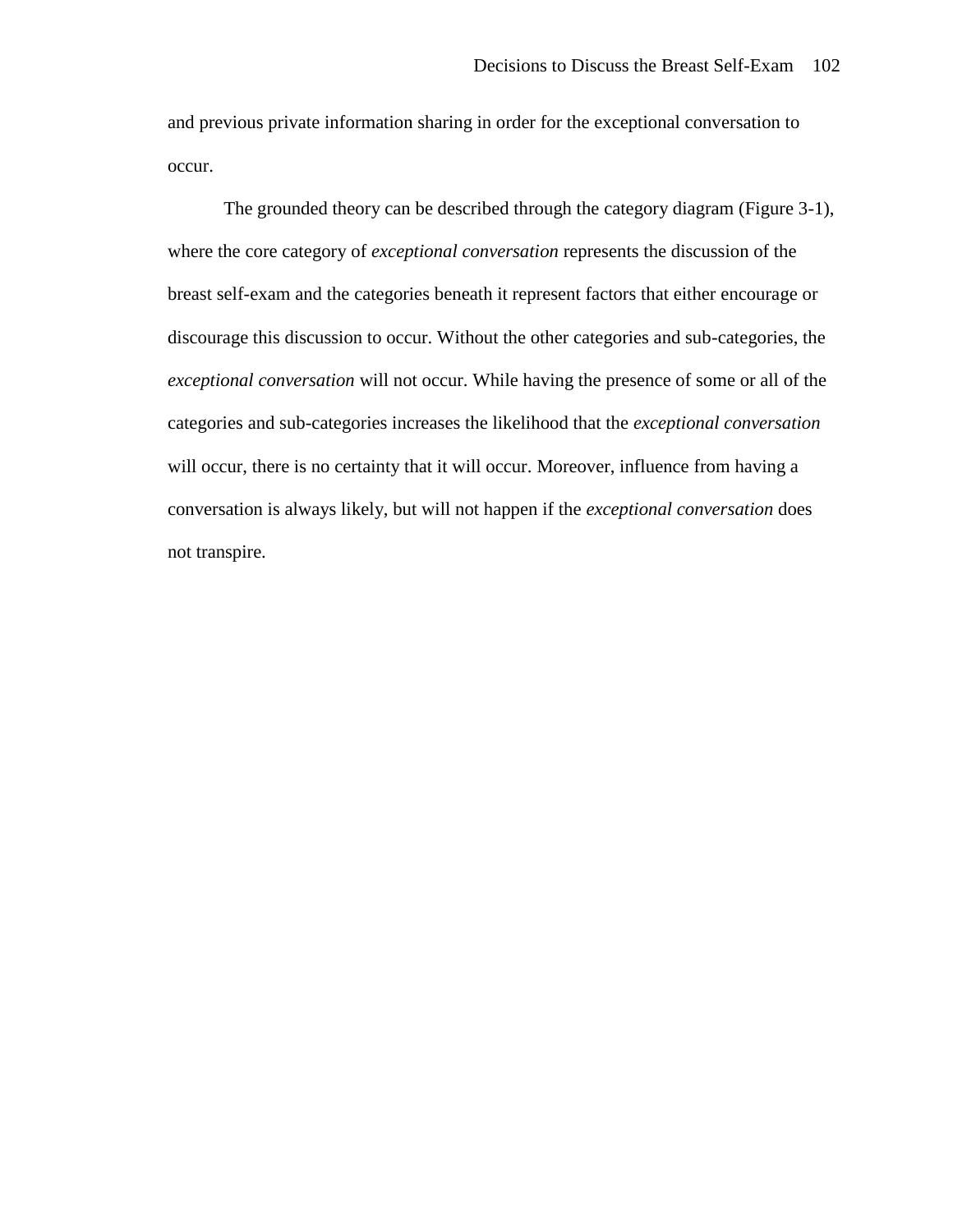## Chapter 4: Discussion

The complexity of the uncommon topic of the breast self-exam is suggested even in the way that this study evolved. The result was a transformation from a focus on the influence of friendship on breast self-examination *practice*, into a more appropriate focus of examining the influence of friendship on *discussion* of the breast self-exam. The focus of discussion versus practice was discovered as being more appropriate for this study when the conversations began to reveal that the majority of the participants did not currently practice the breast self-exam and had not discussed the breast self-exam with their friends. It was possible that emphasis on the practice of the breast self-exam was too presumptuous because it assumed that the young women in this study had already engaged in conversation about the breast self-exam with their female friends.

Influence may occur within conversations among female friends. Influence on health behaviours can only occur if uncommon topics such as the breast self-exam are actually brought into conversation. Study findings indicated that the *exceptional conversation* among close female friends may or may not influence the decision whether or not to practice this technique, but that the initiation of the conversation is a significant starting point for the possibility of influence to occur. One implication of this study could be to attempt to assist women to become comfortable to engage in what is currently classified as the *exceptional conversation*. This comfort may enable them to discuss their thoughts, values, and fears around private health topics so that they can make a choice that is appropriate for their own health and their own bodies.

The idea of the *exceptional conversation* is not to change the ways of society and make women feel as though they are now required to discuss or practice the breast self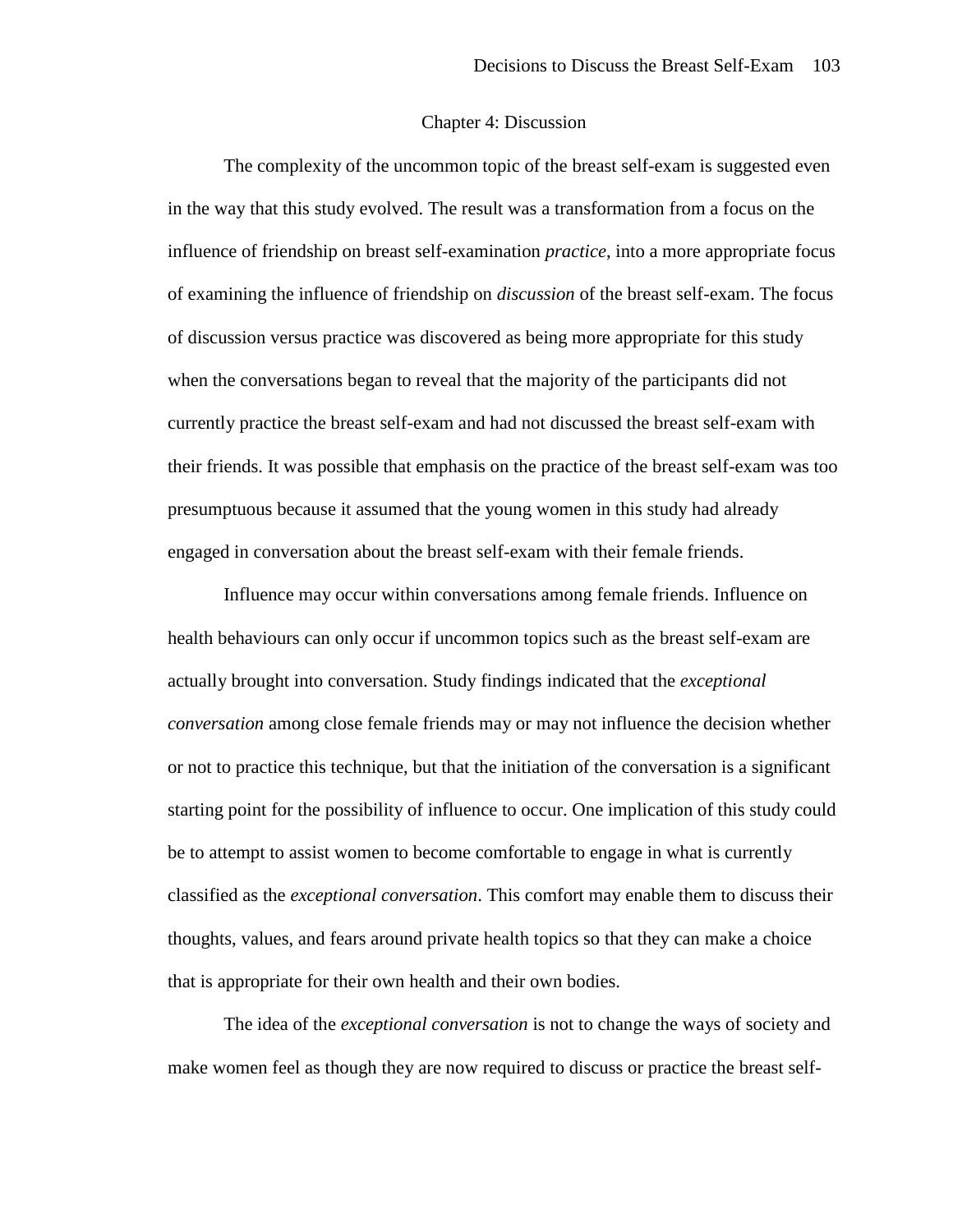exam, but to promote awareness of the impact that a lack of open discussion can have on emancipated decision-making around the breast self-exam and other health issues that young women may consider as sensitive or private.

Tannahill (1985) suggests that health promoting behaviours encompass aspects such as education, protection, and prevention. These practices can be identified as beneficial for a population or subset of a population, such as the young women in my study. Health promotion is not meant to pre-determine what is right for every person but is meant to provide awareness and promote options for more informed decisions regarding health issues. Health promotion can involve early detection methods, such as the breast self-exam and can provide awareness of options that may not have been considered previously if they had never been brought up in discussion. For example, without awareness and information sharing, young women may not know the benefits and harms of the breast self-exam and how it may or may not contribute to their health.

Health promotion methods, such as the promotion of the breast self-exam for early detection, cannot be 'free' from pre-conceived notions and values of what is expected within society but involves awareness of what choices are available, as health promoting behaviours are often guided by peers, family, and social norms (Pender, Murdaugh & Parsons, 2011). This awareness may promote young women to engage in the *exceptional conversation* about the breast self-exam or other private health behaviours. Furthermore, awareness can provide young women with the informed knowledge to make emancipated decisions according to their own views and values, with the possibility for some guidance from social or cultural norms.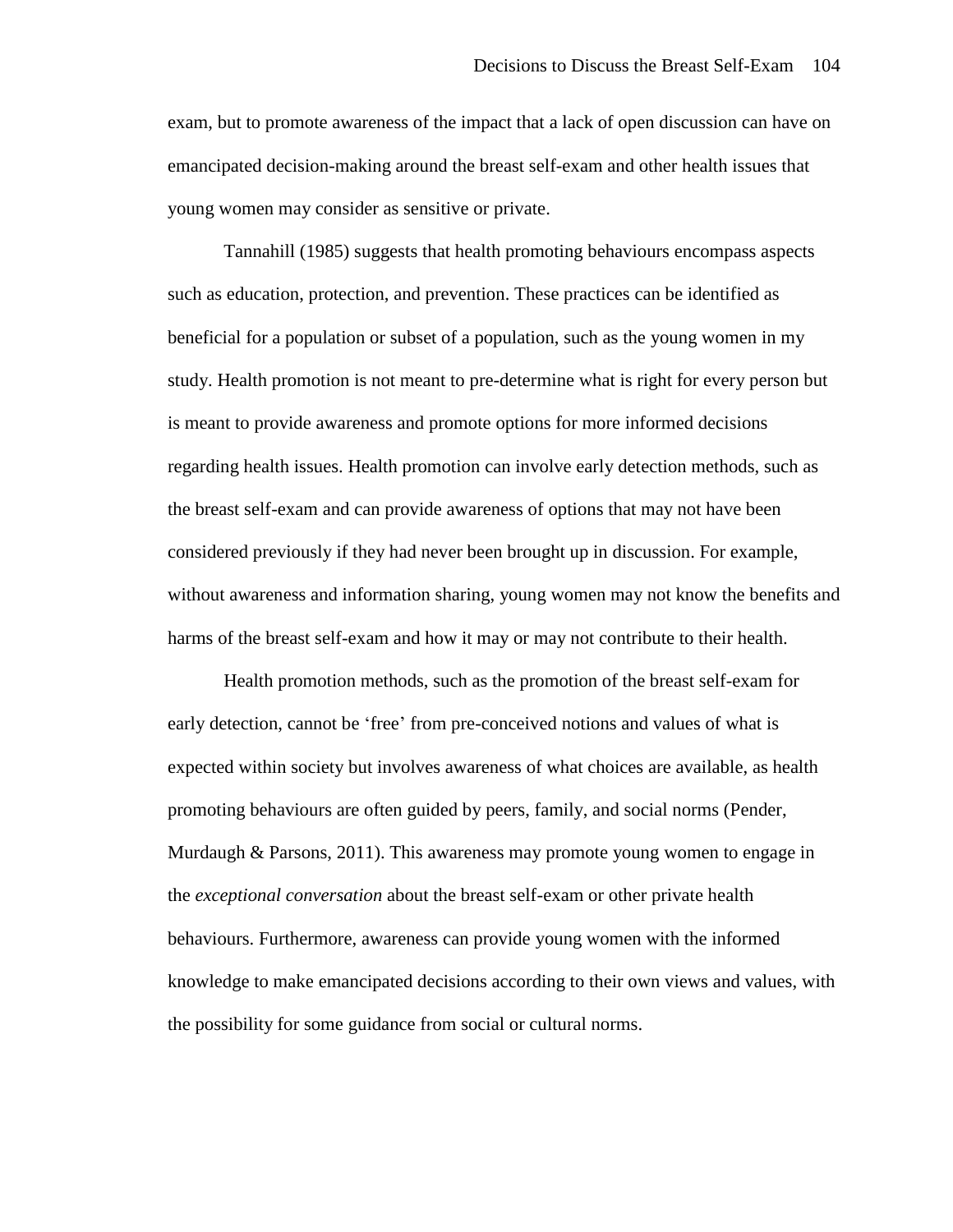Transferability to Other Female Populations

The perceptions of the participants were similar to each other and to mine, despite differences in living locations, backgrounds, and life experiences. This suggests that the results of this study could be transferable to other young women who may not reside in the same locations as the participants and me, or who grew up with different life experiences but could also benefit from knowing the results. Women may find value in knowing what other women think and feel regarding discussion of the breast self-exam and may also experience a feeling of discomfort in sharing private information. Women may also benefit from understanding the importance of creating a safe environment with a close friend where they can discuss private health information such as the breast selfexam.

Due to the broad nature of these results, it is possible that women who live anywhere in the world and who are of any background, occupation, and age *may* find insight from the results of this study and develop their own views about *private information sharing*. The results also indicate qualities in a friend that women deem as important within a friendship, such as being trustworthy and non-judgmental. This demonstrates a bond that young women may be able to develop with other women, in order to share private information that they may have previously kept hidden. There is significance to enabling young women to develop a close enough bond with other women in order to share private information without the fear of negative judgment. If a woman cannot share information with someone who shares *the body in common*, with whom would they feel able to share? Promotion of the breast self-exam and comfort level with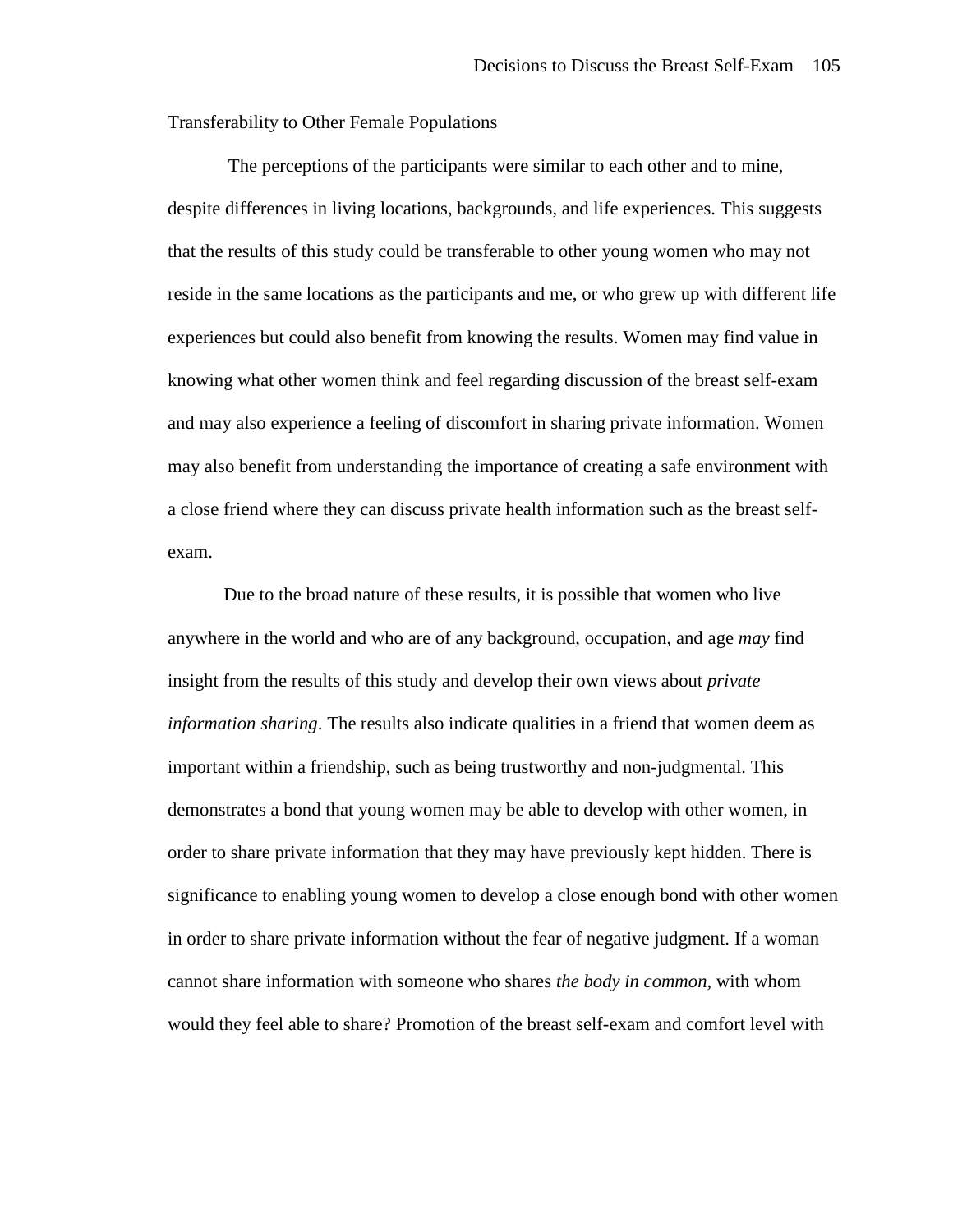its discussion is significant because this is where results on paper can turn into practice and education in reality.

## Implications for Practice

The development of an environment where women can feel comfort in sharing their thoughts, views, and insights about private health behaviours is essential. It can enable an informed decision regarding discussion of the breast self-exam and other health behaviours that may be viewed as private. From a health promotion perspective, development of a *female friendship "safe zone"* for discussion should be promoted before women reach their 20s, so that they grow up knowing that it is acceptable to discuss private health concerns with other women. Just as some of the participants in this study mentioned the impact of social norms as we grow up and how they define what is appropriate to discuss or not, promoting awareness of these norms or promoting acceptance of discussion could help women to determine what is right for them, as opposed to what society believes is right for them. As previously discussed, 'promotion' is meant to encourage awareness and information-seeking in order to support women to be able to make emancipated decisions at a young age.

The main area for practice implications needs to focus on making young women aware of these cultural and societal views around privacy in order to facilitate the conditions for the *exceptional conversation* to take place. These conditions include feeling safe to share private information, developing trust with those with whom information is being shared, awareness of norms and values that affect decisions, and having the ability to a freely made choice. As noted from the findings within this study, social and cultural norms will always be present and in some way will always influence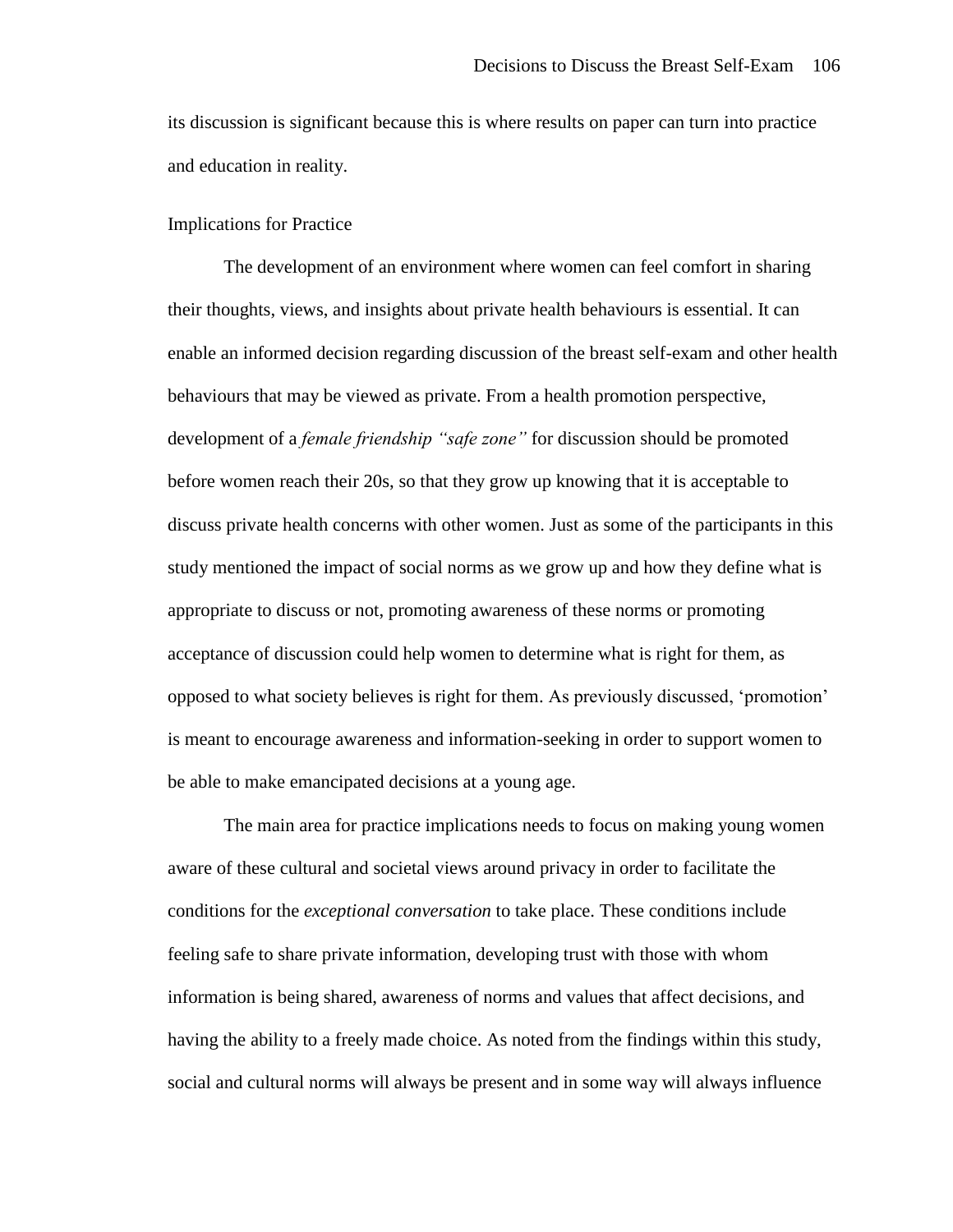beliefs, values, and behaviours. If awareness of these social and cultural norms can help guide health promoting behaviours away from the commonly associated sexual connotations such as with the breast self-exam, in order to facilitate the conditions for the *exceptional conversation*, it can open the possibility for more specific practice implications and interventions to occur.

An example of a practice implication that can promote awareness of social and cultural norms around topics that are sensitive in nature and also facilitate the conditions for health conversations to take place could involve the creation social groups for young women, with the specific purpose of discussing women's health topics. These groups can be created within the school setting where girls can associate with one another in a safe environment and discuss their concerns. For those who want to share information and seek advice but do not feel ready to speak to their friends or to speak publicly about private issues, mentoring programs that promote sharing can be developed for women to discuss their concerns in a private, one-on-one environment. These types of programs may not include all aspects of a "*safe zone*" because it may take time to develop the *sense of trust* with one another but each student would be able to determine what they feel comfortable sharing as they build a longer and stronger relationship with the mentor or mentee. For example, many post-secondary schools already provide peer-mentoring programs but these programs are generally available to assist students with course work or getting to know the campus and how to become involved in extracurricular activities. *The body in common* could be achieved through female-to-female mentoring, *private information sharing* could occur if the mentor and the mentee disclose private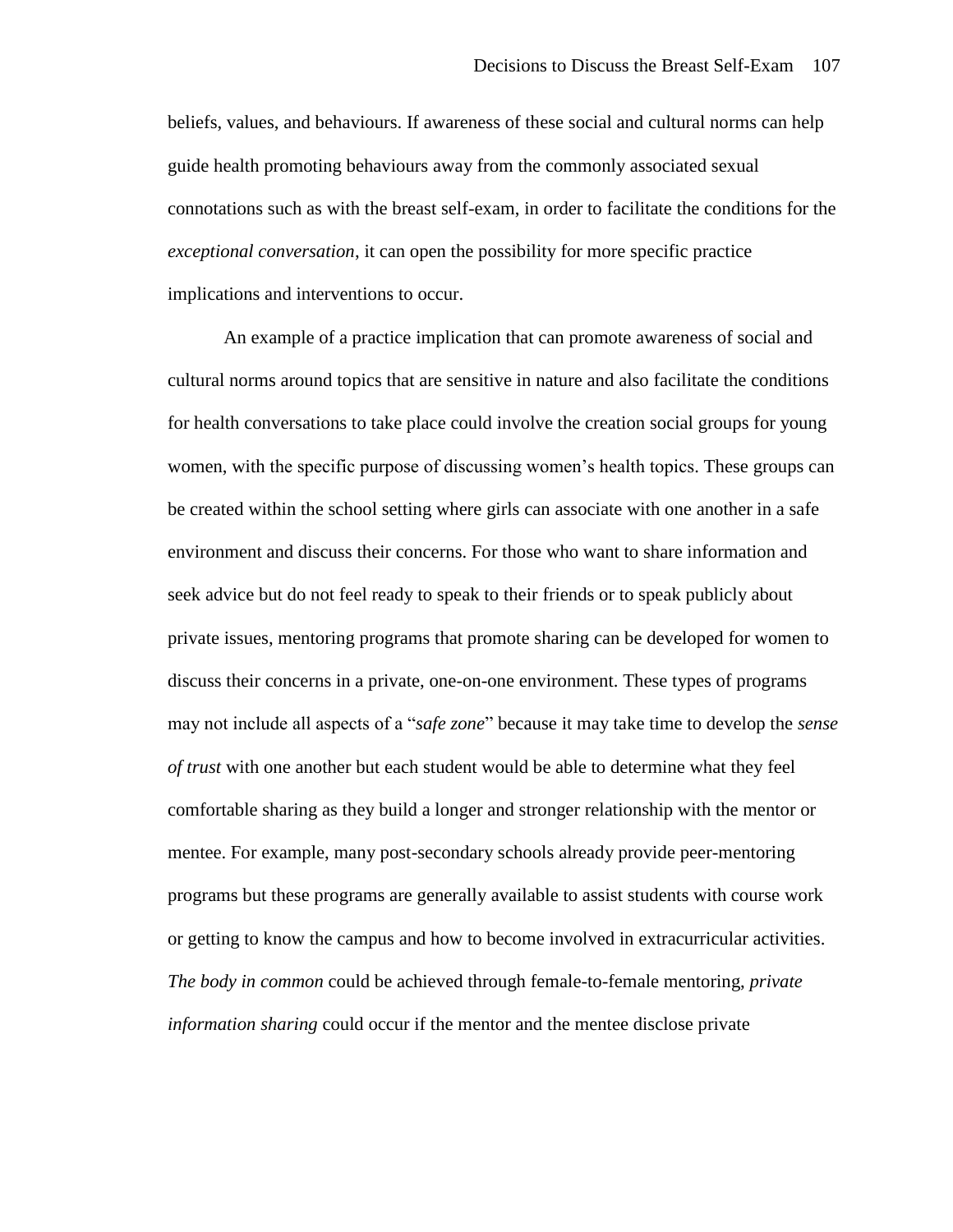information to each other and a *sense of trust* could develop over time when information has been shared from both participants.

The decision to practice an early detection technique such as the breast self-exam is a self-decision that only a young woman can determine what is appropriate or not for her body and her health. She may be more likely to make an informed emancipated decision if she has someone to whom she can turn for guidance if she feels the need and desire to do so. She could achieve this through the relationship with her healthcare professional. A "*safe zone*" may not always be possible to fully emulate with a healthcare professional-to-patient relationship because while a woman and her healthcare professional may sometimes have *the body in common*, they would not be able to reciprocate *private information sharing* and further, findings from the study suggest that young women do not have the same *sense of trust* with their doctor as with their friends. Despite this, an important healthcare practice may simply be to discuss the significance of breast cancer diagnosis to the young, female population. This could include a description from their healthcare professional of the harms and benefits to performance of the breast self-exam and promotion of the facilitators that allow for the *exceptional conversation* to more easily take place. The healthcare professional can also encourage the *exceptional conversation* between young women and their friends.

Healthcare professionals are also persons who are exposed to the same norms as young women regarding sexuality and what is private or not. Thus, it is important for healthcare professionals to confront their own ideas about sexuality, women's health, and breast cancer risks for young adult women in order to determine if their views affect what they feel comfortable to discuss with their patients. While the breast self-exam may not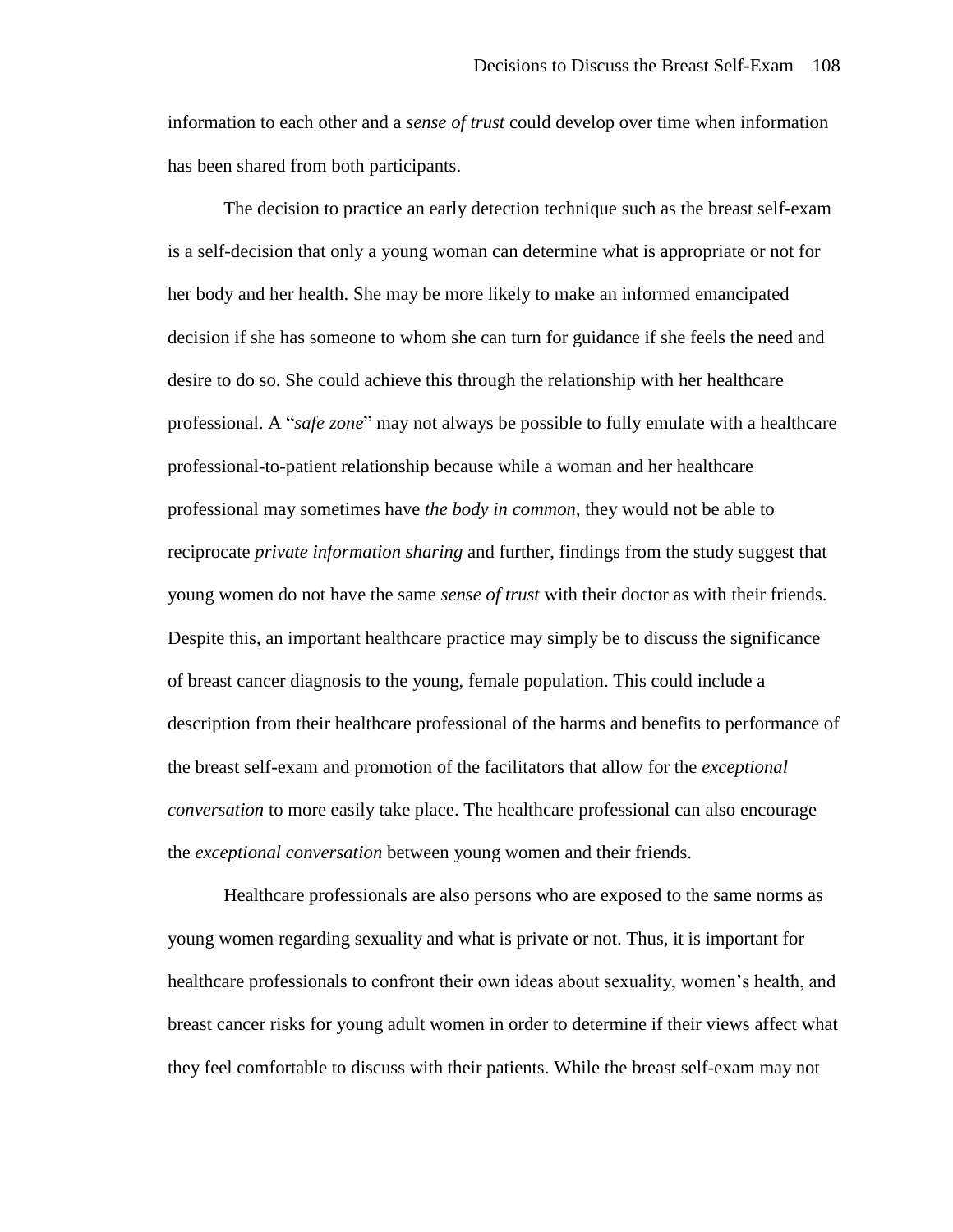be a topic that readily comes into conversation between healthcare professionals and young women because of the association with sexuality, this lack of regular conversation can be something worth overcoming. Overcoming this barrier can help to adjust the culture between the healthcare professional and young women that makes sharing private information such as the breast self-exam seem uncomfortable or insignificant. This could also include discussion of other potentially sexually laden early detection techniques and health concerns such as the Pap test, the HPV vaccination, STI barriers and treatments, abortion, menstruation, and pregnancy. Overall, the goal of the healthcare professional is to encourage communication of these types of health behaviours.

This study suggests that women are different in regards to the circle of sharing since some participants would share almost anything with anyone and others expressed comfort in sharing only the most basic of conversation with those whom they trust, such as family members. This is where encouragement of discussion amongst friends becomes significant. It would be ideal for the *exceptional conversation* about private health behaviours to become common, at least among female friends and for social and cultural norms to promote the conditions for these sensitive health conversations to take place. Furthermore, it would be ideal to enable women to share their experiences and views in a safe environment without feeling judged negatively by others, whether in woman-towoman conversations or in conversations with their healthcare professionals.

#### Implications for Education

From a health promotion perspective, future education could promote a positive self-image and the conditions for sensitive health conversations to take place. Educating young women about the impact that social norms have on their health decisions is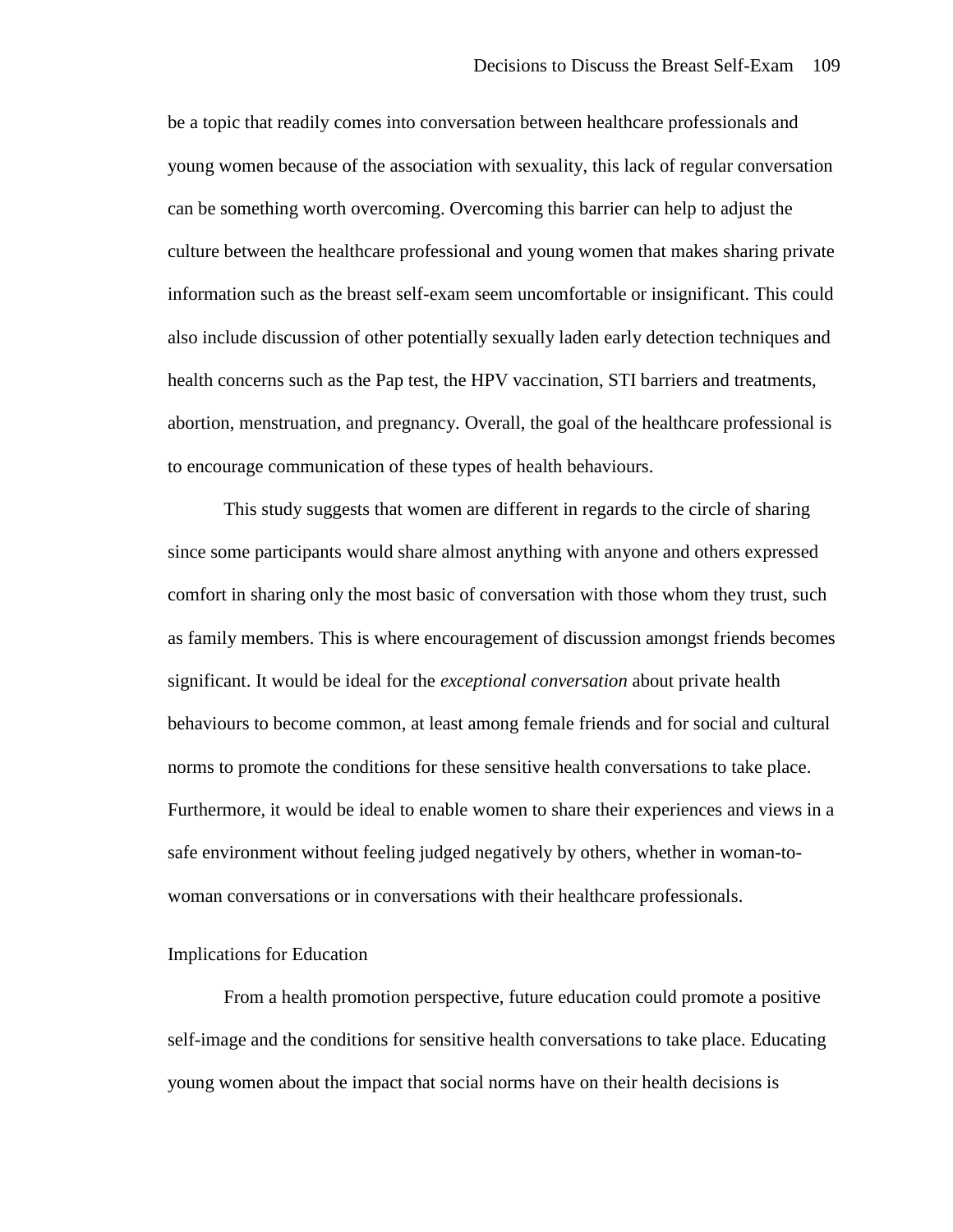important. The findings from this study determine that cultural and societal norms often influence women's decisions whether they realize it or not and this can prevent them from making emancipated decisions about their health.

Awareness campaigns could be developed to provide knowledge of these norms and promote informed decisions about women's health through slogans such as "Do What's Right for You" (i.e., make an emancipated decision), "Take Back Your Own Body" (i.e., know what is normal for you), or "You Have the Right to Know" (i.e. awareness and information-seeking informs better decisions). These slogans and possible future awareness campaigns can educate women on how to empower one another to make their own decisions and how to gain the courage to speak to other women who may have similar experiences. They can also emphasize the importance of the conditions that facilitate the *exceptional conversation* to more easily take place so that women can determine with whom they may feel safe sharing information of a sensitive nature.

This education can also be provided by their healthcare professional, where yearly assessments can include educating women about their own bodies and taking a look at what values and priorities are appropriate for them. For example, as the physician examines each body system during the physical exam, the physician could ask their patients whether they currently engage in health promoting, preventive or early detection behaviours, in order to assess what each woman values about her health. These questions could inquire about physical activity, healthy eating, stress-reduction techniques, substance use, and would make discussion of the breast self-exam seem less invasive since the questions would correlate with the physical exam that physician would concurrently be conducting.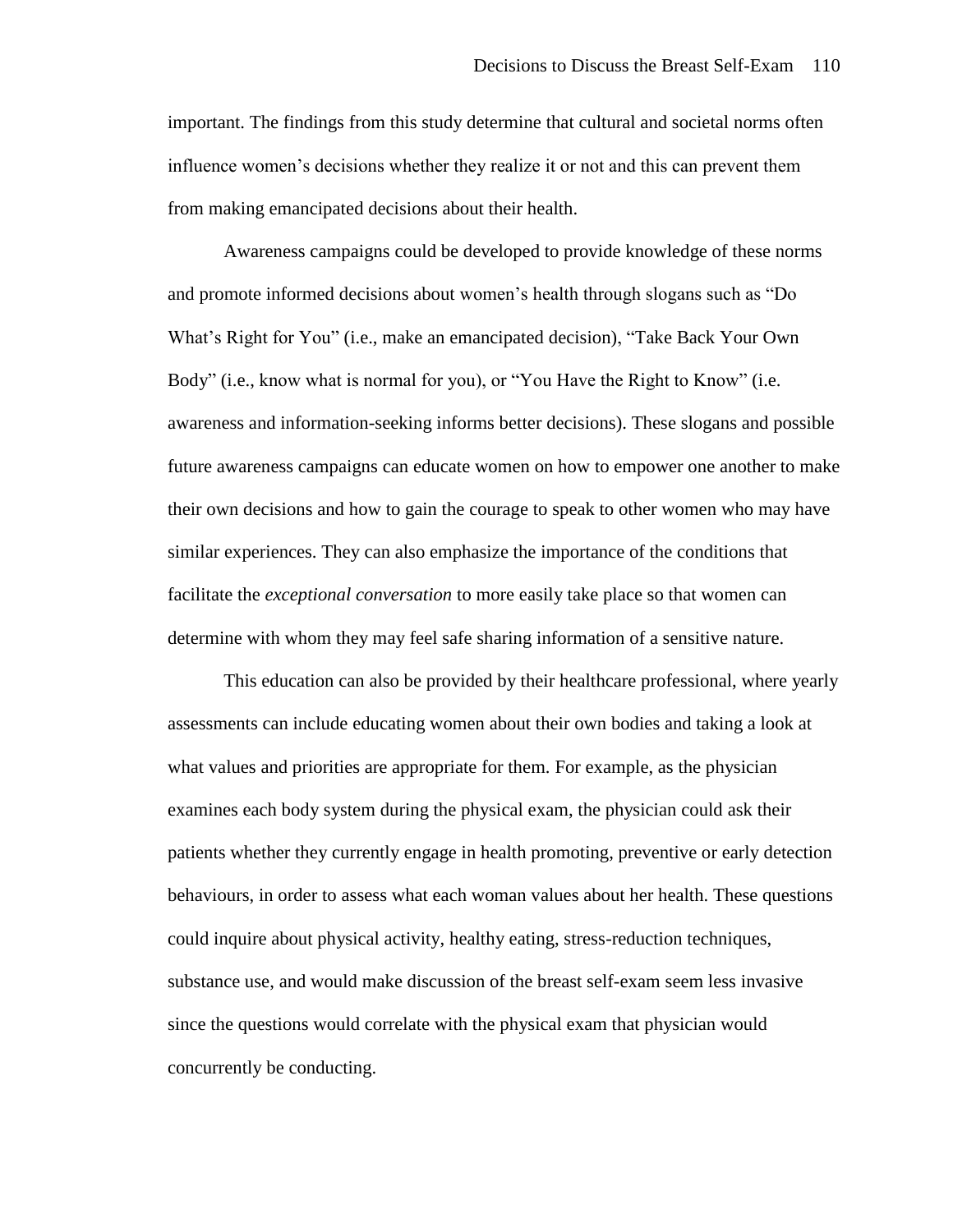The idea of educating healthcare professionals on how to discuss breast image and a healthy lifestyle by creating a "safe zone" or a "caring presence" (Covington, 2005) is an implication that is suggested from the results of my study, because some of the young women felt that they could not be open with their healthcare professional. It is important to focus on the development of trust in the relationship between young women and healthcare professionals, because gaining this trust is especially important for promoting conversation and raising issues about breast health and other sensitive topics without young women fearing that they will be judged negatively.

Implications for Future Research and Further Theory Development

From this study, future research directions might include further exploration of the factors that lead young women, who might not otherwise see themselves at risk for ill health, to engage in preventive health behaviours. Research might also focus on effective strategies to promote overall wellness and early disease detection among young women in areas that they regard as potentially sensitive in nature, such as breast self-examination. Exploring avenues such as social media, educational workshops, and one-to-one counselling with Public Health professionals could help to determine what health promotion techniques may be beneficial.

Further research is also needed to determine the feasibility of implementing the suggestions for future practice and education into the everyday care that healthcare professionals' provide patients. With the increasingly busy and demanding environment that healthcare has become, do nurses and physicians have the time to spend with each patient in order to create the *"safe zone"*? Future research may also involve ways to implement this into practice in a timely manner that fits into the workday of the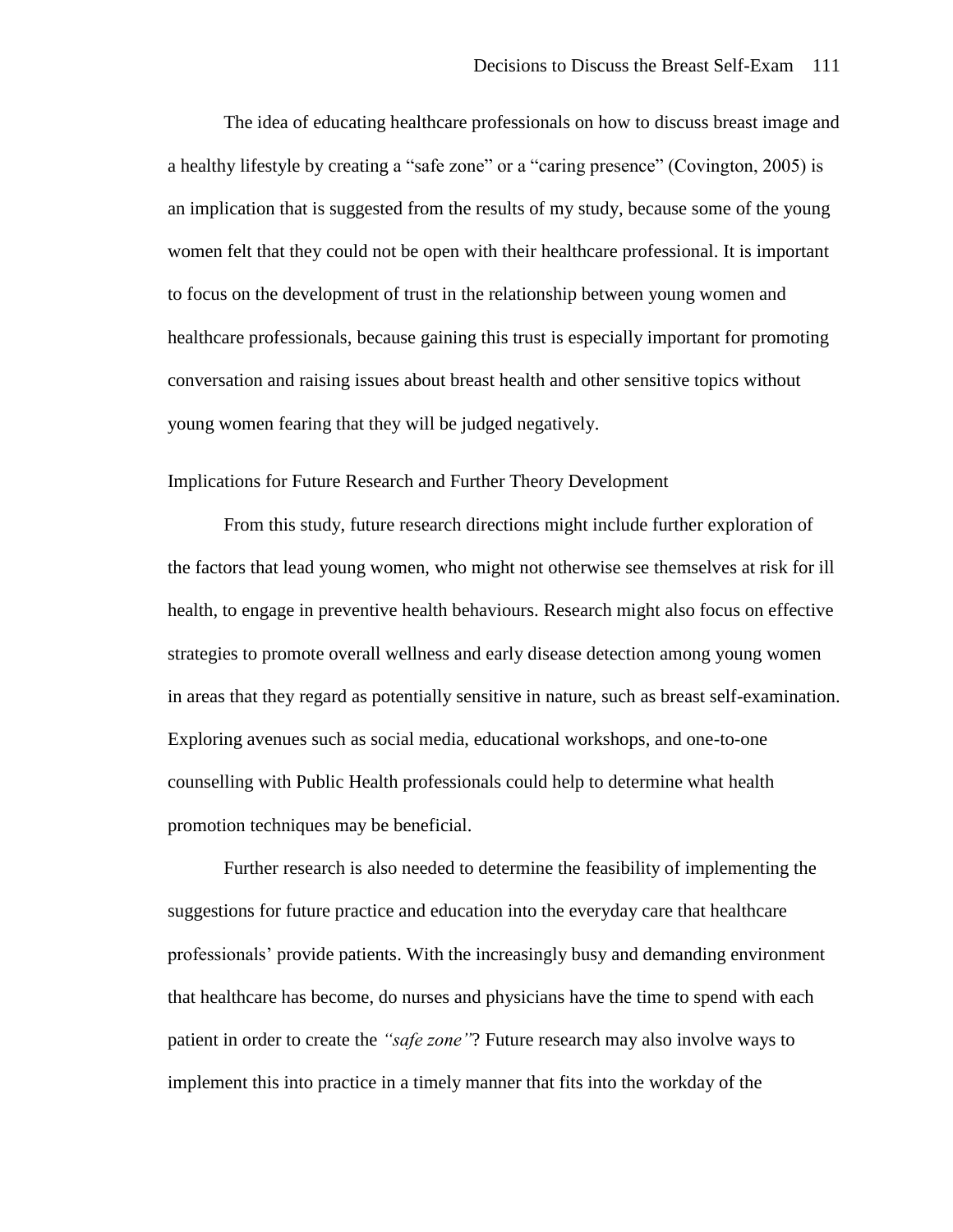healthcare professional but also does not seem rushed and insincere to the patient. Ongoing studies may further illuminate the benefits of *the body in common* around sensitive health topics and the benefits of *sharing private information* with female friends.

 Further studies could also explore other areas for possible influence such as the relationships between spouses and family members. Could same-sex spouses or same-sex family members provide similar benefits to the female same-sex friendship? With these relationships, aspects such as *the body in common, sense of trust,* and *private information sharing* may be present but would the same grounded theory be interpreted? Exploration could also delve further into the involvement of different religions, backgrounds, and age groups and whether these aspects affect the importance of the female friend, how *private information sharing* is developed, and who provides the *sense of trust* in different religions, backgrounds, and age groups.

#### Study Limitations

There are important study limitations to note. There is potential for respondent bias. Those who participated in the study may have been more willing to share their perspectives, experiences, and feelings and articulate their thoughts surrounding the breast self-exam as opposed to those that did not want to participate. Since those who chose to participate in this study may have values and beliefs that are aligned with the research questions, results may not be reflective of those who have differing views and beliefs.

There is also the potential for social desirability bias in participants' descriptions and responses. Social desirability response bias involves the tendency of study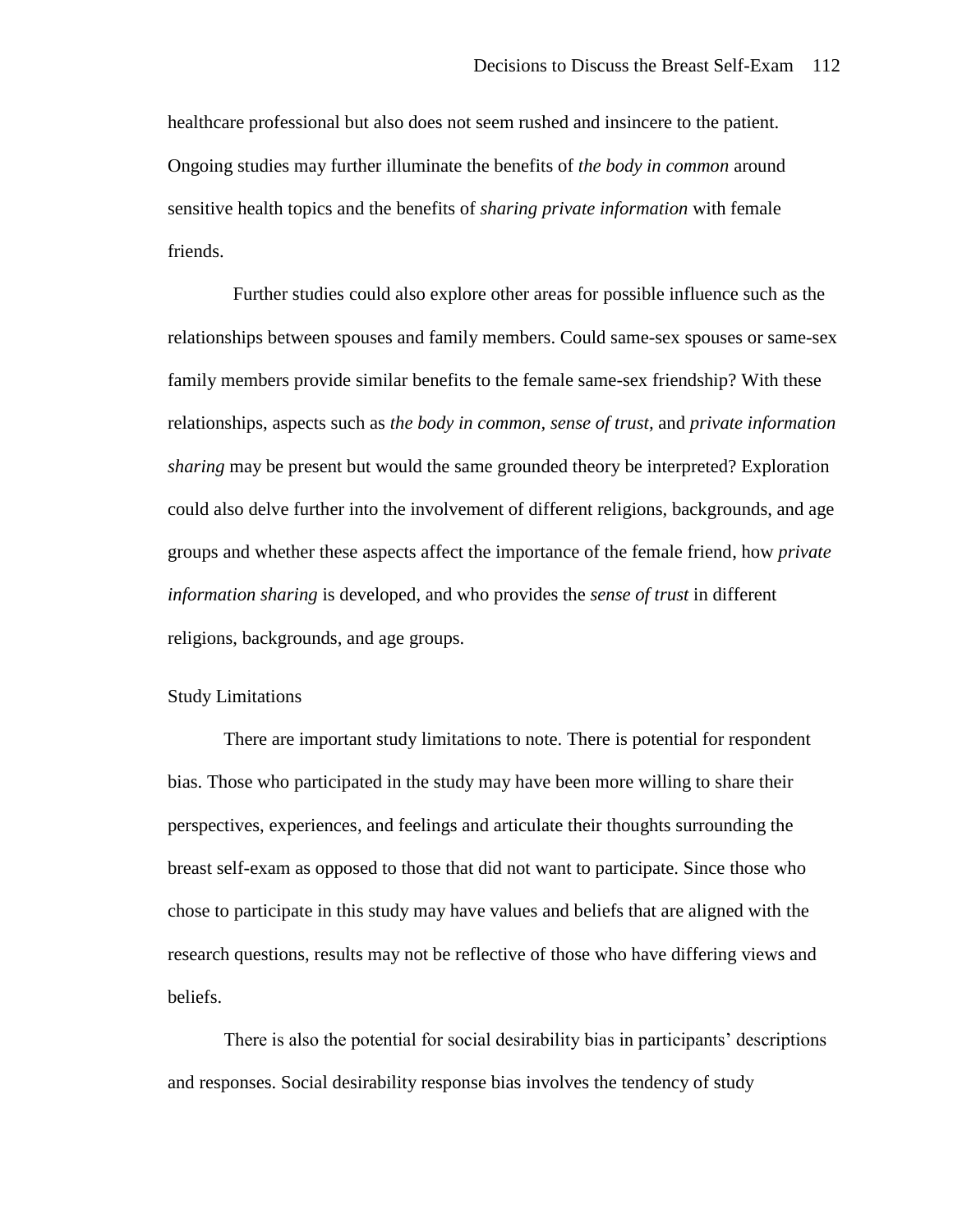participants to misrepresent their responses by giving answers that are consistent with reigning social norms and values (Polit & Beck, 2004). To reduce the potential for social desirability bias, participants were assured prior to the conversations that their responses would be kept confidential and that there were no responses that were right or expected. Through the face-to-face conversations, participants may have been more likely to respond according to social desirability than those who participated through instantmessaging and email conversations. Furthermore, some of my interview questions and more specifically, the follow-up questions that were sent through email may have increased social desirability bias because the wording of the questions may have implied specific answers that were desired or expected.

A reflexive journal and continuous memoing were maintained throughout the data collection and analysis period to uncover any possible biases and assumptions throughout this process. Some of these biases stem from my own background as a healthcare professional, where I have come to value health promotion and early detection of disease. As a Registered Nurse I have cared for women who have a breast cancer diagnosis and through this I have seen positive and negative prognoses and early detection has almost always been the determining factor for a positive prognosis. This has ultimately determined my view as a supporter of the breast self-exam. This view may have become apparent to the participants in the study during the conversations. Furthermore, since I possessed the same inclusion criteria for the study as all of the participants and had a strong interest and curiosity in discovering my own thoughts and feelings towards the breast self-exam, researcher bias was also to be expected.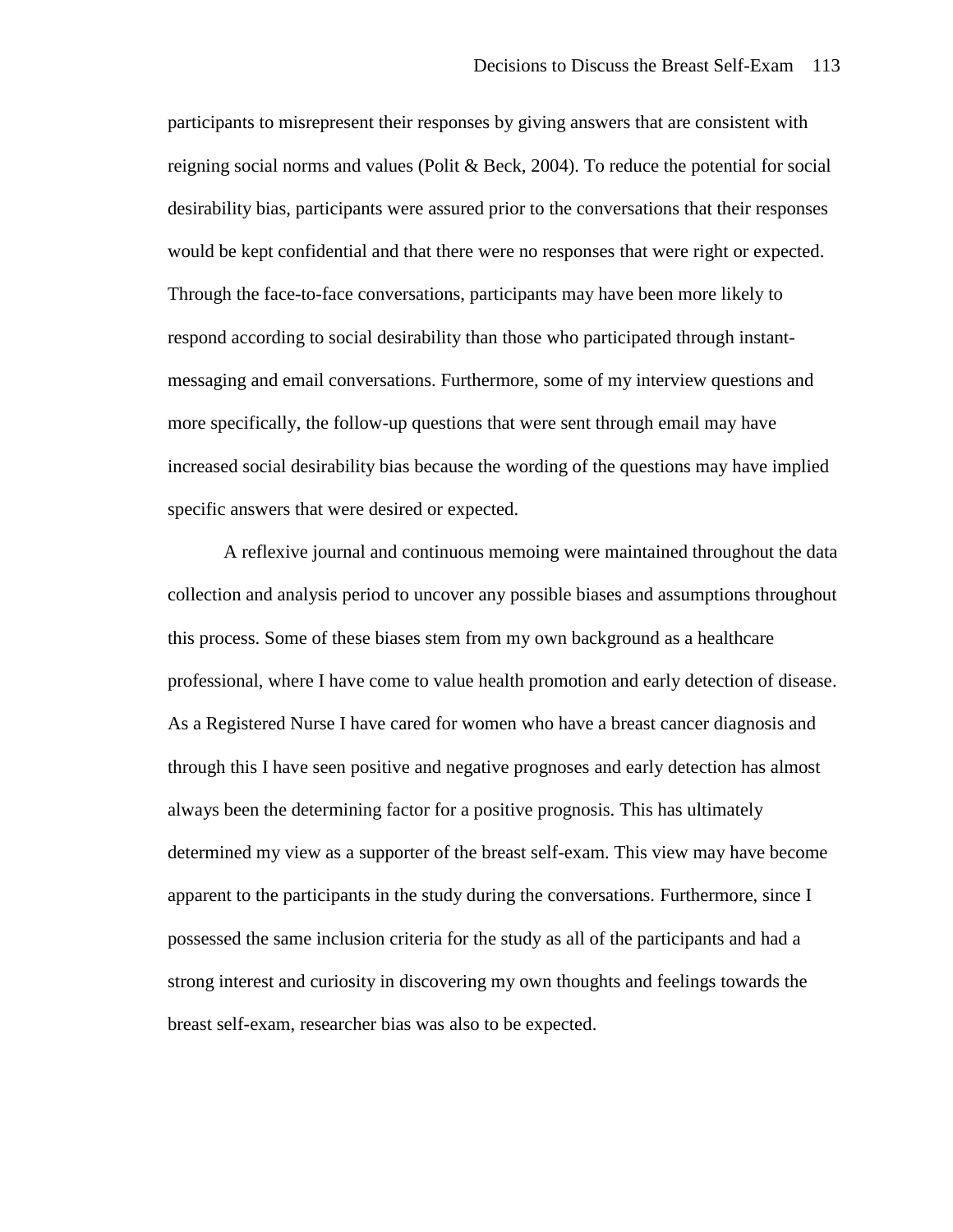A final limitation for this study surrounded the idea of privacy and how it related to the breast self-exam. Privacy seemed to be a factor regarding young women's apprehension to share and discuss this topic. Since I had only met my participants for the purpose of the conversations, our relationship would not be considered close and we did not have any previously shared experiences or backgrounds. It is therefore quite possible, based on the findings of this grounded theory study that the participants did not share with me, as a stranger, deeply held thoughts or more private concerns that they may have shared with a close female friend. The ability and comfort of the participants in discussing private health matters, such as the breast self-exam may have been limited.

#### Concluding Reflection

One of the reasons for conducting this study and for showing interest in the topics of female friendship and the breast self-exam developed from curiosity about my own beliefs and choices regarding the breast self-exam prior to commencement of this study. Prior to this study, I did not practice the breast self-exam at all and I had never discussed the technique with my close female friends. Following completion of this study, I now find value in discussion of this technique, among other women's health issues, with my close female friends and I now have performed the breast self-exam.

As a Registered Nurse, a public health professional, a master's degree candidate, and a young adult woman in her 20s, I had developed my own views of the breast selfexam. From the standpoint of the Registered Nurse and public health professional, I saw the importance in the technique for early detection of breast cancer. I believed it was something that should be able to be discussed in any environment and at all stages of life, whether a woman decided to practice it or not. These views have remained, but have now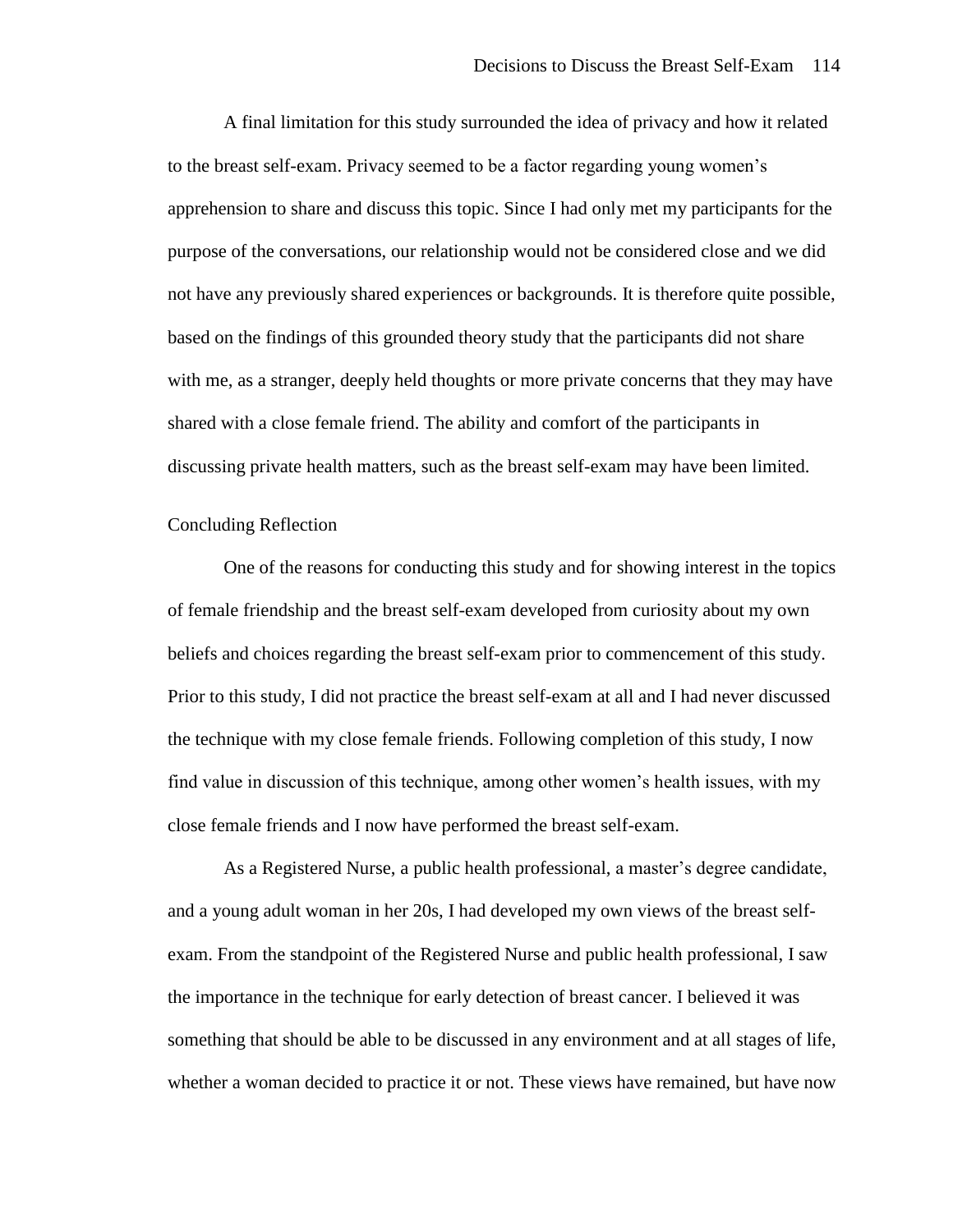developed into a stronger understanding of the issue and the factors or circumstances that impact whether the discussion or practice of the technique would actually occur.

This understanding developed throughout this study, as I reflected on all of the data from my participants, as well as from my own views. I have come to realize the importance, comfort, and feeling of safety that a *female friendship "safe zone"* provides when discussing private health information. Women prefer to speak to one another regarding certain information, as opposed to a member of the opposite sex, because of the deeper understanding that comes from having *the body in common*—the possibility that another woman could have experienced something similar because of the commonalities that are shared. Just as my participants have experienced situations where they have been uncomfortable speaking to a family member or someone of the opposite sex, I have experienced this as well.

An example from my experience occurred a few years ago. I was getting dressed one morning and as I was applying deodorant to my underarm, I noticed a small, hard lump on my underarm. My initial thought was that perhaps it was an irritation from shaving but as I examined it more closely, I became worried that it may be an actual lump formed on one of my lymph nodes adjacent to my breast. I wanted to speak to someone about it to seek their opinion, but I assumed my boyfriend would not understand or think it is nothing to be concerned about and that my mother might overreact and ask too many questions, as opposed to listen to my concerns. This was when I decided to call a close friend of mine and ask her if she had ever experienced a similar circumstance. After speaking with my friend, she confirmed that she had noticed this type of lump before and when she spoke to her doctor about it, she was reassured that it had likely been an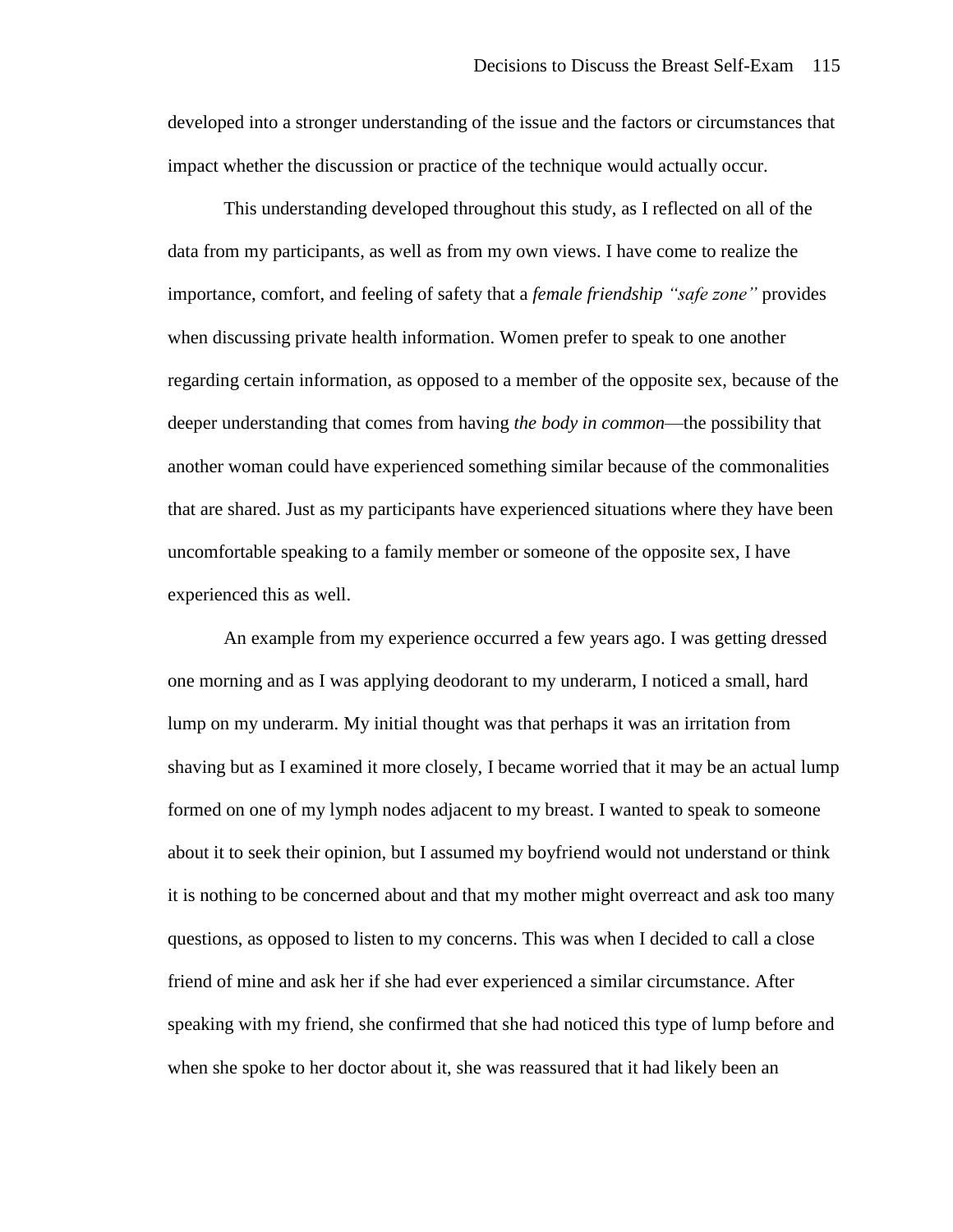irritation from shaving and it eventually went away. She suggested that my lump was likely the same thing but encouraged me to see my doctor to help ease my mind. After seeing my doctor, I was reassured that my initial thought was correct and the lump did resolve within a few days. Looking back, I was glad that I had decided to speak to my friend in that circumstance because it was a reassuring moment to discover that a woman of my age had a similar experience and that I did not have to deal with it alone.

There are issues and circumstances that are more easily discussed with another woman who is of a similar age or at a similar stage in life, such as a close, female friend. These issues are often pieces of information that I would generally not share openly with just anyone, because of the private and sensitive nature that relates to them. After conducting the study, topics that I now consider to be private or sensitive in nature would include sexual topics, as well as topics specific to women's private parts or to women's health in general. The realization of these topics as *private matters* developed through discussion with my participants where the similarities between the views of these young women and my own views became clearer.

After completing this thesis I have now more openly discussed the breast selfexam and other women's health related topics with other women in my life, such as close friends, and family members. I see the importance of feeling able to express my thoughts and feelings about my own health and of having someone to speak to that may have gone through the same experiences as I have. This connection among other women of my own age has allowed for more appropriate advice to be provided to me from my friends and it has motivated me to think deeper about my behaviours and my decisions. This empowerment developed from this study through highlighting the importance of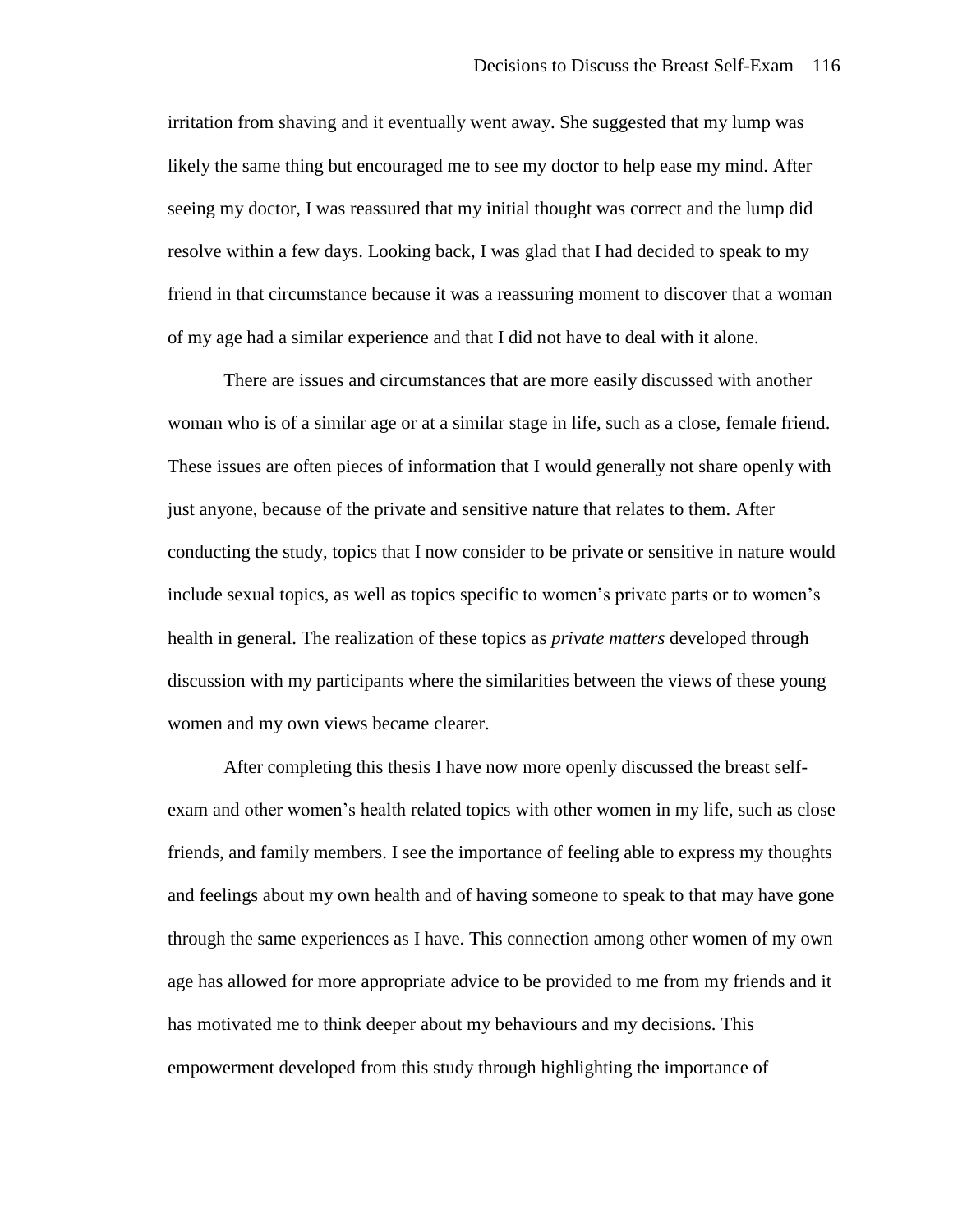emancipated decision-making and feeling the ability to determine what is important for me and my health and knowing that I have informed myself and made myself aware enough to make the most appropriate decision for myself and my life. For me, this has changed my view from *no risk* to wanting to know and understand that there actually are risks for breast cancer at my age and how early detection could affect my life. I have performed the breast self-exam following completion of this study and this decision to start performing the technique resulted from numerous discussions about the breast selfexam with a couple of my close, female friends.

Reflecting on my research question, I do believe that female friendships can influence decisions regarding health behaviours such as the breast self-exam. While friends may not directly affect practice of the technique, they promote awareness of its harms and benefits through open discussion and provide value to a more informed and emancipated decision. This is something that my participants communicated would likely happen if they were to openly discuss the breast self-exam with a close, female friend and it is something that I personally experienced upon completion of this study. This open discussion is not just important for me and for my own health, but it is also significant to the female friends with whom I engage in conversation. Following completion of this study, two of my close, female friends now regularly perform the breast self-exam and admitted that discussing my thesis with them is what initiated thinking about the technique but that our continued discussion afterwards is what ultimately is what ultimately promoted their decision to engage in breast self-examination.

My passion for promotion of this thesis and awareness of the breast self-exam revolves around all of the women I have met as a nurse and as a friend that are struggling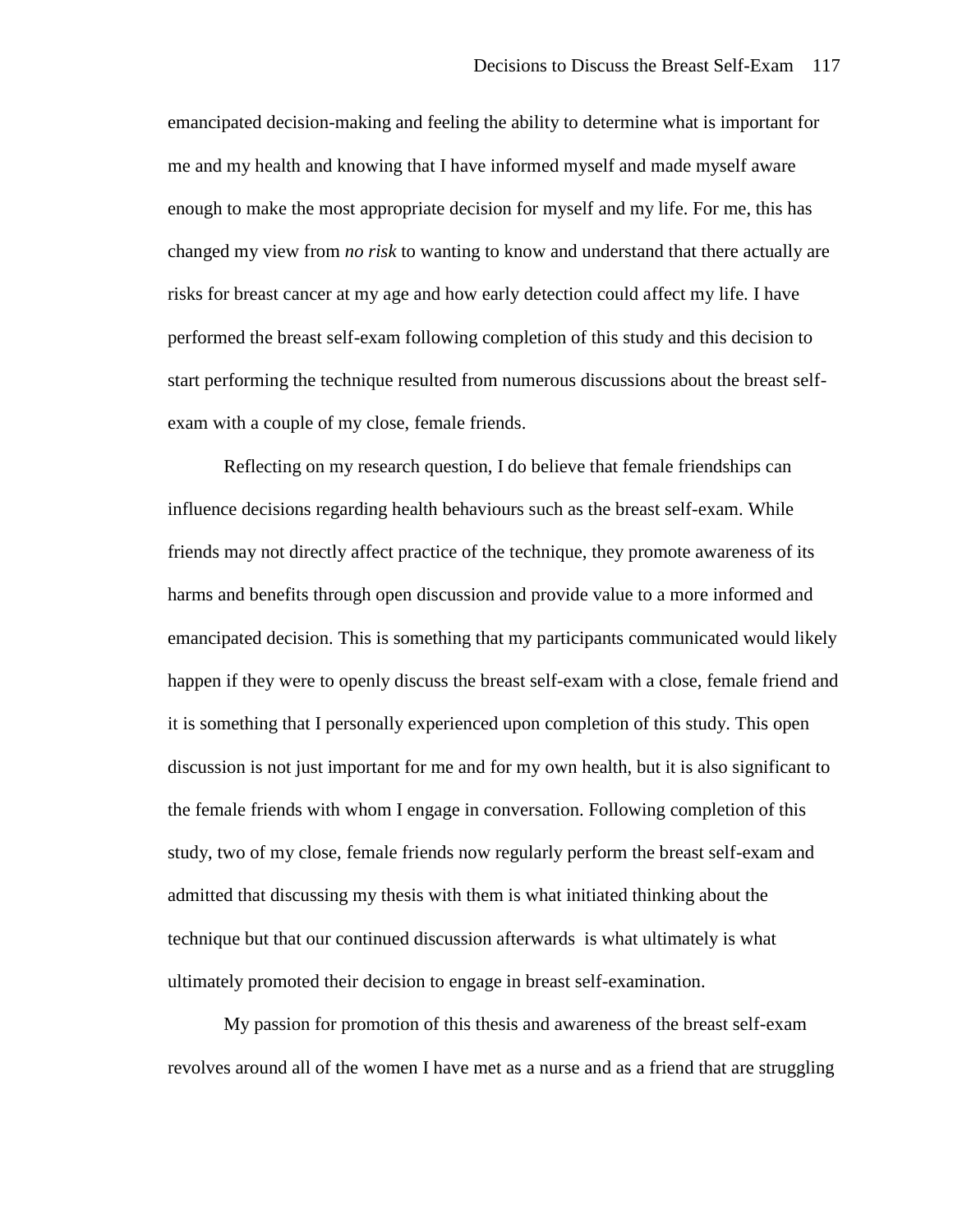with illnesses or risk for illnesses such as breast cancer. Many of these women are young or were young at the time of diagnosis and their cancer may have been detected at an earlier stage if they had known what to look for. Knowing one's own breasts and what is normal for them promotes awareness and the empowerment that embodies the reason why this study began. The examples from two of my friends, my current practice of the breast self-exam and passion for knowing one's own body, and the reflection on the discussions with my participants makes me believe that promotion of discussion about private women's health behaviours, as indicated through this grounded theory study, can make a difference.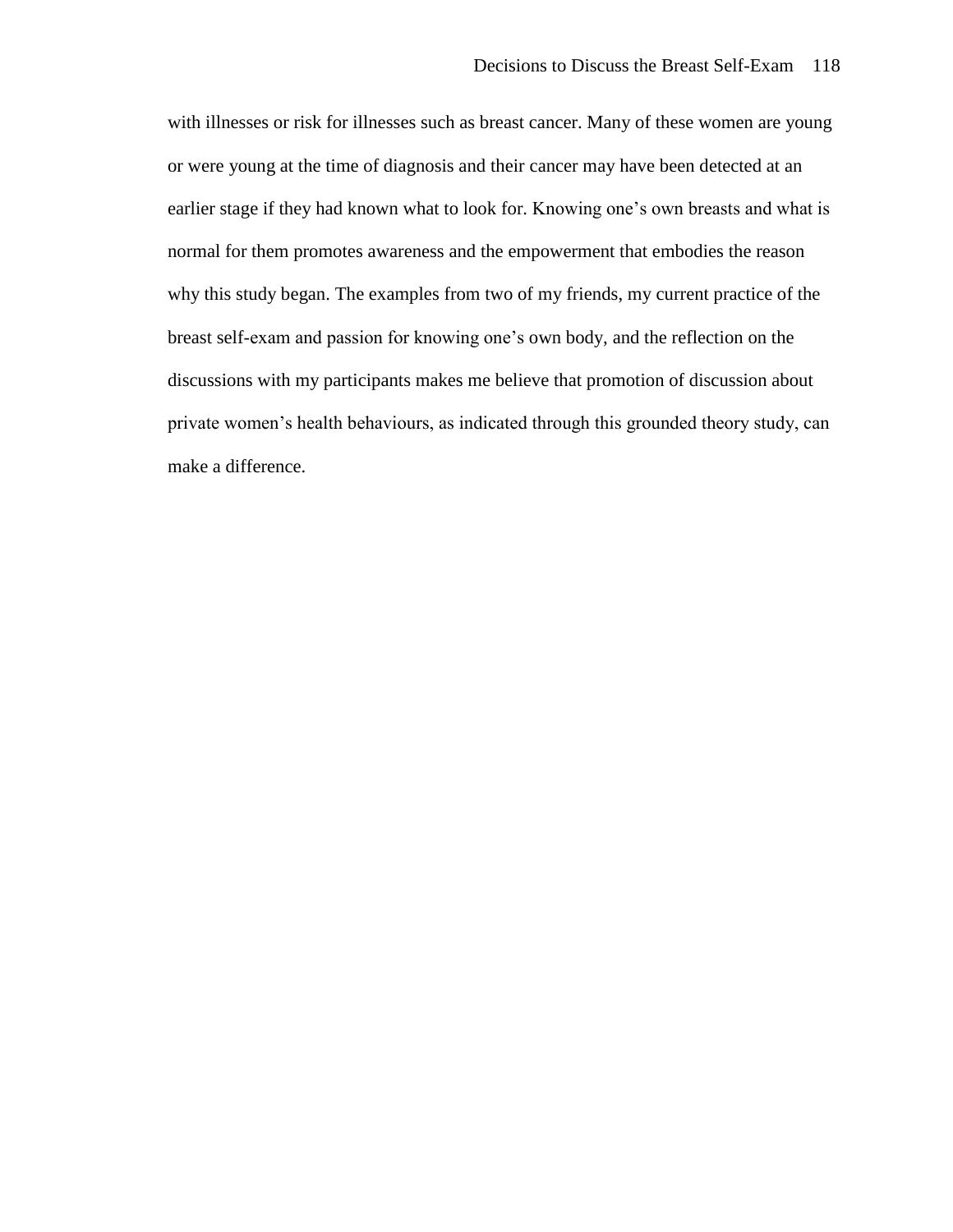#### References

- Ali, M. M., & Dwyer, D. S. (2010). Social network effects in alcohol consumption among adolescents. *Addictive Behaviours, 35*, 337-342. doi:10.1016/j.addbeh.2009.12.002.
- Allen, T.L., Van Groningen, B.J., Barksdale, D.J., & McCarthy, R. (2010). The breast self-examination controversy: What providers and patients should know. *Journal for Nurse Practitioners, 6,* 444-451.
- Aries, E. J. & Johnson, F. L. (1983). Close friendship in adulthood: Conversational content between same-sex friends. *Sex Roles, 9,* 1183-1196.
- Bartholomew, K. & Horowitz, L.M. (1991). Attachment styles among young adults: A test of a four-category model. *Journal of Personality and Social Psychology, 61,*  226-244.
- Bidonde, M. j., Goodwin, D. L., & Drinkwater, D. T. (2009). Older women's experiences of a fitness program: The importance of social networks. *Journal of Applied Sport Psychology, 21*(Suppl1), S86-S101. doi:10.1080/10413200802595963.
- Blumer, H. (1969). *Symbolic interactionism*: *Perspective and Method*. Englewood Cliffs, New Jersey: Prentice-Hall, Inc.
- Borrayo, E. A. & Jenkins, S. R. (2001). Feeling indecent: Breast cancer screening resistance of Mexican-descent women. *Journal of Health Psychology, 6,* 537-549.
- Bot, S. M., Engels, R. C. M. E., Knibbe, R. A., & Meeus, W. H. J. (2005). Friend's drinking behaviour and adolescent alcohol consumption: The moderating role of friendship characteristics. *Addictive Behaviours, 30*, 929-947. doi:10.1016/j.addbeh.2004.09.012.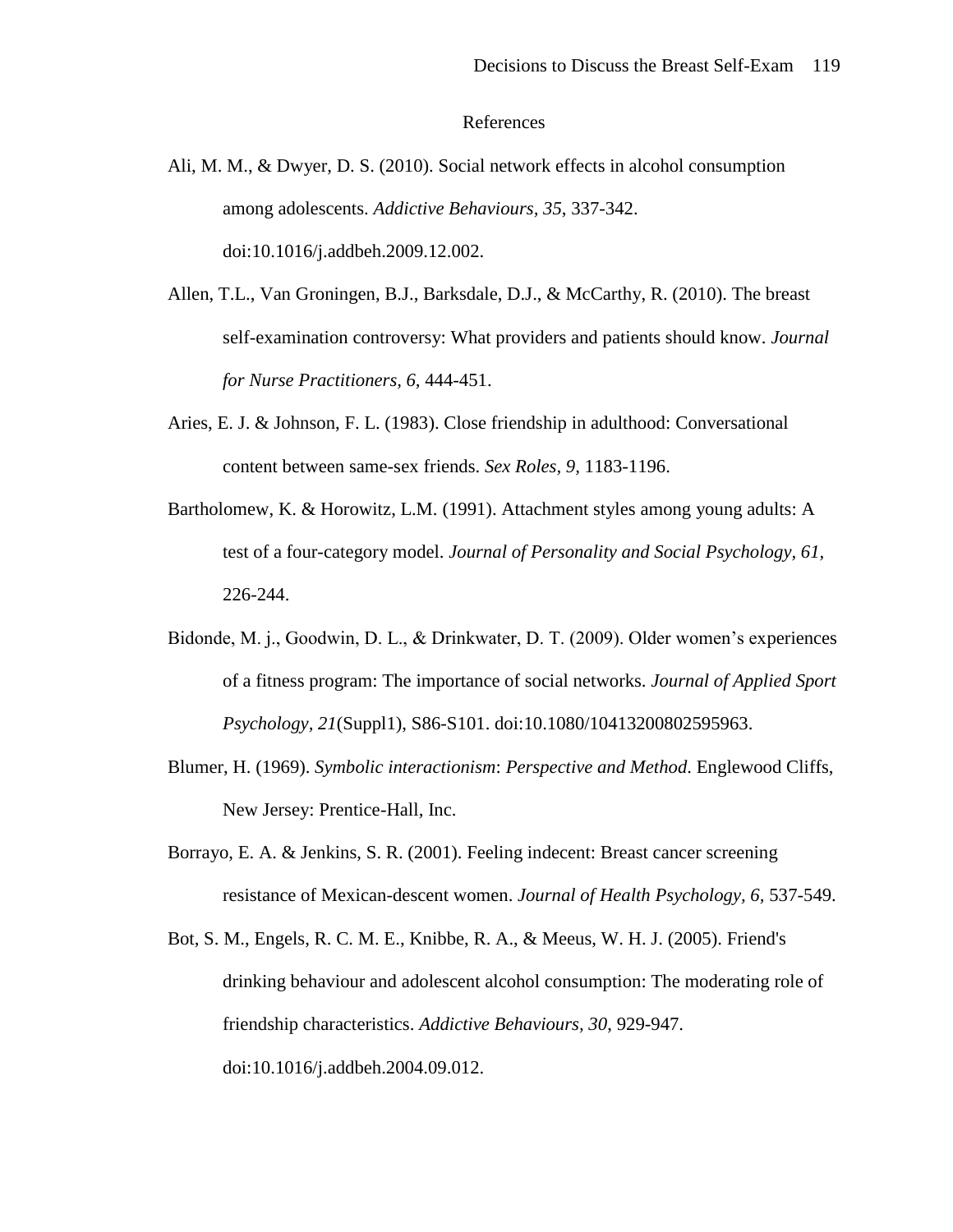- Bowen, D.J., Alfano, C.M., McGregor, B.A., & Andersen, M.R. (2004). The relationship between perceived risk, affect, and health behaviours. *Cancer Detection and Prevention, 28,* 409-417.
- Brown, J. B., Carroll, J., Boon, H., & Marmoreo, J. (2002). Women's decision-making about their health care: Views over the life cycle. *Patient Education and Counselling, 48*, 225-231.
- Charmaz, K. (2006). *Constructing grounded theory. A practical guide through qualitative analysis*. London: Sage.
- Coleman, L., Cox, L., & Roker, D. (2008). Girls and young women's participation in physical activity: Psychological and social influences. *Health Education Research, 23*, 633-647.
- Corbin, J., & Strauss, A. (1990). Grounded theory research: Procedures, canons, and evaluative criteria. *Qualitative Sociology, 13*, 3-21.
- Covington, H. (2005). Caring presence: Providing a safe space for patients. *Holistic Nursing Practice, 19,* 169-172.
- Creswell, J. W. (2005). *Educational research: Planning, conducting, and evaluating quantitative and qualitative research.* Upper Saddle River, NJ: Pearson Education Inc.
- Elmore, J.G., Armstrong, K., Lehman, C.D, & Fletcher, S.W. Screening for breast cancer. *Journal of the American Medical Association, 293,* 1245-1256.
- Fagan, P., Eisenberg, M., Stoddard, A. M., Frazier, L., & Sorensen, G. (2001). Social influences, social norms, social support, and smoking behaviour among adolescent workers. *American Journal of Health Promotion, 15*, 414-421.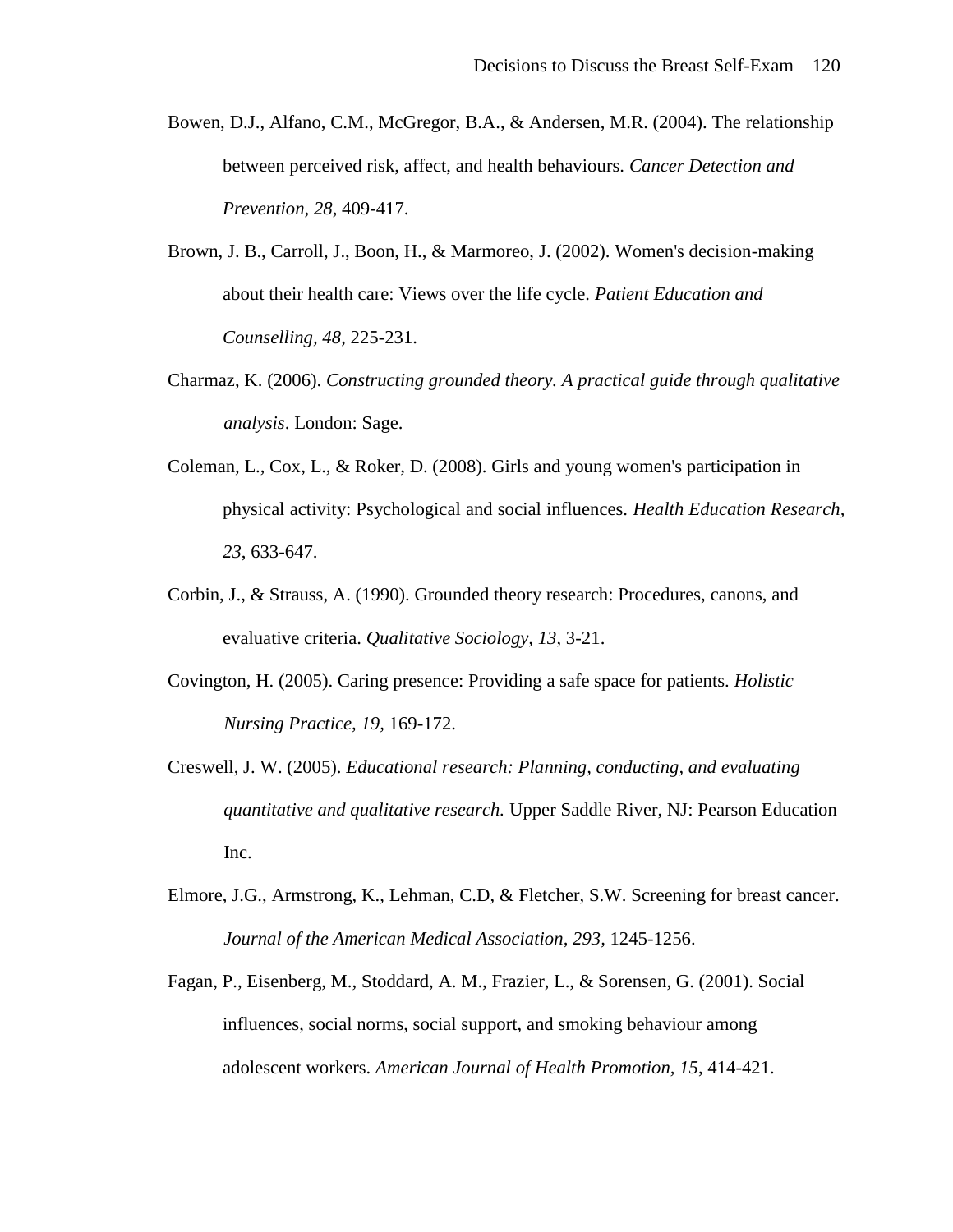- Fancher, T.T., Palesty, J.A., Paszkowiak, J.J., Kiran, R.P., Malkan, A.D. & Dudrick, S.J. (2011). Can breast self-examination continue to be touted justifiably as an optional practice? *International Journal of Surgical Oncology, 2011,* 1-5.
- Finnerty, T., Reeves, S., Dabinett, J., Jeanes, Y. M., & Vögele, C. (2010). Effects of peer influence on dietary intake and physical activity in schoolchildren. *Public Health Nutrition, 13*, 376-383. doi:10.1017/S1368980009991315.
- Gaughan, M. (2006). The gender structure of adolescent peer influence on drinking. *Journal of Health & Social Behaviour, 47*, 47-61.
- Glaser, B.G. & Strauss, A.L. (1967). *The discovery of grounded theory: Strategies for Qualitative research.* Chicago, Illinois: Aldine Publishing Company.
- GLOBOCAN (IARC) (2008). Breast cancer incidence, mortality and prevalence worldwide in 2008 summary. Retrieved on November 1, 2012 from http://globocan.iarc.fr/factsheet.asp.
- Gnerlich, J.L., Deshpande, A.D., Jeffe, D.B., Sweet, A., White, N. & Margenthaler, J.A. (2009). Elevated breast cancer mortality in women younger than age 40 years compared with older women is attributed to poorer survival in early-stage disease. *Journal of American College of Surgeons, 208,* 341-347.
- Guba, E. G., & Lincoln, Y. S. (2004). Competing paradigms in qualitative research. In N. K. Denzin & Y. S. Lincoln (Eds.), *Approaches to qualitative research* (pp. 17 38). New York: Oxford University Press.
- Hallberg, L. R-M. (2006). The "core category" of grounded theory: Making constant comparisons. *International Journal of Qualitative Studies on Health and Well-Being, 1,* 141-148.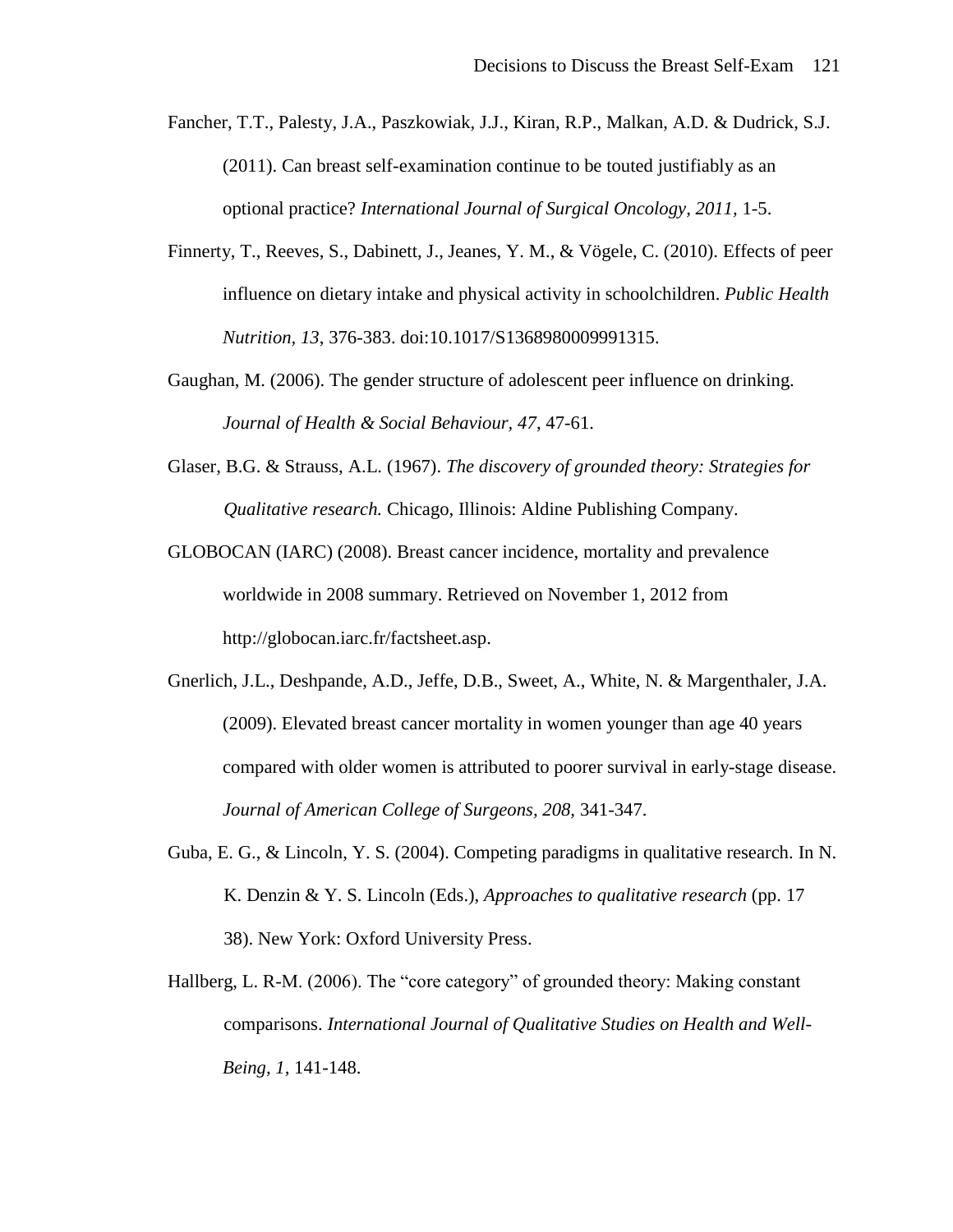- Hurdle, D.E. (2001). Social support: A critical factor in women's health and health promotion. *Health and Social Work, 26,* 72-79.
- Kearney, A.J. (2006). Increasing our understanding of breast self-examination: Women talk about cancer, the health care system, and being women. *Qualitative Health research, 16,* 802-820. doi: 10.1177/1049732306287537.
- Lincoln, Y.S. & Guba, E.G. (1985). *Naturalistic inquiry.* Beverly Hills, California: Sage Publications.
- Liukkonen, S., Leidnius, M., Saarto, T., & Sjostrom-Mattson, J. (2011). Breast cancer in Very young women. *European Journal of Surgical Oncology, 37,* 1030-1037.
- Ma, I., Dueck, A., Gray, R., Wasif, N., Giurescu, M., Lorans, R., … Pockaj, B. (2012). Clinical and self-breast-examination remain important in the era of modern screening. *Annual Surgical Oncology, 19,* 1484-1490.
- Markle, G. (2008). "Can women have sex like a man?": Sexual scripts in *Sex and the City. Sexuality and Culture, 12,* 45-57. doi:10.1007/s12119-007-9019-1.
- Mercken, L., Candel, M., Willems, P., & de Vries, H. (2007). Disentangling social selection and social influence effects on adolescent smoking: The importance of reciprocity in friendships. *Addiction 102*, 1483-1492. doi:10.1111/j.13600443.2007.01905.x ER.
- Mikulincer, M. (1998). Attachment working models and the sense of trust: An exploration of interaction goals and affect regulation. *Journal of Personality and Social Psychology, 74,*1209-1224.
- Papalia, D.E. & Olds, S.W. (1992). *Human development* (Fifth ed.). New York, NY: McGraw-Hill.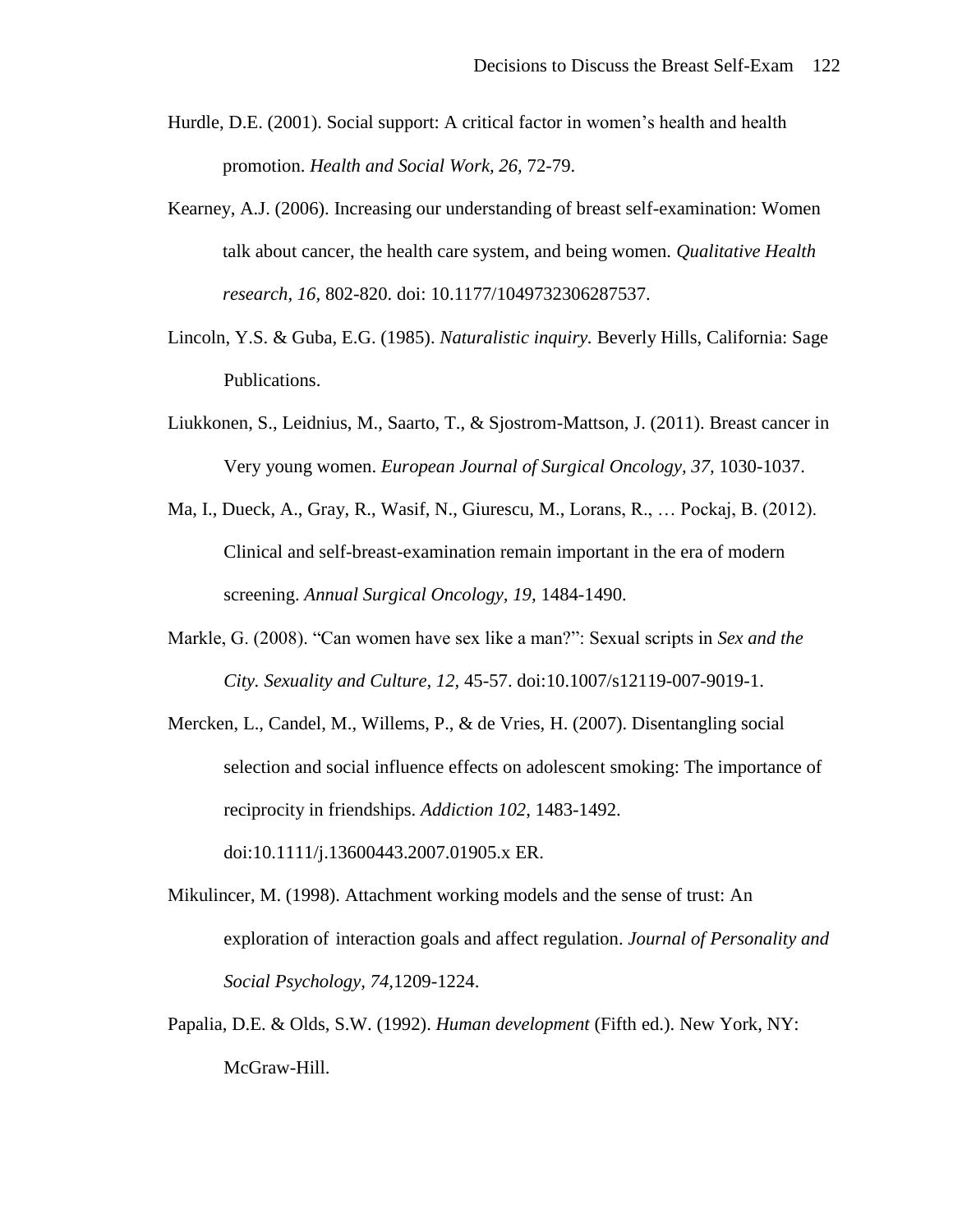- Paterson, J.E., Field, J., & Pryor, J. (1993). Adolescents' perceptions of their attachment relationships with their mothers, fathers, and friends. *Journal of Youth and Adolescence, 23,* 579-600.
- Pender, N.J., Murdaugh, C.L., & Parsons, M.A. (2011). *Health promotion in nursing practice* (6<sup>th</sup> ed.). Boston: Pearson.
- Polit, D. F., & Beck, C. T. (2004). *Nursing research: Appraising evidence for nursing practice* (7th ed.). Philadelphia: Wolters Klower/Lippincott Williams & Wilkins.

Rachels, J. (1975). Why privacy is important. *Philosophy and Public Affairs, 4,* 323-333.

- Rutledge, D.N. (1987). Factors related to women's practice of breast self-examination. *Nursing Research, 36,* 117-121.
- Smith, K.P. & Christakis, N.A. (2008). Social networks and health. *Annual Review of Sociology,34,* 405-429.
- Star, D. (Writer), & Engler, M. (Director). (2004). Sex and the city [Television series, Season Six, Episode 15]. In D. Star (Producer), *Sex and the city*. USA: Darren Star Productions.
- Star, D. (Writer), & Seidelman, S. (Director). (1998). Sex and the city [Television series, Season One, Episode 1]. In D. Star (Producer), *Sex and the city*. USA: Darren Star Productions.

Statistics Canada. 2013. *Health Trends*. Statistics Canada Catalogue No. 82-213-XWE. Ottawa. Released January 29, 2013. http://www12.statcan.gc.ca/healthsante/82213/index.cfm?Lang=ENG (accessed

February 20, 2013).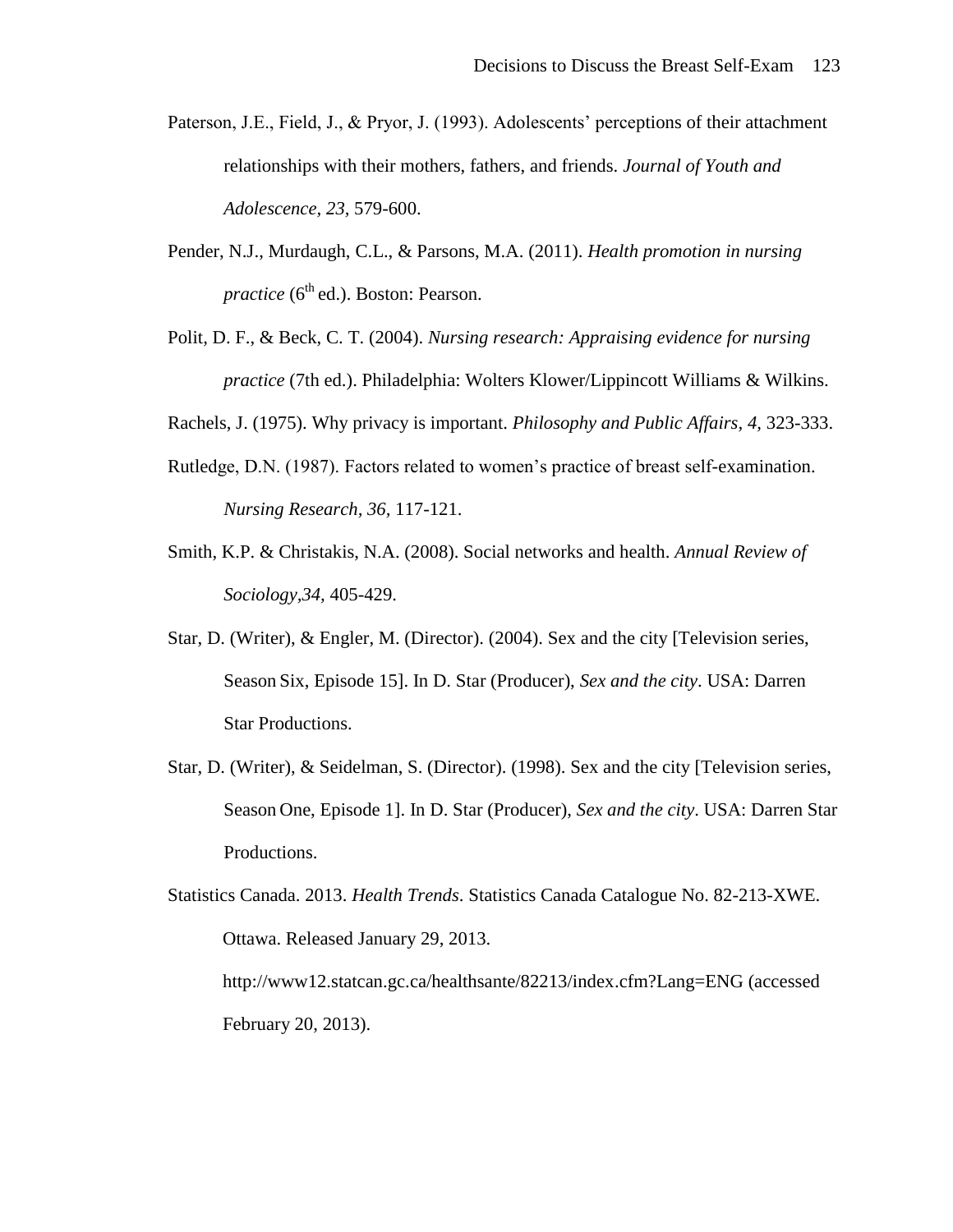Strauss, A.L. (1987). *Qualitative analysis for social scientists.* New York, NY:

Cambridge University Press. [Electronic copy]. Retrieved on March 25, 2013

from http://books.google.ca/books?id=y16ww5ZsJ0AC&printsec=frontcover&dq

=qualitative+analysis+for+social+scientists&hl=en&sa=X&ei=2YFYUfPIBJTCy

AHY-oDoBA&ved=0 CC 8Q6AEwAA#v=snippet&q=core%20category&f=false.

Tannahill, A. (1985). What is health promotion? *Health Education Journal, 44,* 167-168.

- Urberg, K. A., Luo, Q., Pilgrim, C., & Degirmencioglu, S. M. (2003). A two-stage model of peer influence in adolescent substance use: Individual and relationship-specific differences in susceptibility to influence. *Addictive Behaviours, 28*, 1243-1256.
- Welch, R.D. & Houser, M.E. (2010). Extending the four-category model of adultattachment: An interpersonal model of friendship attachment. *Journal of Social and Personal Relationships, 27,* 351-366. doi:10.1177/0265407509349632.
- Wittmann-Price, R.A. (2004). Emancipation in decision making in women's health care. *Journal of Advanced Nursing, 47,* 437-445.
- Wittmann-Price, R. A., & Bhattacharya, A. (2008). Reexploring the subconcepts of the Wittmann-Price theory of emancipated decision making in women's healthcare. *Advances in Nursing Science, 31*, 225-236.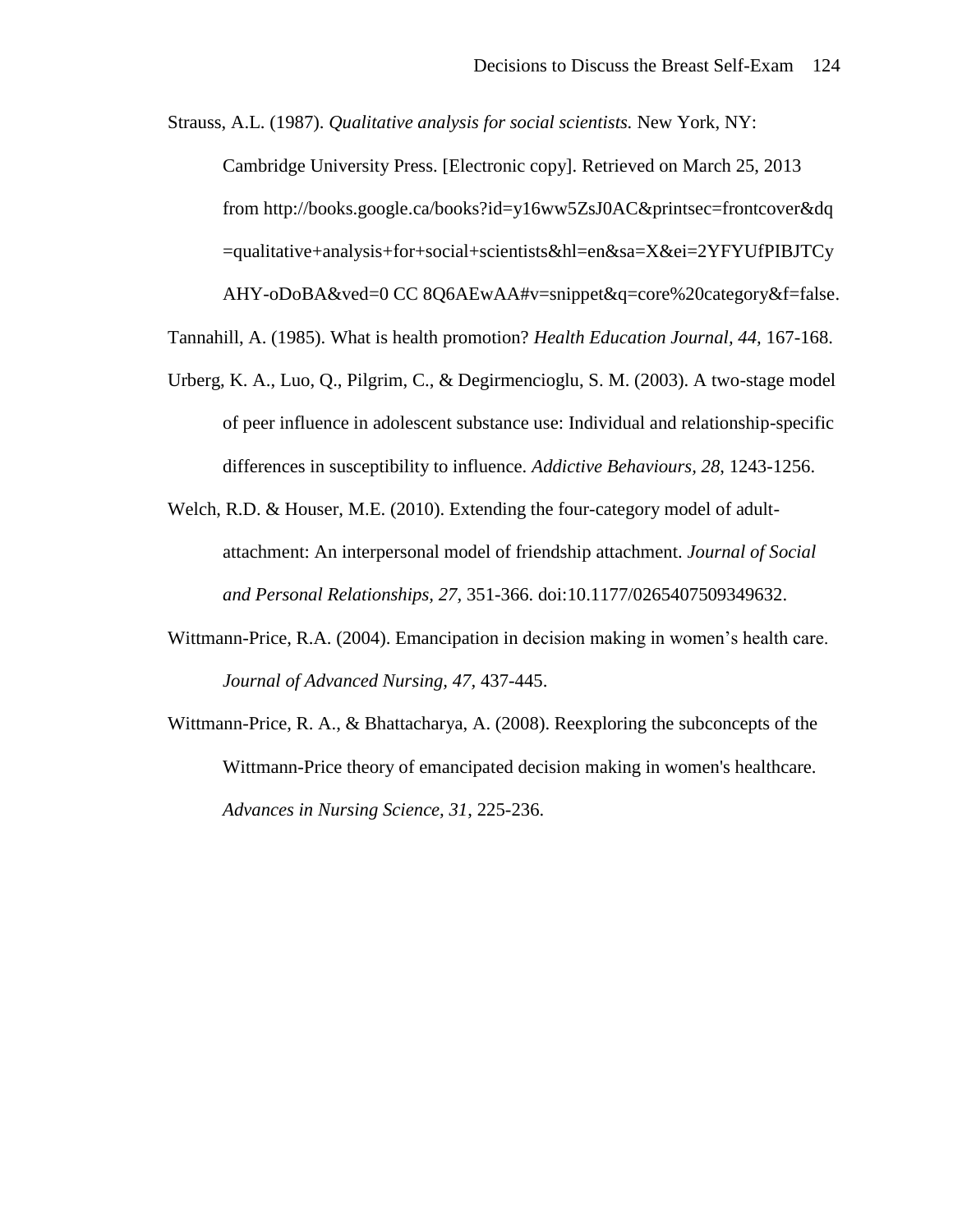Appendix A. Study Consent Form

Principal Investigator: Sondra Davis, Graduate Student Department of Applied Health Sciences Brock University sl04nw@brocku.ca

| Faculty Co-Supervisor: Lynn Rempel, | Faculty C       |
|-------------------------------------|-----------------|
| Professor                           | Professor       |
| Department of Nursing               | Departme        |
| <b>Brock University</b>             | <b>Brock Un</b> |
| lrempel@brocku.ca                   | jengel@b        |

alty Co-Supervisor: Joyce Engel, artment of Nursing ck University rel@brocku.ca

# **INVITATION**

You are invited to participate in a study that involves research. The purpose of this study is to explore young adult women's perceptions on friendship and health.

# **WHAT'S INVOLVED**

As a participant, you will be asked to participate in conversations that will involve discussion about ideas and experiences related to health and friendship, specifically, the breast self-exam (BSE) among other possible health related behaviours. Each conversation will be audio-taped and transcribed. Participation will take approximately one hour of your time.

## **POTENTIAL BENEFITS AND RISKS**

Possible benefits of participation include insights on women's thoughts and perceptions to those who are providing care to patients as well as insight to participants on one's own thoughts and perceptions about friendship and health. There are no known or anticipated risks associated with participation in this study.

## **CONFIDENTIALITY**

The information you provide will be kept confidential. Your name will not appear in any thesis or report resulting from this study. After the conversation has been completed, you will be given the option to review a copy of the transcript, allowing you an opportunity to confirm the accuracy of our conversation and to add or clarify any points that you wish.

Data collected during this study will be stored on audio-tape, computer format, and hardcopy. Data will be kept for a minimum of five years, after which time the data will be removed from any audio or computer format and hardcopies will be shredded. Access to this data will be restricted to the principal investigator and the co-supervisors.

## **VOLUNTARY PARTICIPATION**

Participation in this study is voluntary. If you wish, you may decline to answer any questions or participate in any component of the study. Further, you may decide to withdraw from this study at any time and may do so without any penalty or loss of benefits that you are entitled.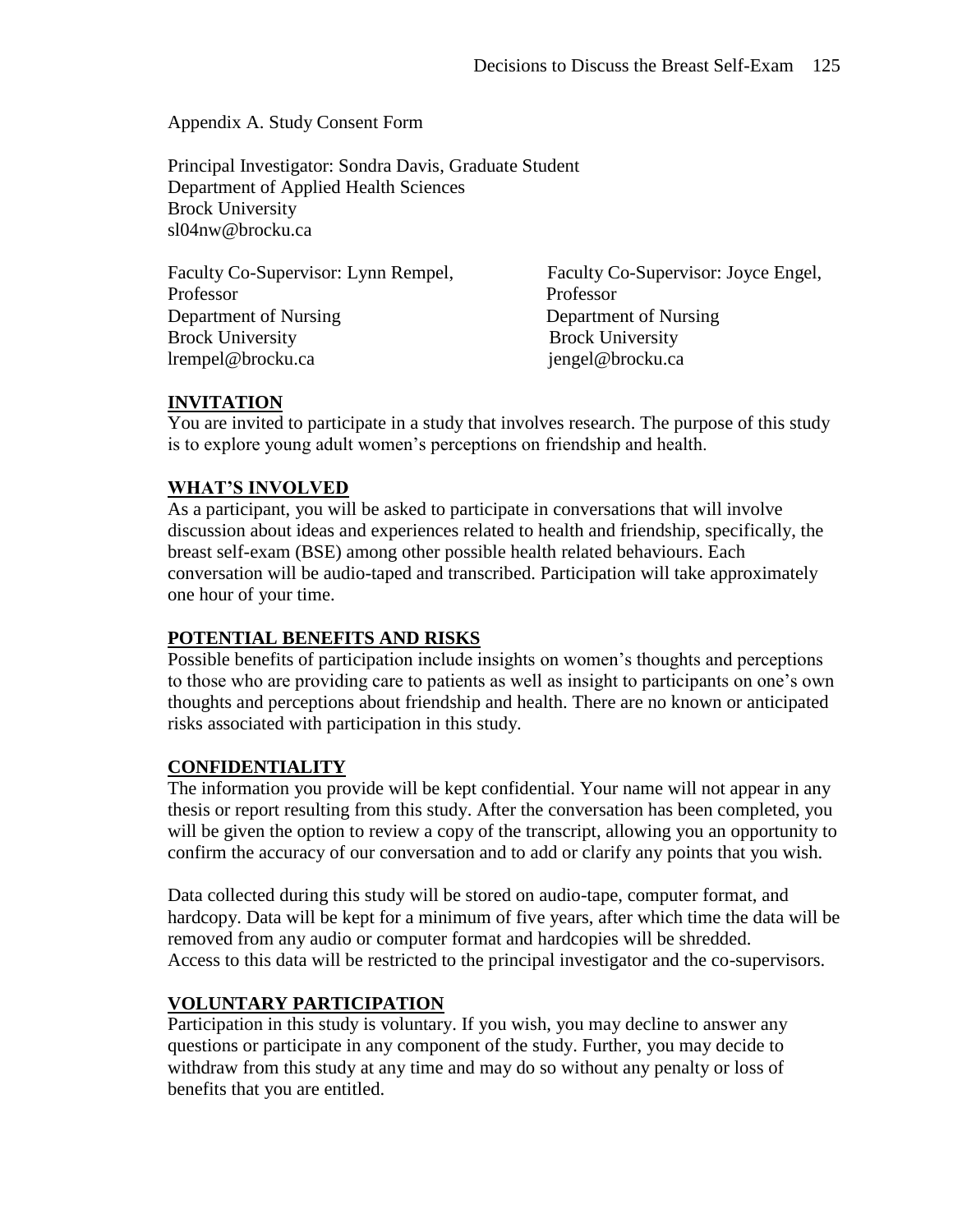# **PUBLICATION OF RESULTS**

In addition to the thesis, results of this study may be published in professional journals and presented at conferences. Feedback about this study will be available from Sondra Davis, Lynn Rempel, and Joyce Engel. Participants have the option to receive feedback from the researcher after the analysis process is completed and/or to receive a copy or to be instructed as to where they can retrieve a copy of the completed thesis.

# **CONTACT INFORMATION AND ETHICS CLEARANCE**

If you have any questions about this study or require further information, please contact the Principal Student Investigator or the Faculty Supervisors using the email addresses provided above. This study has been reviewed and received ethics clearance through the Research Ethics Board at Brock University (file #: 10-048). If you have any comments or concerns about your rights as a research participant, please contact the Research Ethics Office at (905) 688-5550 Ext. 3035, reb@brocku.ca.

Thank you for your assistance in this project. Please keep a copy of this form for your records.

# **CONSENT FORM**

I agree to participate in this study described above. I have made this decision based on the information I have read in the Information-Consent Letter. I have had the opportunity to receive any additional details I wanted about the study and understand that I may ask questions in the future. I understand that I may withdraw this consent at any time.

Name: \_\_\_\_\_\_\_\_\_\_\_\_\_\_\_\_\_\_\_\_\_\_\_\_\_\_\_

Signature: \_\_\_\_\_\_\_\_\_\_\_\_\_\_\_\_\_\_\_\_\_\_\_\_\_\_\_\_\_\_\_

Date: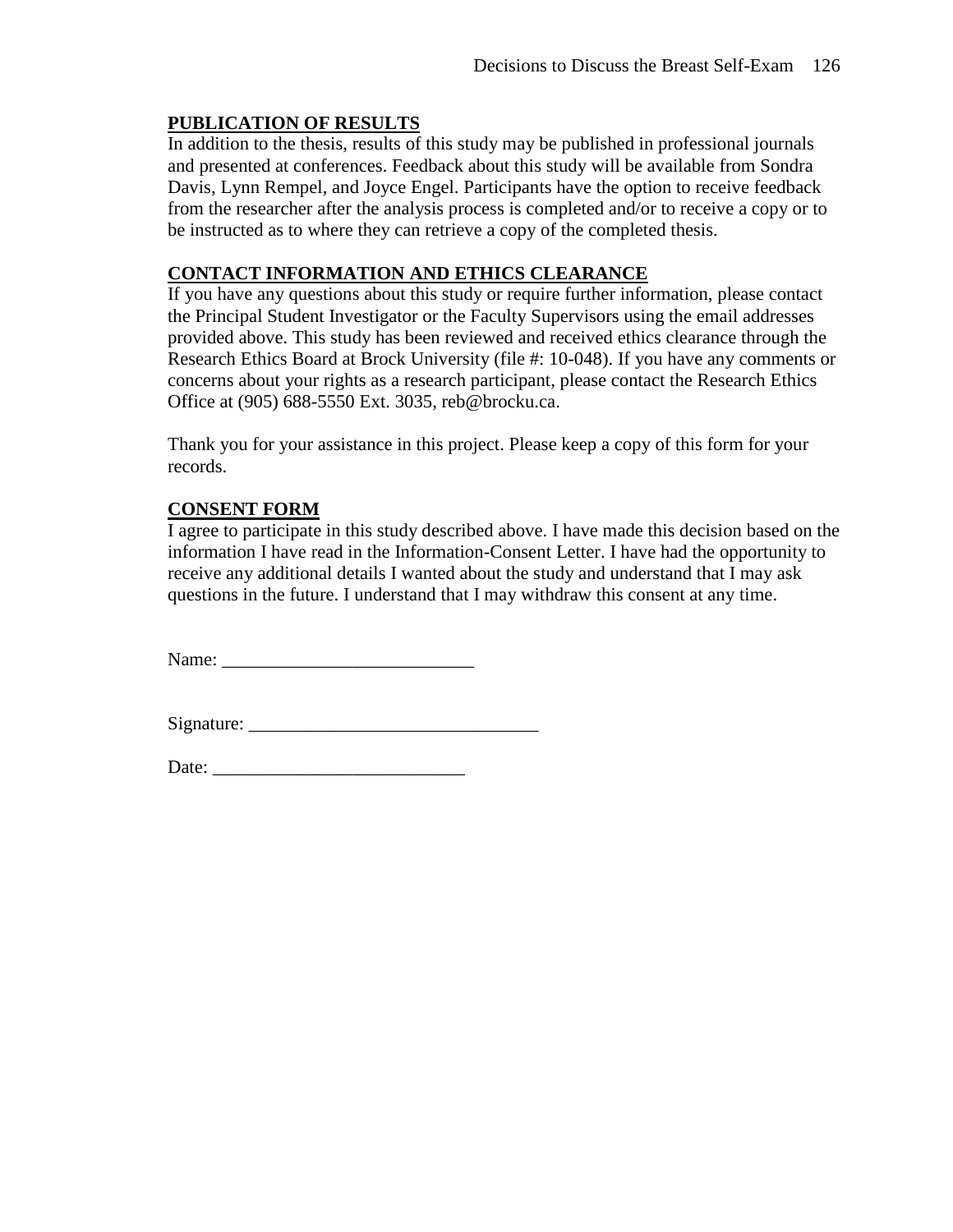Appendix B. Initial Conversation Question Guide

1. Could you describe to me the qualities of some of your significant female friendships, as well as how you met and what you do together?

2. Do you speak to your friend about the breast self-exam?

3. Do you perform the breast self-exam?

4. Do you find the breast self-exam to be important or significant?

5. Do you know if your friend performs the breast self-exam?

6. Do you find your close female friendships to be influential on the decisions you make?

7. Do you discuss health issues with other females, such as family members, colleagues, your healthcare professional, or acquaintances?

8. Do you consider the breast self-exam to be a private health issue?

9. Has there ever been a time where you found your friendship to be influential on your health?

10. Do you feel comfortable speaking to your friend about women's health issues, including the breast self-exam?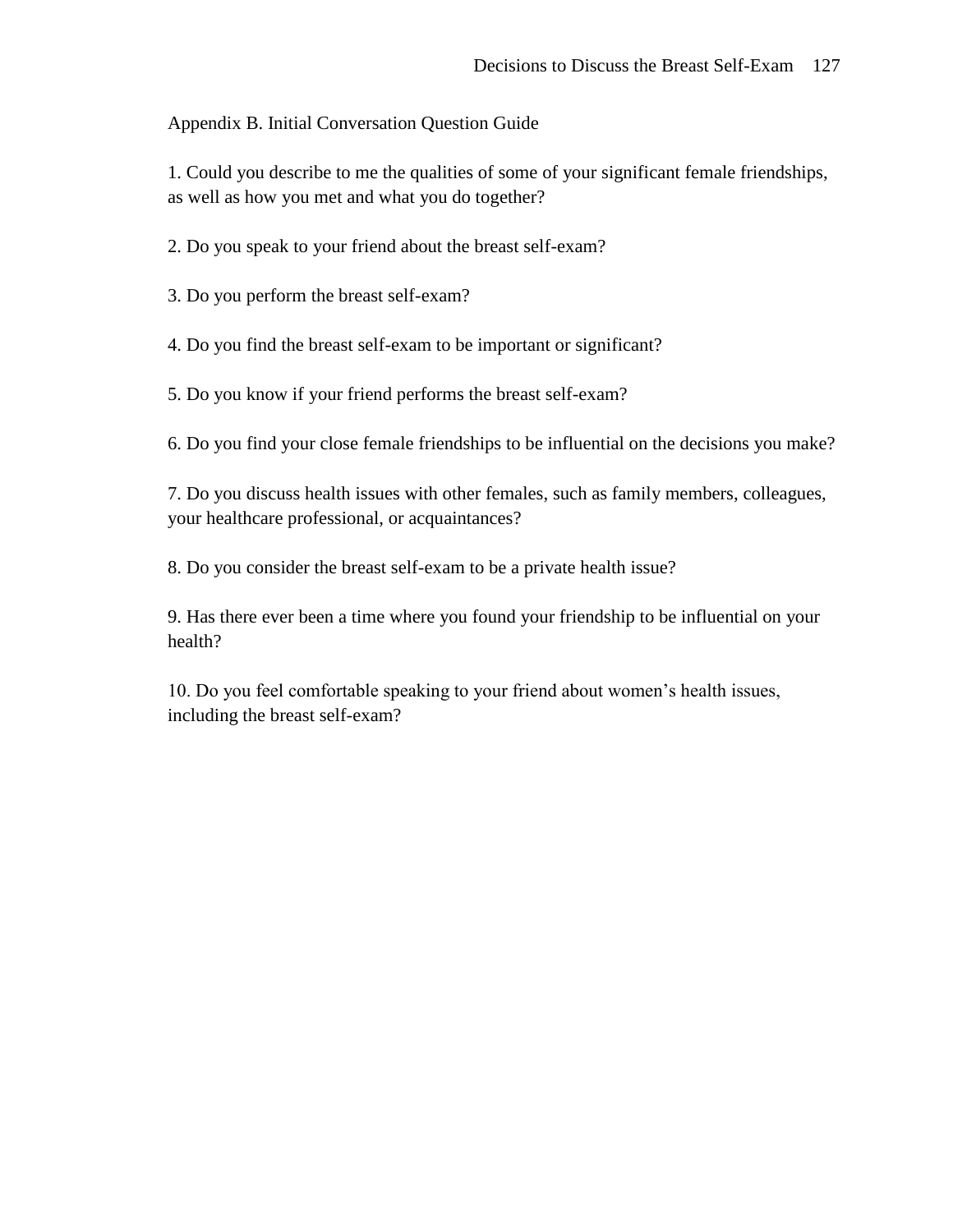Appendix C. Follow-Up Questions

1. How do you determine whether information is private? What defines "private" and how does it affect what you choose to share with others?

2. What makes information regarding the breast self-exam (BSE) private? And how does it differ from sharing information about your health such as a common cold or stomach problems?

3. Does judgment play a factor in what you perceive to be private?

4. If you share information that you consider to be private, do you worry about being judged by the other person?

5. What does judgment mean to you and how does it affect what type of information you share and who you share it with?

6. Do you feel that societal norms determine what information is shared and who it's shared with?

7. If yes, what are these societal norms and how are they determined? How do you think they are developed and why are they followed?

8. Do you worry about what other people think when you share private information? If yes, do you worry more with certain people over others? Is your worry due to societal norms?